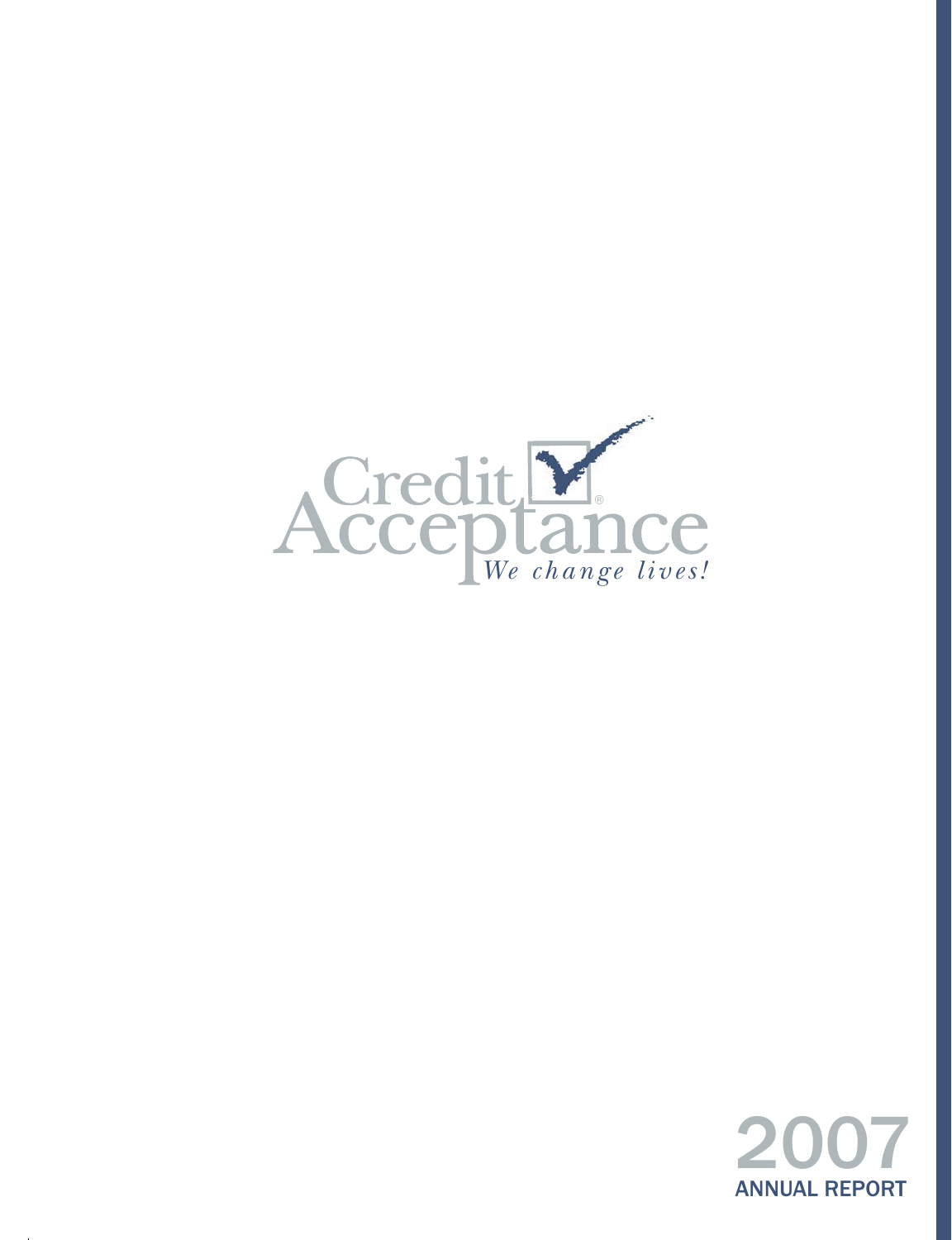

# CORPORATE PROFILE

Since 1972, Credit Acceptance has provided auto loans to consumers, regardless of their credit history. Our product is offered through a nationwide network of automobile dealers who benefit from sales of vehicles to consumers who otherwise could not obtain financing; from repeat and referral sales generated by these same customers; and from sales to customers responding to advertisements for our product, but who actually end up qualifying for traditional financing.

--------------------------------------------------------------------------------------------------------------------------------------------------------------------------------------------------- --------- HINGE- ---------- HINGE

Without our product, consumers are often unable to purchase a vehicle or they purchase an unreliable one and are not provided the opportunity to improve their credit standing. As we report to the three national credit reporting agencies, a significant number of our consumers improve their lives by improving their credit score and move on to more traditional sources of financing. Credit Acceptance is publicly traded on the NASDAQ under the symbol CACC. For more information, visit us at creditacceptance.com.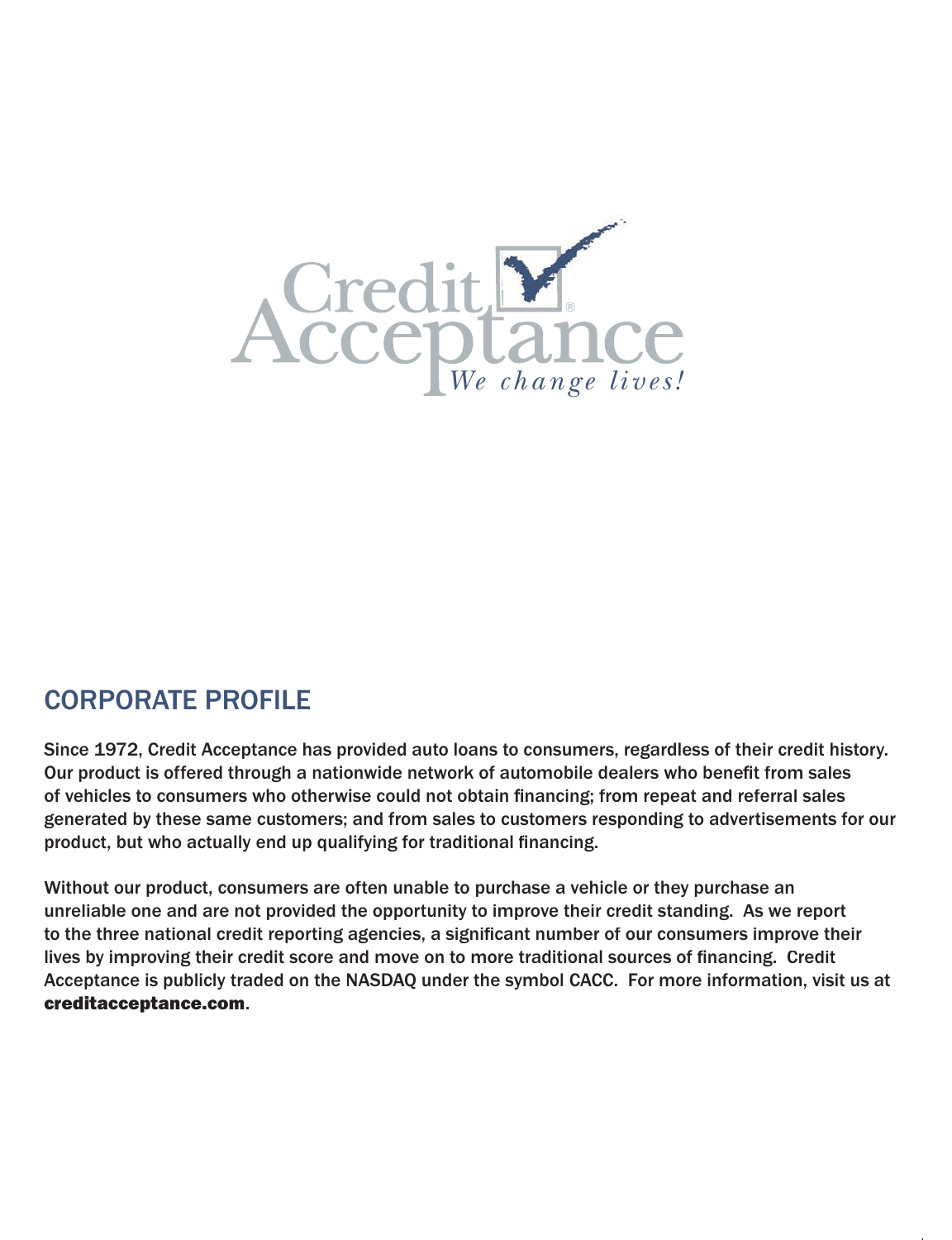# **SHAREHOLDER LETTER A** measons from our Chief E. **A message from our Chief Executive Officer**

--------------------------------------------------------------------------------------------------------------------------------------------------------------------------------------------------- --------- HINGE- ---------- HINGE

We made more good progress last year. We grew consumer loan unit volumes by 16.8% and increased our profitability, as measured by adjusted net income per share, by 27.7%. Most important, we continued to improve our product offering, and began to see favorable results from our efforts to promote optimal performance by our team members. While there are many other ways we can improve what we do, we believe we are well positioned to take advantage of the considerable market opportunity before us. Moreover, that opportunity is likely to grow even larger going forward due to changing economic and competitive conditions.

Historically, our industry has gone through cycles of competition. When I joined Credit Acceptance in 1991, there was little competition and we had almost unlimited opportunity to write new business at very high levels of profitability. But that environment changed rapidly and by 1995, we were contending with so much competition that we were unable to write profitable business at all. Since then, we have gone through two more cycles of competition, each one a function of the availability of capital. We have successfully navigated both, having greatly improved our ability to write profitable business regardless of market conditions.

The second cycle began five years ago. The competitive environment became increasingly difficult as capital to fund our competitors became easy to find. This cycle began to change in late 2007 as our competitors started to experience higher than expected credit losses and disappointing financial results. That this happened is not surprising. Our competitors write business at very low levels of profitability and use very high levels of debt. They inevitably encounter higher than expected losses and, since they have little margin for error, they are forced to significantly reduce origination levels or, worse, to liquidate.

The poor performance of our competitors, and the even more significant issues in the mortgage industry, have caused capital for our industry to be in short supply. Lenders, having experienced huge losses in their mortgage investments, are justifiably cautious.

As of the date of this letter, the impact of the changing environment on our company is not clear. We will almost certainly have less competition in 2008, and will likely have an opportunity to grow our business at high returns on capital. At the same time, we also are being affected by the limited availability of capital. We are working diligently to obtain the funds we need to grow.

To date, we have renewed our warehouse line of credit (\$325.0 million through February 11, 2009) and have increased and extended our bank line of credit (to \$153.5 million and June 22, 2010 provided net income exceeds \$5.0 million in the first quarter of 2008). Historically, we have used term asset-backed securitizations to supply additional debt capital. As of the date of this letter, the market for such securitizations is virtually inactive for less than prime-quality assets, and the prospects for accessing this market in 2008 are uncertain. Therefore, we are working on other financing alternatives and hope to report progress in the weeks and months that follow the distribution of this letter.

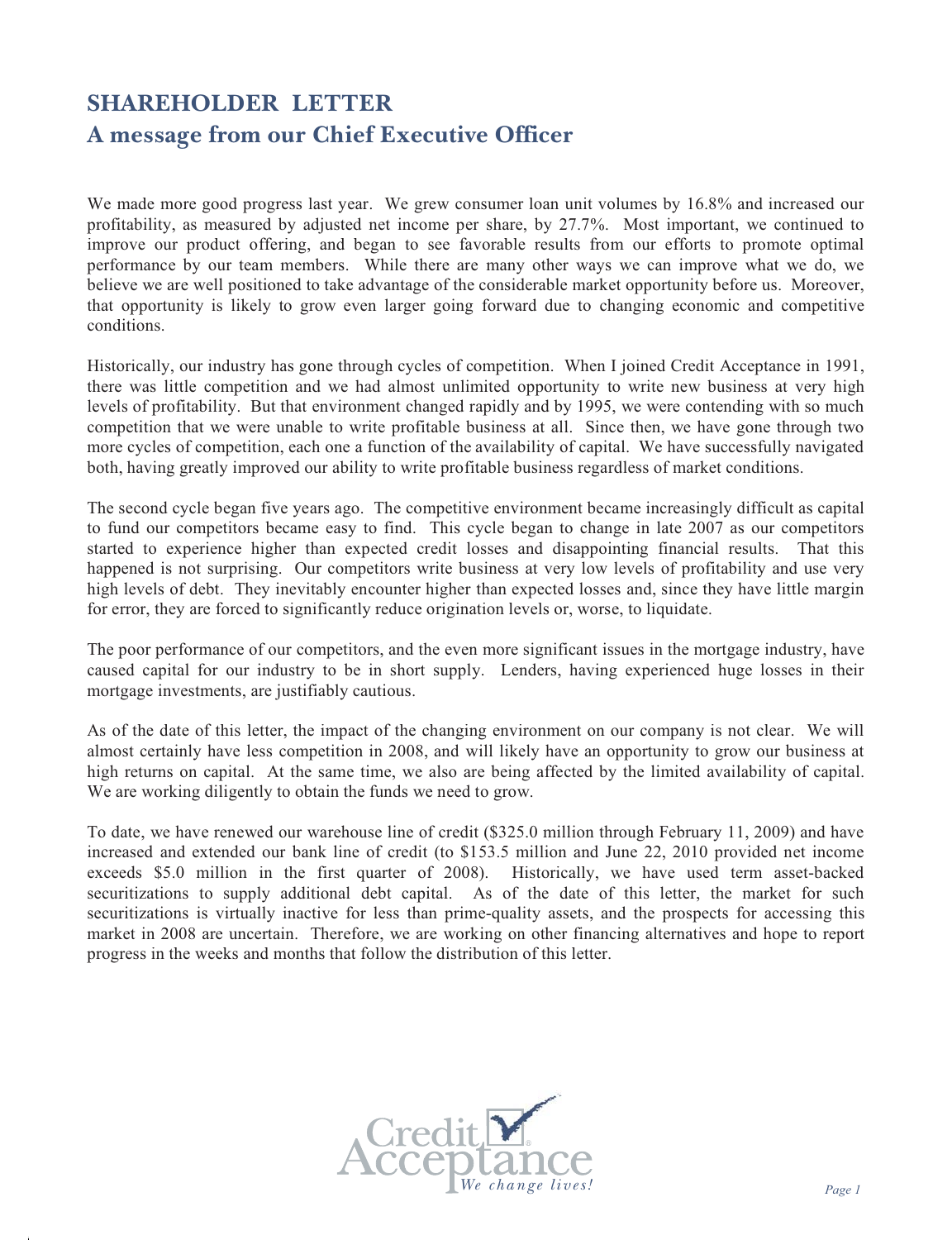Although the underlying consumer loans we originate are considered high-risk, we offer lenders a very lowrisk investment opportunity. Based on our debt outstanding at year-end, in order for our lenders to receive less than 100% of their expected principal and interest payments, our actual loan collection rate would need to be less than 50% of the amount we projected it to be at the time of origination. Over the last seven years, our worst performance against our original forecasted collection rate has been on loans originated in 2001, for which the current forecasted collection rate is now 96.3% of the original forecast at loan inception. The loans we originated in 2003, when unemployment rates were higher than they are today, have a current forecasted collection rate of 103.6% of our original forecast. Although the economic environment we face going forward may reduce collection rates below current expectations, our lenders benefit from an extremely large margin of safety. Simply put, we cannot envision a realistic scenario where our lenders would not receive 100% of their expected principal and interest payments.

Although our capital position is not as clear as we would like, shareholders can feel comfortable that our loans continue to perform. Additionally, our record of writing appropriately profitable business and using financial leverage modestly should put us in position to find the capital we need to take advantage of the opportunity ahead.

# **EARNINGS**

The table below summarizes our GAAP-based earnings results for the period 2001–2007:

| <b>GAAP</b> net income | Year-to-year |  |
|------------------------|--------------|--|
| per share              | change       |  |
| \$0.57                 |              |  |
| \$0.69                 | $21.1\%$     |  |
| \$0.57                 | $-17.4\%$    |  |
| \$1.40                 | $145.6\%$    |  |
| \$1.85                 | $32.1\%$     |  |
| \$1.66                 | $-10.3\%$    |  |
| \$1.76                 | $6.0\%$      |  |
|                        | 20.7%        |  |

GAAP-based net income per share (diluted) increased 6.0% in 2007. Since 2001, GAAP-based earnings per share have grown at an annual compounded rate of 20.7%.



--------------------------------------------------------------------------------------------------------------------------------------------------------------------------------------------------- --------- HINGE- ---------- HINGE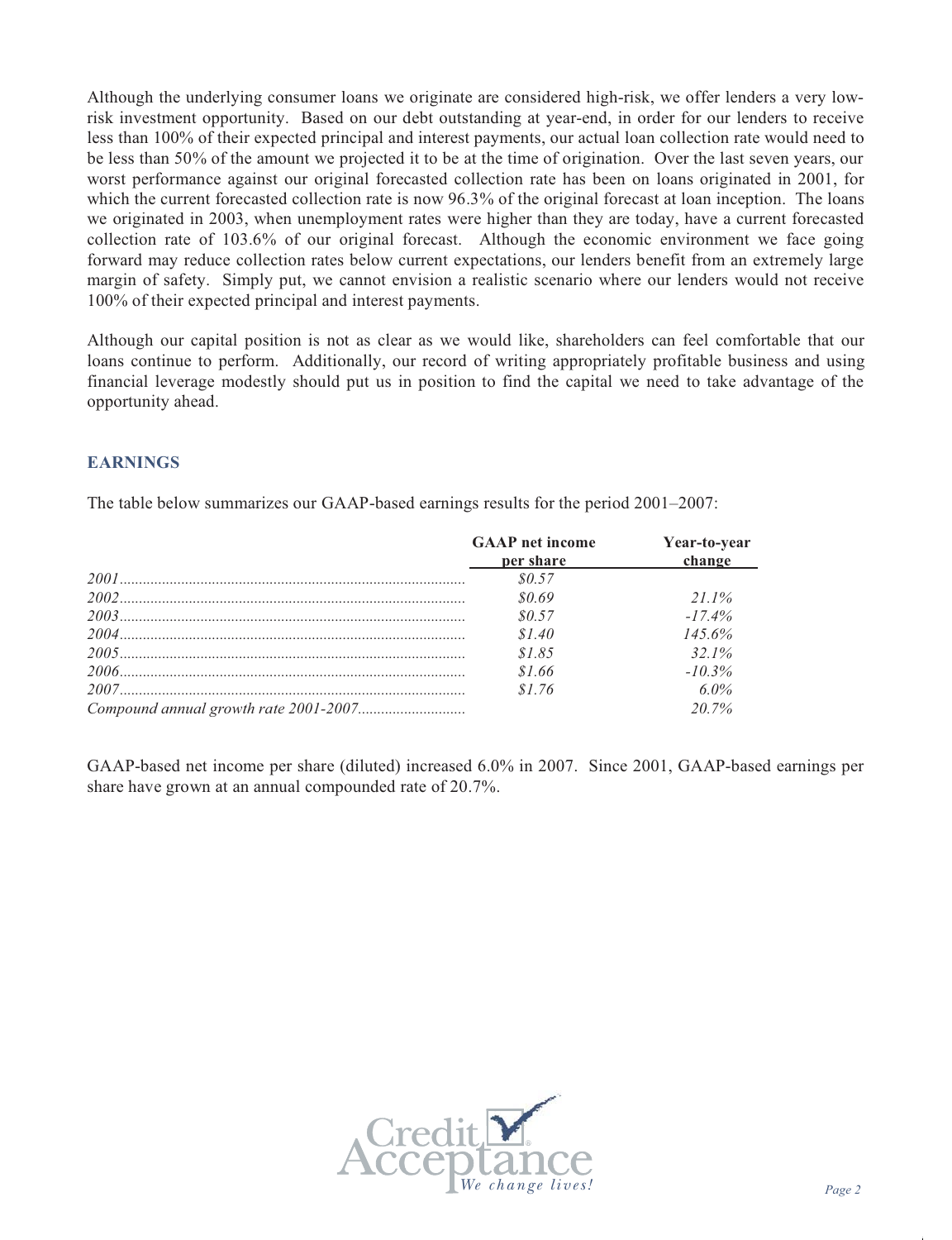# **ADJUSTED EARNINGS**

Our 2007 year-end earnings release included two adjustments to our GAAP financial results that are important for shareholders to understand: (1) a floating yield adjustment and (2) a license fee yield adjustment.

# Floating yield adjustment

The purpose of this adjustment is to modify the calculation of our GAAP-based finance charge revenue so that both favorable and unfavorable changes in expected cash flows from loans receivable are treated consistently. To make the adjustment understandable, we must first explain how GAAP requires us to account for finance charge revenue, which is our primary revenue source.

Credit Acceptance is an indirect lender, which means that the loans are originated by an automobile dealer and immediately assigned to us. We compensate the automobile dealer for the loan through two types of payments. The first payment is made at the time of origination. The remaining compensation is paid over time based on the performance of the loan. The amount we pay at the time of origination is called an advance; the portion paid over time is called dealer holdback.

Finance charge revenue equals the cash we collect from a loan (i.e., repayments by the consumer), less the amounts we pay to the dealer-partner (advance + dealer holdback). In other words, finance charge revenue equals the cash inflows from the loan less the cash outflows to acquire the loan. This amount, plus a modest amount of revenue from other sources, less our operating expenses, interest and taxes, is the sum that will ultimately be paid to shareholders or reinvested in new assets.

Under our current GAAP accounting methodology, finance charge revenue is recognized on a level-yield basis. That is, the amount of loan revenue recognized in a given period, divided by the loan asset, is a constant percentage. Recognizing loan revenue on a level-yield basis is reasonable, conforms to industry practice, and matches the economics of the business.

Where GAAP diverges from economic reality is in the way it deals with changes in expected cash flows. The expected cash flows from a dealer loan portfolio are not known with certainty. Instead, they are estimated. From an economic standpoint, if forecasted cash flows from one dealer loan increase by \$1,000 and forecasted cash flows from another dealer loan decrease by \$1,000, no change in our shareholders' economic position has occurred. GAAP, however, requires the Company to record the \$1,000 decrease as an expense in the current period, and to record the \$1,000 favorable change as income over the remaining life of the loan.

Shareholders relying on our GAAP financial statements would therefore see earnings which understate our economic performance in the current period, and earnings which overstate our economic performance in future periods.

The floating yield adjustment reverses the distortion caused by GAAP by treating both favorable and unfavorable changes in expected cash flows consistently. In other words, both types of changes are treated as adjustments to our loan yield.

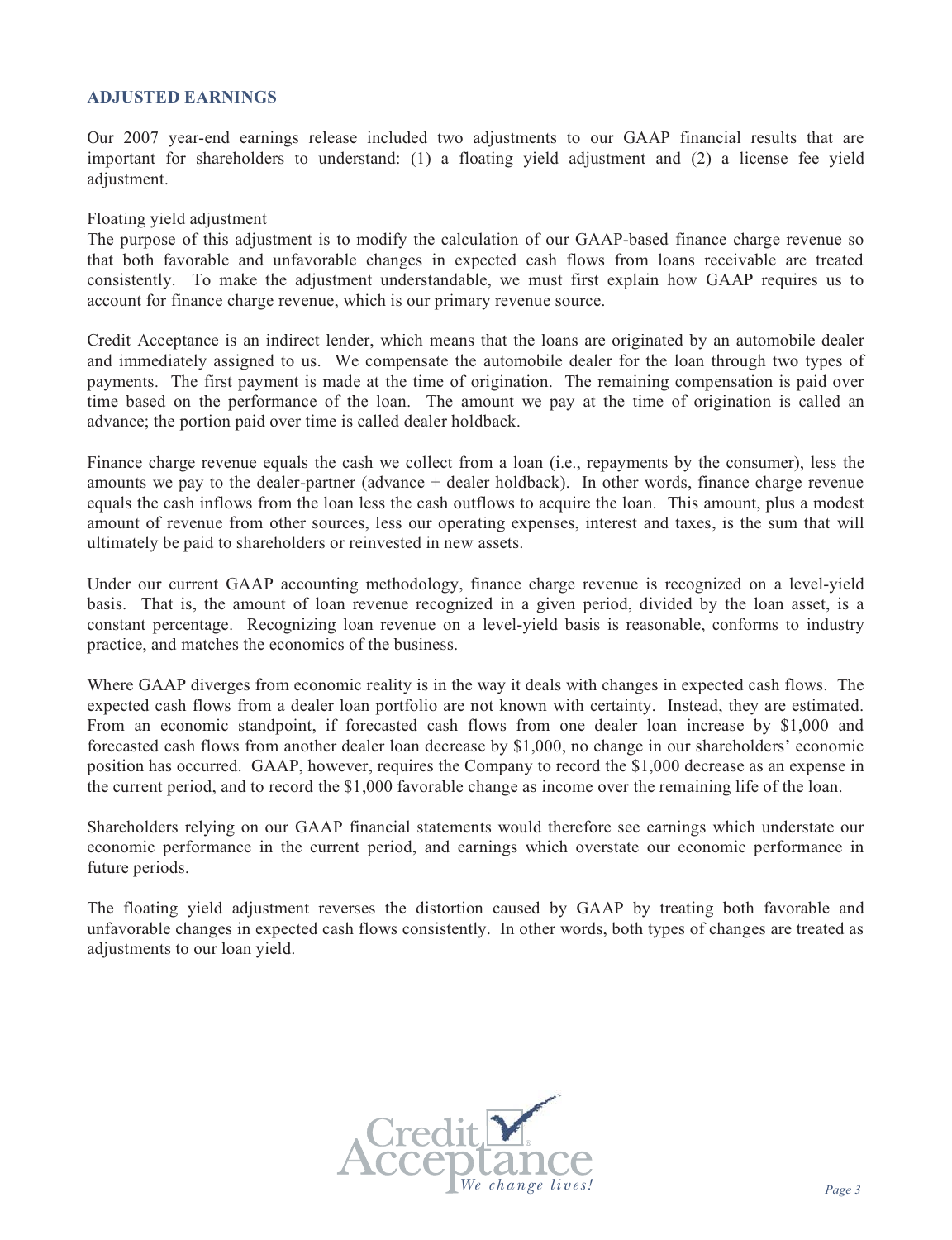# License fee yield adjustment

The purpose of this adjustment is to make the results for license fee revenue comparable across time periods. In 2001, the Company had begun charging dealer-partners a monthly licensing fee for access to the Company's Internet-based Credit Approval Processing System, also known as CAPS. In accordance with GAAP, this fee was being recorded as revenue in the month the fee was charged. However, based on feedback from field sales personnel and dealer-partners, the Company concluded that structuring the fee in this way was contributing to increased dealer-partner attrition. To address the problem, the Company changed its method for collecting these fees.

As of January 1, 2007, the Company began to take the license fee out of future dealer holdback payments instead of collecting it in the current period. Although the change was implemented to reduce attrition, it had two other effects: (1) it reduced per unit profitability, since cash that previously was collected immediately is now collected over time, and (2) it required us to change our GAAP accounting method for license fees. Starting January 1, 2007, the Company began to record license fees for GAAP purposes as an adjustment to the loan yield, effectively recognizing them over the term of the dealer loan. This new GAAP treatment is more consistent with the cash economics. To allow for proper comparisons in the future, the license fee adjustment applies this new GAAP treatment to all pre-2007 periods.

The following table shows earnings per share for 2001–2007 after the two adjustments:

|             | <b>GAAP</b> net income                | <b>Floating yield</b> | License fee          | Adjusted net income Year-to-year |               |
|-------------|---------------------------------------|-----------------------|----------------------|----------------------------------|---------------|
|             | per share                             | adjustment per share  | adjustment per share | per share                        | <u>change</u> |
| $2001$      | \$0.57                                | \$0.03                | \$(0.03)             | \$0.57                           |               |
| $2002$      | \$0.69                                | \$0.06                | \$(0.05)             | \$0.70                           | 22.8%         |
| $2003$      | \$0.57                                | \$0.03\$              | \$(0.05)             | \$0.55\$                         | $-21.4\%$     |
| $2004$      | \$1.40                                | \$0.00                | \$(0.03)             | \$1.37                           | 149.1%        |
| $2005$      | \$1.85                                | \$(0.06)              | \$(0.05)             | \$1.74                           | 27.0%         |
| <i>2006</i> | \$1.66                                | \$0.01                | \$(0.08)             | \$1.59                           | $-8.6\%$      |
| $2007$      | \$1.76                                | <i>s</i> 0.11         | \$0.16               | \$2.03\$                         | 27.7%         |
|             | Compound annual growth rate 2001-2007 |                       |                      |                                  | 23.6%         |

Footnote 1: Adjusted net income per share published in the Company's year-end earnings release included additional adjustments related to taxes, nonrecurring expenses and discontinued operations that are excluded above for simplicity.

Footnote 2: The license fee adjustment will become less significant in future periods. The license fee adjustment is projected to be \$0.07 per share in 2008, \$0.02 per share in 2009, \$0.01 per share in 2010 and will be immaterial starting in 2011.

In 2007, adjusted net income per share (diluted) increased 27.7%. Over the full seven-year period, adjusted net income increased at an annual compounded rate of 23.6%. Included in adjusted net income are after-tax expenses of \$0.4 million in 2007 and \$7.0 million in 2006 related to the settlement of an 11-year-old lawsuit in Missouri. Excluding the litigation expense, adjusted net income per share increased 14.2% in 2007 and grew at an annual compounded rate of 23.7% over the seven years. As the table shows, over the full sevenyear period the two adjustments have a relatively insignificant impact on our historical results. However, for any single year (such as 2007) the impact of the two adjustments can be significant.



--------------------------------------------------------------------------------------------------------------------------------------------------------------------------------------------------- --------- HINGE- ---------- HINGE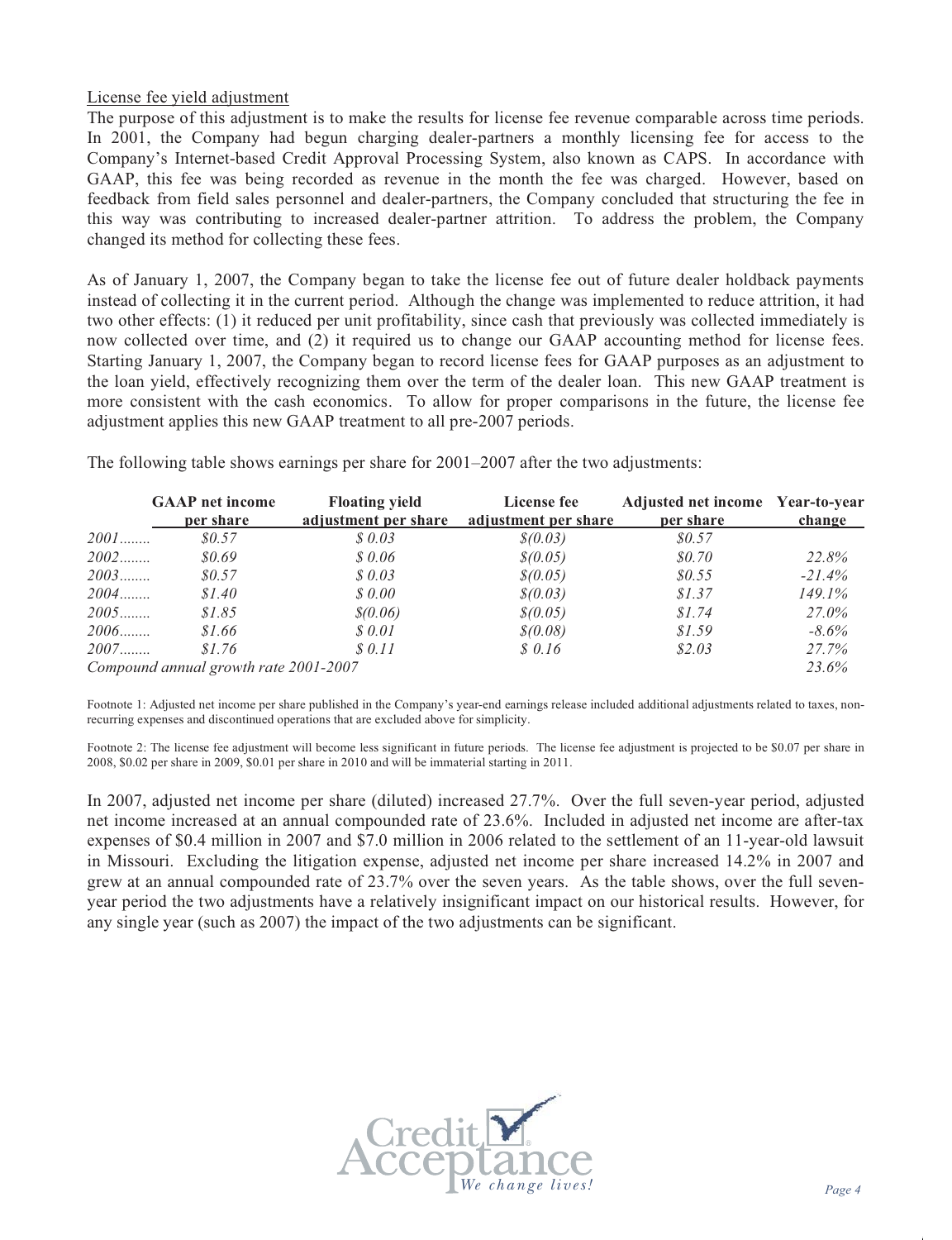# **ECONOMIC PROFIT**

We use a financial metric called Economic Profit to evaluate our financial results and determine incentive compensation. Economic Profit differs from net income determined under GAAP in one important respect: Economic Profit includes a cost for equity capital.

The following table summarizes Economic Profit (including the floating yield and license fee adjustments) on a per share basis for the period 2001–2007:

| <b>Adjusted net</b><br>income per share | Imputed cost of<br>equity per share | <b>Adjusted Economic</b><br>Profit per share |
|-----------------------------------------|-------------------------------------|----------------------------------------------|
| \$0.57                                  | \$(0.69)                            | \$(0.12)                                     |
| \$0.70                                  | \$(0.82)                            | \$(0.12)                                     |
| \$0.55                                  | \$(0.80)                            | \$(0.25)                                     |
| \$1.37                                  | \$(0.84)                            | \$0.53                                       |
| \$1.74                                  | \$(0.88)                            | \$0.86                                       |
| \$1.59                                  | \$(0.84)                            | \$0.75                                       |
| \$2.03                                  | \$(0.87)                            | \$1.16                                       |

Footnote: This table and subsequent tables differ from those published in last year's letter due to changes in the method used to compute the cost of equity capital.

Economic Profit per share (including the floating yield and license fee adjustments) improved 54.7% in 2007, to \$1.16 from \$0.75 in 2006. Excluding the effects of the Missouri litigation expense, adjusted Economic Profit per share increased 23.5%, to \$1.17 from \$0.95.

Economic Profit is a function of three variables: the average amount of capital invested, the adjusted return on capital, and the weighted average cost of capital. The following table summarizes our financial performance in these areas for the last seven years:

|                                       | <b>Adjusted average</b><br>capital invested | <b>Adjusted return</b> | <b>Adjusted</b><br>weighted average |               |  |
|---------------------------------------|---------------------------------------------|------------------------|-------------------------------------|---------------|--|
|                                       | (in thousands)                              | on capital             | cost of capital                     | <b>Spread</b> |  |
|                                       | \$469.939                                   | $7.4\%$                | 8.4%                                | $-1.0\%$      |  |
|                                       | \$462.010                                   | 7.7%                   | 8.9%                                | $-1.2\%$      |  |
|                                       | \$437.467                                   | $6.6\%$                | $9.0\%$                             | $-2.4\%$      |  |
|                                       | \$483.734                                   | $13.1\%$               | $8.6\%$                             | $4.5\%$       |  |
|                                       | \$523.438                                   | $14.7\%$               | $8.3\%$                             | $6.4\%$       |  |
|                                       | \$548.482                                   | $12.9\%$               | 8.1%                                | $4.8\%$       |  |
|                                       | \$710.113                                   | $12.1\%$               | $7.0\%$                             | $5.1\%$       |  |
| Compound annual growth rate 2001-2007 | 7.1%                                        |                        |                                     |               |  |

See Exhibit A for a reconciliation of the above adjusted financial measures to the most relevant GAAP financial measures.

As the table shows, the improvement in Economic Profit per share since 2001 has resulted primarily from increases in the adjusted return on capital. To a lesser extent, increases in adjusted average capital invested and decreases in the adjusted weighted average cost of capital have also played a role. Adjusted average capital invested grew at a compounded annual rate of 7.1% during the period. This reflects a compounded

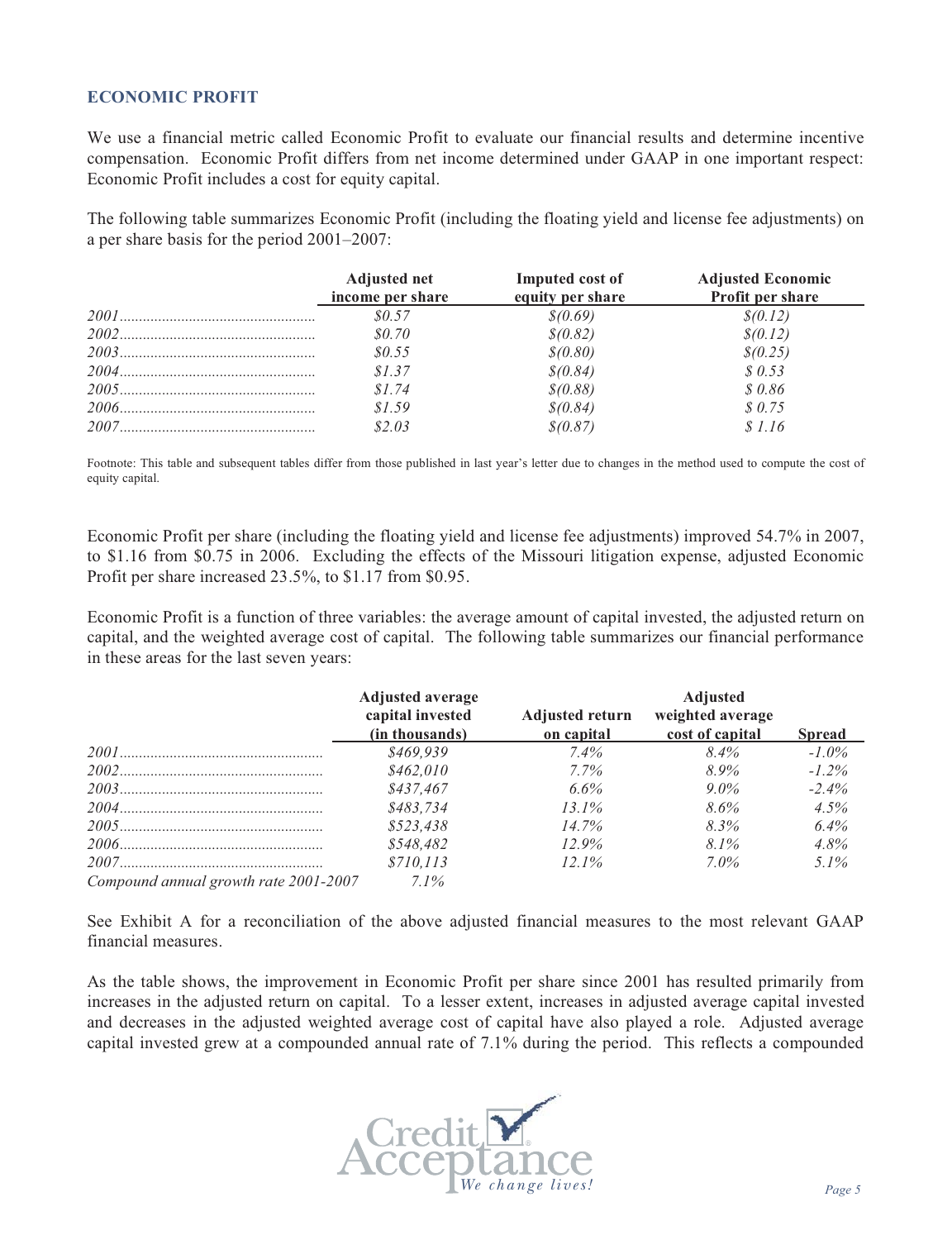annual growth rate of 11.7% for capital invested in continuing operations, which was partially offset by the reduction of capital invested in discontinued operations.

In 2007, the adjusted return on capital was 12.1%, down from 12.9% in 2006. Excluding the effects of the Missouri litigation expense, the adjusted return on capital decreased to 12.2% from 14.2% in 2006. The decrease was due to pricing changes implemented during the third quarter of 2006. The changes were necessitated by the competitive environment, which made it impossible for us to grow without taking such a step.

Despite their negative impact on our return on capital, we believe the pricing changes have been successful. First, we think Economic Profit to date has been higher than it would have been without the new pricing. Second, while the pricing changes have reduced revenue as a percentage of average capital (the "loan yield"), they have raised loan volume and the amount of capital invested, and lowered operating expenses as a percentage of average capital. We expect the negative impact on loan yields to moderate in 2008 (since the yield on the overall portfolio now approximates the yield on new originations). At the same time, we expect the positive impact of the pricing changes on the rate of growth and operating efficiencies to continue for a longer period of time. Consequently, we believe the longer-term impact of our pricing changes will be more positive than the results experienced to date.

The changing competitive environment will almost certainly impact our pricing strategy in 2008. Our goal is to maximize the Economic Profit of new originations. Our pricing strategy will consider not only the shortterm impact on volume and profit per unit, but also the longer-term impact of growth on operating efficiencies.

# **UNIT VOLUME**

The following table summarizes unit volume growth for the period 2001–2007:

|             | Year-to-year |
|-------------|--------------|
| Unit volume | change       |
| 61.928      |              |
| 49.801      | $-19.6\%$    |
| 61.445      | 23.4%        |
| 74.154      | 20.7%        |
| 81.184      | 9.5%         |
| 91.344      | 12.5%        |
| 106.693     | $16.8\%$     |
|             | 9.5%         |

Footnote: Unit volume differs from that published in last year's letter as unit volume is now based on the date the loan was funded. Previously, unit volume was reported based on the date the loan was received.

Except for 2002, when we had difficulty obtaining capital and were forced to reduce loan originations, we have been successful in growing unit volumes each year. For the 2001–2007 period, unit volumes have grown at an annual compounded rate of 9.5%.

Loan unit volumes depend on three primary variables: the number of new dealer-partners, dealer-partner attrition and the average volume per dealer-partner.

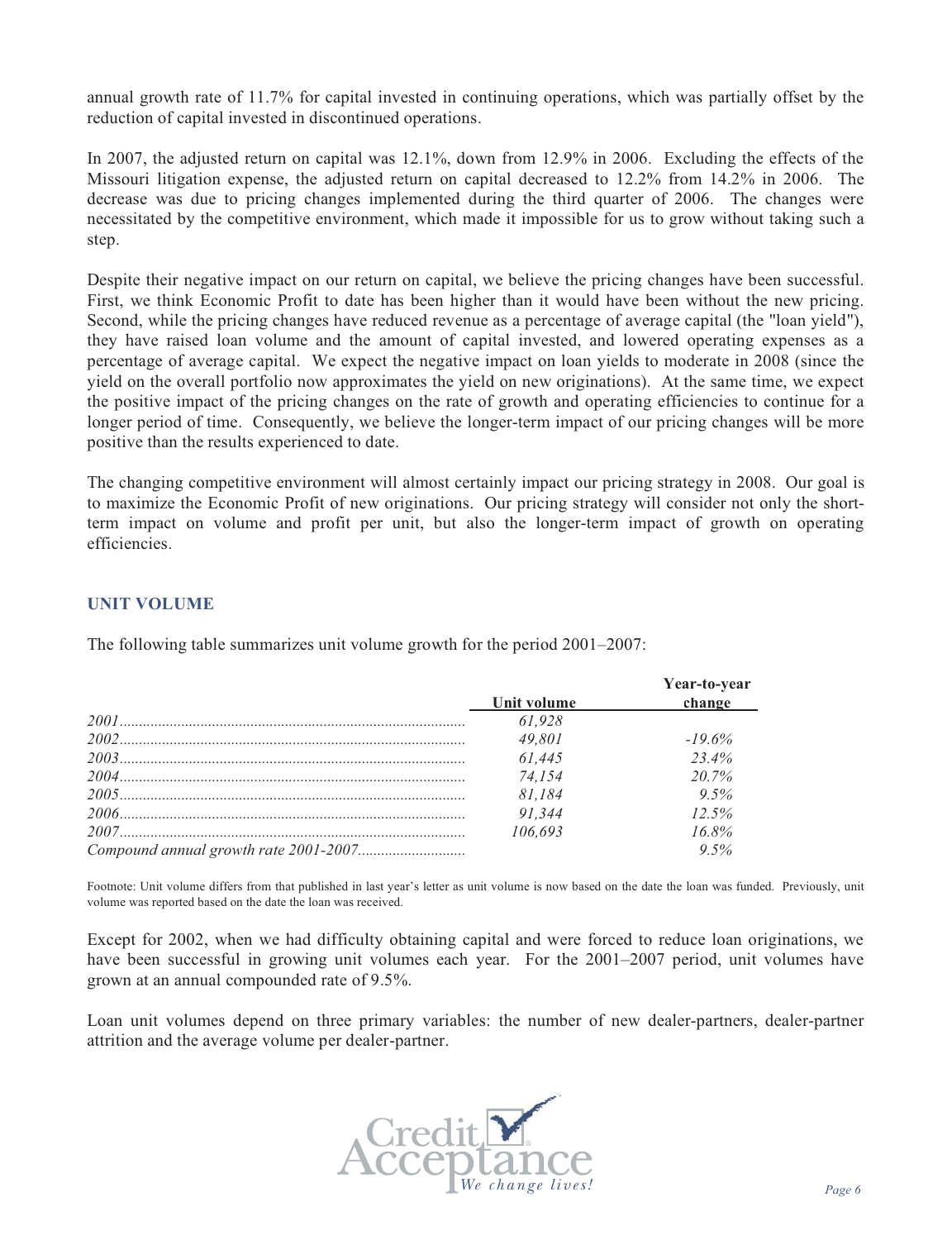New dealer-partners – The number of new dealer-partners added in each of the last seven years is summarized below:

| New dealer-partners |
|---------------------|
|                     |
|                     |
|                     |
|                     |
|                     |
|                     |
|                     |

We have historically been successful at enrolling new dealer-partners in our program. To spur sign-ups, in 2005 we began offering dealer-partners the option to enroll in our program without paying our traditional \$9,850 enrollment fee. Those who choose this option agree to allow us to keep a portion of the dealer holdback amounts that we would otherwise pay to them in the future. Although dealer-partners who enroll in this way are less profitable for our company than those who pay the enrollment fee up-front, we believe the increase in new dealer-partner enrollments more than compensates for the lower profitability.

Therefore, we intend to continue allowing dealer-partners to enroll using this option. Since the number of potential dealer-partners is large, and we have a small share of this market today, we expect to continue expanding our enrollments in the future.

Attrition – Despite this expectation, our ability to significantly increase the number of active dealer-partners and therefore the overall size of our business will depend on our ability to reduce attrition. This has proven to be one of our most challenging business issues. Attrition—expressed as the percentage of dealer-partners who were active in the prior year but inactive in the current year—is summarized below:

| 30.5%    |
|----------|
|          |
| 30.4%    |
| 22.6%    |
| 194%     |
| $25.0\%$ |
| 26.2%    |

Footnote: Attrition percentages differ from those published in last year's letter as active dealer-partners are determined based on the date the loan was funded. Prior year attrition percentages were based on the date the loan was received.

Attrition increased in 2007 and 2006 after steadily declining in the three previous years. We believe the increase was due to (1) the higher number of new dealer-partners choosing the deferred-enrollment option (a program that requires reduced levels of commitment from the participating dealer-partners), and (2) a challenging competitive environment. Regardless, we are disappointed with current attrition rates.

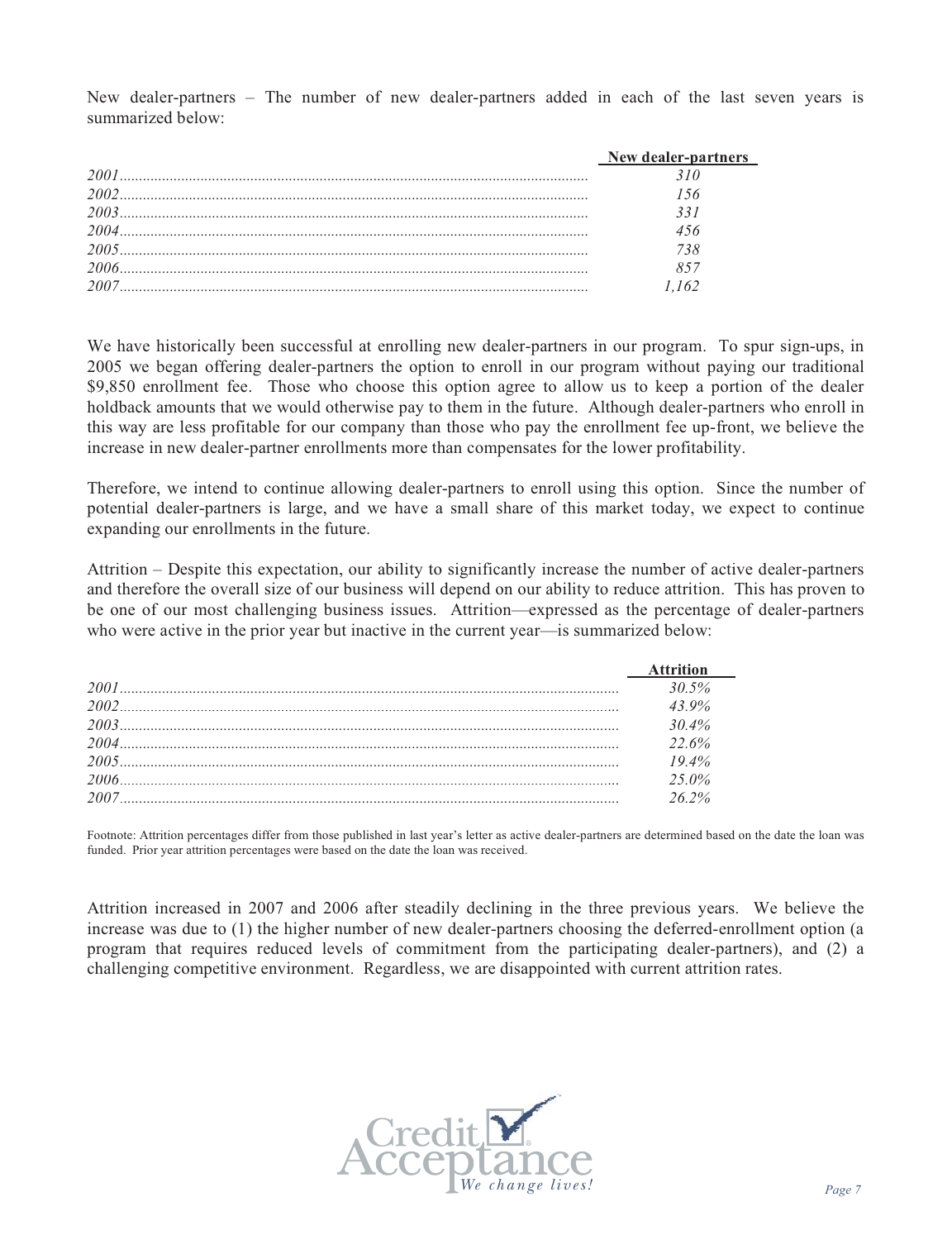Volume per dealer-partner – The following table summarizes unit volume per dealer-partner for 2001–2007:

| Average volume     | Year-to-year |  |
|--------------------|--------------|--|
| per dealer-partner | change       |  |
| 525                |              |  |
| 591                | $12.6\%$     |  |
| 647                | 9.5%         |  |
| 612                | $-5.4\%$     |  |
| 46.2               | $-24.6\%$    |  |
| 413                | $-10.6\%$    |  |
| 377                | $-8.5\%$     |  |

After increasing in 2002 and 2003, volume per dealer-partner declined in each of the last four years. Volume per dealer-partner, like attrition, was negatively impacted by increased competition and the deferredenrollment option (the latter, because dealer-partners who choose that option produce lower volume than those who pay the fee up-front).

Since only about 3% of the automobile dealers in the country were active in our program last year, we do not need to focus exclusively on raising volumes per dealer-partner in order to grow.

Although both attrition and volume per dealer-partner are affected by the competitive environment, we believe that over the long term, attrition and volume per dealer-partner will depend on our success in continually improving the product we offer. These are some of the more important steps we took last year to accomplish that:

- We significantly improved service levels in our loan origination department by reorganizing the department, raising staffing levels and increasing the training provided.
- We rolled out a new loan program nationwide in which we purchase loans at a discount at the time of origination. This program differs from our traditional program in that all compensation for the loan is paid to the dealer-partner at the time of origination. Because of this difference, the new program carries additional risk. However, we believe that this risk can be measured and managed effectively, and that the potential positive impact on loan volume and attrition makes the program worthwhile. Of our total unit volume last year, 17.3% was attributable to this new program. We believe the program has enhanced the attractiveness of our overall product offering.
- We began surveying our dealer-partners each month to measure dealer-partner satisfaction. With the data we accumulate, we will be able to identify areas needing improvement and to incentivize our team members.
- We completed a new version of CAPS, our Internet-based origination system. The prior version of CAPS, implemented in 2001, had increased loan volumes, simplified our program, reduced loan origination costs and enabled us to improve our returns through more intelligent loan pricing. The new version will make it even easier for our dealer-partners to structure profitable loan transactions. We recently began allowing our dealer-partners to migrate to the new version of CAPS. Initial feedback about this system has been very favorable.
- We implemented a new, more accurate version of our credit scorecard. The scorecard is an analytical tool we use to predict the performance of new loan applicants. With a more accurate scorecard, we

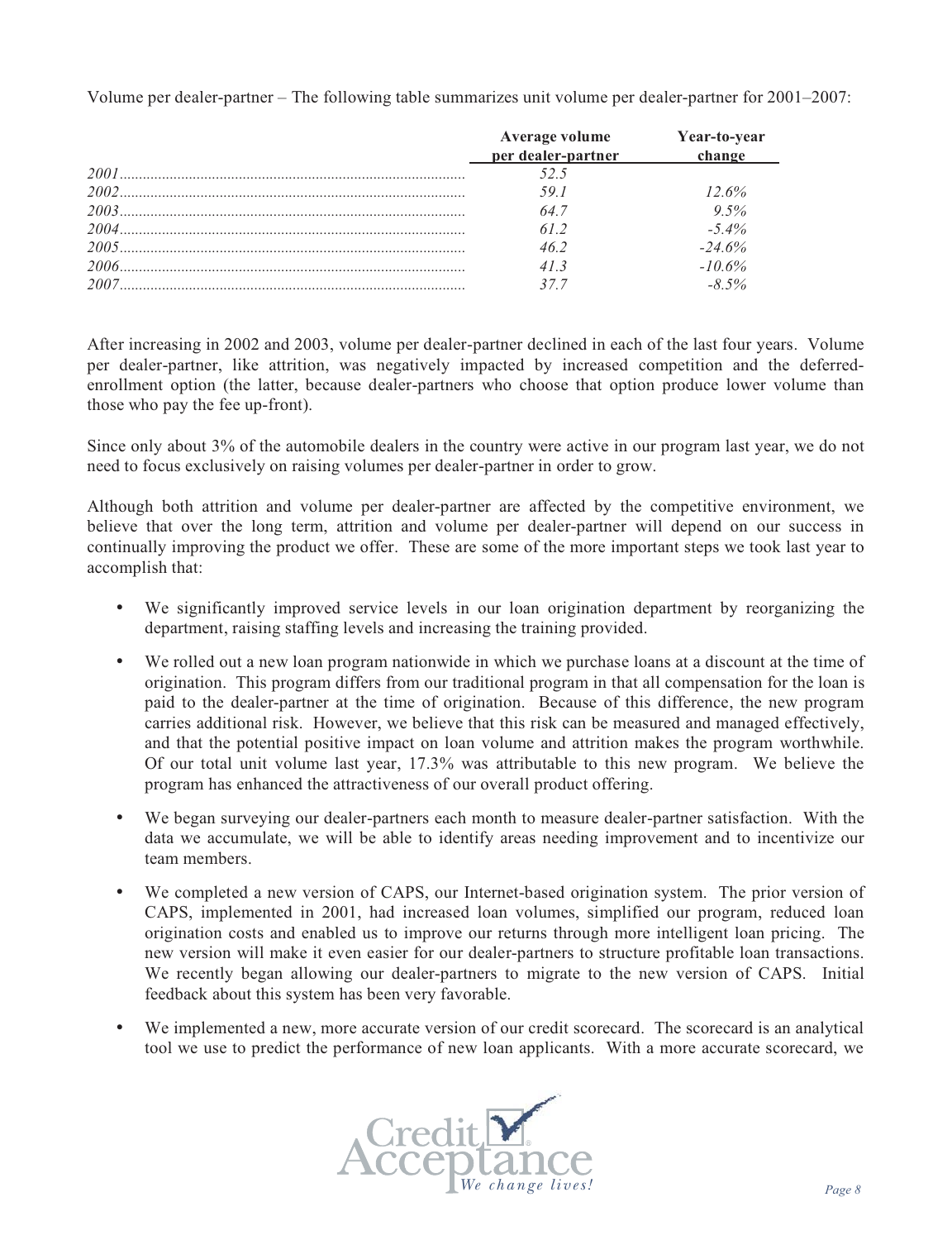are able to establish the correct pricing for a greater percentage of our loan applications. By reducing loan mispricing, we are able to increase our advance rates without reducing our overall return on capital.

• We continued to focus on something we call organizational health. Since the quality of our product offering depends on our team members, we have been emphasizing training, setting of clear expectations, incentive plans and communication. Results from our annual survey of team members indicate that this effort has succeeded in creating an environment where team members can do their best work.

# **PORTFOLIO PERFORMANCE**

For each loan, the amount we advance to the dealer-partner is based on our initial forecast of future cash flows. As a result, our skill at reliably forecasting future cash flows is critical to our ability to consistently create Economic Profit. Knowing this, we dedicate significant resources to the forecasting process. The following table presents, for loans originated in each of the last 16 years, the forecasted collection rate, advance rate, spread, and percentage of the forecasted collections that have been realized as of December 31, 2007:

| <b>Forecasted</b> |                     |               | % of forecast |
|-------------------|---------------------|---------------|---------------|
| collection rate   | <b>Advance rate</b> | <b>Spread</b> | realized      |
| 80.3%             | 37.5%               | 42.8%         | $100.0\%$     |
| 75.3%             | 37.3%               | 38.0%         | $100.0\%$     |
| $61.4\%$          | $40.7\%$            | 20.7%         | $100.0\%$     |
| 55.0%             | 44.3%               | $10.7\%$      | 100.0%        |
| 55.1%             | $46.9\%$            | $8.2\%$       | $100.0\%$     |
| 58.4%             | 47.9%               | $10.5\%$      | $100.0\%$     |
| 67.4%             | $46.1\%$            | 21.3%         | 99.8%         |
| 72.3%             | 48.7%               | 23.6%         | 99.1%         |
| 72.8%             | 47.9%               | 24.9%         | 98.4%         |
| 67.8%             | $46.0\%$            | 21.8%         | 97.8%         |
| 71.0%             | 42.2%               | 28.8%         | 97.4%         |
| 74.6%             | $43.4\%$            | $31.2\%$      | 97.1%         |
| 73.7%             | 44.0%               | 29.7%         | 93.7%         |
| 74.3%             | $46.9\%$            | 27.4%         | 85.1%         |
| 69.9%             | 46.6%               | 23.3%         | 59.9%         |
| 70.2%             | 46.5%               | 23.7%         | 19.9%         |

For 13 of the 16 years, we have maintained a spread (forecasted collection rate less the advance rate) of 20% or more. Of the many variables that determine the profitability of a loan (e.g., ancillary product income, expense levels, loan size), the spread is one of the most important. During the period 1995–1997, the spread on new loan originations was much lower than in the previous or subsequent years. In fact, the loans originated during that period turned out to be unprofitable.

Since reaching 31.2% in 2003, a 10-year high, the spread on originations has been declining. The spread on 2007 originations is currently estimated at 23.7%. We believe that 2007 originations will be more profitable per unit than the 2003 originations (largely because of profit from ancillary products and an increase in loan size). However, because of a lower spread, 2007 originations will be more sensitive to a collection shortfall.

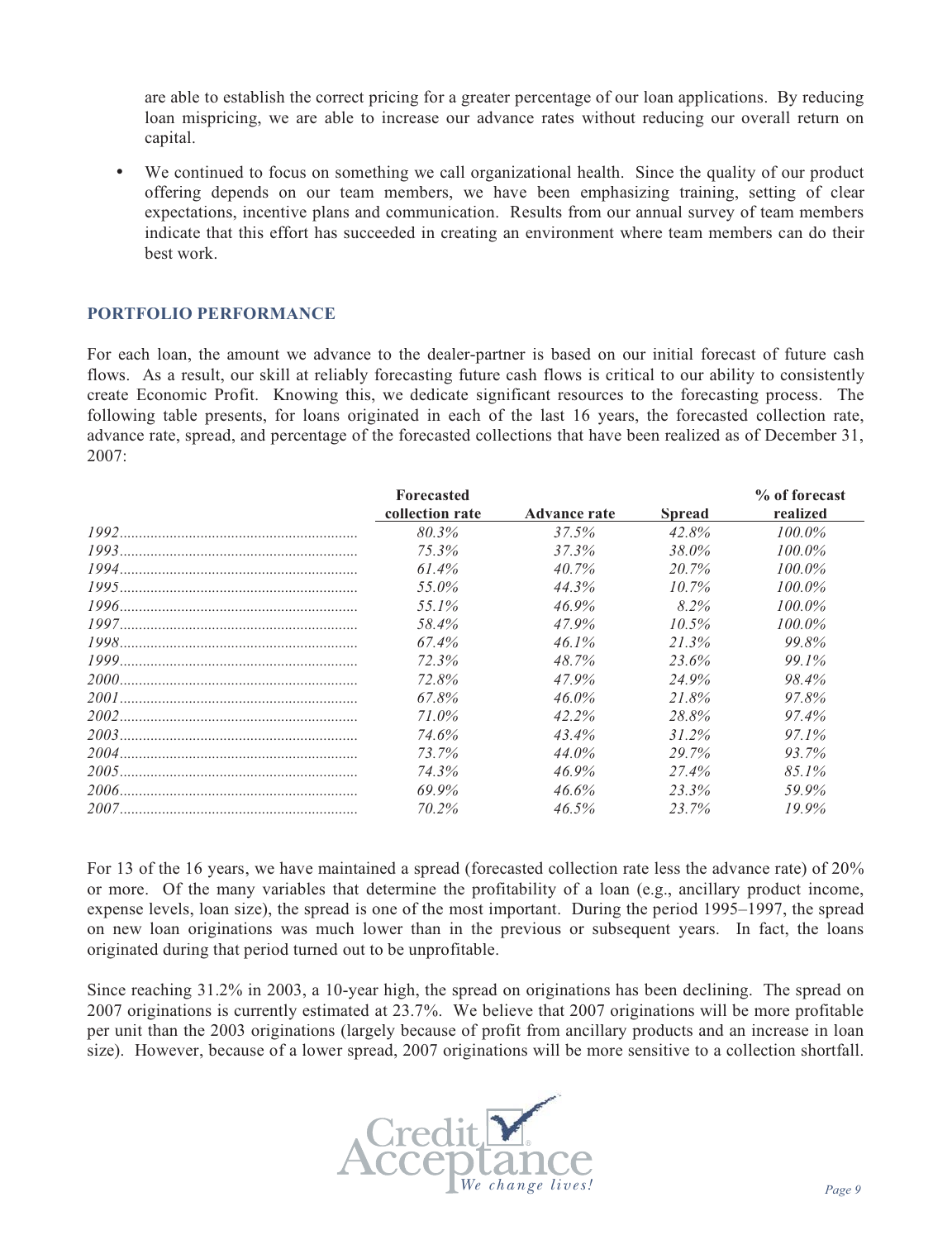We believe we have appropriately factored this added sensitivity into our overall pricing strategy. While not our preference, a reduced spread was a calculated reaction to the competitive environment. Our longer-term intention is to increase the spread as market conditions allow.

Shareholders should pay close attention to our collection forecasts, which we publish each quarter. If we do not create Economic Profit, it will likely be because we overestimate loan performance. The most critical time to correctly assess the collection rate is at loan origination, since we determine our advance at that time. After that, it is important to detect variances from our forecast as quickly as possible so that we can adjust future advances accordingly. The following table compares, for each of the last seven years, our most current forecast of loan performance with our initial forecast:

| 12/31/2007 |                  |                 | Current forecast %  |
|------------|------------------|-----------------|---------------------|
| forecast   | Initial forecast | <b>Variance</b> | of initial forecast |
| 67.8%      | 70.4%            | $-2.6\%$        | $96.3\%$            |
| 71.0%      | 67.9%            | $3.1\%$         | $104.6\%$           |
| 74.6%      | <b>72.0%</b>     | $2.6\%$         | $103.6\%$           |
| 73.7%      | <b>73.0%</b>     | $0.7\%$         | $101.0\%$           |
| 74.3%      | 74.0%            | $0.3\%$         | $100.4\%$           |
| 69.9%      | 71.4%            | $-1.5\%$        | 97.9%               |
| 70 2%      | 70.7%            | $-0.5\%$        | 99 3%               |

Over these seven years, loan performance has generally been consistent with our initial expectations. For the last two years, the current forecast is slightly below our initial expectations, but we view the shortfall as acceptable. A 100-basis-point shortfall in collections reduces the return on capital of an average loan by 30– 40 basis points. Because we maintain a significant margin between our return on capital and our cost of capital, only a very significant shortfall in collection results would cause the loans we have written to date to be unprofitable.

Although we can't say with certainty why these shortfalls have occurred, we believe they are most likely due to external factors (such as higher gas prices) and adverse selection caused by a greater number of lenders competing for each loan. We are optimistic that a more moderate competitive environment together with our new credit scorecard will reduce the probability of an unfavorable variance for 2008 originations.

Our objective is to achieve actual loan performance which equals or exceeds our initial estimate. Our historical success in this regard distinguishes us from many other industry participants, and is something we take pride in. To achieve such results requires a sound forecasting methodology, as well as consistent loan origination and collection processes. If we can continue to achieve collection results that match our initial estimates, our chances of creating a significant amount of Economic Profit are very good.

# **SHARE REPURCHASES**

We use excess capital to repurchase shares when prices are at or below our estimate of intrinsic value (which is the discounted value of future cash flows). As long as the share price is at or below intrinsic value, we prefer share repurchases to dividends for several reasons. First, share repurchases are given more favorable tax treatment than are dividends. Shareholders who sell a portion of their holdings in effect receive the same benefit as they do from a dividend, but they are only taxed on the difference between the cash proceeds from the sale and the cost basis of their shares. With a dividend, the entire cash amount received is taxable. In



--------------------------------------------------------------------------------------------------------------------------------------------------------------------------------------------------- --------- HINGE- ---------- HINGE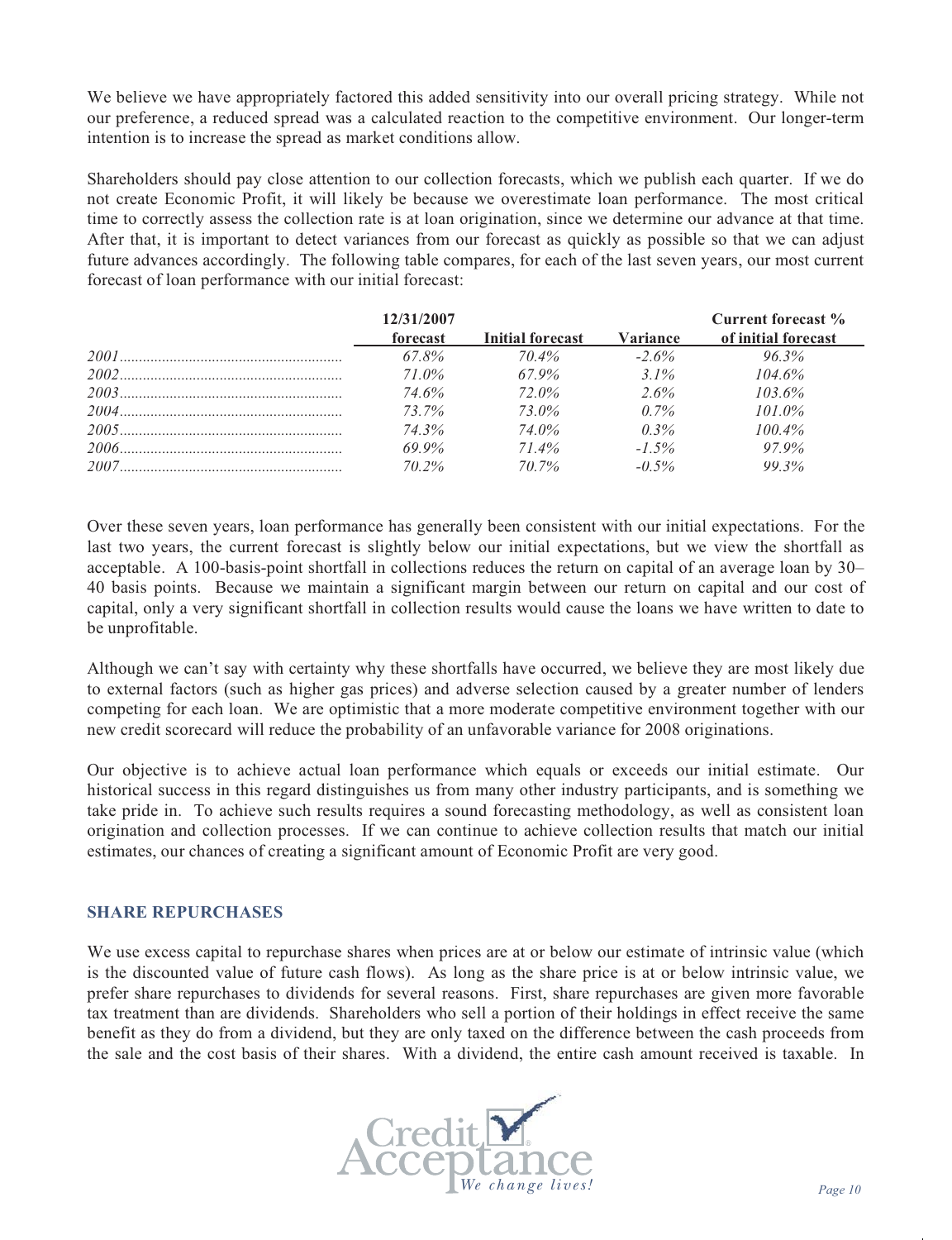addition, distributing capital to shareholders through a share repurchase gives shareholders the option to defer taxes by electing not to sell any of their holdings. A dividend does not allow shareholders to defer taxes in this manner.

Second, a share repurchase provides shareholders with the discretion to increase their ownership, receive cash or do both based on their individual circumstances and view of the value of a Credit Acceptance share. (They do both if the proportion of shares they sell is smaller than the ownership stake they gain through the repurchase program.) A dividend does not provide similar flexibility. Third, repurchasing shares below intrinsic value increases the value of the remaining shares.

Since beginning our share repurchase program in mid-1999, we have repurchased approximately 20.4 million shares at a total cost of \$399.2 million.

Although the share price was attractive during 2007, our share repurchases slowed considerably since accelerated growth in unit volumes made investing our available capital in our core business a better option. Even though we have repurchased a significant number of shares since 1999, we continue to maintain a ratio of debt to equity that is very conservative relative to industry standards. At year-end, our debt-to-equity ratio was 2.0:1.

# **KEY SUCCESS FACTORS**

Our recent financial success is a result of having a unique and valuable product and of putting in many years of hard work to develop the business.

Our core product has remained essentially unchanged for 35 years. We provide auto loans to consumers regardless of their credit history. Our customers consist of individuals who have typically been turned away by other lenders. Traditional lenders have many reasons for declining a loan. We have always believed that individuals, if given an opportunity to establish or reestablish a positive credit history, will take advantage of it. As a result of this belief, we have changed the lives of thousands of people.

However, as we have found, having a unique and valuable product is only one of the elements we need if we are to make our business successful. There are others, and many have taken years to develop. The following summarizes the key elements of our success today:

- We have developed the ability to offer guaranteed credit approval while maintaining an appropriate return on capital. It took years to develop the processes and accumulate the customer and loan performance data that we use to make profitable loans in our segment of the market.
- We understand the daily execution required to successfully service a portfolio of automobile loans to customers in our target market. There are many examples of companies in our industry that underestimated the effort involved and are now bankrupt. Approximately 50% of our team members work directly on some aspect of servicing our loan portfolio, and we are fortunate to have such a capable and engaged group.
- We have learned how to develop relationships with dealer-partners that are profitable. Forging a profitable relationship requires us to select the right dealer, align incentives, communicate constantly and create processes to enforce standards. In our segment of the market, the dealer-partner has

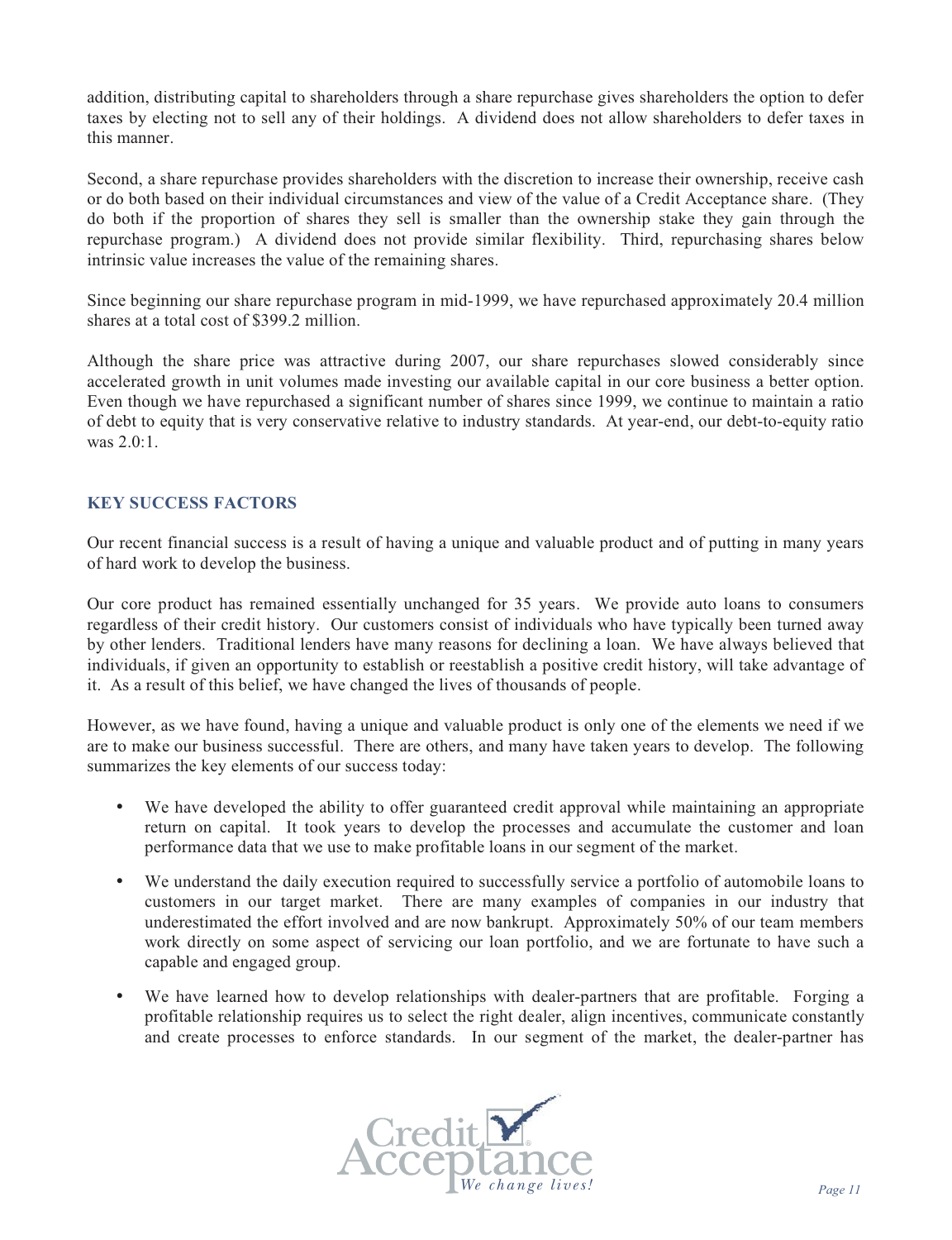significant influence over loan performance. Learning how to create relationships with dealerpartners who share our passion for changing lives has been one of our most important accomplishments.

- We have developed a much more complete program for helping dealer-partners serve this segment of the market. Over the years, many dealer-partners have been overwhelmed by the work required to be successful in our program. Many dealer-partners have quit, telling us the additional profits generated from our program were not worth the effort. We have continually worked to provide solutions for the many obstacles that our dealer-partners encounter. It is impossible to quantify the impact of these initiatives on our loan volume because of the changing competitive environment. However, anecdotal evidence suggests our efforts have been worthwhile. Continuing to make our program easier for dealer-partners will likely produce additional benefits in the future.
- We have developed a strong management team. Our team is deeper and more talented than at any other time in our history. Our success in growing the business while simultaneously improving our returns on capital could not have occurred without the dedication and energy of this talented group.
- We have strengthened our focus on our core business. Historically, our focus had been diluted by the pursuit of other, non-core opportunities. Today, we offer one product and focus 100% of our energy and capital on providing that product profitably.
- We have developed a unique system, CAPS, for originating auto loans. Traditional indirect lending is inefficient. Many traditional lenders take 1-4 hours to process a loan application, and they decline most of the applications they process. We take 60 seconds, and we approve 100% of the applications submitted, 24 hours a day, seven days a week.
- We have developed a high-quality field sales force. Our sales team provides real value to our dealerpartners. Team members act as consultants as we teach dealer-partners how to successfully serve our market segment.

# **A FINAL NOTE**

We have built a consistently profitable business in an industry where most companies fail. The credit for this achievement belongs to our talented team members. They have worked hard to achieve this success, and I am grateful for their efforts.

As always, we thank our shareholders for their confidence in and support of this company. We are optimistic that future results will be even better, and look forward to reporting our progress in next year's letter.

Brett A. Roberts Chief Executive Officer

March 21, 2008

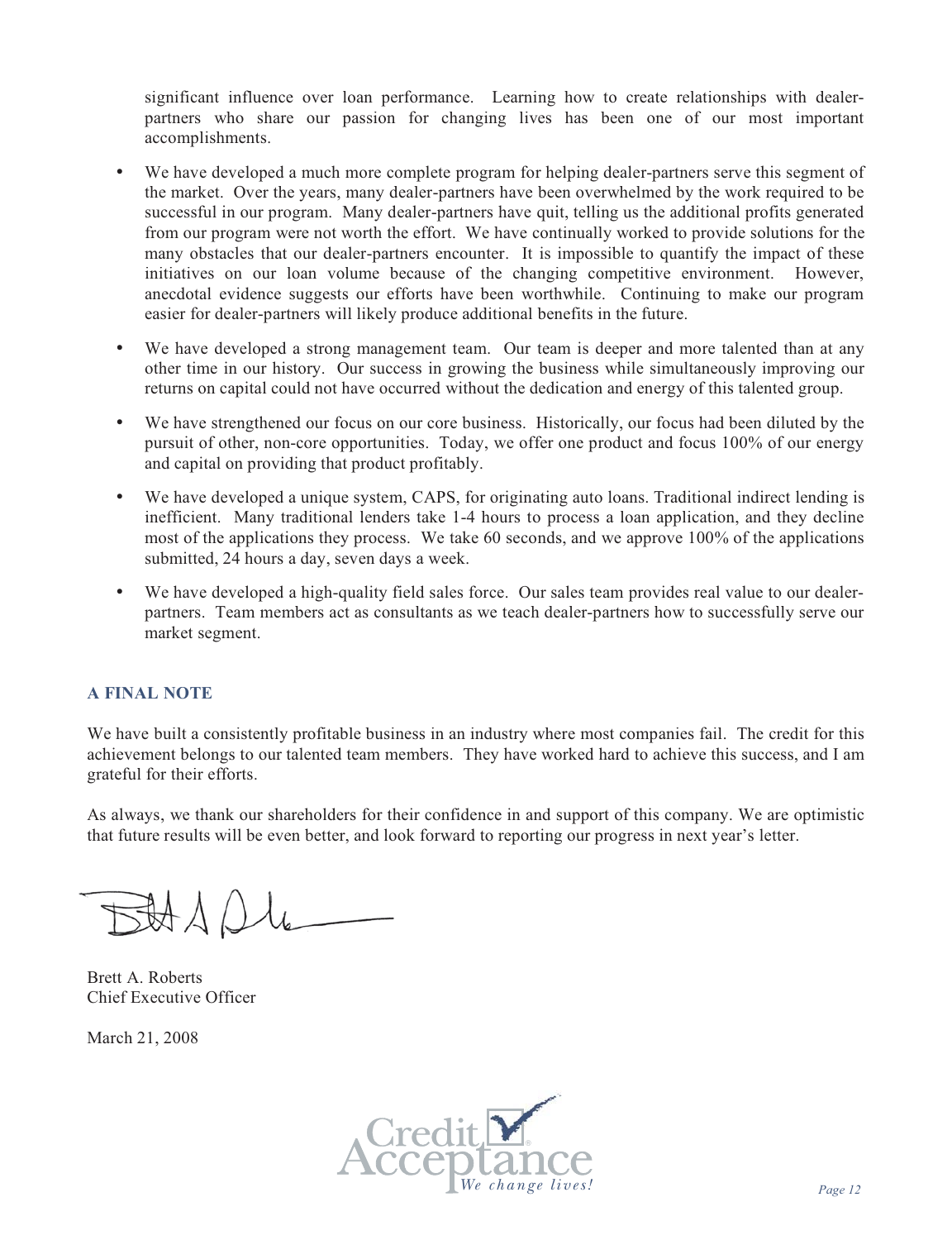# **UNITED STATES SECURITIES AND EXCHANGE COMMISSION Washington, D.C. 20549**

# **Form 10-K**

¥ **ANNUAL REPORT PURSUANT TO SECTION 13 OR 15(d) OF THE SECURITIES EXCHANGE ACT OF 1934**

**For the Fiscal Year Ended December 31, 2007**

**Commission File Number 000-20202**

# **CREDIT ACCEPTANCE CORPORATION**

*(Exact Name of Registrant as Specified in its Charter)*

*(State or other jurisdiction of incorporation or organization)*

**25505 W. Twelve Mile Road, Suite 3000 Southfield, Michigan** *(Address of Principal Executive Offices)*

**Michigan 38-1999511**

*(I.R.S. Employer Identification No.)* **48034-8339**

*(Zip Code)*

**Registrant's telephone number, including area code: (248) 353-2700**

**Securities Registered Pursuant to Section 12(b) of the Act:**

**Common Stock**

**Securities Registered Pursuant to Section 12(g) of the Act:**

**None**

Indicate by check mark if the registrant is a well-known seasoned issuer, as defined in Rule 405 of the Securities Act. Yes  $\Box$  No  $\Box$ 

Indicate by check mark if the registrant is not required to file reports pursuant to Section 13 or Section 15(d) of the Act. Yes  $\Box$  No  $\Box$ 

Indicate by check mark whether the registrant (1) has filed all reports required to be filed by Section 13 or 15(d) of the Securities Exchange Act of 1934 during the preceding 12 months (or for such shorter period that the registrant was required to file such reports), and (2) has been subject to such filing requirements for the past 90 days. Yes  $\boxtimes$  No  $\Box$ 

Indicate by check mark if disclosure of delinquent filers pursuant to Item 405 of Regulation S-K is not contained herein, and will not be contained, to the best of registrant's knowledge, in definitive proxy or information statements incorporated by reference in Part III of this Form 10-K or any amendment to this Form 10-K.  $\square$ 

Indicate by check mark whether the registrant is a large accelerated filer, an accelerated filer, a non-accelerated filer, or a smaller reporting company. See the definitions of "large accelerated filer," "accelerated filer" and "smaller reporting company" in Rule 12b-2 of the Exchange Act. (Check one):

Large accelerated filer  $\square$  Accelerated filer  $\square$  Non-accelerated filer  $\square$  Smaller reporting Company  $\square$ 

Indicate by check mark whether the registrant is a shell company (as defined in Rule 12b-2 of the Exchange Act). Yes  $\Box$  No  $\Box$ 

The aggregate market value of 5,021,041 shares of the Registrant's common stock held by non-affiliates on June 29, 2007 was approximately \$134.7 million. For purposes of this computation all officers, directors and 10% beneficial owners of the Registrant are assumed to be affiliates. Such determination should not be deemed an admission that such officers, directors and beneficial owners are, in fact, affiliates of the Registrant.

At February 29, 2008, there were 30,378,102 shares of the Registrant's common stock issued and outstanding.

# **DOCUMENTS INCORPORATED BY REFERENCE**

Portions of the Registrant's definitive Proxy Statement pertaining to the 2008 Annual Meeting of Shareholders (the "Proxy Statement") filed pursuant to Regulation 14A are incorporated herein by reference into Part III.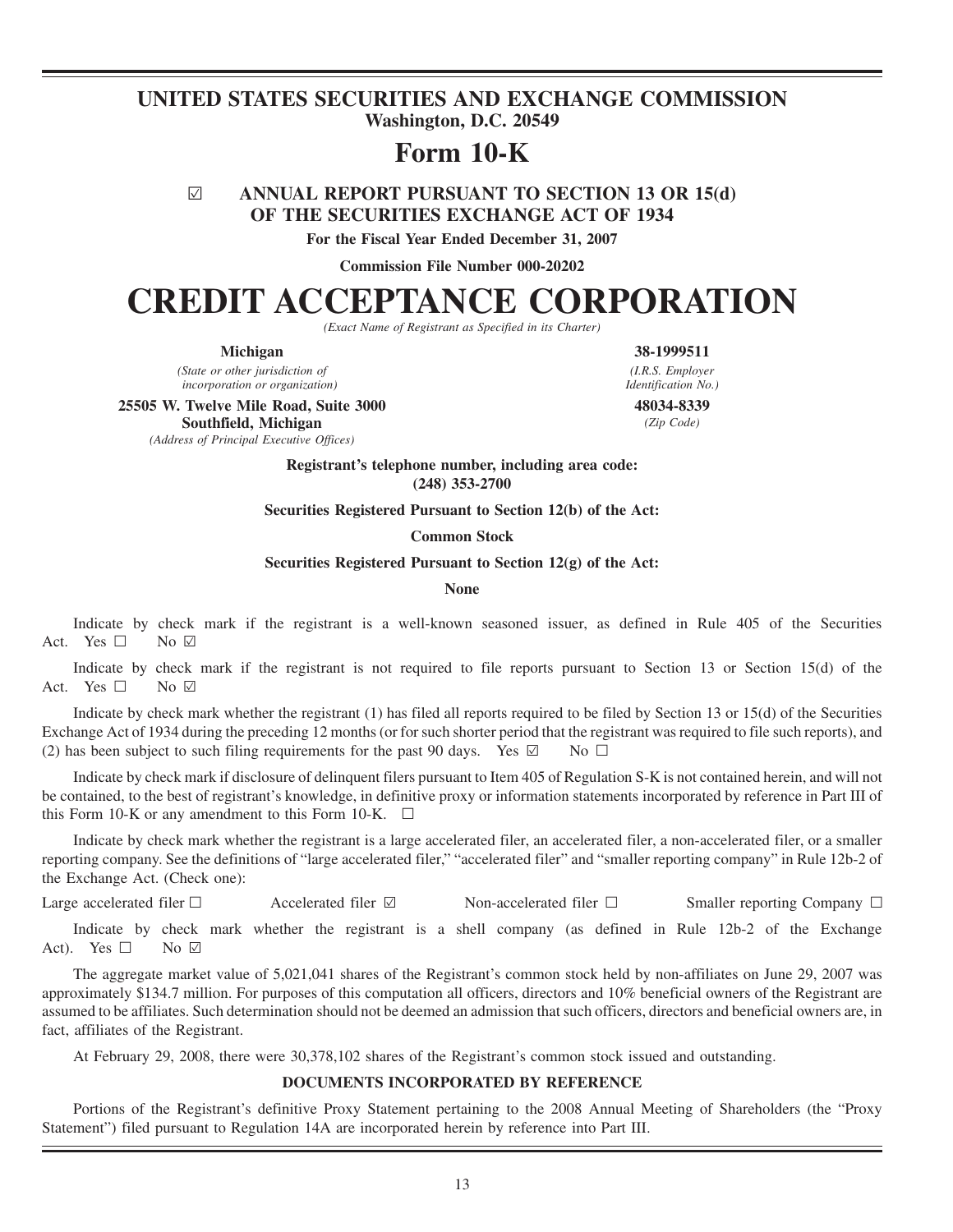# **CREDIT ACCEPTANCE CORPORATION YEAR ENDED DECEMBER 31, 2007**

# **INDEX TO FORM 10-K**

#### **Item Page**

# **PART I**

| $\overline{1}$ . |                                                                                       |    |
|------------------|---------------------------------------------------------------------------------------|----|
| 1A.              |                                                                                       |    |
| 1B.              |                                                                                       | 27 |
| 2.               |                                                                                       | 28 |
| 3.               |                                                                                       | 28 |
| 4.               |                                                                                       |    |
|                  | <b>PART II</b>                                                                        |    |
| 5.               |                                                                                       |    |
| 6.               |                                                                                       | 31 |
| 7.               | Management's Discussion and Analysis of Financial Condition and Results of Operations | 32 |
| 7A.              |                                                                                       | 45 |
| 8.               |                                                                                       | 46 |
| 9.               | Changes in and Disagreements with Accountants on Accounting and Financial Disclosure  | 82 |
| 9A.              |                                                                                       | 82 |
|                  |                                                                                       |    |

# **PART III**

| <b>PART IV</b>                                                                             |  |
|--------------------------------------------------------------------------------------------|--|
|                                                                                            |  |
|                                                                                            |  |
|                                                                                            |  |
| 12. Security Ownership of Certain Beneficial Owners and Management and Related Stockholder |  |
|                                                                                            |  |
|                                                                                            |  |

|--|--|--|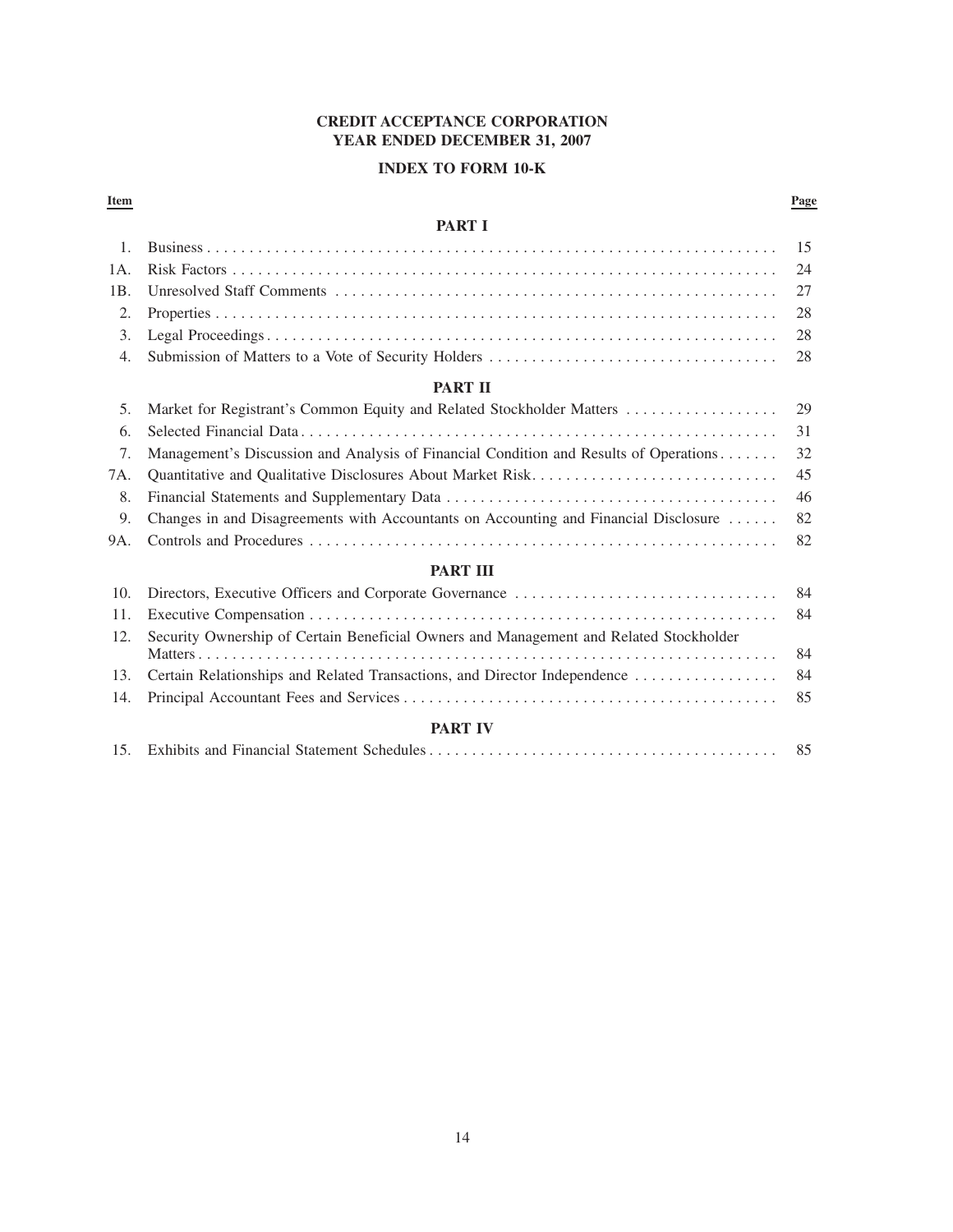#### **PART I**

#### **ITEM 1. BUSINESS**

#### **General**

Since 1972, Credit Acceptance (referred to as the "Company", "Credit Acceptance", "we", "our" or "us") has provided auto loans to consumers, regardless of their credit history. Our product is offered through a nationwide network of automobile dealers who benefit from sales of vehicles to consumers who otherwise could not obtain financing; from repeat and referral sales generated by these same customers; and from sales to customers responding to advertisements for our product, but who actually end up qualifying for traditional financing.

Without our product, consumers are often unable to purchase a vehicle or they purchase an unreliable one and are not provided the opportunity to improve their credit standing. As we report to the three national credit reporting agencies, a significant number of our consumers improve their lives by improving their credit score and move on to more traditional sources of financing.

Credit Acceptance was founded to collect retail installment contracts (referred to as "Consumer Loans") originated by automobile dealerships owned by our founder, majority shareholder, and Chairman, Donald Foss. During the 1980s, we began to market this service to non-affiliated dealers and, at the same time, began to offer dealers a non-recourse cash payment (referred to as an "advance") against anticipated future collections on Consumer Loans serviced for that dealer. We refer to dealers who participate in our program and who share our commitment to changing consumers' lives as "dealer-partners".

A consumer who does not qualify for conventional automobile financing can purchase a used vehicle from a Credit Acceptance dealer-partner and finance the purchase through us. We are an indirect lender from a legal perspective, meaning the Consumer Loan is originated by the dealer-partner and immediately assigned to us.

Consumers and dealer-partners benefit from our product as follows:

*Consumers.* We help change the lives of consumers who do not qualify for conventional automobile financing by helping them obtain quality transportation and, equally important, providing an opportunity to establish or reestablish their credit through the timely repayment of their Consumer Loan.

*Dealer-Partners.* Our program increases dealer-partners' profits in the following ways:

- Enables dealer-partners to sell cars to consumers who may not be able to obtain financing without our program. In addition, consumers often become repeat customers by financing future vehicle purchases either through our program or, after they have successfully established or reestablished their credit, through conventional financing.
- Allows dealer-partners to share in the profits not only from the sale of the vehicle, but also from its financing.
- Enables dealer-partners to attract consumers by advertising "guaranteed credit approval", where allowed by law. The consumers will often use other services of the dealer-partners and refer friends and relatives to them.
- Enables dealer-partners to attract consumers who mistakenly assume they do not qualify for conventional financing.

Our Internet address is *creditacceptance.com.* We make available, free of charge on the web site, copies of reports we file with or furnish to the Securities and Exchange Commission as soon as reasonably practicable after we electronically file or furnish such reports.

#### **Principal Business**

We have two primary programs: the Portfolio Program and the Purchase Program. During the year ended December 31, 2007, 83% of loans were assigned to us under the Portfolio Program and 17% were assigned to us under the Purchase Program. Dealer-Partners have the option to assign Consumer Loans under either program and sign a separate agreement for each program type. Under the Portfolio Program, we advance money to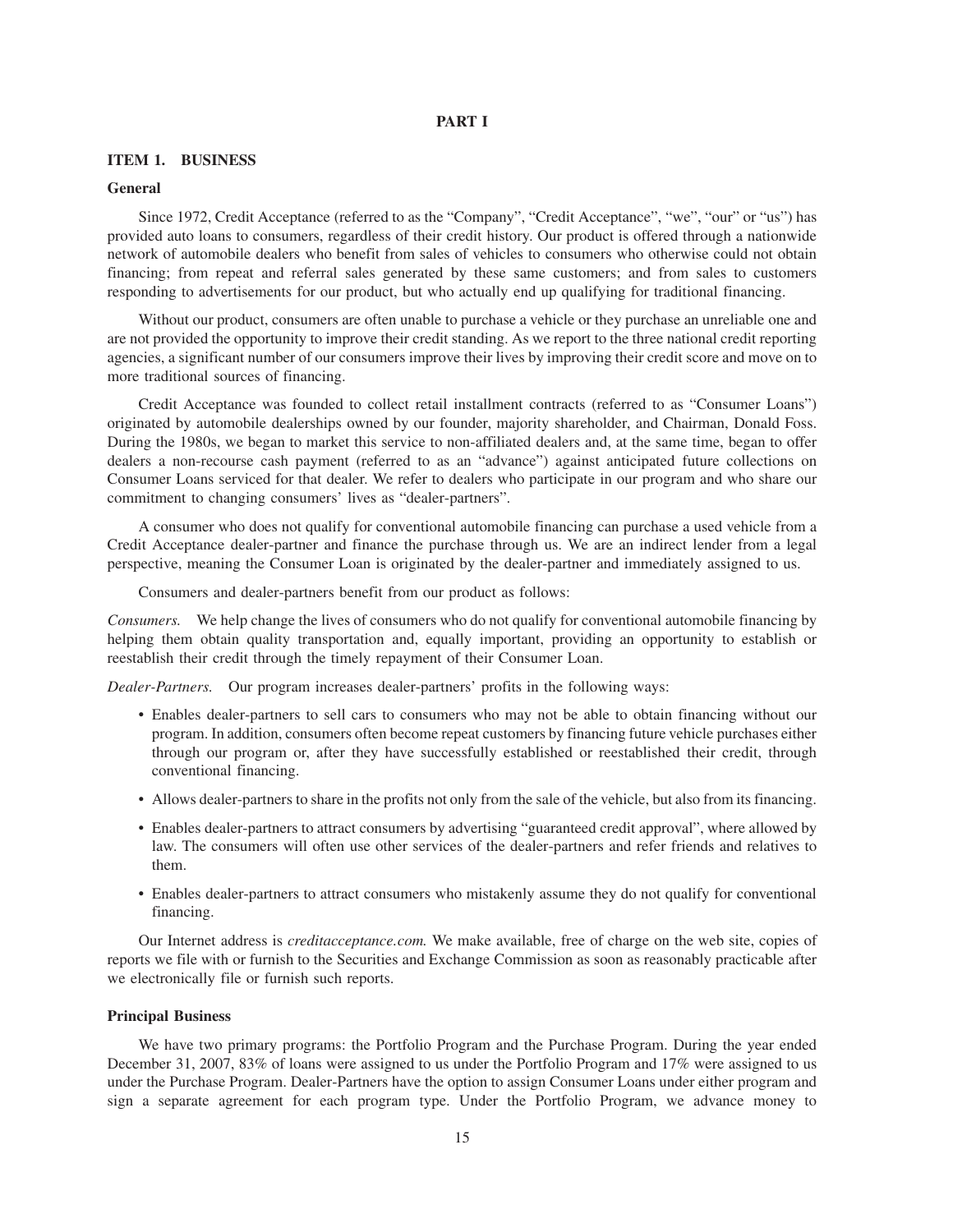dealer-partners (referred to as a "Dealer Loan") in exchange for the right to service the underlying Consumer Loan. Our servicing fee is equal to a fixed percentage (typically 20%) of each payment collected. The Dealer Loan is repaid by collections from the Consumer Loans. Each dealer-partner has an opportunity to receive additional money over time based on the performance of all Consumer Loans that they assign to us under the Portfolio Program. Under the Purchase Program, we buy the Consumer Loan from the dealer-partner (referred to as a "Purchased Loan") and keep all amounts collected from the consumer. Dealer Loans and Purchased Loans are collectively referred to as "Loans".

#### **Portfolio Program**

As payment for the vehicle, the dealer-partner generally receives the following:

- (i) a down payment from the consumer;
- (ii) a cash advance from us; and
- (iii) after the advance has been recovered by us, the cash from payments made on the Consumer Loan, net of certain collection costs and our servicing fee ("dealer holdback").

We record the amount advanced to the dealer-partner as a Dealer Loan, which is classified within Loans receivable in our consolidated balance sheets. Cash advanced to dealer-partners is automatically assigned to the originating dealer-partner's open pool of advances. At the dealer-partner's option, a pool containing at least 100 Consumer Loans can be closed and subsequent advances assigned to a new pool. All advances due from a dealerpartner are secured by the future collections on the dealer-partner's portfolio of Consumer Loans assigned to us. For dealer-partners with more than one pool, the pools are cross-collateralized so that the performance of other pools is considered in determining eligibility for dealer holdback. We perfect our security interest in the Dealer Loans by taking possession of the Consumer Loans.

The dealer servicing agreement provides that collections received by us during a calendar month on Consumer Loans assigned by a dealer-partner are applied on a pool-by-pool basis as follows:

- First, to reimburse us for certain collection costs;
- Second, to pay us our servicing fee;
- Third, to reduce the aggregate advance balance and to pay any other amounts due from the dealer-partner to us; and
- Fourth, to the dealer-partner as payment of dealer holdback.

Dealer-partners have an opportunity to receive a portion of the dealer holdback on an accelerated basis at the time a pool of 100 or more Consumer Loans is closed. The eligibility to receive accelerated dealer holdback and the amount paid to the dealer-partner is calculated using a formula that considers the forecasted collections and the advance balance on the closed pool. If the collections on Consumer Loans from a dealer-partner's pool are not sufficient to repay the advance balance, the dealer-partner will not receive dealer holdback or accelerated dealer holdback.

Since typically the combination of the advance and the consumer's down payment provides the dealer-partner with a cash profit at the time of sale, the dealer-partner's risk in the Consumer Loan is limited. We cannot demand repayment from the dealer-partner of the advance except in the event the dealer-partner is in default of the dealer servicing agreement. Advances are made only after the Consumer Loan is approved, accepted by and assigned to us and all other stipulations required for funding have been satisfied.

For accounting purposes, the transactions described under the Portfolio Program are not considered to be loans to consumers. Instead, our accounting reflects that of a lender to the dealer-partner. The classification as a Dealer Loan for accounting purposes is primarily a result of (i) the dealer-partner's financial interest in the Consumer Loan and (ii) certain elements of our legal relationship with the dealer-partner. The cash amount advanced to the dealerpartner is recorded as an asset on our balance sheet. The aggregate amount of all advances to an individual dealerpartner, plus accrued income, less repayments comprises the amount of the Dealer Loan recorded in Loans receivable.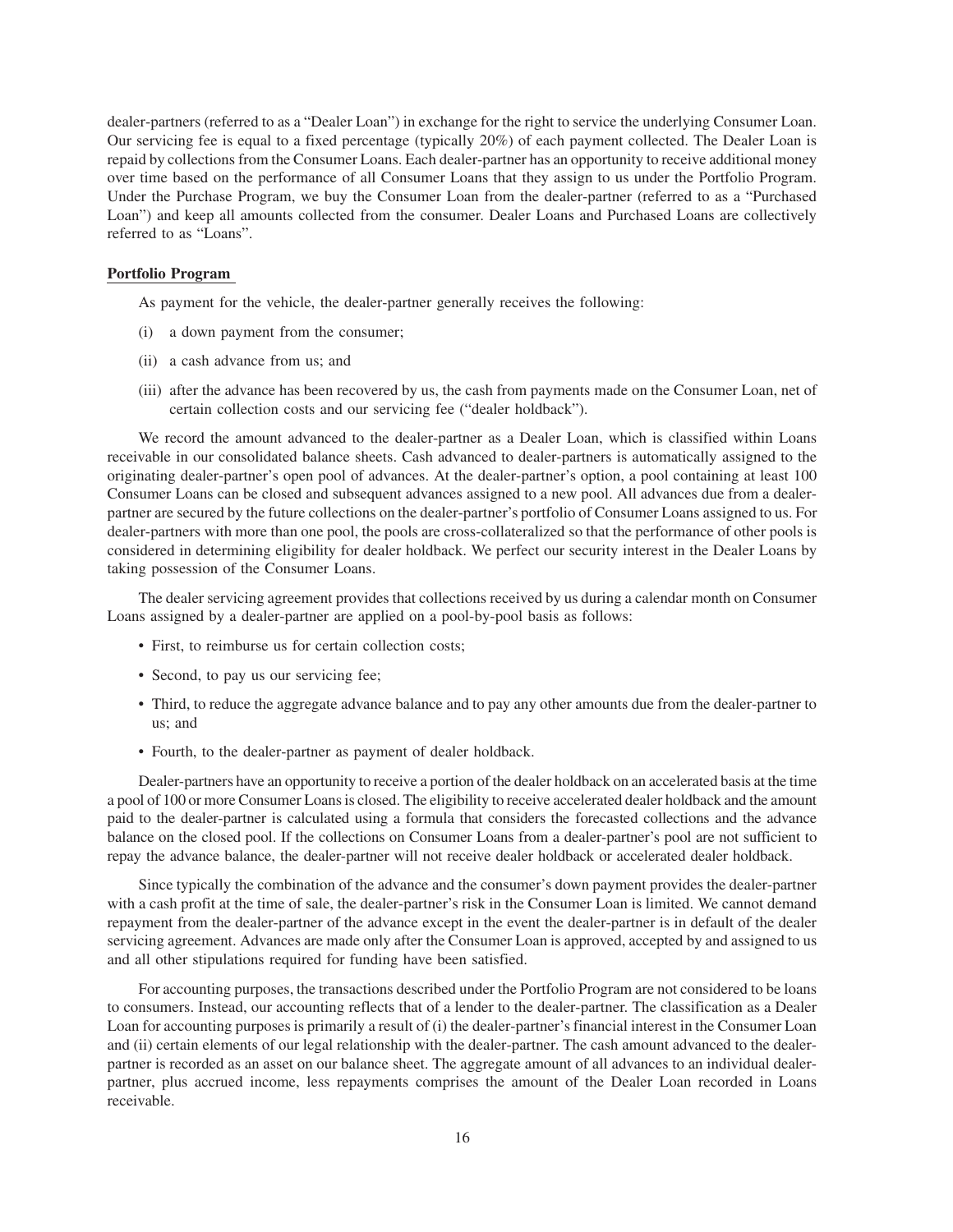#### **Purchase Program**

We began offering a Purchase Program on a limited basis in March of 2005. The Purchase Program differs from our traditional Portfolio Program in that the dealer-partner receives a single upfront payment from us at the time of origination instead of a cash advance and dealer holdback. Purchase Program volume increased in 2007 as the program was offered to additional dealer-partners.

For accounting purposes, the transactions described under the Purchase Program are considered to be originated by the dealer-partner and then purchased by us. The cash amount paid to the dealer-partner is recorded as an asset on our balance sheet. The aggregate amount of all amounts paid to purchase Consumer Loans from dealer-partners, plus accrued income, less repayments, comprises the amount of Purchased Loans recorded in Loans receivable.

The following table summarizes key information regarding Purchased Loans:

|                                                                         | <b>Year Ended</b><br>December 31,<br>2007 | <b>Year Ended</b><br>December 31,<br>2006 |
|-------------------------------------------------------------------------|-------------------------------------------|-------------------------------------------|
| Purchased Loan unit volume as a percentage of total unit volume $\dots$ | $17.3\%$                                  | $4.0\%$                                   |
| Net Purchased Loan receivable balance as a percentage of the total net  | $17.2\%$                                  | $4.6\%$                                   |

#### **Revenue Sources**

Credit Acceptance derives its revenues from the following principal sources:

- (i) Finance charges, which are comprised of: (a) servicing fees earned as a result of servicing Consumer Loans assigned to us by dealer-partners under the Portfolio Program, (b) finance charge income from Purchased Loans, (c) fees earned from our third party ancillary product offerings, and (d) fees associated with certain Loans;
- (ii) License fees, which represent monthly fees charged to dealer-partners for access to our patented Internetbased Credit Approval Processing System ("CAPS"). Effective January 1, 2007, we implemented a change designed to positively impact dealer-partner attrition. We continue to charge a monthly fee of \$599, but instead of collecting and recognizing the revenue from the fee in the current period, we collect it from future dealer holdback payments. As a result of this change, we now record license fees as a yield adjustment, recognizing these fees as finance charge revenue over the term of the Dealer Loan. We recognize a limited amount of license fee revenue related to dealer-partners that only participate in our Purchase Program;
- (iii) Other income, which primarily consists of: interest income, remarketing charges, dealer support products and services, marketing income, and dealer enrollment fees. For additional information, see Note 2 to the consolidated financial statements.

The following table sets forth the percent relationship to total revenue from continuing operations of each of these sources:

|                                                     |      | For the Years Ended<br>December 31. |  |  |  |
|-----------------------------------------------------|------|-------------------------------------|--|--|--|
| Percent of Total Revenue from Continuing Operations | 2007 | 2006 2005                           |  |  |  |
|                                                     |      |                                     |  |  |  |
|                                                     |      |                                     |  |  |  |
|                                                     |      |                                     |  |  |  |
|                                                     |      |                                     |  |  |  |

Our business is seasonal with peak Consumer Loan acceptances and collections occurring during the first quarter of the year. However, this seasonality does not have a material impact on our interim results.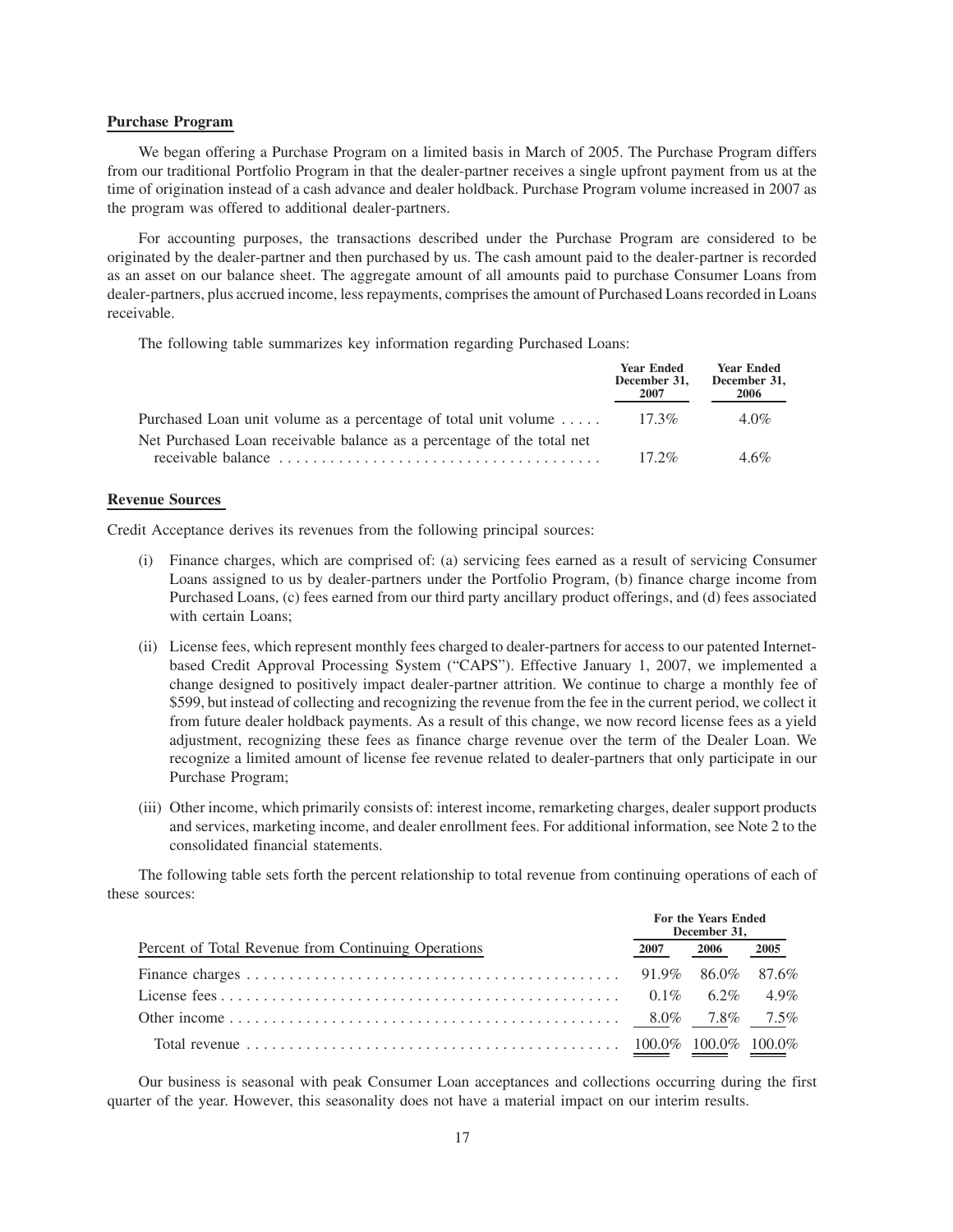We have two reportable business segments: United States and Other. The United States segment consists of the United States automobile financing business. The Other segment primarily consists of the discontinued United Kingdom automobile financing business. For information regarding our reportable segments, see Note 11 to the consolidated financial statements.

# **Operations in the United States**

Our target market is a select group of approximately 70,000 independent and franchised automobile dealers in the United States. The marketing of our program is intended to: (i) result in a network consisting of dealer-partners who share our commitment to changing lives and (ii) increase the value of our program to our dealer-partners. Dealer-partners that enroll in our program have the option to pay a one-time enrollment fee of \$9,850 or to defer the fee. Dealer-partners choosing to defer payment of the enrollment fee agree to allow us to keep 50% of their first accelerated dealer holdback payment. In return for the enrollment fee, we provide the dealer-partner with training and the first month's access to CAPS. For dealer-partners opting to pay the enrollment fee at the time of enrollment, in addition to their first month's access to CAPS, we also provide various marketing materials such as signs and sales promotion kits.

Dealer-partner enrollments for each of the last five years are presented in the table below:

| Year | Number of<br>Dealer-Partner<br><b>Enrollments</b> |
|------|---------------------------------------------------|
|      |                                                   |
|      |                                                   |
|      | 956                                               |
|      |                                                   |
|      |                                                   |

A new dealer-partner is required to execute a dealer servicing agreement related to the Portfolio Program and, at their option, a Purchase Program agreement, which define the legal relationship between us and the dealerpartner. The agreements assign the responsibilities for collecting the amounts due on Consumer Loans to us. Under the typical agreement, a dealer-partner represents that it will only assign Consumer Loans to us which satisfy criteria established by us, meet certain conditions with respect to their binding nature and the status of the security interest in the purchased vehicle, and comply with applicable state, federal and foreign laws and regulations. If we discover a misrepresentation by the dealer-partner relating to a Consumer Loan assigned to us, we can demand that the Consumer Loan be repurchased for the current balance of the Consumer Loan less the amount of any unearned finance charge plus the applicable termination fee, which is generally \$500. Upon receipt of such amount in full, we will reassign the Consumer Loan and its security interest in the financed vehicle to the dealer-partner. The dealerpartner can also opt to repurchase their Consumer Loan portfolio assigned under the Portfolio Program, at their discretion.

The typical agreement may be terminated by us or by the dealer-partner upon written notice. We may terminate the agreement immediately in the case of an event of default by the dealer-partner. Events of default include, among other things:

- (i) the dealer-partner's refusal to allow us to audit its records relating to the Consumer Loans assigned to us;
- (ii) the dealer-partner, without our consent, is dissolved; merges or consolidates with an entity not affiliated with the dealer-partner; or sells a material part of its assets outside the course of its business to an entity not affiliated with the dealer-partner; or
- (iii) the appointment of a receiver for, or the bankruptcy or insolvency of, the dealer-partner.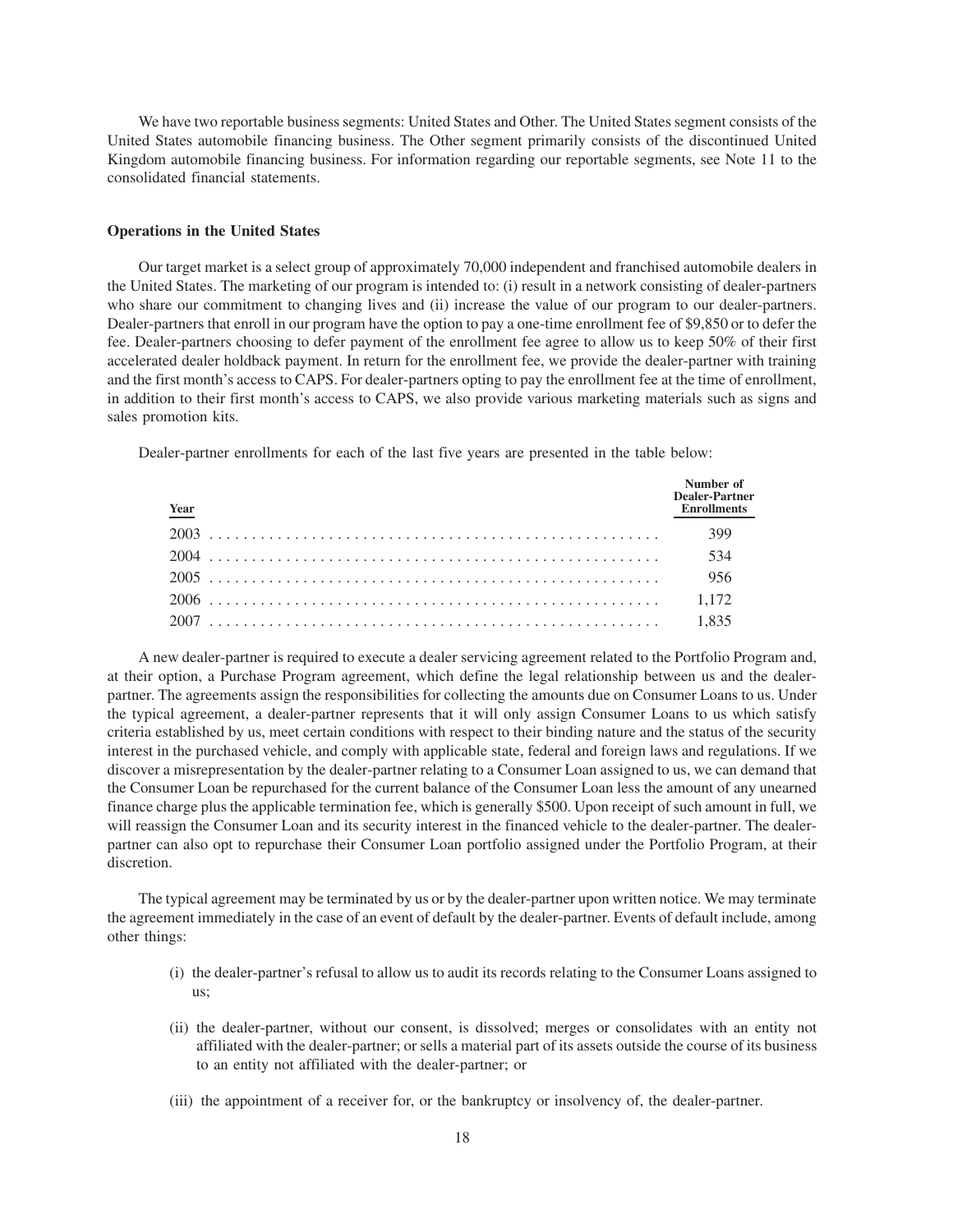While a dealer-partner can cease assigning Consumer Loans to us at any time without terminating the agreement, if the dealer-partner elects to terminate the agreement or in the event of a default, the dealer-partner must immediately pay us:

- (i) any unreimbursed collection costs on Dealer Loans;
- (ii) any unpaid advances and all amounts owed by the dealer-partner to us; and
- (iii) a termination fee equal to 15% of the then outstanding amount of the Consumer Loans accepted or purchased by us.

Upon receipt of such amounts in full, we reassign the Consumer Loans and our security interest in the financed vehicles to the dealer-partner. In the event of a termination, we may continue to service Consumer Loans assigned by dealer-partners accepted prior to termination in the normal course of business without charging a termination fee.

Dealer-partners receive a monthly statement from us, summarizing all activity on Consumer Loans assigned by such dealer-partner.

*Consumer Loan Assignment.* Once a dealer-partner has enrolled in our programs, the dealer-partner may begin assigning Consumer Loans to us. A Consumer Loan originates when a consumer enters into a contract with a dealer-partner that sets forth the terms of the agreement between the consumer and the dealer-partner for the payment of the purchase price of the automobile. The amount of the Consumer Loan consists of the total principal and interest that the consumer is required to pay over the term of the Consumer Loan. Virtually all of the Consumer Loans accepted by us in the United States are processed through CAPS. CAPS allows dealer-partners to input a consumer's credit application and view the response from us via the Internet. CAPS allows dealer-partners to: (i) receive a quick approval from us; and (ii) interact with our proprietary credit scoring system to improve the structure of each transaction prior to delivery. All responses include the amount of funding (advance for a Dealer Loan or purchase price for a Purchased Loan), as well as any stipulations required for funding. The amount of funding is determined using a formula which considers a number of factors including the timing and amount of cash flows expected on the related Consumer Loan and our target return on capital at the time the Consumer Loan is assigned. The estimated future cash flows are determined based upon our proprietary credit scoring system, which considers numerous variables, including attributes contained in the consumer's credit bureau report, data contained in the consumer's credit application, the structure of the proposed transaction, vehicle information and other factors, to calculate a composite credit score that corresponds to an expected collection rate. Our proprietary credit scoring system forecasts the collection rate based upon the historical performance of Consumer Loans in our portfolio that share similar characteristics. The performance of our proprietary credit scoring system is evaluated monthly by comparing projected to actual Consumer Loan performance. Adjustments are made to our proprietary credit scoring system as necessary.

While a dealer-partner can assign any legally compliant Consumer Loan to us, the decision whether to provide funding to the dealer-partner and the amount of any funding is made solely by us. We perform all significant functions relating to the processing of the Consumer Loan applications and bear certain costs of Consumer Loan acceptances, including the cost of assessing the adequacy of Consumer Loan documentation, compliance with underwriting guidelines and the cost of verifying employment, residence and other information provided by the dealer-partner.

In the majority of states, Consumer Loan contracts are written on a contract form provided by us. The Consumer Loan transaction is not accepted by the Company until we have received and approved all the related stipulations for funding. The acceptance of the Consumer Loan from the dealer-partner to us occurs after both the consumer and dealer-partner sign the contract and the original contract and supporting documentation are received and approved by us. Although the dealer-partner is named in the Consumer Loan contract, the dealer-partner generally does not have legal ownership of the Consumer Loan for more than a moment and the Company, not the dealer-partner, is listed as lien holder on the vehicle title. The consumer's payment obligation is directly to us. Payments are generally made by the consumer directly to us. The consumer's failure to pay amounts due under the Consumer Loan will result in collection action by us.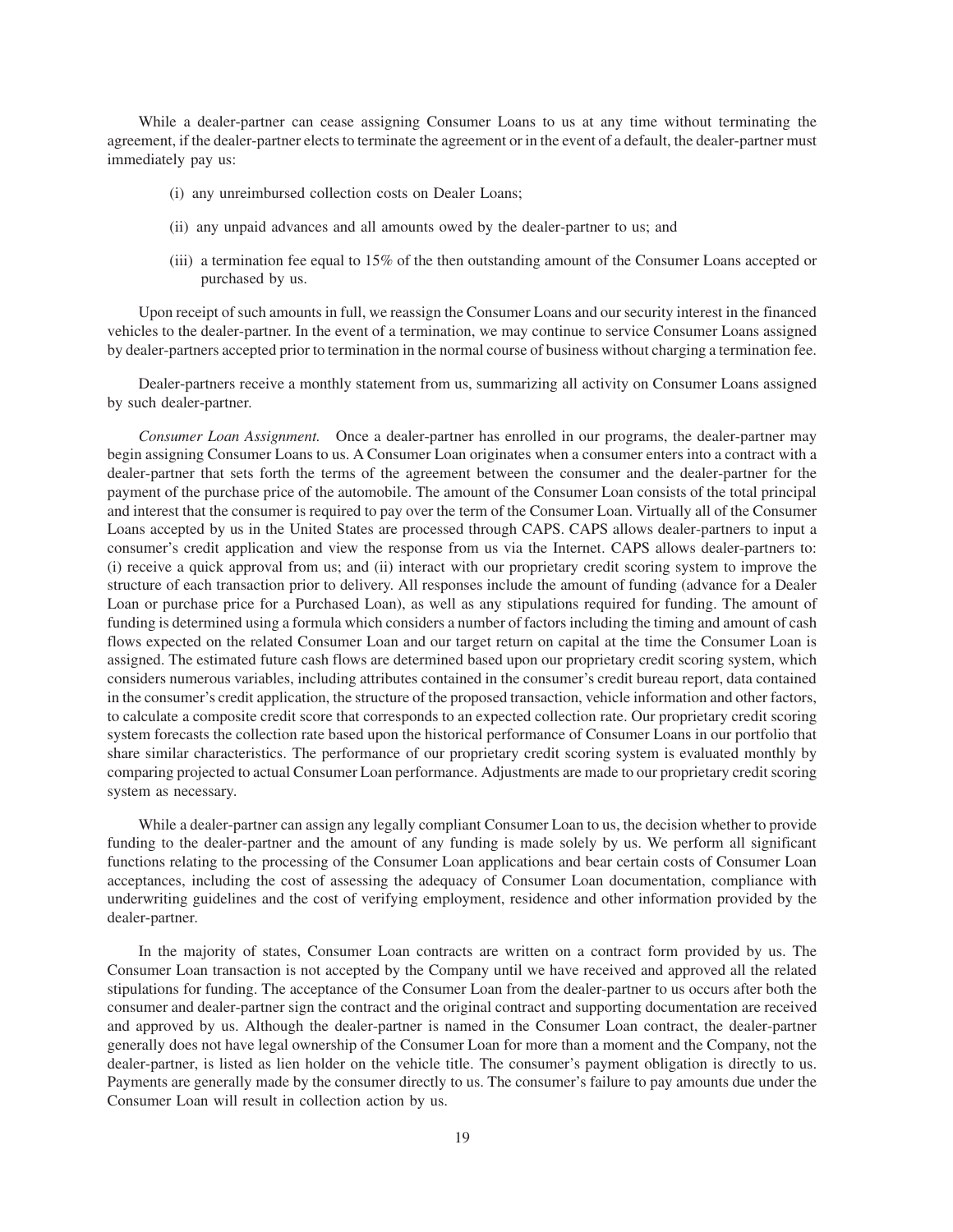Our business model allows us to share the risk and reward of collecting on the Consumer Loans with the dealerpartners. Such sharing is intended to motivate the dealer-partner to assign better quality Consumer Loans, follow our underwriting guidelines, and provide appropriate service and support to the consumer after the sale. We believe this arrangement aligns the interests of the Company, the dealer-partner and the consumer. We measure various criteria for each dealer-partner against other dealer-partners in their area as well as the top performing dealerpartners. Sales representatives regularly review the performance of each dealer-partner and, together with the dealer-partner, create an action plan to improve the dealer-partner's overall success with our program.

Information on our Consumer Loans is presented in the following table:

|                                                   | For the Years Ended December 31, |          |          |          |          |  |  |
|---------------------------------------------------|----------------------------------|----------|----------|----------|----------|--|--|
| Average Consumer Loan Data                        | 2007                             | 2006     | 2005     | 2004     | 2003     |  |  |
| Average size of Consumer Loan accepted . \$13,878 |                                  | \$12,722 | \$12,015 | \$12.765 | \$12,206 |  |  |
| Percentage growth in average size of              |                                  |          |          |          |          |  |  |
|                                                   | $9.1\%$                          | 5.9%     | (5.9)%   | $4.6\%$  | 8.1%     |  |  |
| Average initial term (in months) $\dots \dots$    | 41                               | 37       |          | 37       | 37       |  |  |

*Collections.* Our collectors are organized into teams. Our first payment missed team services Consumer Loans of consumers who have failed to make one of their first three payments on time. A collection call is generally placed to these consumers within one day after the payment is due. After a consumer has made their initial three payments, the Consumer Loan is serviced by either our delinquency team or our specialized team. Within our delinquency team Consumer Loans are segmented by various phone contact profiles (such as a good residence phone number, but no employment phone number). Our specialized team has higher skilled collectors with access to additional tools. This team locates consumers by finding new contact information to use to collect amounts due or to return the Consumer Loan to the delinquency team. The specialized team services Consumer Loans with the following characteristics:

- (i.) no valid phone contact information;
- (ii.) valid contact information, yet no contact in seven days; or
- (iii.) various specialty segments (such as military personnel).

When a Consumer Loan is approved for repossession, the account is transferred to our repossession team. Repossession personnel continue to service the Consumer Loan as it is being assigned to a third party repossession contractor, who works on a contingency fee basis. Once a vehicle has been repossessed, the consumer can negotiate a redemption, whereby the vehicle is returned to the consumer in exchange for paying off the Consumer Loan balance, or where appropriate or if required by law, the vehicle is returned to the consumer and the Consumer Loan reinstated, in exchange for reducing or eliminating the past due balance. If the redemption process is not successful, the vehicle is sold at a wholesale automobile auction. Prior to sale, the vehicle is usually inspected by our remarketing representatives who authorize repair and reconditioning work in order to maximize the net sale proceeds at auction.

If the vehicle sale proceeds are not sufficient to satisfy the balance owing on the Consumer Loan, the Consumer Loan is serviced by either: (i) our senior collection team, in the event that the consumer is willing to make payments on the deficiency balance; or (ii) where permitted by law, our legal team, if it is believed that legal action is required to reduce the deficiency balance owing on the Consumer Loan. Our legal team generally assigns Consumer Loans to third party collection attorneys who file a claim and upon obtaining a judgment, garnish wages or other assets. Additionally, we may sell or assign Consumer Loans to a third party collection company.

Collectors rely on two systems; the Collection System ("CS") and the Loan Servicing System ("LSS"). The CS and the LSS are connected through a batch interface. The present CS has been in service since June 2002. The CS interfaces with a predictive dialer and records all activity on a Consumer Loan, including details of past phone conversations with the consumer, collection letters sent, promises to pay, broken promises, repossession orders and collection attorney activity. The LSS maintains a record of all transactions relating to Consumer Loans assigned after July 1990 and is a primary source of data utilized to:

(i) evaluate our proprietary credit scoring system;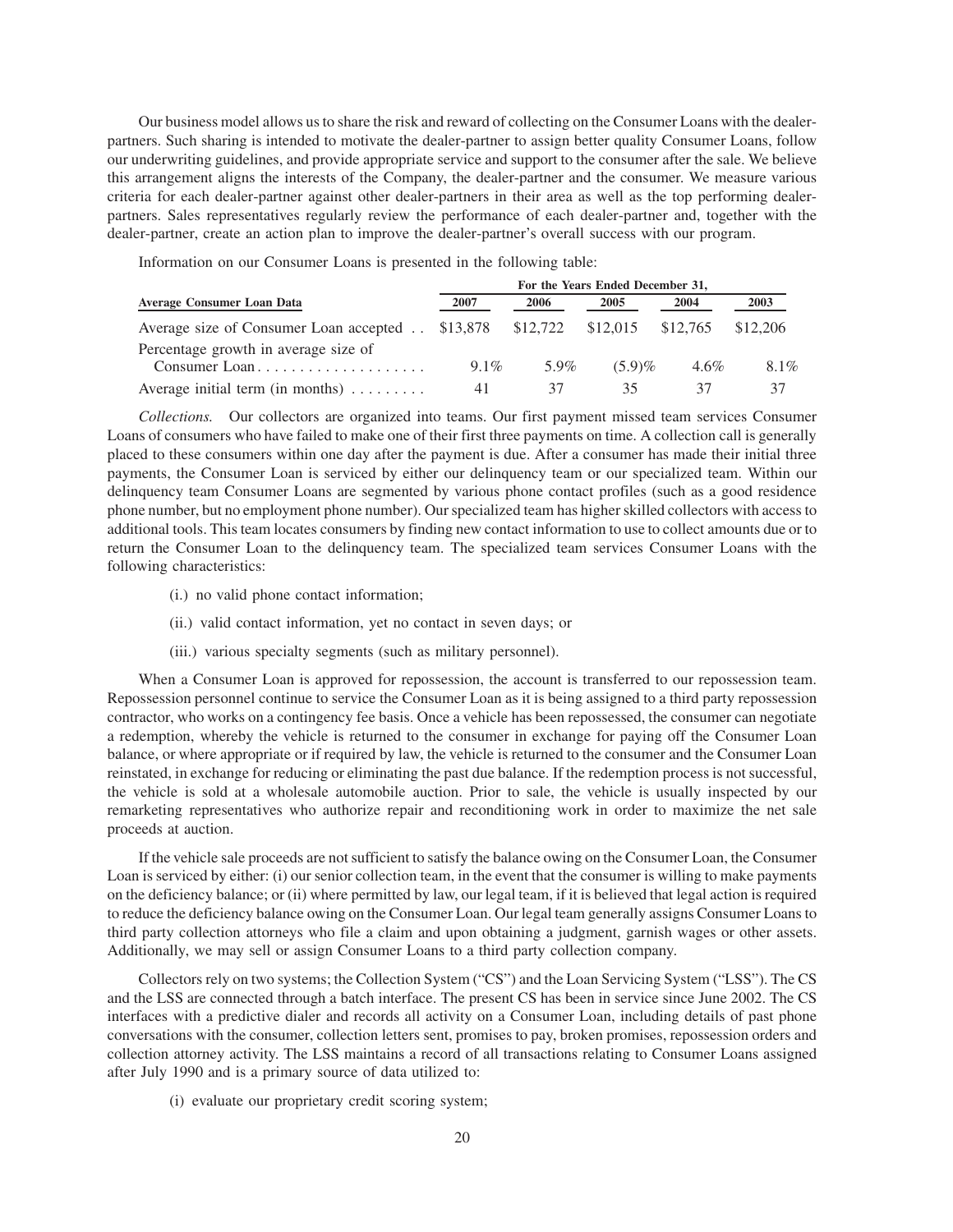- (ii) forecast future collections;
- (iii) establish the amount of revenue recognized by us; and
- (iv) analyze the profitability of our program.

During the third quarter of 2005, we began an initiative to outsource a portion of our collection function to a company in India. In the second quarter of 2006, we entered into another outsourcing arrangement with a company in Costa Rica. These outsourced collectors service accounts using the CS and typically work accounts that are less than sixty days past due. Outsourcing reduces the geographic risk of having two collection centers in the United States and provides additional flexibility to scale our operation.

# **Service Contracts and Insurance Products**

We provide dealer-partners the ability to offer vehicle service contracts to consumers. Buyers Vehicle Protection Plan, Inc. ("BVPP"), a wholly owned subsidiary of the Company, has relationships with third party administrators ("TPAs") whereby the TPAs process claims on vehicle service contracts that are underwritten by third party insurers. BVPP receives a commission for all vehicle service contracts sold by our dealer-partners when the vehicle is financed by us, and does not bear any risk of loss for claims. The commission is included in the retail price of the vehicle service contract which is added to the Consumer Loan. We provide dealer-partners with an additional advance based on the retail price of the vehicle service contract. We recognize our commission from the vehicle service contracts as part of finance charges on a level-yield basis based upon forecasted cash flows. Our agreements with two of our TPAs allow us to receive profit sharing payments depending upon the performance of the vehicle service contract programs. Profit sharing payments are received once a year, if eligible. Profit sharing payments are currently not estimable due to a lack of historical information and therefore revenue related to these payments is recognized in the period the payments are received.

Agreements with two of the TPAs also require that vehicle service contract premiums be placed in trust accounts. Funds in the trust accounts are utilized by the TPA to pay claims on the vehicle service contracts. Profit sharing payments, if any, on the vehicle service contracts are distributed to us after the term of the vehicle service contracts have substantially expired provided certain loss rates are met. Under Financial Accounting Standards Board ("FASB") Interpretation No. 46, "Consolidation of Variable Interest Entities" ("FIN 46"), we are considered the primary beneficiary of the trusts. As a result, the assets and liabilities of the trusts have been consolidated on our balance sheet. As of December 31, 2007, the trusts had \$21.6 million in assets available to pay claims and a related claims reserve of \$20.2 million.

BVPP also has a relationship with a TPA that allows dealer-partners to offer a Guaranteed Asset Protection ("GAP") product to consumers whereby the TPA processes claims that are underwritten by a third party insurer. GAP provides the consumer protection by paying the difference between the loan balance and the amount covered by the consumer's insurance policy in the event the vehicle is totaled or stolen. We receive a commission for all GAP contracts sold by our dealer-partners when the vehicle is financed by us, and do not bear any risk of loss for claims. The commission is included in the retail price of the GAP contract which is added to the Consumer Loan. We provide dealer-partners with an additional advance based on the retail price of the GAP contract. We recognize our commission from the GAP contracts as part of finance charges on a level-yield basis based upon forecasted cash flows. We are eligible to receive profit sharing payments depending on the performance of the GAP program. Profit sharing payments from the third party are received once a year, if eligible. Profit sharing payments are currently not estimable due to a lack of historical information and therefore revenue related to these payments is recognized in the period the payments are received.

#### **Businesses in Liquidation**

Effective June 30, 2003, we decided to stop originating Consumer Loans in the United Kingdom. We sold the remaining Consumer Loan portfolio of our United Kingdom subsidiary on December 30, 2005. The selling price was approximately \$4.3 million resulting in a pre-tax gain of approximately \$3.0 million.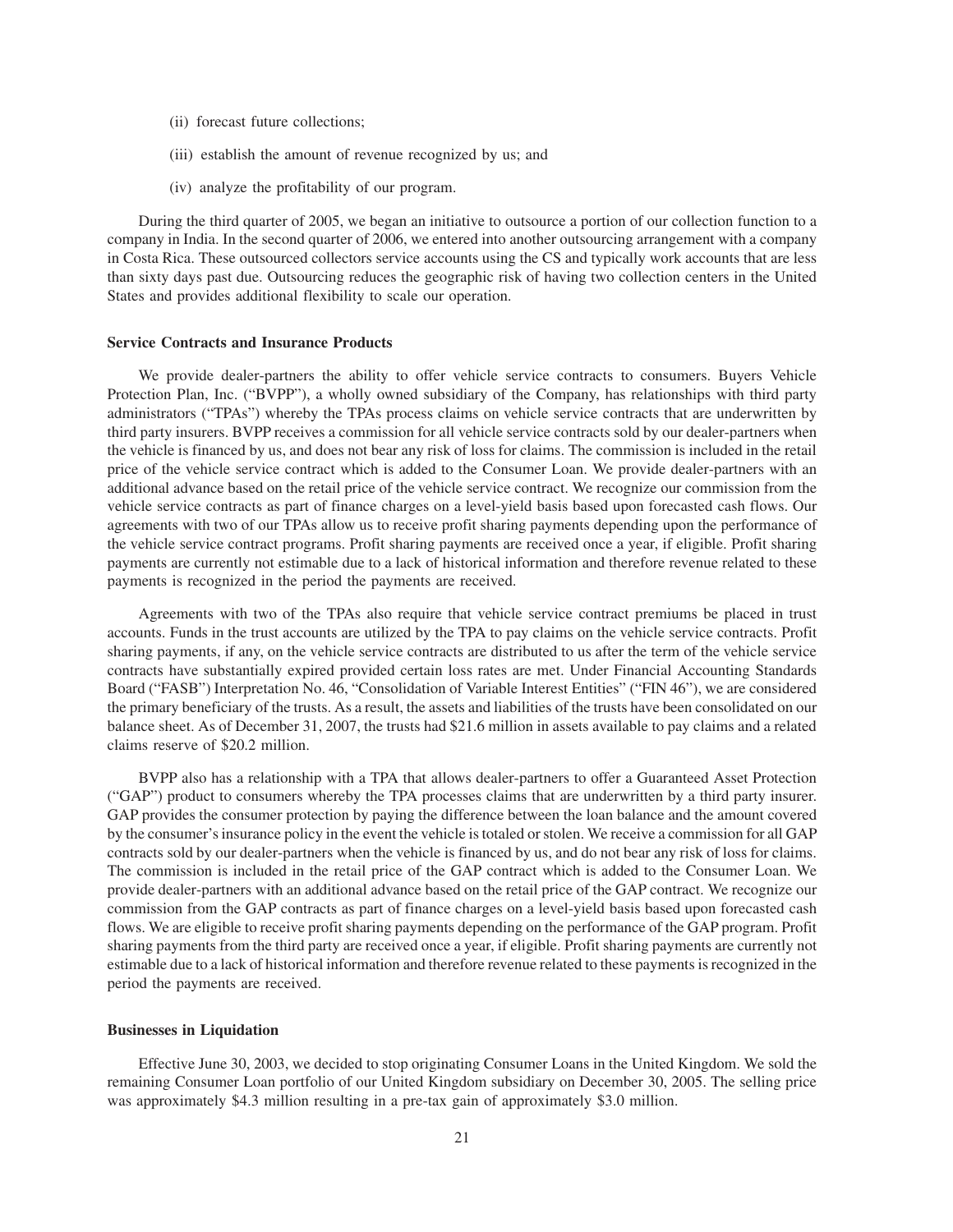#### **Credit Loss Policy**

For information regarding our accounting policy for the allowance for credit losses, see Note 2 to the consolidated financial statements.

#### **Competition**

The market for consumers who do not qualify for conventional automobile financing is large and highly competitive. The market is currently served by "buy here, pay here" dealerships, banks, captive finance affiliates of automobile manufacturers, credit unions and independent finance companies both publicly and privately owned. Many of these companies are much larger and have greater resources than us. These companies typically target higher credit tier customers within our market. We compete by offering a profitable and efficient method for dealerpartners to finance customers who would be more difficult or less profitable to finance through other methods. In addition, we compete on the basis of the level of service provided by our origination and sales personnel.

#### **Customer and Geographic Concentrations**

No single dealer-partner accounted for more than 10% of total revenues during any of the last three years. Additionally, no single dealer-partner's Loan receivable balance accounted for more than 10% of total Loans as of December 31, 2007 or 2006. The following table provides information regarding the five states that are responsible for the largest dollar amount of Consumer Loans accepted or purchased in the United States during 2007:

|                        | <b>Consumer Loans</b> |            | <b>Active Dealer-</b><br>Partners(1) |            |
|------------------------|-----------------------|------------|--------------------------------------|------------|
|                        | Amount                | % of Total | <b>Number</b>                        | % of Total |
| (Dollars in thousands) |                       |            |                                      |            |
|                        | 134.758<br>S.         | $9.1\%$    | 186                                  | $6.6\%$    |
| Michigan               | 108,055               | 7.3        | 168                                  | 5.9        |
|                        | 98.595                | 6.7        | 89                                   | 3.1        |
|                        | 86.240                | 5.8        | 157                                  | 5.6        |
|                        | 75.916                | 5.1        | 71                                   | 2.5        |
| All other states       | 977,123               | 66.0       | 2,155                                | 76.3       |
|                        | \$1,480,687           | $100.0\%$  | 2.826                                | $100.0\%$  |

(1) Active dealer-partners are dealer-partners who have received funding for at least one Loan during the year.

The following table provides information regarding the five states that are responsible for the largest dollar amount of Consumer Loans accepted or purchased in the United States during 2006:

|                                                                          | <b>Consumer Loans</b> |             |            | <b>Active Dealer-</b><br>Partners(1) |            |
|--------------------------------------------------------------------------|-----------------------|-------------|------------|--------------------------------------|------------|
|                                                                          |                       | Amount      | % of Total | <b>Number</b>                        | % of Total |
| (Dollars in thousands)                                                   |                       |             |            |                                      |            |
|                                                                          |                       | 94.974      | 8.2%       | 139                                  | $6.3\%$    |
|                                                                          |                       | 88,024      | 7.6        | 74                                   | 3.3        |
| Michigan                                                                 |                       | 86,607      | 7.5        | 161                                  | 7.3        |
|                                                                          |                       | 68.823      | 5.9        | 59                                   | 2.7        |
|                                                                          |                       | 66.895      | 5.8        | 143                                  | 6.5        |
| All other states $\dots \dots \dots \dots \dots \dots \dots \dots \dots$ |                       | 756,716     | 65.0       | 1,638                                | 73.9       |
|                                                                          |                       | \$1,162,039 | 100.0%     | 2,214                                | 100.0%     |

(1) Active dealer-partners are dealer-partners who have received funding for at least one Loan during the year.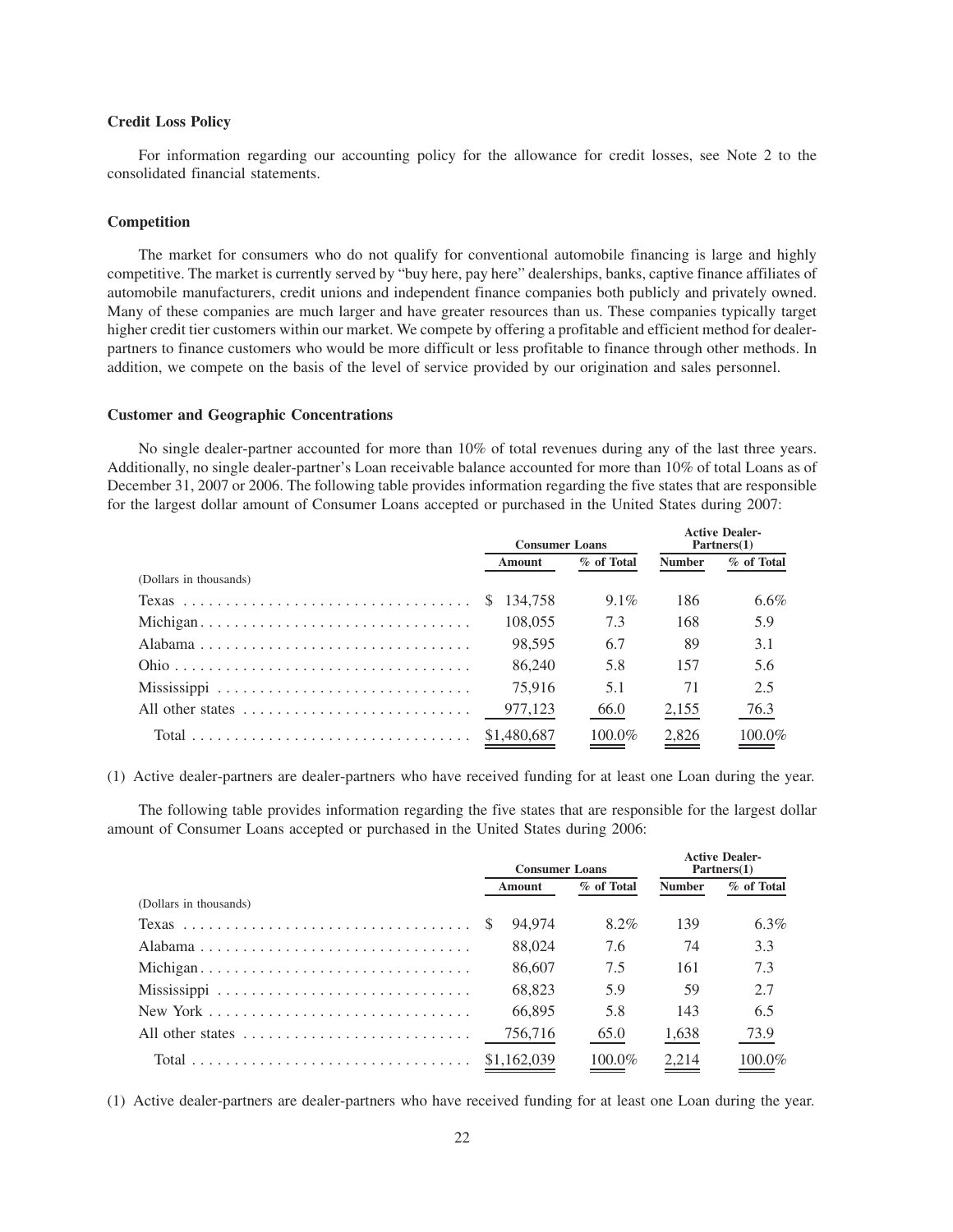#### **Geographic Financial Information**

For the three years ended December 31, 2007, 2006 and 2005, revenues from continuing operations were derived primarily from operations in the United States. Long-lived assets were also primarily located in the United States.

#### **Regulation**

Our businesses are subject to various state, federal and foreign laws and regulations, which:

- (i) require licensing and qualification;
- (ii) regulate interest rates, fees and other charges;
- (iii) require specified disclosures to consumers;
- (iv) govern the sale and terms of ancillary products; and
- (v) define our rights to collect Consumer Loans and repossess and sell collateral.

Failure to comply with, or an adverse change in, these laws or regulations could have a material adverse effect on us by, among other things, limiting the states or countries in which we may operate, restricting our ability to realize the value of the collateral securing the Consumer Loans, or resulting in potential liability related to our collection of Consumer Loans. In addition, governmental regulations depleting the supply of used vehicles, such as environmental protection regulations governing emissions or fuel consumption, could have a material adverse effect on us. We are not aware of any such legislation currently pending that could have a material adverse effect on us.

The sale of insurance products in connection with Consumer Loans assigned to or purchased by us from dealerpartners is also subject to state laws and regulations. However, as we do not deal directly with consumers in the sale of insurance products, we do not believe that such laws and regulations significantly affect our business. Nevertheless, there can be no assurance that insurance regulatory authorities in the jurisdictions in which such products are offered by dealer-partners will not seek to regulate us or restrict the operation of our business in such jurisdictions. Any such action could materially adversely affect the income received from such products.

We believe that we maintain all material licenses and permits required for our current operations and are in substantial compliance with all applicable laws and regulations. Our agreements with dealer-partners provide that the dealer-partner shall indemnify us with respect to any loss or expense we incur as a result of the dealer-partner's failure to comply with applicable laws and regulations.

#### **Team Members**

As of December 31, 2007, we had 971 full and part-time team members. Our team members have no union affiliations and we believe our relationship with our team members is good. The table below presents team members by function:

|                  |      | <b>Number of Team</b><br><b>Members</b> |
|------------------|------|-----------------------------------------|
|                  |      | December 31,                            |
| <b>Functions</b> | 2007 | 2006                                    |
|                  |      | 423                                     |
|                  |      | 202                                     |
|                  |      | 163                                     |
|                  |      | 788                                     |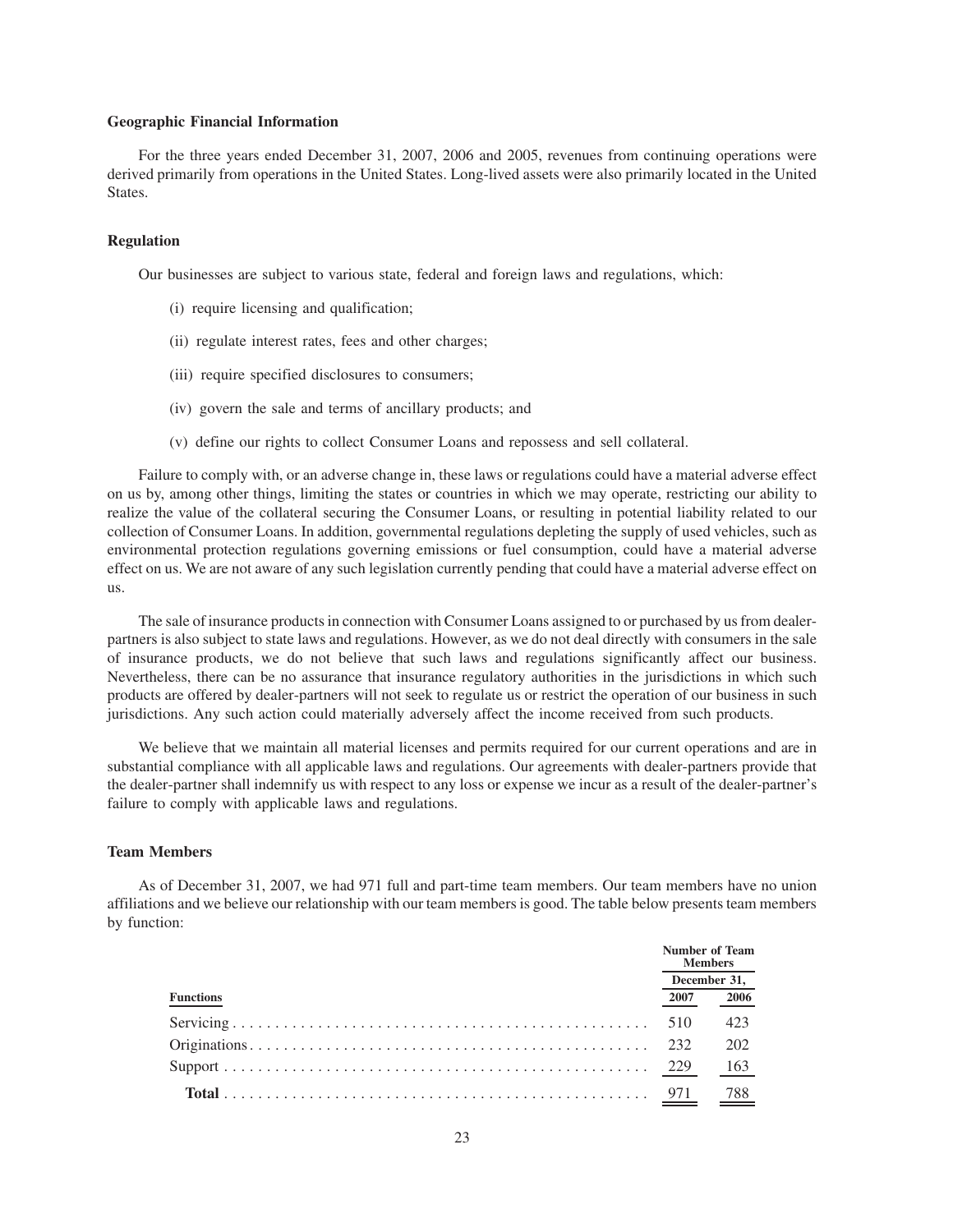#### **ITEM 1A. RISK FACTORS**

# **Our inability to accurately forecast and estimate the amount and timing of future collections could have a material adverse effect on results of operations.**

Since cash flows available to repay the Loans are generated, in most cases, from the underlying Consumer Loans, the ability to accurately forecast Consumer Loan performance is critical to our success. At the time of Consumer Loan acceptance or purchase, we forecast future expected cash flows from the Consumer Loan. Based on these forecasts, we make an advance or cash payment to the related dealer-partner at a level designed to achieve an acceptable return on capital. If Consumer Loan performance equals or exceeds original expectations, it is likely the target return on capital will be achieved. However, actual cash flows from any individual Consumer Loan are often different than cash flows estimated at Consumer Loan inception. There can be no assurance that estimates will be accurate or that Consumer Loan performance will be as expected. In the event that we underestimate the default risk or under-price products, the financial position, liquidity and results of operations could be adversely affected, possibly to a material degree.

# **Due to increased competition from traditional financing sources and non-traditional lenders, we may not be able to compete successfully.**

The automobile finance market for consumers who do not qualify for conventional automobile financing is large and highly competitive. The market is served by a variety of companies including "buy here, pay here" dealerships. The market is also currently served by banks, captive finance affiliates of automobile manufacturers, credit unions and independent finance companies both publicly and privately owned. Many of these companies are much larger and have greater financial resources than are available to us, and many have long standing relationships with automobile dealerships. Providers of automobile financing have traditionally competed based on the interest rate charged, the quality of credit accepted, the flexibility of loan terms offered and the quality of service provided to dealers and consumers. There is potential that significant direct competition could emerge and that we may be unable to compete successfully.

# **We may be unable to continue to access funding sources and obtain capital on favorable terms needed to maintain and grow the business.**

We currently use four primary sources of debt financing: (i) a revolving secured line of credit with a commercial bank syndicate; (ii) a revolving secured warehouse facility with institutional investors; (iii) SEC Rule 144A asset-backed secured borrowings ("Term ABS 144A") with qualified institutional investors; and (iv) a residual credit facility with an institutional investor. There can be no assurance that new or additional financing can be obtained, or that it will be available on acceptable terms. If our various financing alternatives were to become limited or unavailable, we may have to limit business activity, and operations could be materially adversely affected.

#### **We may not be able to generate sufficient cash flow to service our outstanding debt and fund operations.**

We currently have substantial outstanding indebtedness and our credit facilities allow us to incur significant amounts of additional debt. The ability to make payment of principal or interest on indebtedness will depend in part on our future operating performance, which to a certain extent is subject to economic, financial, competitive and other factors beyond our control. If we are unable to generate sufficient cash flow in the future to service our debt, we may be required to refinance all or a portion of our existing debt or obtain additional financing. There can be no assurance that any such refinancing will be possible or that any additional financing can be obtained on sustainable terms.

#### **Dependence on securitization program and financial guaranty insurance.**

We rely upon our ability to transfer Loans to securitization trusts and sell securities in the asset-backed securities market to generate cash proceeds for repayment of credit facilities and to fund new Loans. The assetbacked securities market has been currently experiencing unprecedented disruptions. Current conditions in this market include reduced liquidity, high credit risk premiums for certain market participants and reduced investor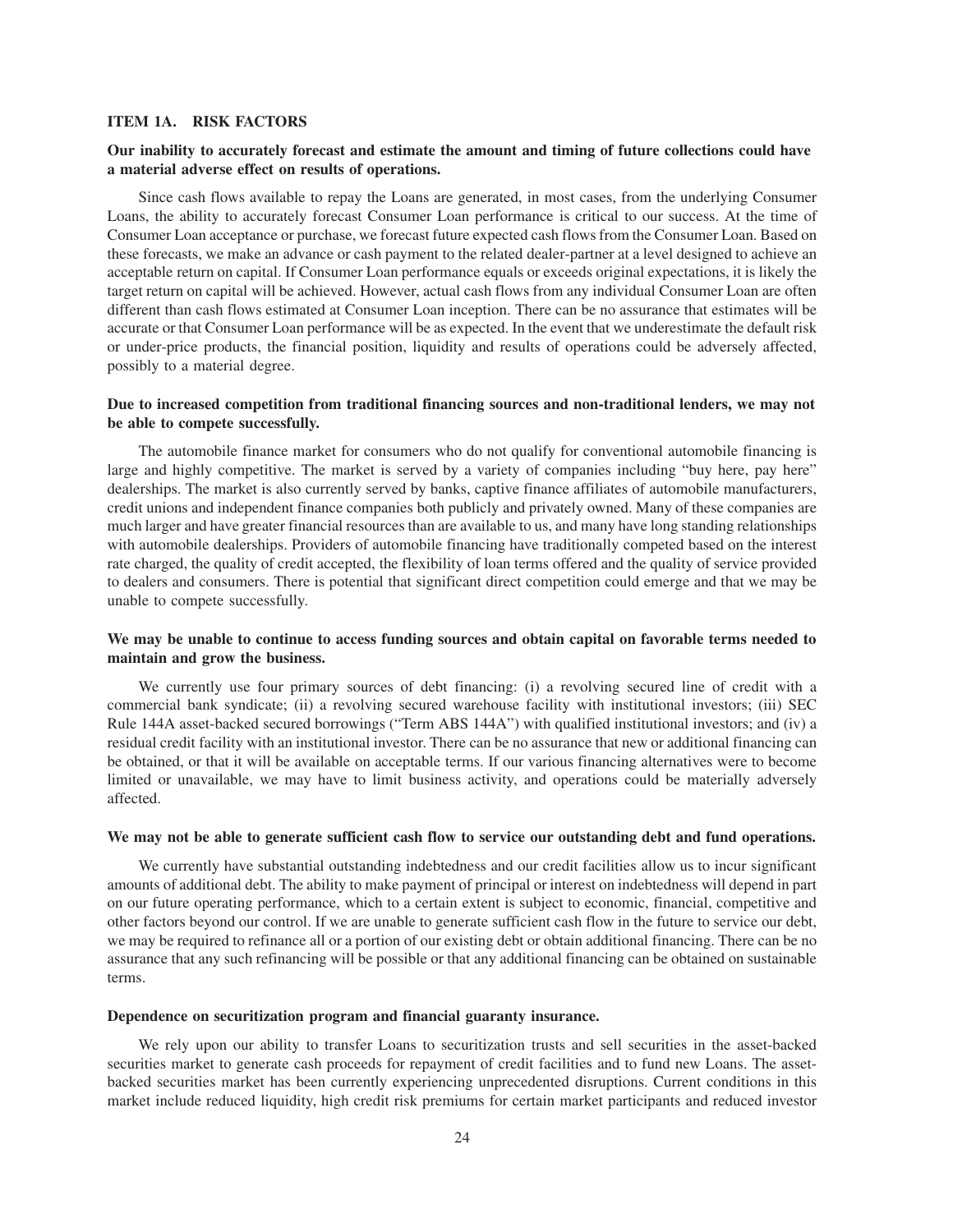demand for asset-backed securities, particularly those backed by sub-prime collateral. These conditions, which may increase our cost of funding and reduce our access to the asset-backed securities market, may continue or worsen in the future. We attempt to mitigate the impact of market disruptions by obtaining adequate committed credit facilities and accessing other sources of financing from a variety of reliable sources. There can be no assurance, however, that we will be successful in selling securities in the asset-backed securities market, that our credit facilities and other sources of financing will be adequate to fund Loans until the disruptions in the securitization markets subside or that the cost of debt will allow us to operate at profitable levels. Disruptions in this market or any adverse change or delay in our ability to access the market could have a material adverse effect on our financial position, liquidity and results of operations.

We execute securitization transactions to fund our future liquidity needs. There can be no assurance that funding will be available to us through these sources or, if available, that it will be on terms acceptable to us. If these, and other sources of funding are not available to us on a regular basis for any reason, including the occurrence of events of default, deterioration in loss experience on the Loans, breach of financial covenants or portfolio and pool performance measures, disruption of the asset-backed market or otherwise, we could be required to revise the scale of our business, including the possible discontinuation of funding Loans, which could have a material adverse effect on our ability to achieve our business and financial objectives.

To date, most of our securitizations in the United States have utilized financial guaranty insurance policies provided by various monoline insurance providers to achieve AAA/Aaa ratings on the insured securities issued in the securitization transactions. These ratings reduce the costs of securitizations and enhance the marketability of these transactions to investors in asset-backed securities. The downgrading of monoline insurance providers' credit ratings or the inability to structure alternative credit enhancements, such as senior subordinated transactions for our securitization program could result in higher interest costs for future securitizations sponsored by us and larger initial credit enhancement requirements. The absence of a financial guaranty insurance policy may also impair the marketability of our securitizations. These events could have a material adverse effect on the cost and availability of capital which in turn could have a material adverse effect on our financial position, liquidity and results of operations.

# **Requirements under credit facilities to meet financial and portfolio performance covenants.**

Our credit facilities contain various covenants requiring certain minimum financial ratios and minimum asset quality. Failure to meet any of these covenants could result in an event of default under these agreements.

If we cannot comply with the requirements in our credit facilities, then the lenders may increase our borrowing costs, require us to repay immediately all of the outstanding debt, enforce their interests against collateral pledged under these agreements or restrict our ability to obtain additional borrowings under these facilities. If our debt payments were accelerated, our assets might not be sufficient to fully repay the debt. These lenders may require us to use all of our available cash to repay our debt or foreclose upon their collateral. We may not be able to obtain a waiver of these provisions or refinance our debt, if needed. In such case, our financial condition, liquidity and results of operations would suffer.

#### **Interest rate fluctuations may adversely affect our borrowing costs, profitability and liquidity.**

Our profitability may be directly affected by the level of and fluctuations in interest rates, which affects our borrowing costs. Our profitability and liquidity could be adversely affected during any period of higher interest rates, possibly to a material degree. We monitor the interest rate environment and employ hedging strategies designed to mitigate the impact of increases in interest rates. We can provide no assurance, however, that hedging strategies will mitigate the impact of increases in interest rates.

#### **The substantial regulation to which we are subject could result in potential liability.**

Our business is subject to various laws and regulations which require licensing and qualification; limit interest rates, fees and other charges associated with the Consumer Loans assigned to us; require specified disclosures by dealer-partners to consumers; govern the sale and terms of ancillary products; and define the rights to repossess and sell collateral. Failure to comply with, or an adverse change in, these laws or regulations could have a material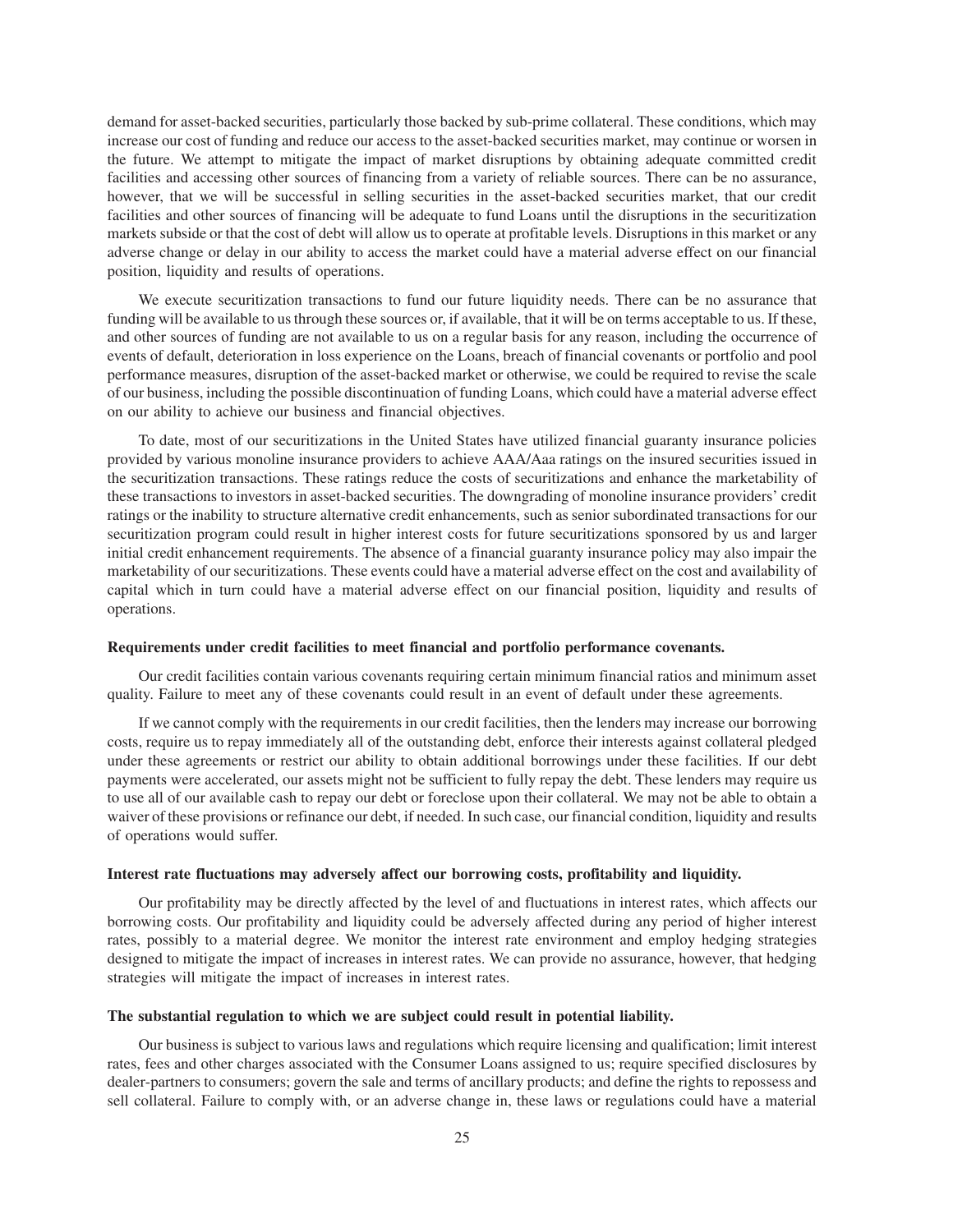adverse effect on us by, among other things, limiting the jurisdictions in which we may operate, restricting the ability to realize the value of the collateral securing the Consumer Loans, making it more costly or burdensome to do business, or resulting in potential liability. In addition, governmental regulations which would deplete the supply of used vehicles, such as environmental protection regulations governing emissions or fuel consumption, could have a material adverse effect on us.

The sale of insurance products in connection with Consumer Loans assigned to us by dealer-partners is also subject to state laws and regulations. As the holder of the Consumer Loans that contain these products, some of these state laws and regulations may apply to our servicing and collection of the Consumer Loans. Although we do not believe that such laws and regulations significantly affect our business because we do not deal directly with consumers in the sale of insurance products, there can be no assurance that insurance regulatory authorities in the jurisdictions in which such products are offered by dealer-partners will not seek to regulate or restrict the operation of the business in such jurisdictions. Any such action could materially adversely affect the income received from such products.

# **Adverse changes in economic conditions, or in the automobile or finance industries or the non-prime consumer market, could adversely affect our financial position, liquidity and results of operations and our ability to enter into future financing transactions.**

We are subject to general economic conditions which are beyond our control. During periods of economic slowdown or recession, delinquencies, defaults, repossessions and losses may increase. These periods may also be accompanied by decreased consumer demand for automobiles and declining values of automobiles securing outstanding Consumer Loans, which weakens collateral coverage and increases the amount of a loss in the event of default. Significant increases in the inventory of used automobiles during periods of economic recession may also depress the prices at which repossessed automobiles may be sold or delay the timing of these sales. Because our business is focused on consumers who do not qualify for conventional automobile financing, the actual rates of delinquencies, defaults, repossessions and losses on these Consumer Loans could be higher than that of those experienced in the general automobile finance industry, and could be more dramatically affected by a general economic downturn. In addition, during an economic slowdown or recession, our servicing costs may increase without a corresponding increase in service fee income. Any sustained period of increased delinquencies, defaults, repossessions or losses or increased servicing costs could also materially adversely affect our financial position, liquidity and results of operations and our ability to enter into future financing transactions.

# **Litigation we are involved in from time to time may adversely affect our financial condition, results of operations and cash flows.**

As a result of the consumer-oriented nature of the industry in which we operate and uncertainties with respect to the application of various laws and regulations in some circumstances, we are subject to various consumer claims and litigation seeking damages and statutory penalties, based upon, among other things, usury, disclosure inaccuracies, wrongful repossession, violations of bankruptcy stay provisions, certificate of title disputes, fraud and breach of contract. Some litigation against us could take the form of class action complaints by consumers. As the assignee of Consumer Loans originated by dealer-partners, we may also be named as a co-defendant in lawsuits filed by consumers principally against dealer-partners. The damages and penalties claimed by consumers in these types of matters can be substantial. The relief requested by the plaintiffs varies but includes requests for compensatory, statutory and punitive damages. A significant judgment against us in connection with any litigation could have a material adverse effect on our financial condition and results of operations.

# **We are dependent on our senior management and the loss of any of these individuals or an inability to hire additional personnel could adversely affect our ability to operate profitably.**

Our senior management average over 9 years of experience with the Company. Our success is dependent upon the management and the leadership skills of these managers. In addition, competition from other companies to hire our personnel possessing the necessary skills and experience required could contribute to an increase in employee turnover. The loss of any of these individuals or an inability to attract and retain additional qualified personnel could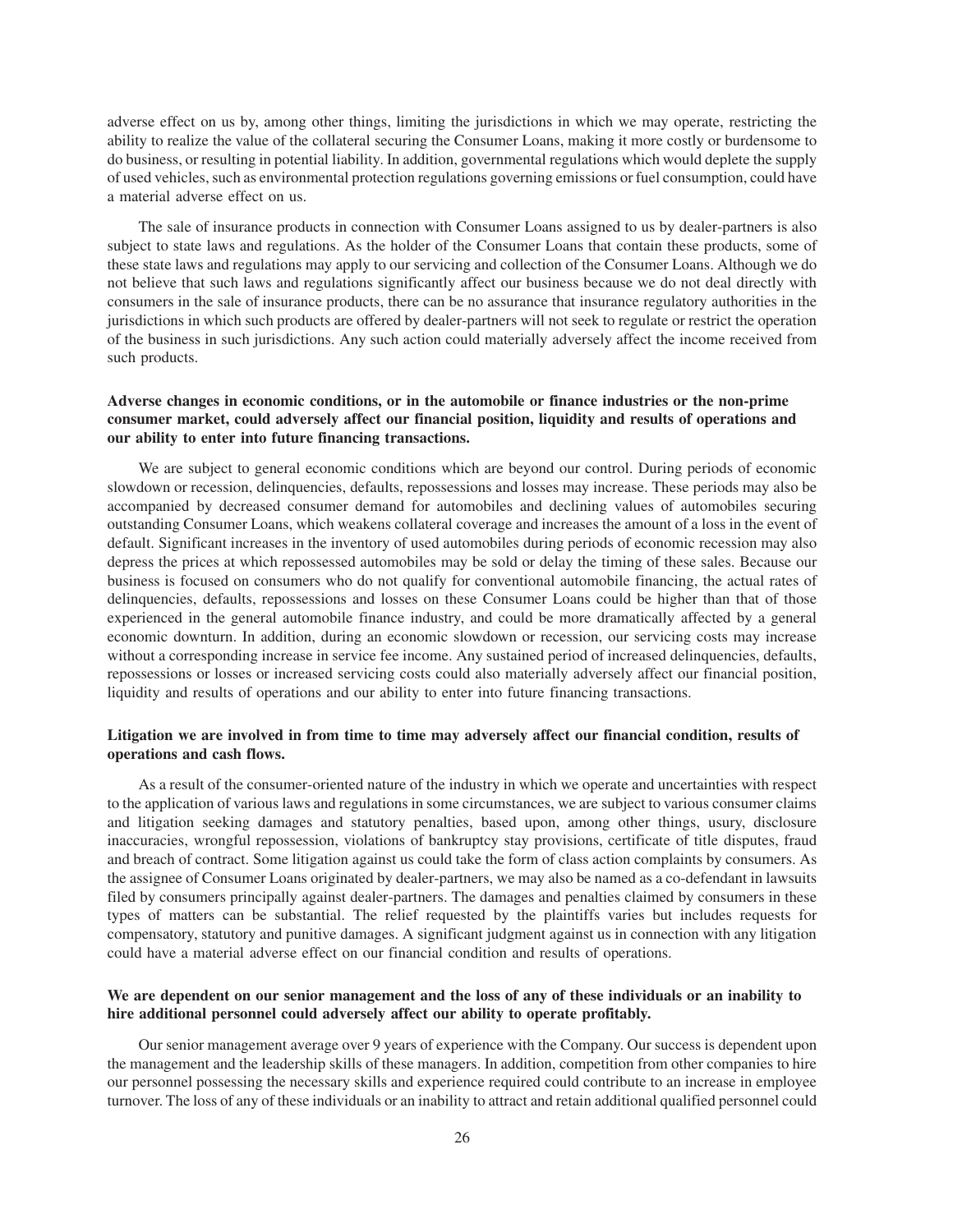adversely affect us. There can be no assurance that we will be able to retain our existing senior management personnel or attract additional qualified personnel.

#### **Our inability to properly safeguard confidential consumer information.**

If third parties or our employees are able to penetrate our network security or otherwise misappropriate our customers' personal information or loan information, or if we give third parties or our employees improper access to our customers' personal information or loan information, we could be subject to liability. This liability could include identity theft or other similar fraud-related claims. This liability could also include claims for other misuses or losses of personal information, including for unauthorized marketing purposes. Other liabilities could include claims alleging misrepresentation of our privacy and data security practices.

We rely on encryption and authentication technology licensed from third parties to provide the security and authentication necessary to effect secure online transmission of confidential consumer information. Advances in computer capabilities, new discoveries in the field of cryptography or other events or developments may result in a compromise or breach of the algorithms that we use to protect sensitive customer transaction data. A party who is able to circumvent our security measures could misappropriate proprietary information or cause interruptions in our operations. We may be required to expend capital and other resources to protect against such security breaches or to alleviate problems caused by such breaches. Our security measures are designed to protect against security breaches, but our failure to prevent such security breaches could subject us to liability, decrease our profitability, and damage our reputation.

#### **Our operations could suffer from telecommunications or technology downtime or increased costs.**

The temporary or permanent loss of our computer and telecommunications equipment, software systems and Internet access, through system conversions or operating malfunction, could disrupt our operations. In the normal course of our business, we must record and process significant amounts of data quickly and accurately to access, maintain and expand the databases we use for our origination and collection activities. Any failure of our information systems or software and our backup systems could interrupt our business operations and harm our business.

Our ability to integrate computer and telecommunications technologies into our business is essential to our competitive position and our success. Computer and telecommunications technologies are evolving rapidly and are characterized by short product life cycles. We may not be successful in anticipating, managing or adopting technological changes on a timely basis.

While we believe that our existing information systems are sufficient to meet our current demands and continued expansion, our future growth may require additional investment in these systems. We cannot ensure that adequate capital resources will be available to us at the appropriate time.

# **Natural disasters, acts of war, terrorist attacks and threats or the escalation of military activity in response to such attacks or otherwise may negatively affect our business, financial condition and results of operations.**

Natural disasters, acts of war, terrorist attacks and the escalation of military activity in response to such attacks or otherwise may have negative and significant effects, such as imposition of increased security measures, changes in applicable laws, market disruptions and job losses. Such events may have an adverse effect on the economy in general. Moreover, the potential for future terrorist attacks and the national and international responses to such threats could affect the business in ways that cannot be predicted. The effect of any of these events or threats could have an adverse effect on our business, financial condition and results of operations.

# **ITEM 1B. UNRESOLVED STAFF COMMENTS**

#### None.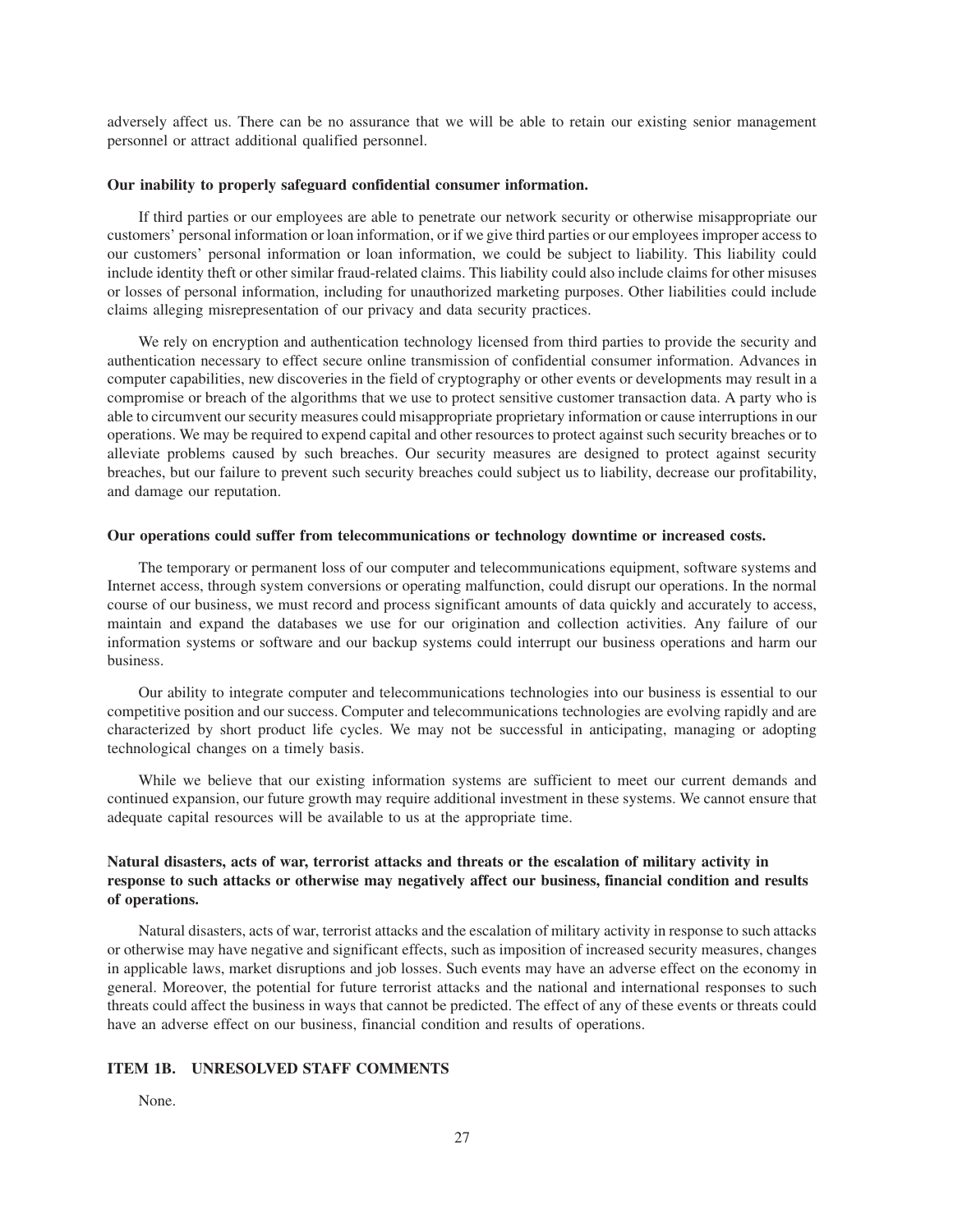# **ITEM 2. PROPERTIES**

#### United States and Other

Our headquarters are located at 25505 West Twelve Mile Road, Southfield, Michigan 48034. We purchased the office building in 1993 and have a mortgage loan from a commercial bank that is secured by a first mortgage lien on the property. The office building includes approximately 117,000 square feet of useable space on five floors. We occupy approximately 101,000 square feet of the building, with most of the remainder of the building leased to various tenants.

We lease approximately 20,000 square feet of office space in Henderson, Nevada. The lease expires in October 2009.

#### **ITEM 3. LEGAL PROCEEDINGS**

In the normal course of business and as a result of the consumer-oriented nature of the industry in which we operate, industry participants are frequently subject to various consumer claims and litigation seeking damages and statutory penalties. The claims allege, among other theories of liability, violations of state, federal and foreign truth-in-lending, credit availability, credit reporting, consumer protection, warranty, debt collection, insurance and other consumer-oriented laws and regulations, including claims seeking damages for physical and mental damages relating to our repossession and sale of the consumer's vehicle and other debt collection activities. As we accept assignments of Consumer Loans originated by dealer-partners, we may also be named as a co-defendant in lawsuits filed by consumers principally against dealer-partners. Many of these cases are filed as purported class actions and seek damages in large dollar amounts. An adverse ultimate disposition in any such action could have a material adverse impact on our financial position, liquidity and results of operations.

For a description of material pending litigation to which we are a party, see Note 12 to the consolidated financial statements, which is incorporated herein by reference.

#### **ITEM 4. SUBMISSION OF MATTERS TO A VOTE OF SECURITY HOLDERS**

No matters were submitted to a vote of the shareholders during the fourth quarter of 2007.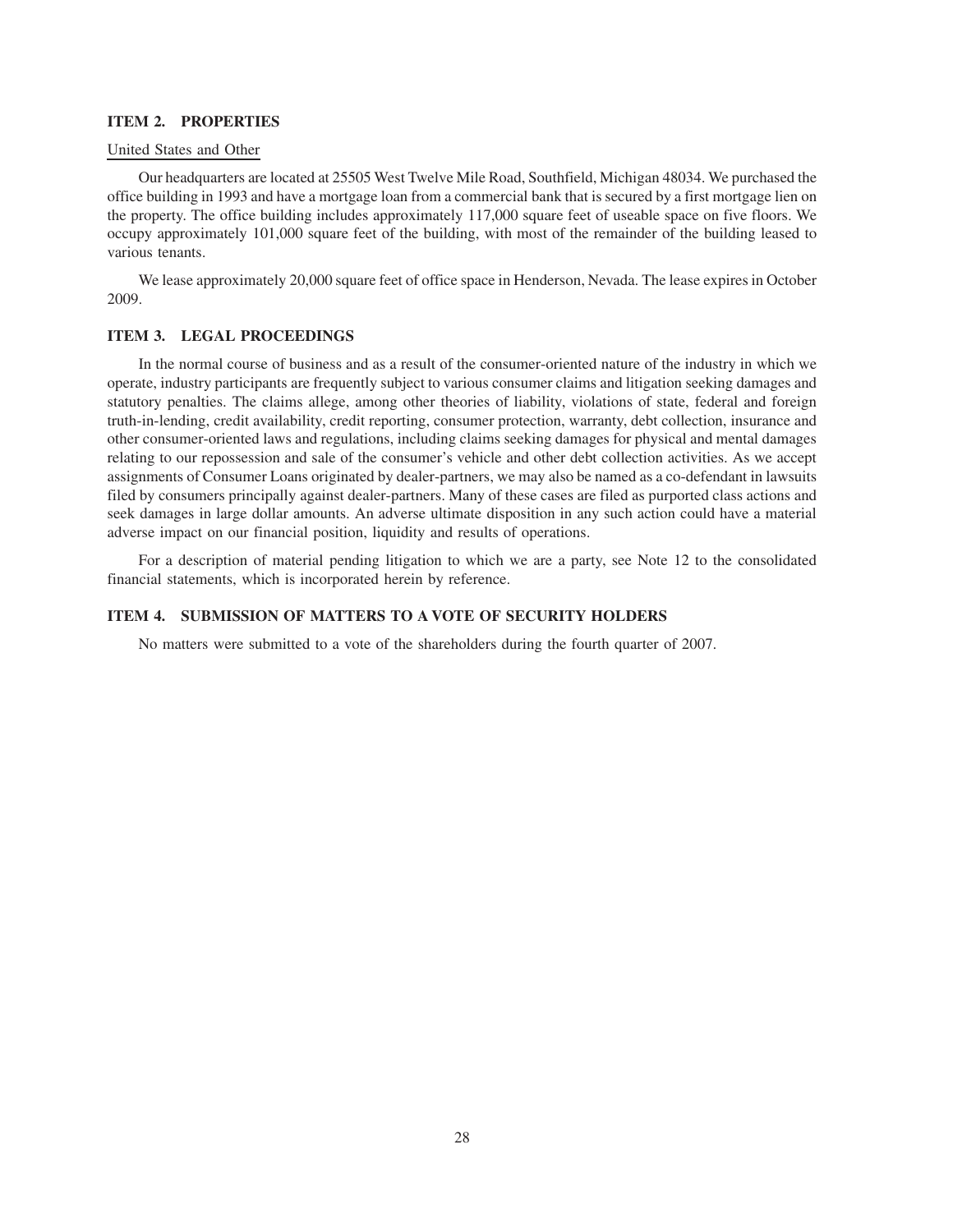#### **PART II**

# **ITEM 5. MARKET FOR REGISTRANT'S COMMON EQUITY AND RELATED STOCKHOLDER MATTERS**

## **Stock Price**

During the year ended December 31, 2007 our common stock was traded on The Nasdaq Global Market» ("Nasdaq") under the symbol CACC. From July 19, 2005 until April 25, 2006, our common stock was delisted from the Nasdaq and was traded on the Pink Sheets Electronic Quotation Service ("Pink Sheets") under the symbol CACC until it was relisted on the Nasdaq with trading in its common shares beginning on April 26, 2006. The following table sets forth the high and low sale prices as reported by the Nasdaq and Pink Sheets for the common stock for the relevant periods during 2006 and 2007. Such bid information reflects inter-dealer prices, without retail mark-up, mark-down or commission and may not necessarily represent actual transactions.

|                      |  | 2007 — 2007 — 2007 — 2007 — 2007 — 2007 — 2007 — 2007 — 2007 — 2008 — 2008 — 2008 — 2008 — 2008 — 2008 — 2008 — 2008 — 2008 — 2008 — 2008 — 2008 — 2008 — 2008 — 2008 — 2008 — 2008 — 2008 — 2008 — 2008 — 2008 — 2008 — 2008 — | 2006 |     |
|----------------------|--|---------------------------------------------------------------------------------------------------------------------------------------------------------------------------------------------------------------------------------|------|-----|
| <b>Quarter Ended</b> |  | High Low High                                                                                                                                                                                                                   |      | Low |
|                      |  |                                                                                                                                                                                                                                 |      |     |
|                      |  |                                                                                                                                                                                                                                 |      |     |
|                      |  |                                                                                                                                                                                                                                 |      |     |
|                      |  |                                                                                                                                                                                                                                 |      |     |

As of February 14, 2008, the number of beneficial holders and shareholders of record of the common stock was 1,574 based upon securities position listings furnished to us.

#### **Dividends**

We have not paid any cash dividends during the periods presented. Our credit agreements contain financial covenants pertaining to our maximum ratio of funded debt to tangible net worth, which may indirectly limit the payment of dividends on common stock.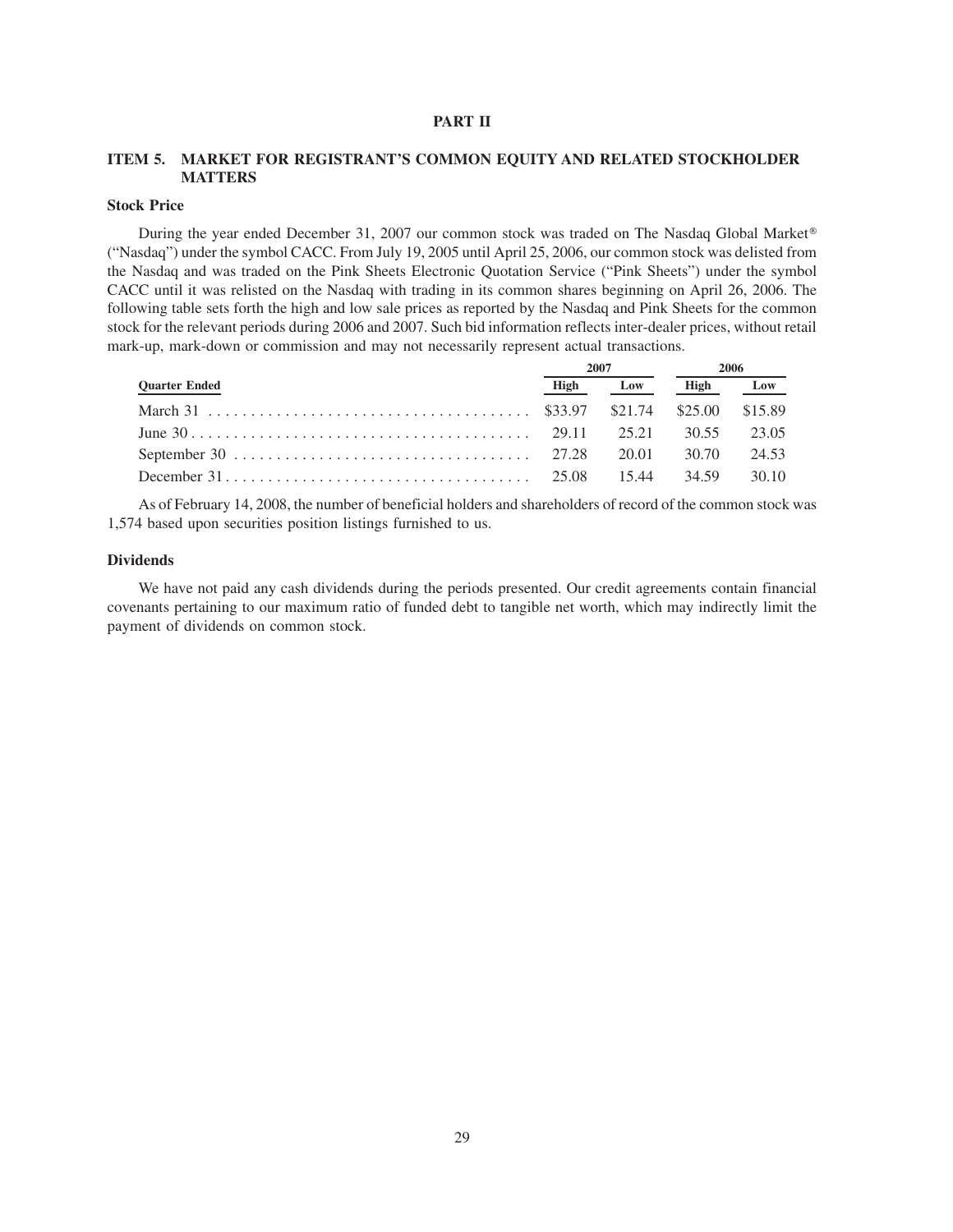#### **Stock Performance Graph**

The following graph compares the percentage change in the cumulative total shareholder return on our common stock during the period beginning January 1, 2003 and ending on December 31, 2007 with the cumulative total return on the Nasdaq Market Index and a peer group index based upon approximately 100 companies included in the Dow Jones — US General Financial Index. The comparison assumes that \$100 was invested on January 1, 2003 in our common stock and in the foregoing indices and assumes the reinvestment of dividends.



# **COMPARE 5-YEAR CUMULATIVE TOTAL RETURN AMONG CREDIT ACCEPTANCE CORP., NASDAQ MARKET INDEX AND DJ US GENERAL FINANCE INDEX**

#### **Stock Repurchases**

In 1999, our board of directors approved a stock repurchase program which authorizes us to purchase common shares in the open market or in privately negotiated transactions at price levels we deem attractive. As of December 31, 2007, we have repurchased approximately 20.4 million shares under the stock repurchase program at a cost of \$399.2 million. Included in the stock repurchases to date are 12.5 million shares of common stock purchased through four modified Dutch auction tender offers at a cost of \$304.4 million. As of December 31, 2007, we have authorization to repurchase up to \$29.1 million of our common stock.

The following table summarizes our stock repurchases for the three months ended December 31, 2007:

| Period                               | <b>Total Number</b><br>of Shares<br>Purchased | <b>Average Price</b><br>Paid per Share | <b>Total Number of</b><br><b>Shares Purchased as</b><br><b>Part of Publicly</b><br><b>Announced Plans</b><br>or Programs | <b>Maximum Dollar Value</b><br>that May Yet Be Used<br>to Purchase Shares<br><b>Under the Plans</b><br>or Programs |
|--------------------------------------|-----------------------------------------------|----------------------------------------|--------------------------------------------------------------------------------------------------------------------------|--------------------------------------------------------------------------------------------------------------------|
| October 1 through October 31, $2007$ |                                               |                                        |                                                                                                                          | \$29,113,295                                                                                                       |
| November 1 through November 30, 2007 | $31*$                                         |                                        |                                                                                                                          | 29, 113, 295                                                                                                       |
| December 1 through December 31, 2007 |                                               |                                        |                                                                                                                          | 29, 113, 295                                                                                                       |
|                                      |                                               |                                        |                                                                                                                          |                                                                                                                    |

*\* Amount represents shares of common stock released to the Company by employees as payment of tax withholdings due to the Company upon the vesting of restricted stock.*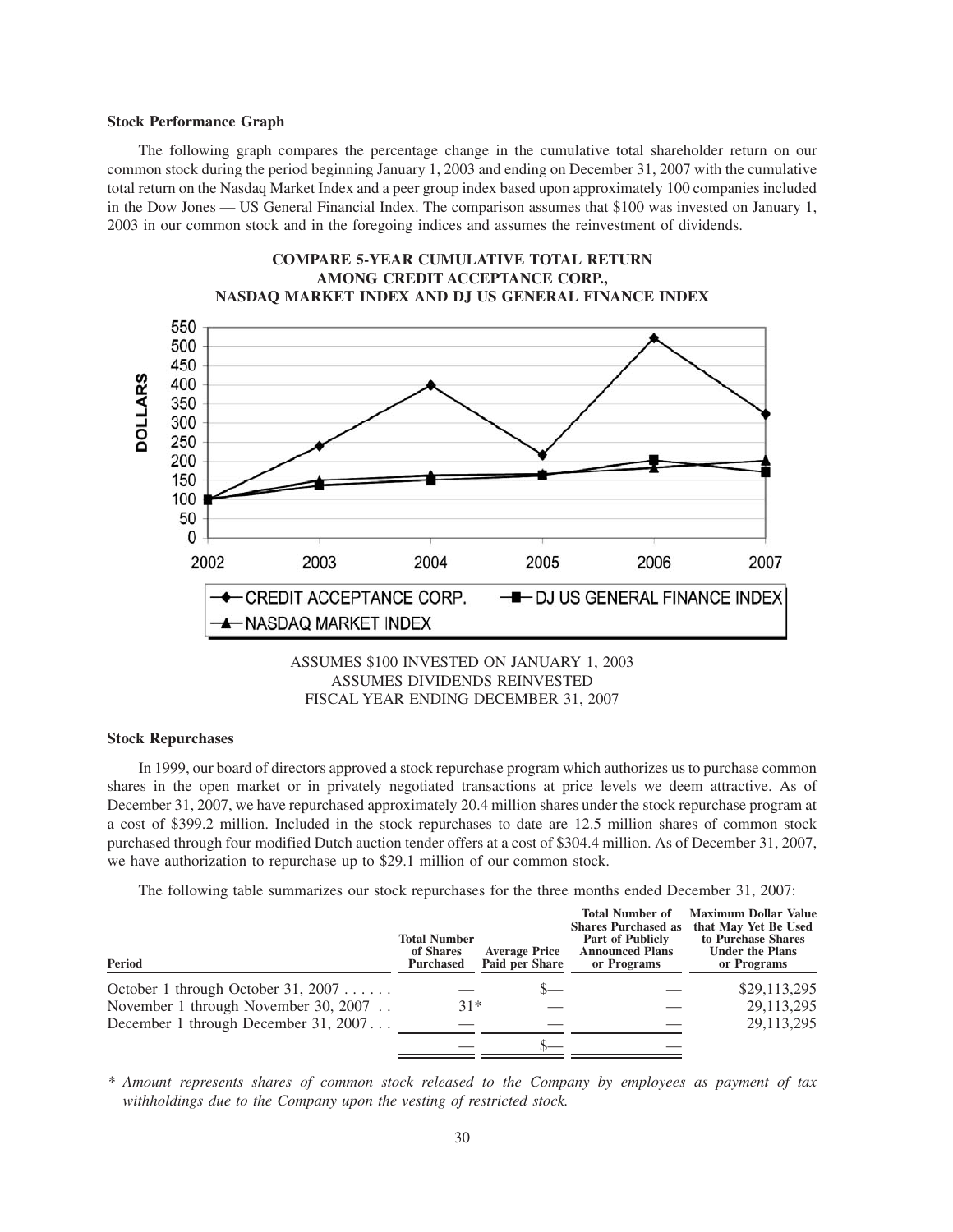#### **ITEM 6. SELECTED FINANCIAL DATA**

The selected income statement and balance sheet data presented below are derived from our audited consolidated financial statements and should be read in conjunction with our consolidated financial statements for the years ended December 31, 2007, 2006, and 2005, and notes thereto and "Item 7. Management's Discussion and Analysis of Financial Condition and Results of Operations", included elsewhere in this Annual Report. Certain amounts for prior periods have been reclassified to conform to the current presentation.

|                                                                                                                   | <b>Years Ended December 31,</b> |                   |                    |                                               |                  |
|-------------------------------------------------------------------------------------------------------------------|---------------------------------|-------------------|--------------------|-----------------------------------------------|------------------|
|                                                                                                                   | 2007                            | 2006              | 2005               | 2004                                          | 2003             |
|                                                                                                                   |                                 |                   |                    | (Dollars in Thousands, Except Per Share Data) |                  |
| <b>Income Statement Data:</b>                                                                                     |                                 |                   |                    |                                               |                  |
|                                                                                                                   | 239.927 \$                      | 219,332 \$        | 201,268 \$         | 172,071 \$                                    | 141,042          |
| Costs and expenses:                                                                                               |                                 |                   |                    |                                               |                  |
| Salaries and wages                                                                                                | 55,396<br>27,271                | 41,015<br>36,485  | 39,093<br>20.834   | 35,300<br>20.724                              | 31,693<br>18,573 |
|                                                                                                                   | 17,441                          | 16.624            | 14.275             | 11.915                                        | 8,006            |
|                                                                                                                   | 19,947                          | 11,006            | 5,705              | 6,526                                         | 8,835            |
|                                                                                                                   | 36,669                          | 23,330            | 13,886             | 11,660                                        | 8,057            |
|                                                                                                                   | 91                              | 226               | 931                | 1,270                                         | 4,517            |
|                                                                                                                   | 156,815                         | 128,686           | 94,724             | 87,395                                        | 79.681           |
| Operating income                                                                                                  | 83,112                          | 90,646            | 106,544            | 84,676                                        | 61,361           |
|                                                                                                                   | 69                              | (6)               | 1,812              | 1,650                                         | (2,767)          |
| Income from continuing operations before provision for income                                                     |                                 |                   |                    |                                               |                  |
|                                                                                                                   | 83,181                          | 90,640            | 108,356            | 86,326                                        | 58,594           |
|                                                                                                                   | 29,567                          | 31,793            | 40,159             | 30,073                                        | 27,369           |
| Income from continuing operations                                                                                 | 53,614                          | 58,847            | 68,197             | 56,253                                        | 31,225           |
| (Loss) gain from operations of discontinued United Kingdom                                                        |                                 |                   |                    |                                               |                  |
| $segment(B) \ldots \ldots \ldots \ldots \ldots \ldots \ldots \ldots \ldots \ldots \ldots$                         | (562)                           | (297)             | 6,194              | 1,556                                         | (7,047)          |
| (Benefit) provision for income taxes                                                                              | (1,864)                         | (90)              | 1,790              | 484                                           | (491)            |
| Gain (loss) from discontinued operations                                                                          | 1,302                           | (207)             | 4.404              | 1,072                                         | (6, 556)         |
|                                                                                                                   | 54,916 \$                       | 58,640 \$         | 72,601 \$          | 57,325 \$                                     | 24,669           |
| Net income per common share:                                                                                      |                                 |                   |                    |                                               |                  |
|                                                                                                                   | 1.83 \$                         | 1.78 \$           | 1.96 \$            | 1.48 \$                                       | 0.58             |
| $Diluted \dots \dots \dots \dots \dots \dots \dots \dots \dots \dots \dots \dots$                                 | 1.76~\$<br>\$.                  | 1.66~\$           | $1.85$ \$          | 1.40S                                         | 0.57             |
| Income from continuing operations per common share:                                                               |                                 |                   |                    |                                               |                  |
|                                                                                                                   | 1.78 \$                         | 1.78 \$           | 1.84 \$            | 1.46 $\frac{1}{2}$                            | 0.74             |
| Diluted                                                                                                           | 1.72S<br>\$.                    | 1.67 <sup>°</sup> | 1.74S              | 1.37S                                         | 0.72             |
| Gain (loss) from discontinued operations per common share:                                                        |                                 |                   |                    |                                               |                  |
|                                                                                                                   | $0.04$ \$                       | $(0.01)$ \$       | $0.12 \text{ }$ \$ | $0.03 \text{ }$ \$                            | (0.16)           |
| $Diluted \dots \dots \dots \dots \dots \dots \dots \dots \dots \dots \dots \dots \dots$                           | 0.04S<br>\$                     | $(0.01)$ \$       | $0.11 \text{ }$ \$ | $0.03 \text{ }$ \$                            | (0.15)           |
|                                                                                                                   |                                 |                   |                    |                                               |                  |
| Weighted average shares outstanding:                                                                              | 30,053,129                      | 33,035,693        | 36,991,136         | 38,617,787                                    | 42,195,340       |
|                                                                                                                   | 31,153,688                      | 35,283,478        | 39,207,680         | 41,017,205                                    | 43,409,007       |
|                                                                                                                   |                                 |                   |                    |                                               |                  |
| <b>Balance Sheet Data:</b><br>Loans receivable, net $\dots \dots \dots \dots \dots \dots \dots \dots \dots \dots$ | 810.553 \$                      | 625,780 \$        | 563,528 \$         | 526,011 \$                                    | 476,128          |
|                                                                                                                   | 131,629                         | 99,433            | 55,866             | 65,302                                        | 68,720           |
|                                                                                                                   | 942,182 \$                      | 725,213 \$        | 619,394 \$         | 591,313 \$                                    | 544,848          |
|                                                                                                                   |                                 |                   |                    |                                               |                  |
|                                                                                                                   | 532,130 \$                      | 392,175 \$        | 146,905            | 193,547 \$                                    | 106,447          |
|                                                                                                                   |                                 |                   |                    | 15.675                                        | 35.198           |
|                                                                                                                   | 144,602                         | 122,691           | 99,463             | 81,201                                        | 59,908           |
|                                                                                                                   | 676,732                         | 514.866           | 246,368            | 290.423                                       | 201.553          |
| Shareholders' equity(C) $\ldots \ldots \ldots \ldots \ldots \ldots \ldots \ldots$                                 | 265,450                         | 210,347           | 373,026            | 300,890                                       | 343,295          |
| Total liabilities and shareholders' equity                                                                        | 942.182 \$                      | 725,213 \$        | 619.394 \$         | 591,313 \$                                    | 544.848          |

(A) Includes \$11.2 million of additional legal expenses recorded in 2006 related to an increase in the Company's estimated loss related to a class action lawsuit in the state of Missouri.

(B) Includes gain on sale of United Kingdom loan portfolio of \$3.0 million recognized in 2005 and impairment expenses of \$10.5 million recognized in 2003 following the decision to liquidate the United Kingdom operation.

(C) No dividends were paid during the periods presented.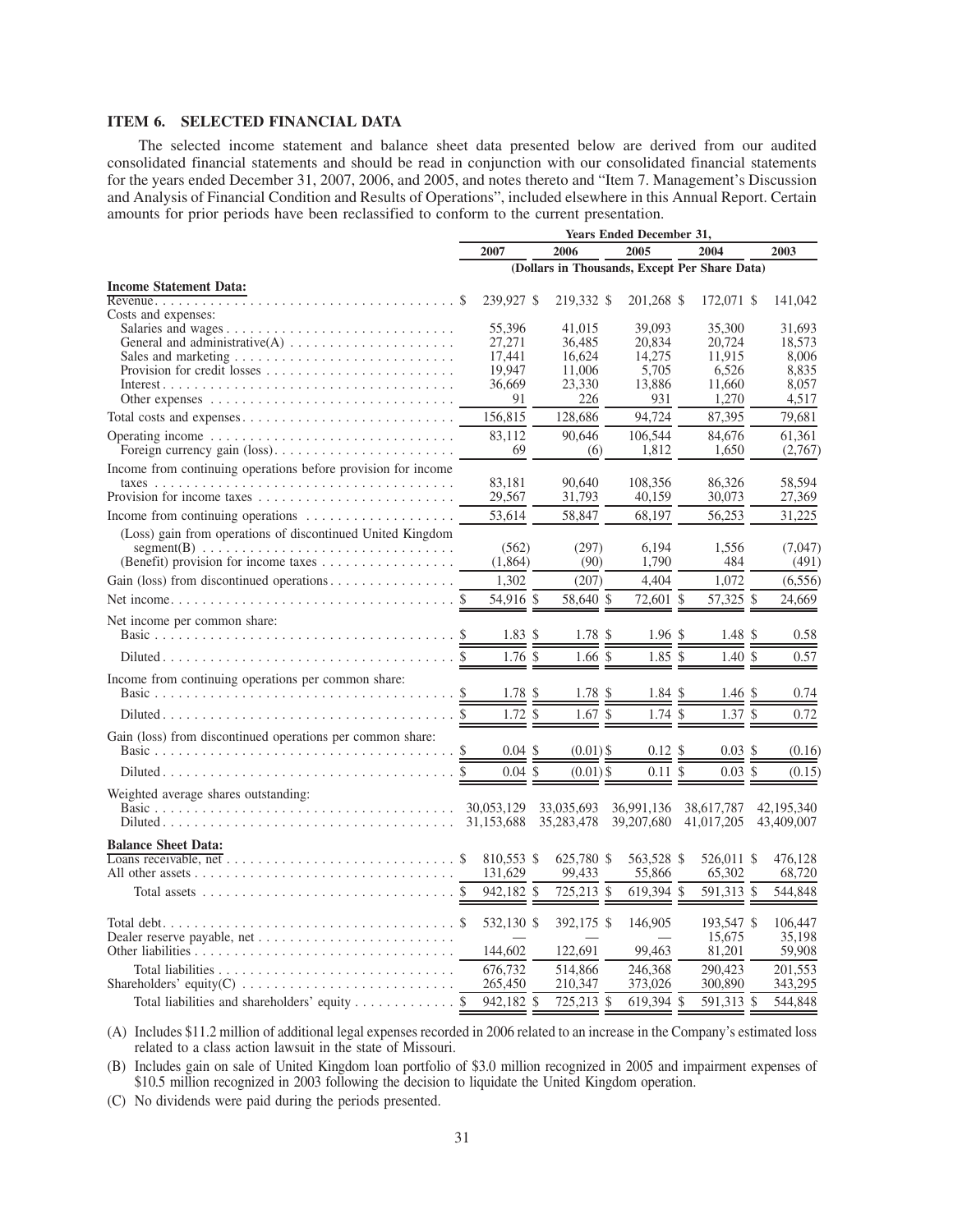# **ITEM 7. MANAGEMENT'S DISCUSSION AND ANALYSIS OF FINANCIAL CONDITION AND RESULTS OF OPERATIONS**

The following discussion and analysis should be read in conjunction with the consolidated financial statements and related notes included in Item 8 - Financial Statements and Supplementary Data in this Form 10-K.

## **Critical Success Factors**

Critical success factors for us include access to capital and the ability to accurately forecast Consumer Loan performance.

Our strategy for accessing the capital required to grow is to: (i) maintain consistent financial performance, (ii) maintain modest financial leverage, and (iii) maintain multiple funding sources. Our funded debt to equity ratio is 2:1 at December 31, 2007. We currently use four primary sources of debt financing: (i) a revolving secured line of credit with a commercial bank syndicate; (ii) a revolving secured warehouse facility with institutional investors; (iii) SEC Rule 144A asset-backed secured borrowings ("Term ABS 144A") with qualified institutional investors; and (iv) a residual credit facility with an institutional investor.

At the time of Consumer Loan acceptance or purchase, we forecast future expected cash flows from the Consumer Loan. Based on these forecasts, an advance or one time payment is made to the related dealer-partner at a level designed to achieve an acceptable return on capital. If Consumer Loan performance equals or exceeds our original expectation, it is likely our target return on capital will be achieved.

#### **Consumer Loan Performance**

Since the cash flows available to repay the Loans are generated, in most cases, from the underlying Consumer Loans, the performance of the Consumer Loans is critical to our financial results. The following table presents forecasted Consumer Loan collection rates, advance rates (includes amounts paid to acquire Purchased Loans), the spread (the forecasted collection rate less the advance rate), and the percentage of the forecasted collections that had been realized as of December 31, 2007. Payments of dealer holdback and accelerated payments of dealer holdback are not included in the advance percentage paid to the dealer-partner. All amounts are presented as a percentage of the initial balance of the Consumer Loan (principal + interest). The table includes both Dealer Loans and Purchased Loans.

|                            | As of December 31, 2007          |             |            |                        |  |  |
|----------------------------|----------------------------------|-------------|------------|------------------------|--|--|
| <b>Year of Origination</b> | <b>Forecasted</b><br>Collection% | Advance $%$ | Spread $%$ | % of Forecast Realized |  |  |
| 1998                       | 67.4%                            | $46.1\%$    | 21.3%      | 99.8%                  |  |  |
|                            | 72.3%                            | 48.7%       | 23.6%      | $99.1\%$               |  |  |
|                            | 72.8%                            | 47.9%       | 24.9%      | 98.4%                  |  |  |
|                            | 67.8%                            | $46.0\%$    | 21.8%      | 97.8%                  |  |  |
|                            | 71.0%                            | $42.2\%$    | 28.8%      | $97.4\%$               |  |  |
|                            | 74.6%                            | $43.4\%$    | $31.2\%$   | $97.1\%$               |  |  |
|                            | 73.7%                            | 44.0%       | 29.7%      | 93.7%                  |  |  |
|                            | 74.3%                            | 46.9%       | $27.4\%$   | $85.1\%$               |  |  |
|                            | 69.9%                            | $46.6\%$    | 23.3%      | 59.9%                  |  |  |
|                            | 70.2%                            | $46.5\%$    | 23.7%      | $19.9\%$               |  |  |

The following table presents the same information as the table above for Purchased Loans and Dealer Loans in 2007:

|                                                                 | Loan<br>Origination Year Collection% Advance% Spread% | Forecasted                 |                   |  |
|-----------------------------------------------------------------|-------------------------------------------------------|----------------------------|-------------------|--|
|                                                                 | 2007                                                  | $71.0\%$ $49.5\%$ $21.5\%$ |                   |  |
| Dealer Loans $\ldots \ldots \ldots \ldots \ldots \ldots \ldots$ | 2007                                                  |                            | 70.0% 45.8% 24.2% |  |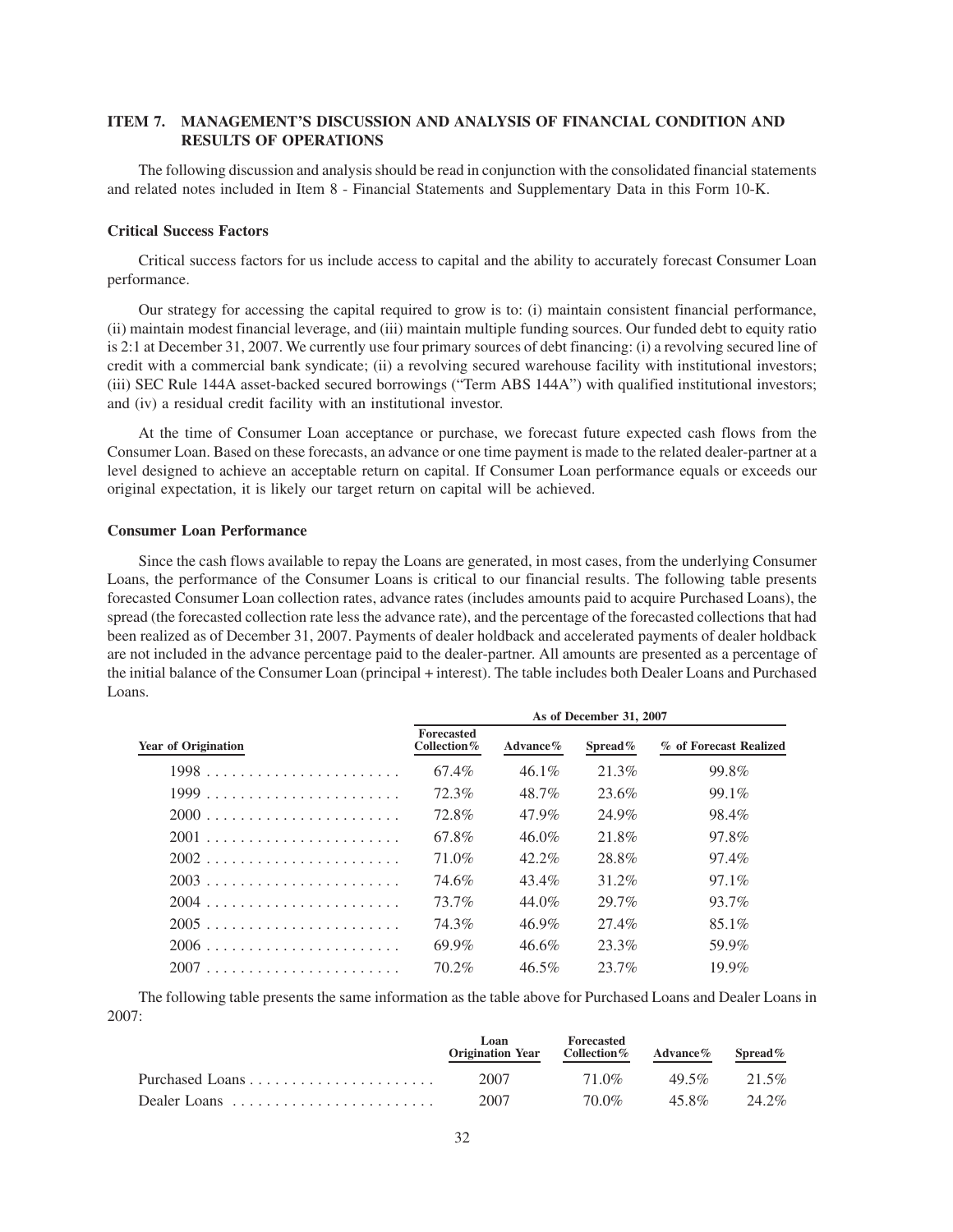Accurately forecasting future collection rates is critical to our success. The risk of a forecasting error declines as Consumer Loans age. For example, the risk of a material forecasting error for business written in 2003 is very small since 97.1% of the total amount forecasted has already been realized. In contrast, our forecast for recent Consumer Loans is less certain. If we produce disappointing operating results, it will likely be because we overestimated future Consumer Loan performance. Although we believe our forecasted collection rates are as accurate as possible, there can be no assurance that our estimates will be accurate or that Consumer Loan performance will be as expected.

The following table compares our forecast of Consumer Loan collection rates as of December 31, 2007, with the forecast as of December 31, 2006 for Dealer Loans and Purchased Loans:

| <b>Loan Origination Year</b> | December 30, 2007<br><b>Forecasted Collection%</b> | December 31, 2006<br><b>Forecasted Collection%</b> | <b>Variance</b> |  |
|------------------------------|----------------------------------------------------|----------------------------------------------------|-----------------|--|
|                              | 67.4%                                              | 67.5%                                              | $(0.1)\%$       |  |
|                              | $72.3\%$                                           | 72.4%                                              | $(0.1)\%$       |  |
|                              | 72.8%                                              | 73.0%                                              | $(0.2)\%$       |  |
|                              | 67.8%                                              | 67.7%                                              | $0.1\%$         |  |
|                              | 71.0%                                              | 70.7%                                              | $0.3\%$         |  |
|                              | 74.6%                                              | 74.2%                                              | $0.4\%$         |  |
|                              | 73.7%                                              | 73.9%                                              | $(0.2)\%$       |  |
|                              | 74.3%                                              | $74.2\%*$                                          | $0.1\%$         |  |
|                              | 69.9%                                              | $71.1\%*$                                          | $(1.2)\%$       |  |
|                              | 70.2%                                              | $70.7\%**$                                         | $(0.5)\%$       |  |

\* These forecasted collection percentages differ from those previously reported in our Annual Report on Form 10-K for the year ended December 31, 2006 and our 2006 earnings release as they have been revised for a seasonality factor. This seasonality factor was first applied during the first quarter of 2007.

\*\* Collection percentage represents the initial forecasted collection percentage for 2007 originations at the time of pricing.

We modified our loan pricing model during the third quarter of 2006. These pricing changes were intended to increase Consumer Loan unit volumes and Consumer Loan average loan sizes in exchange for a reduction in profitability per Consumer Loan as measured by the return on capital. Beginning in February 2007, we made pricing changes designed to increase the spread between the advance rate and the collection rate.

There were no other material changes in our credit policy or pricing that impacted the year ended December 31, 2007, other than routine changes designed to maintain profitability levels.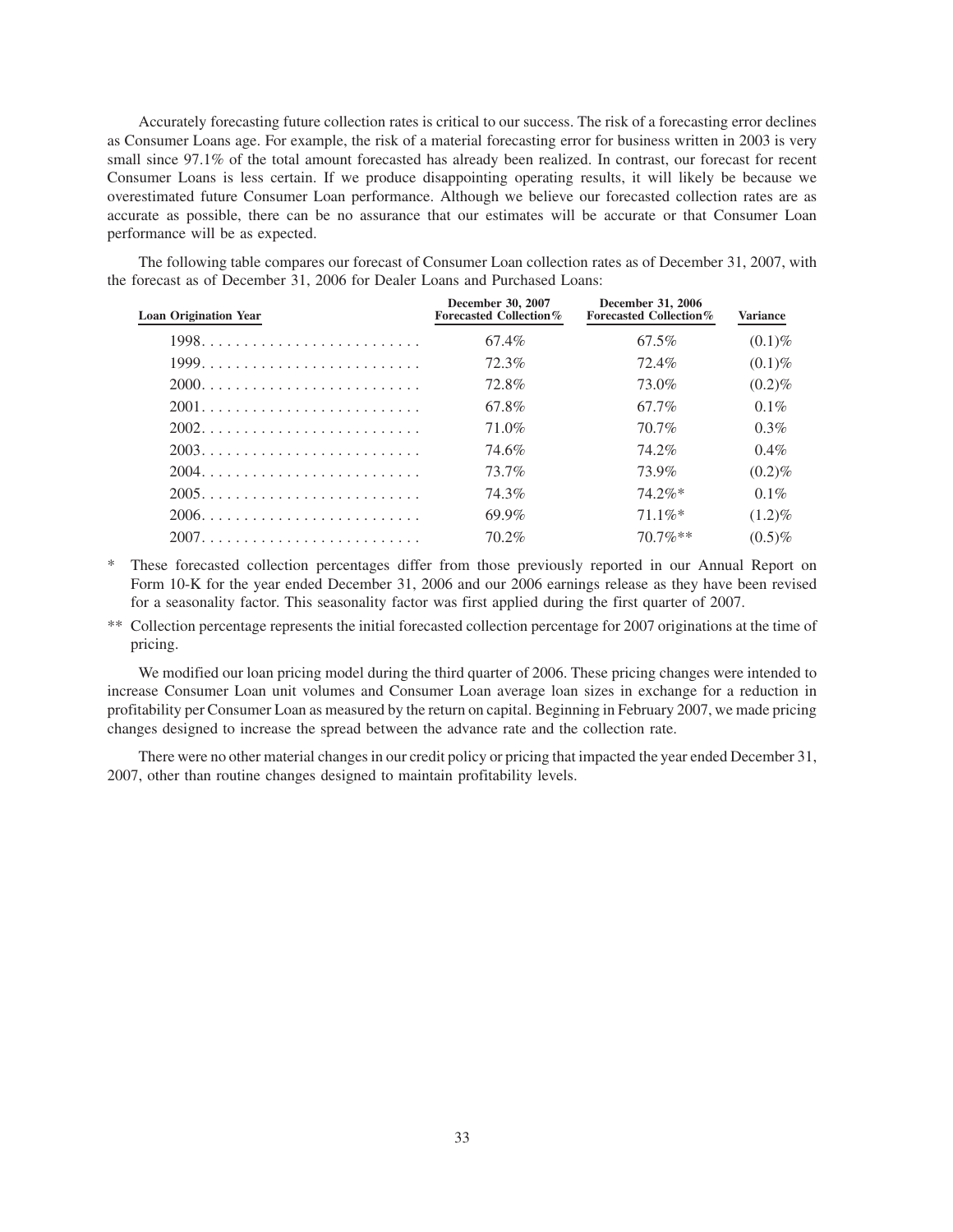# **Results of Operations**

The following is a discussion of the results of operations and income statement data for the Company on a consolidated basis:

|                                                               | <b>Year Ended</b><br>December 31,<br>2007 | $%$ of<br>Revenue |    | <b>Year Ended</b><br>December 31,<br>2006 | $%$ of<br>Revenue             | <b>Year Ended</b><br>December 31,<br>2005 | $%$ of<br>Revenue |
|---------------------------------------------------------------|-------------------------------------------|-------------------|----|-------------------------------------------|-------------------------------|-------------------------------------------|-------------------|
| (Dollars in thousands, except per share data)                 |                                           |                   |    |                                           |                               |                                           |                   |
| <b>Revenue:</b>                                               |                                           |                   |    |                                           |                               |                                           |                   |
|                                                               | \$<br>220,473                             | 91.9%\$           |    | 188,605                                   | 86.0%\$                       | 176,369                                   | 87.6%             |
|                                                               | 283                                       | 0.1               |    | 13,589                                    | 6.2                           | 9,775                                     | 4.9               |
| Other income                                                  | 19,171                                    | 8.0               |    | 17,138                                    | 7.8                           | 15,124                                    | 7.5               |
|                                                               | 239,927                                   | 100.0             |    | 219,332                                   | 100.0                         | 201,268                                   | 100.0             |
| Costs and expenses:                                           |                                           |                   |    |                                           |                               |                                           |                   |
|                                                               | 55,396                                    | 23.1              |    | 41,015                                    | 18.7                          | 39,093                                    | 19.4              |
| General and administrative                                    | 27,271                                    | 11.4              |    | 36,485                                    | 16.6                          | 20,834                                    | 10.4              |
| Sales and marketing                                           | 17,441                                    | 7.3               |    | 16,624                                    | 7.6                           | 14,275                                    | 7.1               |
| Provision for credit losses                                   | 19,947                                    | 8.3               |    | 11,006                                    | 5.0                           | 5,705                                     | 2.8               |
|                                                               | 36,669                                    | 15.3              |    | 23,330                                    | 10.6                          | 13,886                                    | 6.9               |
|                                                               | 91                                        |                   |    | 226                                       | 0.1                           | 931                                       | 0.5               |
| Total costs and expenses                                      | 156,815                                   | 65.4              |    | 128,686                                   | 58.6                          | 94,724                                    | 47.1              |
|                                                               | 83,112                                    | 34.6              |    | 90,646                                    | 41.4                          | 106,544                                   | 52.9              |
| Foreign currency gain (loss)                                  | 69                                        |                   |    | (6)                                       | $\overbrace{\phantom{12333}}$ | 1,812                                     | 0.9               |
| Income from continuing operations before                      |                                           |                   |    |                                           |                               |                                           |                   |
| provision for income taxes                                    | 83,181                                    | 34.6              |    | 90,640                                    | 41.4                          | 108,356                                   | 53.8              |
| Provision for income taxes                                    | 29,567                                    | 12.3              |    | 31,793                                    | 14.5                          | 40,159                                    | 20.0              |
| Income from continuing operations<br>Discontinued operations  | 53,614                                    | 22.3              |    | 58,847                                    | 26.9                          | 68,197                                    | 33.8              |
| (Loss) gain from discontinued United                          |                                           |                   |    |                                           |                               |                                           |                   |
| Kingdom operations                                            | (562)                                     | (0.2)             |    | (297)                                     | (0.1)                         | 6,194                                     | 3.1               |
| (Benefit) provision for income taxes                          | (1,864)                                   | (0.8)             |    | (90)                                      |                               | 1,790                                     | 0.9               |
| Gain (loss) from discontinued operations                      | 1,302                                     | 0.6               |    | (207)                                     | (0.1)                         | 4,404                                     | 2.2               |
| Net income                                                    | \$<br>54,916                              | 22.9%\$           |    | 58,640                                    | 26.8%\$                       | 72,601                                    | 36.0%             |
| Net income per common share:                                  |                                           |                   |    |                                           |                               |                                           |                   |
|                                                               | \$<br>1.83                                |                   | S  | 1.78                                      |                               | 1.96                                      |                   |
|                                                               | \$<br>1.76                                |                   | S  | 1.66                                      |                               | 1.85                                      |                   |
| Income from continuing operations per<br>common share:        |                                           |                   |    |                                           |                               |                                           |                   |
| Basic                                                         | \$<br>1.78                                |                   | \$ | 1.78                                      |                               | 1.84                                      |                   |
|                                                               | \$<br>1.72                                |                   | \$ | 1.67                                      |                               | 1.74                                      |                   |
| Gain (loss) from discontinued operations per<br>common share: |                                           |                   |    |                                           |                               |                                           |                   |
| Basic                                                         | \$<br>0.04                                |                   |    | (0.01)                                    |                               | 0.12                                      |                   |
| $Diluted \ldots \ldots \ldots \ldots \ldots \ldots \ldots$    | \$<br>0.04                                |                   | \$ | (0.01)                                    |                               | \$<br>0.11                                |                   |
| Weighted average shares outstanding:                          |                                           |                   |    |                                           |                               |                                           |                   |
|                                                               | 30,053,129                                |                   |    | 33,035,693                                |                               | 36,991,136                                |                   |
| $Diluted \ldots \ldots \ldots \ldots \ldots \ldots \ldots$    | 31,153,688                                |                   |    | 35,283,478                                |                               | 39,207,680                                |                   |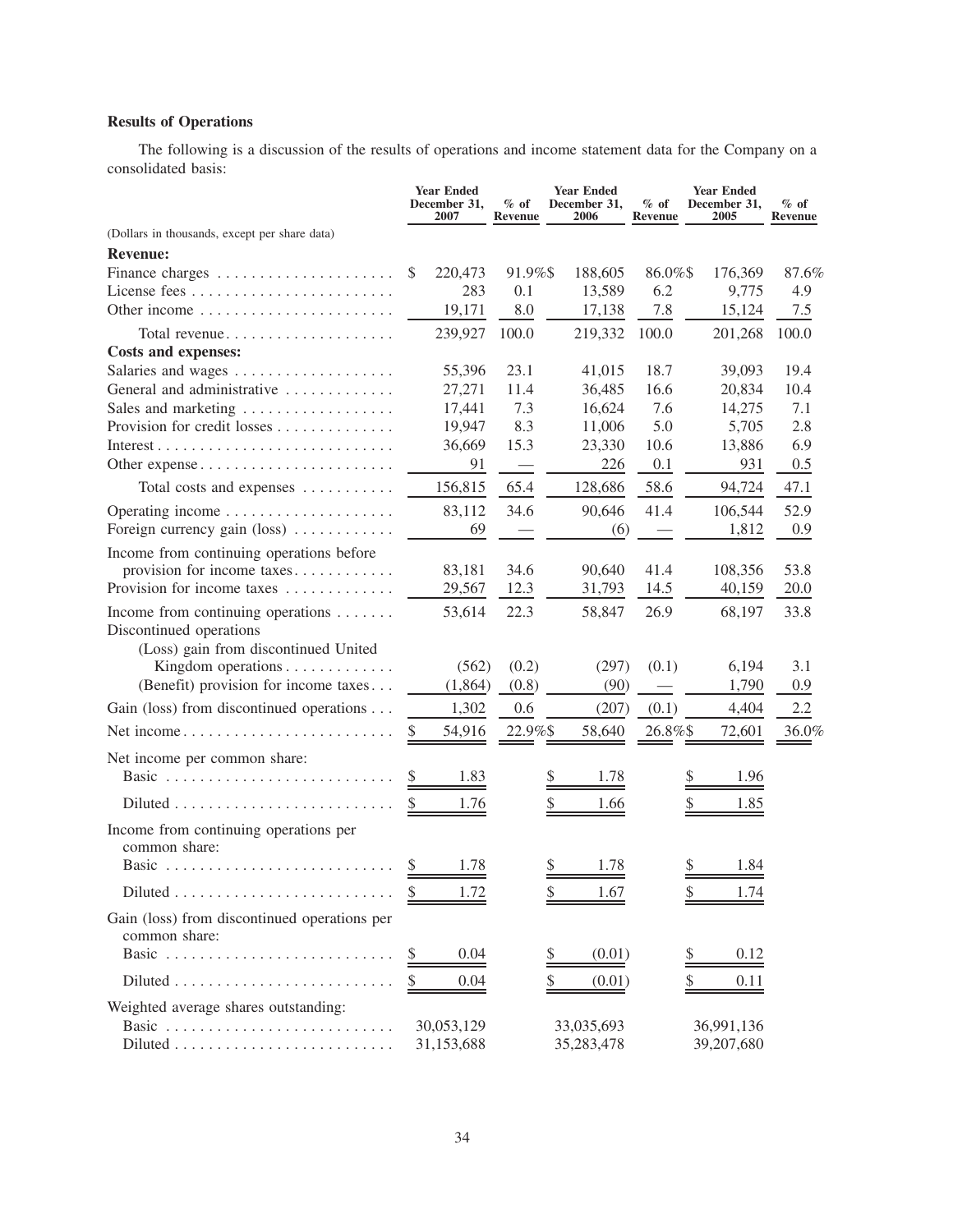### **Continuing Operations**

#### *Year Ended December 31, 2007 Compared to Year Ended December 31, 2006*

For the year ended December 31, 2007, income from continuing operations decreased to \$53.6 million from \$58.8 million in 2006. Income from continuing operations per diluted share increased to \$1.72 from \$1.67 in 2006. The increase in income from continuing operations per diluted share reflects the impact of share repurchases. The decrease in net income primarily reflects the following:

- We changed how we account for our license fees due to changing our methodology of collecting fees from our dealer-partners. This change reduced license fees by \$13.3 million.
- The impact of pricing changes implemented in the third quarter of 2006. Pricing changes caused a decrease in the loan yield (loan revenue divided by average loans outstanding). The overall impact was partially offset by an increase in average loans outstanding.
- Restricted stock and restricted stock units granted in the first quarter of 2007 caused salaries and wages to increase \$4.1 million.
- We increased our use of debt to fund share repurchases and new Loans. The average ratio of debt to equity for the year increased from 1.1 to 2.0. Increased debt levels caused interest expense to increase \$13.3 million.
- The provision for credit losses increased \$8.9 million primarily due to increases in the provision for credit losses required to reduce the carrying value of the Dealer Loans to maintain the initial yield established at the inception of each Dealer Loan.

*Finance Charges.* Finance charges increased by 16.9% as Loans receivable increased 23.3%. Finance charges grew slower than Loans receivable as a result of pricing changes implemented in the third quarter of 2006. Loans receivable increased as a result of an increase in the number of new Loans and an increase in the average Loan amount.

The following table summarizes the changes in active dealer-partners and corresponding Consumer Loan unit volume:

|                                                                    | <b>Years Ended December 31,</b> |         |            |
|--------------------------------------------------------------------|---------------------------------|---------|------------|
|                                                                    | 2007                            | 2006    | $%$ change |
|                                                                    | 106.693                         | 91,344  | 16.8       |
|                                                                    | 2,827                           | 2,214   | 27.7       |
|                                                                    | 37.7                            | 41.3    | (8.7)      |
| Consumer loan unit volume from dealer-partners active both periods | 86,265                          | 81,756  | 5.5        |
|                                                                    | 1,634                           | 1,634   |            |
|                                                                    | 52.8                            | 50.0    | 5.5        |
|                                                                    | 19.914                          | 16.779  | 18.7       |
|                                                                    | 1,162                           | 857     | 35.6       |
|                                                                    | 17.1                            | 19.6    | (12.8)     |
|                                                                    | $-10.5\%$                       | $-9.6%$ |            |

- (1) Active dealer-partners are dealer-partners who have received funding for at least one Loan during the period.
- (2) New active dealer-partners are dealer-partners who enrolled in our program and have received funding for their first Loan from us during the periods presented.
- (3) Attrition is measured according to the following formula: decrease in Consumer Loan unit volume from dealerpartners who have received funding for at least one Loan during the comparable period of the prior year but who received funding for no Loans during the current period divided by prior year comparable period Consumer Loan unit volume.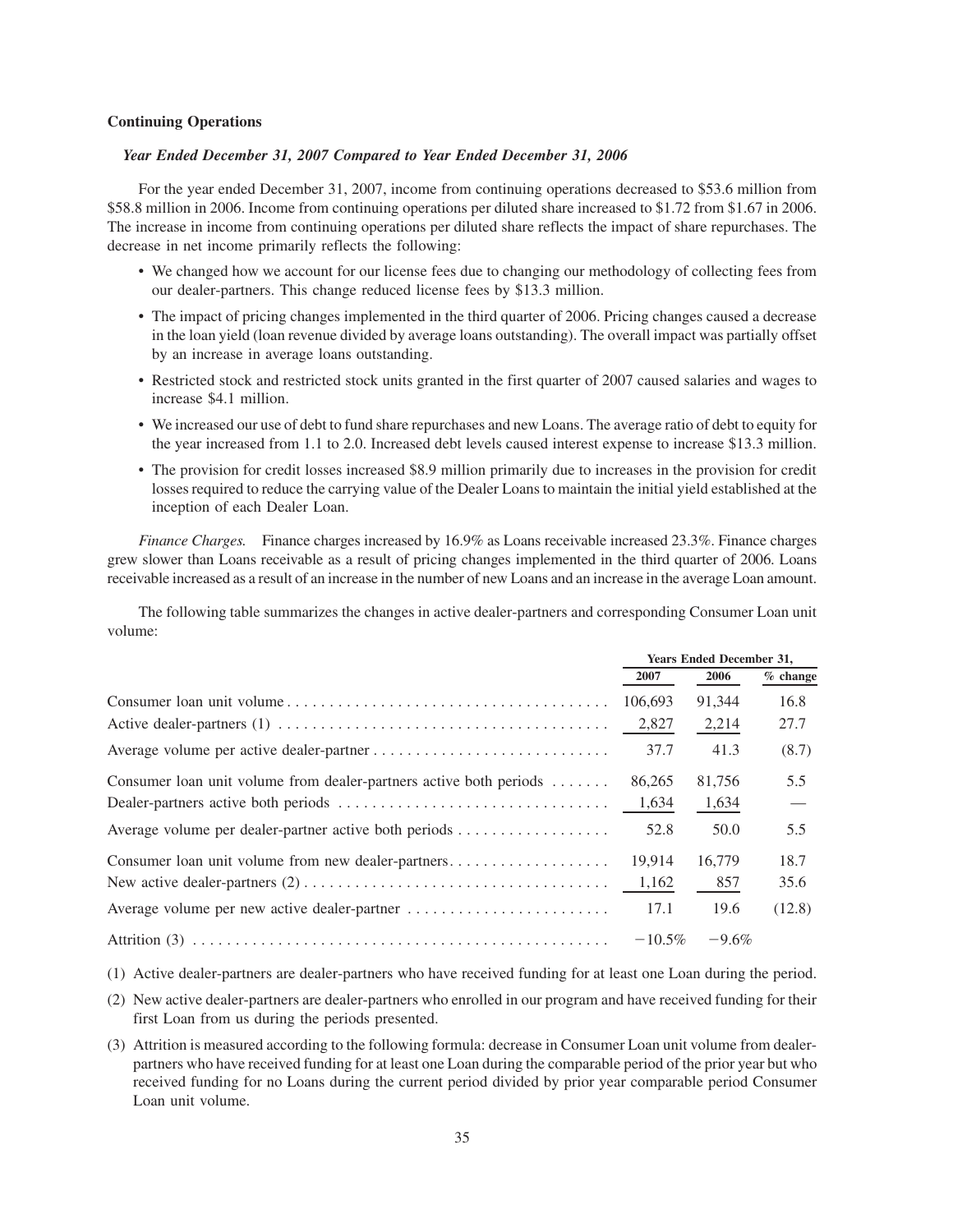Dealer-partners that enroll in our program have the option to pay a one-time enrollment fee of \$9,850 or to defer the fee. Dealer-partners choosing to defer payment of the enrollment fee agree to allow us to keep 50% of their first accelerated dealer holdback payment. This payment, called Portfolio Profit Express, is paid to qualifying dealer-partners after a pool of 100 Consumer Loans has been closed. While we will lose enrollment fee revenue on those dealer-partners choosing this option and not reaching 100 Consumer Loans or otherwise failing to qualify for a Portfolio Profit Express payment, we estimate that we will realize higher per dealer-partner enrollment fee revenue from those dealer-partners choosing this option and qualifying for a Portfolio Profit Express payment. Based on the historical average of Portfolio Profit Express payments, we expect average enrollment fee revenue per dealer-partner for those dealer-partners electing the deferred option and qualifying for the Portfolio Profit Express payment will be approximately \$12,000. Through December 31, 2007, 88 dealer-partners that have enrolled under the deferred option have earned Portfolio Profit Express payments. The amount kept by the Company (50% of the first Portfolio Profit Express payment) averaged \$12,000 per dealer-partner. Approximately 81% of the dealerpartners that enrolled during the year ended December 31, 2007 took advantage of the deferred enrollment option.

*License Fees.* License fees represent CAPS fees charged to dealer-partners on a monthly basis. The decrease was primarily due to a change in our method of collecting the monthly CAPS fee. Effective January 1, 2007, we implemented a change designed to positively impact dealer-partner attrition. We continue to charge a monthly fee of \$599, but instead of collecting and recognizing the revenue from the fee in the current period, we collect it from future dealer holdback payments. As a result of this change, we now record license fees as a yield adjustment, recognizing these fees as finance charge revenue over the term of the Dealer Loan. We recognized a limited amount of license fee revenue related to certain dealer-partners that only participate in our Purchase Program. The decrease in license fees was partially offset by increases in finance charges as a result of this change. Because attrition is impacted by many variables, we cannot quantify the impact of the license fee change on attrition.

To allow shareholders to more precisely track our financial performance and make comparisons between periods possible, we have provided non-GAAP information below reflecting the amount of revenue that would have been recognized if the license fees had always been recorded as a yield adjustment. For the year ended December 31, 2007 and 2006, total revenue would have changed as follows:

|                        | As of December 31, |         |            |  |
|------------------------|--------------------|---------|------------|--|
|                        | 2007               | 2006    | $%$ change |  |
| (Dollars in thousands) |                    |         |            |  |
|                        |                    |         | $9.4\%$    |  |
|                        |                    | (4,379) |            |  |
|                        |                    |         | $15.3\%$   |  |

*Other Income.* The increase for the year ended December 31, 2007 was due to:

- Marketing income related to an increase in the average Loans receivable balance and an increase in the fee structure with one of our vendors;
- Profit sharing payments received from ancillary product providers during the first quarter of 2007; and
- Interest income on restricted cash.

The profit sharing amounts received in the first quarter of 2007 were the first amounts we have received under this arrangement. Profit sharing payments from third parties are received once a year, if eligible. The amounts of these payments are currently not estimable due to a lack of historical information and therefore the revenue related to these payments is recognized in the period the payments are received.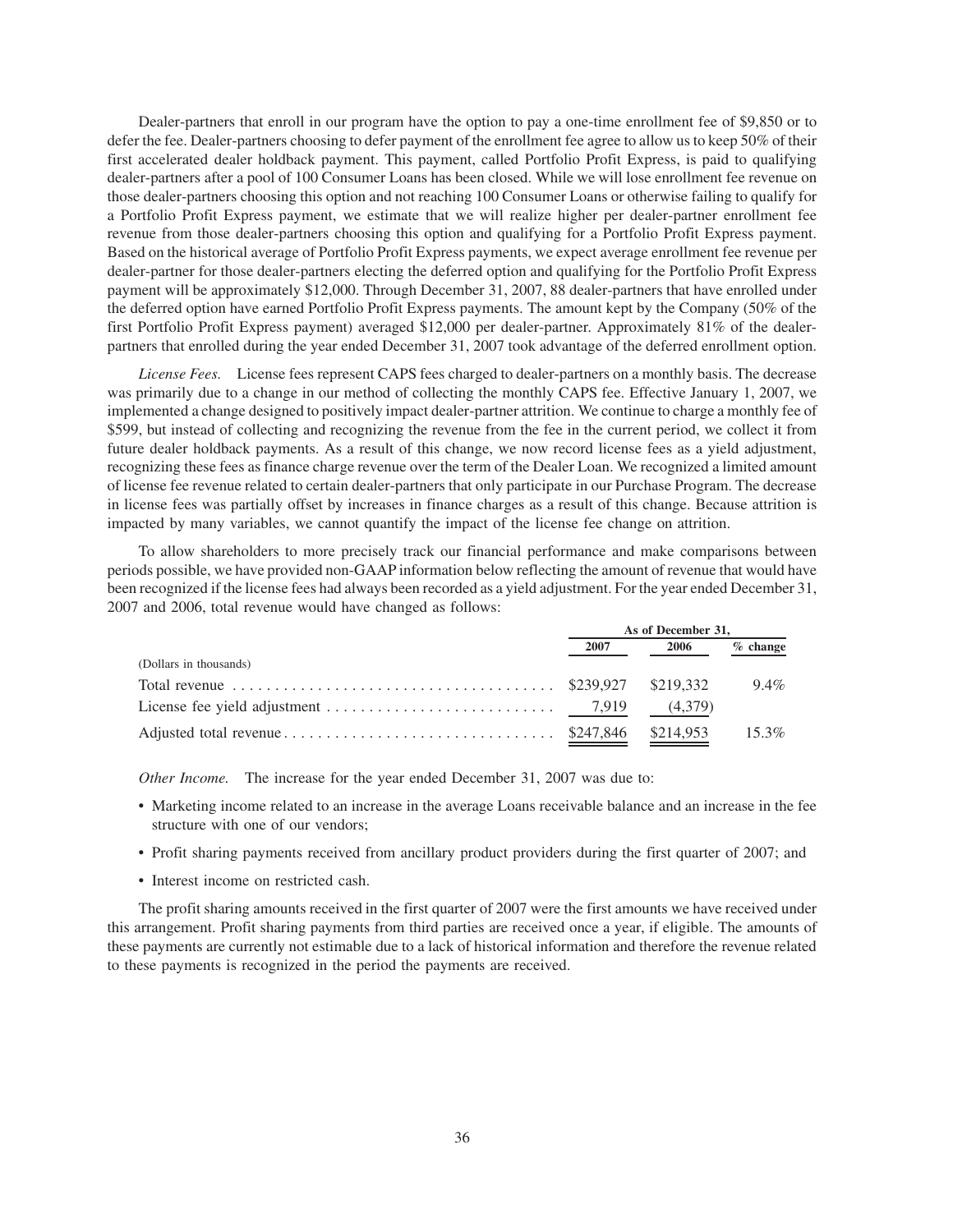*Salaries and Wages.* The increase for the year ended December 31, 2007, as a percentage of revenue, was primarily due to an increase in headcount to support Loan growth. While the increase in headcount was proportionate to the increase in Loan volume, pricing changes and the change in the application and accounting for license fees caused revenue growth to be less than the growth in Loans receivable. The increase was also due to an increase in stock compensation expense primarily related to restricted stock and restricted stock units granted in the first quarter of 2007.

*General and Administrative.* The decrease, as a percentage of revenue, for the year ended December 31, 2007, was primarily due to higher than normal legal expenses in 2006 primarily related to an \$11.2 million increase in our estimated loss related to a class action lawsuit in the state of Missouri.

*Provision for Credit Losses.* The increase in the provision for the year ended December 31, 2007 was primarily due to an increase in the provision for credit losses required to reduce the carrying value of the Dealer Loans to maintain the initial yield established at the inception of each Dealer Loan.

*Interest.* The increase for the year ended December 31, 2007 was primarily due to an increase in the amount of average outstanding debt as a result of borrowings used to fund stock repurchases during 2006 and new Loans. The increase in interest expense was partially offset by our cost of debt which decreased to 7.9% in 2007 from 8.9% in 2006. The decrease was the result of fixed fees on our secured financings and line of credit facility having less impact on our cost of debt, primarily due to higher outstanding borrowings.

### *Year ended December 31, 2006 Compared to Year Ended December 31, 2005*

For the year ended December 31, 2006, net income from continuing operations decreased to \$58.8 million, or \$1.67 per diluted share, compared to \$68.2 million, or \$1.74 per diluted share, for the same period in 2005. The decrease in net income from continuing operations primarily reflects the following:

- General and administrative expense increased \$15.7 million primarily due to an \$11.2 million increase in our estimated loss related to a class action lawsuit in the state of Missouri and lower than normal accounting fees during 2005 as a result of the resolution of a dispute over fees paid to a former auditor.
- Interest expense increased \$9.4 million primarily due to a 39.0% increase in the amount of average outstanding debt as a result of borrowings used to fund stock repurchases and new Dealer Loan originations. Interest expense also increased as a result of a 220 basis point increase in interest rates partially offset by the decreased impact of fixed fees on our secured financings and line of credit facility due to higher average outstanding borrowings.
- The provision for credit losses increased \$5.3 million primarily due to an increase in the provision required to maintain the initial yield established at the inception of the Dealer Loan.

Partially offsetting these decreases to income from continuing operations:

- Finance charge revenue increased \$12.2 million (6.9%) primarily due to a 9.0% increase in average Loans receivable partially offset by a 3.6% decrease in the average yield on Dealer Loans.
- Provision for income taxes decreased \$8.4 million primarily due to the decrease in income from continuing operations before provision for income taxes.

*Finance Charges.* The increase for the year ended December 31, 2006 was primarily due to a 9.0% increase in average Loans receivable partially offset by a 3.6% decrease in the average yield. Loans receivable increased as a result of an increase in the number of active dealer-partners, partially offset by a decrease in the number of transactions per active dealer-partner.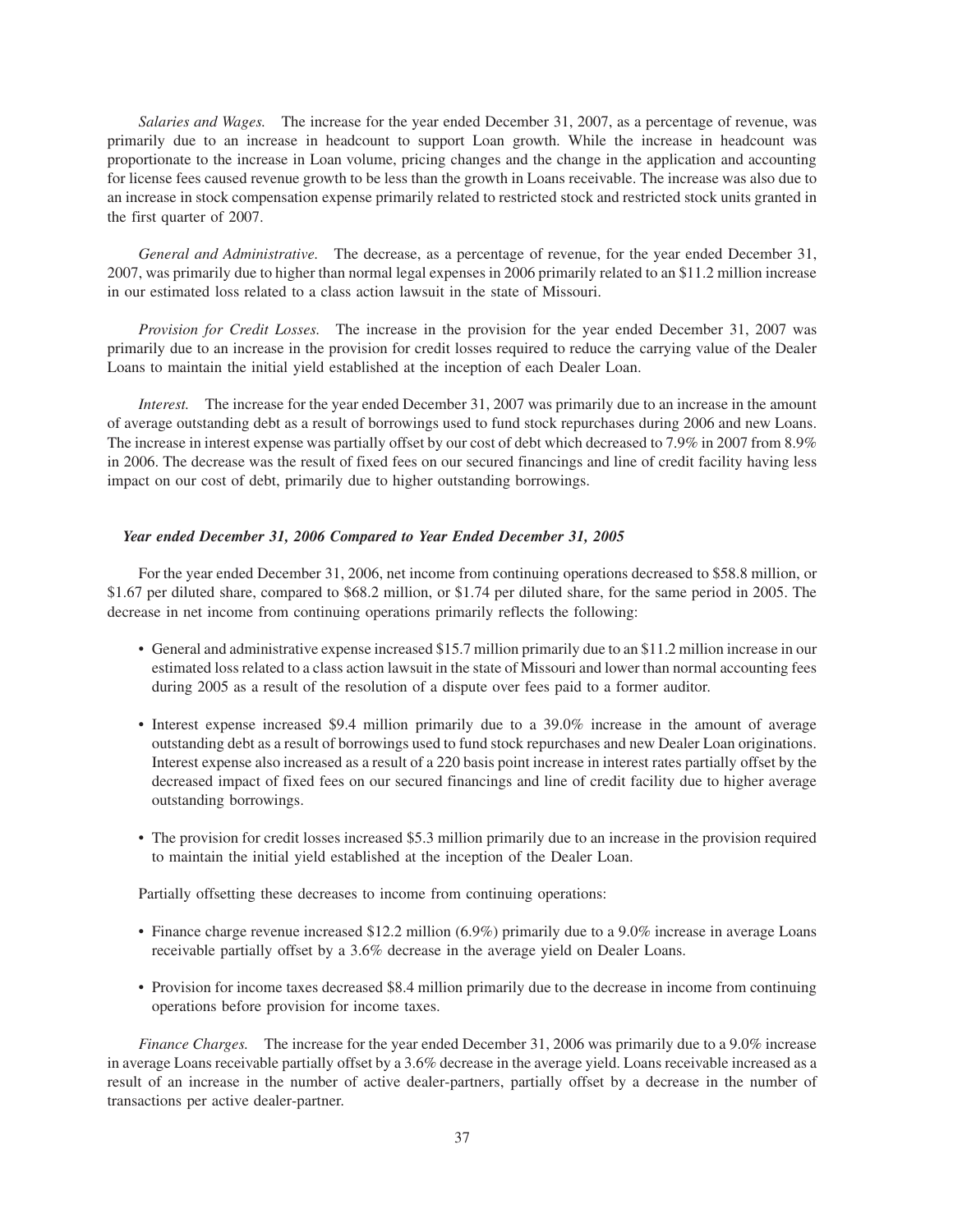The following table summarizes the changes in active dealer-partners and corresponding Consumer Loan unit volume for the years ended December 31, 2006 and 2005:

|                                                                                  | <b>Years Ended December 31,</b> |                 |                               |
|----------------------------------------------------------------------------------|---------------------------------|-----------------|-------------------------------|
|                                                                                  | 2006                            | 2005            | $%$ change                    |
|                                                                                  | 91.344                          | 81,184          | 12.5                          |
|                                                                                  | 2,214                           | 1,759           | 25.9                          |
|                                                                                  | 41.3                            | 46.2            | (10.6)                        |
| Consumer loan unit volume from dealer-partners active both periods $\dots \dots$ | 73,629                          | 73,400          | 0.3                           |
|                                                                                  | 1,319                           | 1,319           | $\overbrace{\phantom{12333}}$ |
|                                                                                  | 55.8                            | 55.6            | 0.3                           |
| Consumer loan unit volume from new dealer-partners                               | 16.779                          | 15.411          | 8.9                           |
|                                                                                  |                                 | 738             | 16.1                          |
|                                                                                  | 19.6                            | 20.9            | (6.2)                         |
|                                                                                  |                                 | $-9.6\% -5.4\%$ |                               |

(1) Active dealer-partners are dealer-partners who have received funding for at least one Loan during the period.

(2) New active dealer-partners are dealer-partners who enrolled in our program and have received funding for their first Loan from us during the periods presented.

(3) Attrition is measured according to the following formula: decrease in Consumer Loan unit volume from dealerpartners who have received funding for at least one Loan during the comparable period of the prior year but who received funding for no Loans during the current period divided by prior year comparable period Consumer Loan unit volume.

*License Fees.* License fees increased to \$13.6 million in 2006 from \$9.8 million in 2005. License fees represent CAPS fees charged to dealer-partners on a monthly basis. CAPS fees are charged to both active and certain inactive dealer-partners. The increase was primarily due to a 43% increase in the number of dealer-partners being charged for CAPS during 2006 compared to the same period in the prior year.

Effective January 1, 2007, we implemented a change designed to positively impact dealer-partner attrition. We continue to charge a monthly fee of \$599, but instead of collecting and recognizing the revenue from the fee in the current period, we collect it from future dealer holdback payments. As a result of this change, we now record license fees as a yield adjustment, recognizing these fees as finance charge revenue over the term of the Dealer Loan. We recognized a small amount of license fee revenue related to certain dealer-partners that only participate in our Purchase Program.

To allow shareholders to more precisely track our financial performance and make comparisons between periods possible, we have provided non-GAAP information below reflecting the amount of revenue that would have been recognized if the license fees had always been recorded as a yield adjustment. For the years ended December 31, 2006 and 2005, total revenue would have changed as follows:

|                        | As of December 31, |         |            |  |
|------------------------|--------------------|---------|------------|--|
|                        | 2006               | 2005    | $%$ change |  |
| (Dollars in thousands) |                    |         |            |  |
|                        |                    |         | $9.0\%$    |  |
|                        |                    | (3,352) |            |  |
|                        |                    |         | 8.6%       |  |

*Salaries and Wages.* The decrease for the year ended December 31, 2006, as a percentage of revenue, was primarily related to: (i) a decrease in stock-based compensation expense which was a result of a decline in the number of unvested stock options outstanding and our adoption of SFAS No. 123R which resulted in revised turnover assumptions for the stock options granted during 2002-2004 and (ii) a decrease in support salaries as a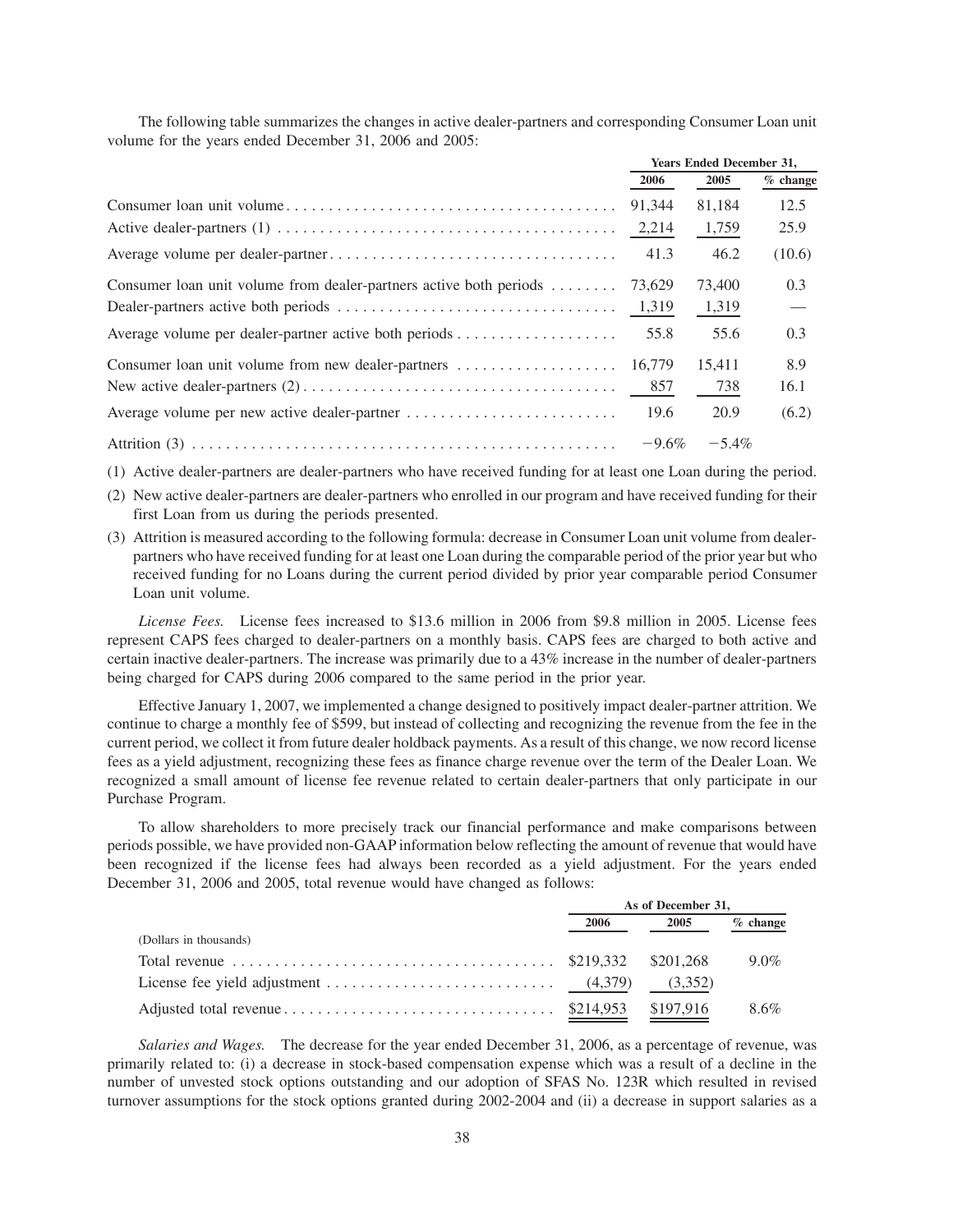percentage of revenue which is consistent with our business plan of growing corporate infrastructure at a rate slower than the growth rate of the Dealer Loan portfolio. The decrease in salaries and wages, as a percentage of revenue, was partially offset by an increase in payroll taxes primarily due to employee and director stock option exercises.

*General and Administrative.* The increase for the year ended December 31, 2006, as a percentage of revenue, was primarily due to: (i) an \$11.2 million increase in our estimated loss related to a class action lawsuit in the state of Missouri, (ii) lower than normal accounting fees during 2005 as a result of the resolution of a dispute over fees paid to a former auditor, (iii) an increase in credit report expenses primarily due to an increase in vendor costs per unit and increased volume, and (iv) an increase in legal expenses related to increased litigation during 2006.

*Sales and Marketing.* The increase for the year ended December 31, 2006, as a percentage of revenue, was primarily due to an increase in sales commissions, as a percentage of revenue, primarily due to loan origination growth exceeding revenue growth and the impact of a commission plan change during the fourth quarter of 2006, which resulted in an increase in the average commission paid per loan origination.

*Provision for Credit Losses.* The provision for credit losses consists primarily of a provision to reduce the carrying value of Dealer Loans to maintain the initial yield established at the inception of the Dealer Loan. Additionally, the provision for credit losses includes a provision for losses on Purchased Loans and a provision for losses on notes receivable. The increase in the provision for credit losses in 2006 was primarily due to an increase in the provision required to maintain the initial yield established at the inception of the Dealer Loan.

*Interest.* The increase for the year ended December 31, 2006, as a percentage of revenue, was primarily due to a 39.0% increase in the amount of average outstanding debt as a result of borrowings used to fund stock repurchases and new Dealer Loan originations. Interest expense also increased as a result of a 220 basis point increase in interest rates partially offset by the decreased impact of fixed fees on our secured financings and line of credit facility due to higher average outstanding borrowings.

*Foreign Exchange.* The foreign exchange gain of \$1.8 million during 2005 was primarily the result of changes in the fair value of forward contracts entered into during the third quarter of 2003. We entered into the forward contracts to ensure that currency fluctuations would not reduce the amount of United States dollars received from the liquidation of the United Kingdom operation. There were no forward contracts outstanding during 2006. In addition, we recognized an after-tax foreign currency exchange gain of \$0.8 million during the fourth quarter of 2005 following the determination that the liquidation of business in Canada was substantially complete.

*Provision for Income Taxes.* The decrease for the year ended December 31, 2006, as a percentage of revenue, was primarily due to a decrease in income from continuing operations before provision for income taxes. Our effective tax rate decreased from 37.1% during 2005 to 35.1% during 2006 primarily due to an additional state tax liability recorded in the third quarter of 2005 that was reversed in the second quarter of 2006 as a result of a favorable settlement.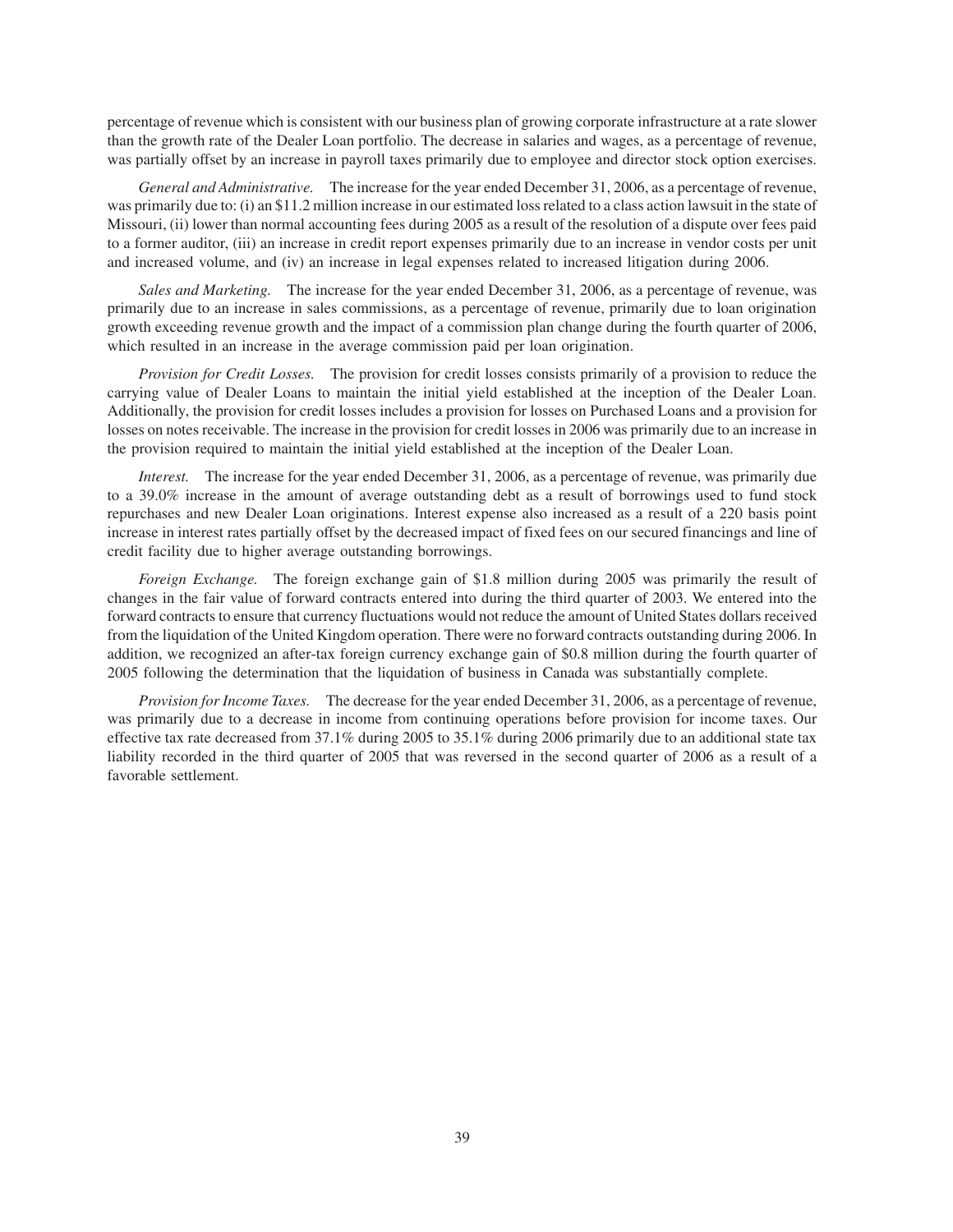#### **Critical Accounting Estimates**

Our consolidated financial statements are prepared in accordance with accounting principles generally accepted in the United States. The preparation of these financial statements requires us to make estimates and judgments that affect the reported amounts of assets and liabilities and disclosure of contingent assets and liabilities at the date of the financial statements and the reported amounts of revenues and expenses during the reporting period. On an ongoing basis, we review our accounting policies, assumptions, estimates and judgments to ensure that our financial statements are presented fairly and in accordance with accounting principles generally accepted in the United States.

Our significant accounting policies are discussed in Note 2 to the consolidated financial statement, which is incorporated herein by reference. We believe that the following accounting estimates are the most critical to aid in fully understanding and evaluating our reported financial results, and involve a high degree of subjective or complex judgment, and the use of different estimates or assumptions could produce materially different financial results.

### Finance Charge Revenue

| <b>Balance Sheet Caption:</b>    | Loans receivable                                                                                                                                                                                                                                                                                                                                                                                                                                                                                                                                                                                                                                                                                                                                                                                                                                                                                                                                                                                                                                                                                                                                                                                                                             |
|----------------------------------|----------------------------------------------------------------------------------------------------------------------------------------------------------------------------------------------------------------------------------------------------------------------------------------------------------------------------------------------------------------------------------------------------------------------------------------------------------------------------------------------------------------------------------------------------------------------------------------------------------------------------------------------------------------------------------------------------------------------------------------------------------------------------------------------------------------------------------------------------------------------------------------------------------------------------------------------------------------------------------------------------------------------------------------------------------------------------------------------------------------------------------------------------------------------------------------------------------------------------------------------|
| Income Statement Caption:        | Finance charges                                                                                                                                                                                                                                                                                                                                                                                                                                                                                                                                                                                                                                                                                                                                                                                                                                                                                                                                                                                                                                                                                                                                                                                                                              |
| Nature of Estimates Required:    | Estimating the amount and timing of future collections and dealer holdback<br>payments.                                                                                                                                                                                                                                                                                                                                                                                                                                                                                                                                                                                                                                                                                                                                                                                                                                                                                                                                                                                                                                                                                                                                                      |
| Assumptions and Approaches Used: | We recognize finance charge income on Loans in a manner consistent with the<br>provisions of the American Institute of Certified Public Accountant's Statement<br>of Position ("SOP") 03-3 "Accounting for Certain Loans or Debt Securities<br>Acquired in a Transfer." SOP 03-3 requires us to recognize finance charges<br>under the interest method such that revenue is recognized on a level-yield basis<br>based upon forecasted cash flows.                                                                                                                                                                                                                                                                                                                                                                                                                                                                                                                                                                                                                                                                                                                                                                                           |
| Key Factors:                     | Variances in the amount and timing of future collections and dealer holdback<br>payments from current estimates could materially impact earnings in future<br>periods.                                                                                                                                                                                                                                                                                                                                                                                                                                                                                                                                                                                                                                                                                                                                                                                                                                                                                                                                                                                                                                                                       |
| Allowance for Credit Losses      |                                                                                                                                                                                                                                                                                                                                                                                                                                                                                                                                                                                                                                                                                                                                                                                                                                                                                                                                                                                                                                                                                                                                                                                                                                              |
| <b>Balance Sheet Caption:</b>    | Allowance for credit losses                                                                                                                                                                                                                                                                                                                                                                                                                                                                                                                                                                                                                                                                                                                                                                                                                                                                                                                                                                                                                                                                                                                                                                                                                  |
| Income Statement Caption:        | Provision for credit losses                                                                                                                                                                                                                                                                                                                                                                                                                                                                                                                                                                                                                                                                                                                                                                                                                                                                                                                                                                                                                                                                                                                                                                                                                  |
| Nature of Estimates Required:    | Estimating the amount and timing of future collections and dealer holdback<br>payments.                                                                                                                                                                                                                                                                                                                                                                                                                                                                                                                                                                                                                                                                                                                                                                                                                                                                                                                                                                                                                                                                                                                                                      |
| Assumptions and Approaches Used: | We follow an approach consistent with the provisions of SOP 03-3 in<br>determining our allowance for credit losses. The allowance for credit losses<br>is calculated on a dealer-partner by dealer-partner basis for Dealer Loans and on<br>a pool basis for Purchased Loans based on month of purchase. Under SOP 03-3,<br>an allowance for credit losses is maintained at an amount that reduces the net<br>asset value (Loan balance less the allowance) to the value of forecasted future<br>cash flows discounted at the yield established at the inception of the Loan<br>(origination date for a Dealer Loan or purchase date for a Purchased Loan). The<br>discounted value of future cash flows is comprised of estimated future<br>collections on the Loans, less any estimated dealer holdback payments<br>related to Dealer Loans. We write off Loans once there are no forecasted<br>future collections on any of the associated Consumer Loans.<br>Future collections on Dealer and Purchased Loans are forecasted based on the<br>historical performance of loans with similar characteristics. Dealer holdback is<br>forecasted based on the expected future collections and current advance balance<br>of each Dealer Loan. |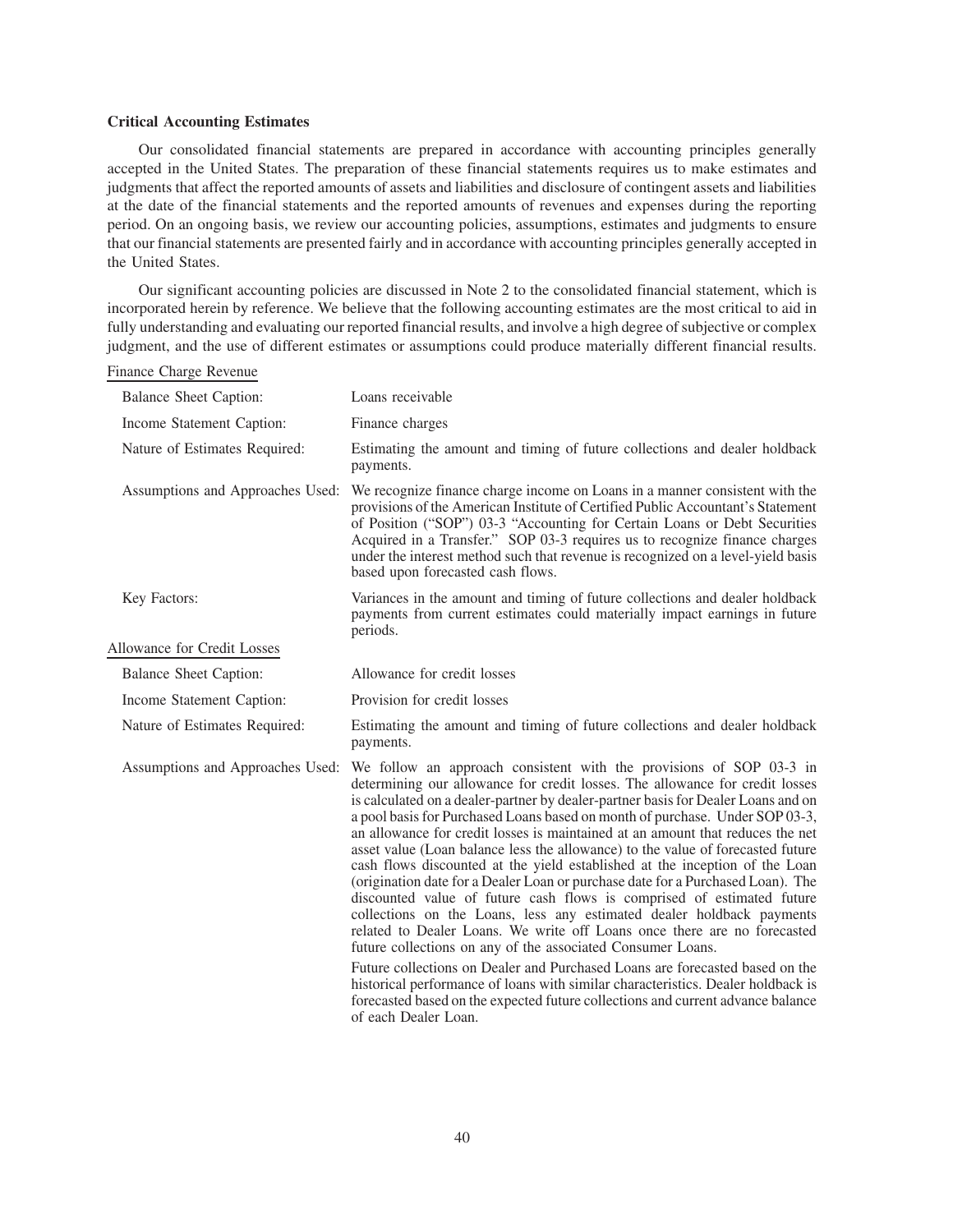|                                     | Cash flows from any individual Dealer Loan or pool of Purchased Loans are<br>often different than estimated cash flows at Loan inception. If such difference is<br>favorable, the difference is recognized into income over the remaining life of<br>the Dealer Loan or pool of Purchased Loans through a yield adjustment. If such<br>difference is unfavorable, a provision for credit losses is recorded as a current<br>period expense and a corresponding allowance for credit losses is established.<br>Because differences between estimated cash flows at inception and actual cash<br>flows occur often, an allowance is required for a significant portion of our Loan<br>portfolio. An allowance for credit losses does not necessarily indicate that a<br>Dealer Loan or pool of Purchased Loans is unprofitable, and in recent years,<br>very seldom are cash flows from a Dealer Loan or pool of Purchased Loans<br>insufficient to repay the initial amounts advanced or paid to the dealer-partner.<br>At December 31, 2007, a 1% decline in the forecasted future collections on<br>Loans would result in approximately a \$5.0 million pre-tax charge to the<br>provision for credit losses. For additional information, see Note 2 to the<br>consolidated financial statements, which is incorporated herein by reference. |
|-------------------------------------|-----------------------------------------------------------------------------------------------------------------------------------------------------------------------------------------------------------------------------------------------------------------------------------------------------------------------------------------------------------------------------------------------------------------------------------------------------------------------------------------------------------------------------------------------------------------------------------------------------------------------------------------------------------------------------------------------------------------------------------------------------------------------------------------------------------------------------------------------------------------------------------------------------------------------------------------------------------------------------------------------------------------------------------------------------------------------------------------------------------------------------------------------------------------------------------------------------------------------------------------------------------------------------------------------------------------------------------------------|
| Key Factors:                        | Variances in the amount and timing of future collections and dealer holdback<br>payments from current estimates could materially impact earnings in future<br>periods.                                                                                                                                                                                                                                                                                                                                                                                                                                                                                                                                                                                                                                                                                                                                                                                                                                                                                                                                                                                                                                                                                                                                                                        |
| Stock-Based Compensation<br>Expense |                                                                                                                                                                                                                                                                                                                                                                                                                                                                                                                                                                                                                                                                                                                                                                                                                                                                                                                                                                                                                                                                                                                                                                                                                                                                                                                                               |
| <b>Balance Sheet Caption:</b>       | Paid-in capital                                                                                                                                                                                                                                                                                                                                                                                                                                                                                                                                                                                                                                                                                                                                                                                                                                                                                                                                                                                                                                                                                                                                                                                                                                                                                                                               |
| Income Statement Caption:           | Salaries and Wages                                                                                                                                                                                                                                                                                                                                                                                                                                                                                                                                                                                                                                                                                                                                                                                                                                                                                                                                                                                                                                                                                                                                                                                                                                                                                                                            |
| Nature of Estimates Required:       | Stock-based Compensation Expense is based on the fair values on the date the<br>equity instrument is granted or awarded. The fair value is estimated by the<br>Company, and is recognized over the expected vesting period of the equity<br>instrument. We also estimate expected forfeiture rate of restricted stock awards.                                                                                                                                                                                                                                                                                                                                                                                                                                                                                                                                                                                                                                                                                                                                                                                                                                                                                                                                                                                                                 |
| Assumptions and Approaches Used:    | We use the Black-Scholes option pricing model to estimate<br><i>Stock Options.</i><br>the fair value of stock option grants. This model calculates the fair value using<br>various assumptions, including the expected life of the option, the expected<br>volatility of the underlying stock, and the expected dividend yield on the<br>underlying stock. As of December 31, 2007, all stock options were vested and<br>all related expense had been recognized.                                                                                                                                                                                                                                                                                                                                                                                                                                                                                                                                                                                                                                                                                                                                                                                                                                                                             |
|                                     | Restricted Stock Awards. In recognizing restricted stock compensation<br>expense, we make assumptions regarding the expected forfeiture rate of the<br>restricted stock awards. We also make assumptions regarding the expected<br>vesting dates of performance-based restricted stock awards.                                                                                                                                                                                                                                                                                                                                                                                                                                                                                                                                                                                                                                                                                                                                                                                                                                                                                                                                                                                                                                                |
|                                     | The fair value of restricted stock awards are estimated as if they were vested and<br>issued on the grant date and are recognized over the expected vesting period of<br>the restricted stock award. For additional information, see Notes 2 and 10 to the<br>consolidated financial statements, which are incorporated herein by reference.                                                                                                                                                                                                                                                                                                                                                                                                                                                                                                                                                                                                                                                                                                                                                                                                                                                                                                                                                                                                  |
| Key Factors:                        | Changes in the expected vesting dates of performance-based restricted stock<br>awards and expected forfeiture rates would impact the amount and timing of<br>stock-based compensation expense recognized in future periods.                                                                                                                                                                                                                                                                                                                                                                                                                                                                                                                                                                                                                                                                                                                                                                                                                                                                                                                                                                                                                                                                                                                   |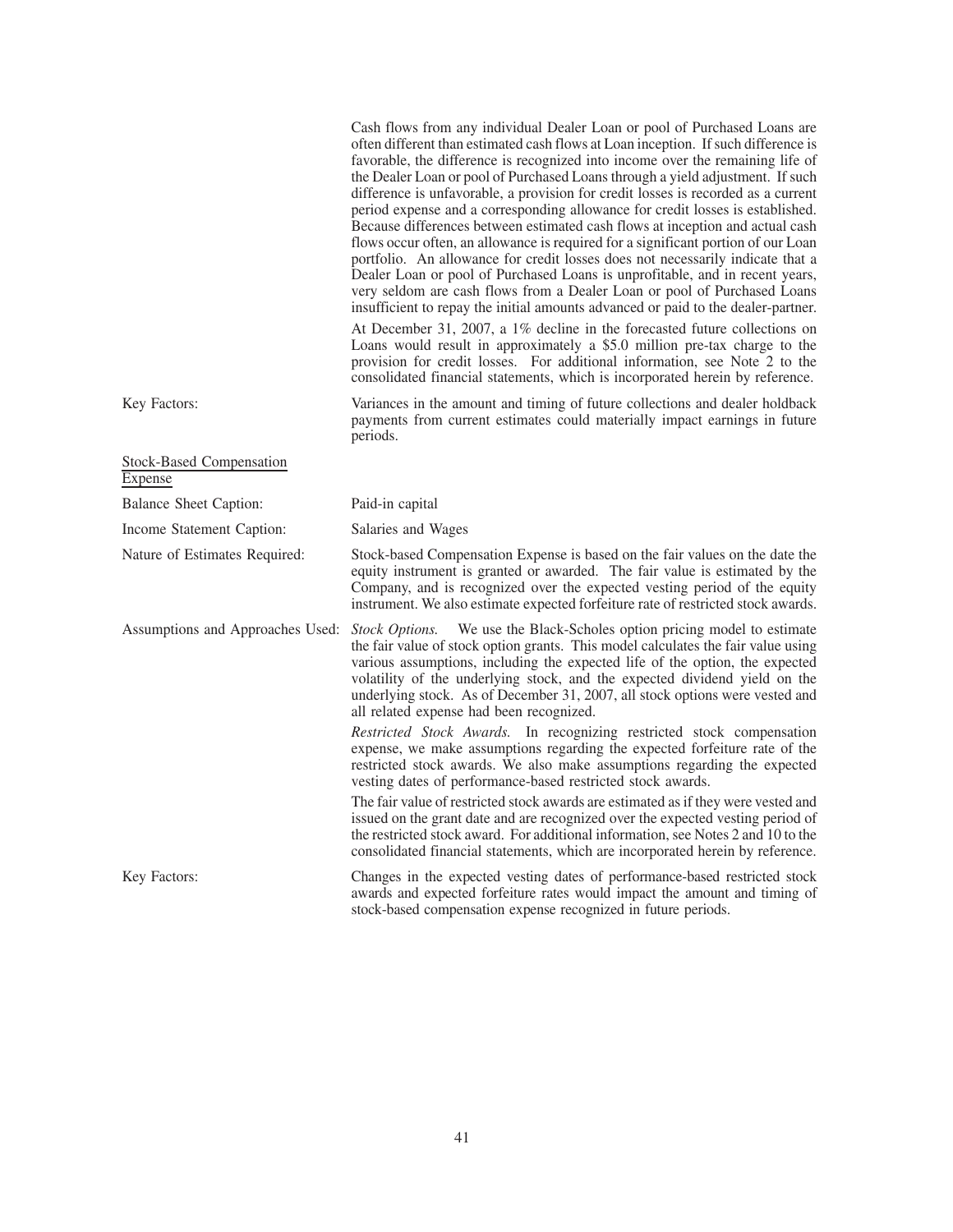| Litigation and Contingent<br>Liabilities |                                                                                                                                                                                                                                                                                                                                                                                                                                                                                                                                                                                                                                                                                                                                                                                                                                                                                                                                                                                                                                  |
|------------------------------------------|----------------------------------------------------------------------------------------------------------------------------------------------------------------------------------------------------------------------------------------------------------------------------------------------------------------------------------------------------------------------------------------------------------------------------------------------------------------------------------------------------------------------------------------------------------------------------------------------------------------------------------------------------------------------------------------------------------------------------------------------------------------------------------------------------------------------------------------------------------------------------------------------------------------------------------------------------------------------------------------------------------------------------------|
| <b>Balance Sheet Caption:</b>            | Accounts payable and accrued liabilities                                                                                                                                                                                                                                                                                                                                                                                                                                                                                                                                                                                                                                                                                                                                                                                                                                                                                                                                                                                         |
| Income Statement Caption:                | General and administrative expense                                                                                                                                                                                                                                                                                                                                                                                                                                                                                                                                                                                                                                                                                                                                                                                                                                                                                                                                                                                               |
| Nature of Estimates Required:            | Estimating the likelihood of adverse legal judgments and any resulting damages<br>owed.                                                                                                                                                                                                                                                                                                                                                                                                                                                                                                                                                                                                                                                                                                                                                                                                                                                                                                                                          |
| Assumptions and Approaches Used:         | The Company, with assistance from our legal counsel, determines if the likelihood<br>of an adverse judgment for various claims and litigation is remote, reasonably<br>possible, or probable. To the extent we believe an adverse judgment is probable and<br>the amount of the judgment is estimable, we recognize a liability. For information<br>regarding the potential various consumer claims against us, see Note 12 to the<br>consolidated financial statements, which is incorporated herein by reference.                                                                                                                                                                                                                                                                                                                                                                                                                                                                                                              |
| Key Factors:                             | Negative variances in the ultimate disposition of claims and litigation<br>outstanding from current estimates could result in additional expense in<br>future periods.                                                                                                                                                                                                                                                                                                                                                                                                                                                                                                                                                                                                                                                                                                                                                                                                                                                           |
| <b>Taxes</b>                             |                                                                                                                                                                                                                                                                                                                                                                                                                                                                                                                                                                                                                                                                                                                                                                                                                                                                                                                                                                                                                                  |
| <b>Balance Sheet Captions:</b>           | Deferred income taxes, net<br>Income taxes receivable<br>Accounts payable and accrued liabilities                                                                                                                                                                                                                                                                                                                                                                                                                                                                                                                                                                                                                                                                                                                                                                                                                                                                                                                                |
| Income Statement Caption:                | Provision for income taxes                                                                                                                                                                                                                                                                                                                                                                                                                                                                                                                                                                                                                                                                                                                                                                                                                                                                                                                                                                                                       |
| Nature of Estimates Required:            | Estimating the recoverability of deferred tax assets.<br>Estimating the impact of an uncertain income tax position on the income tax<br>return that is more-likely-than-not to be sustained upon audit by the relevant<br>taxing authority.                                                                                                                                                                                                                                                                                                                                                                                                                                                                                                                                                                                                                                                                                                                                                                                      |
| Assumptions and Approaches Used:         | The Company, based on historical and projected future financial results by tax<br>jurisdiction, determines if it is more likely than not a deferred tax asset will be<br>realized. To the extent we believe the recovery of all or a portion of a deferred<br>tax asset is not likely, a valuation allowance is established. For additional<br>information, see Note 9 to the consolidated financial statements, which is<br>incorporated herein by reference.                                                                                                                                                                                                                                                                                                                                                                                                                                                                                                                                                                   |
|                                          | In July 2006, the FASB issued Interpretation No. 48, "Accounting for Uncertainty<br>in Income Taxes - An Interpretation of FASB Statement No. 109" ("FIN 48")<br>which clarifies the accounting for uncertainty in income taxes recognized in an<br>entity's financial statements in accordance with FASB Statement No. 109,<br>"Accounting for Income Taxes" and prescribes a recognition threshold and<br>measurement attributes for financial statement disclosure of tax positions<br>taken or expected to be taken on a tax return. Under FIN 48, the impact of<br>an uncertain income tax position on the income tax return must be recognized at<br>the largest amount that is more-likely-than-not to be sustained upon audit by the<br>relevant taxing authority. An uncertain income tax position will not be recognized<br>if it has less than a 50% likelihood of being sustained. For additional information,<br>see Note 9 to the consolidated financial statements, which is incorporated herein<br>by reference. |
| Key Factors:                             | Changes in tax laws and variances in projected future results from current<br>estimates that impact judgments made on valuation allowances could impact<br>our provision for income taxes in future periods.                                                                                                                                                                                                                                                                                                                                                                                                                                                                                                                                                                                                                                                                                                                                                                                                                     |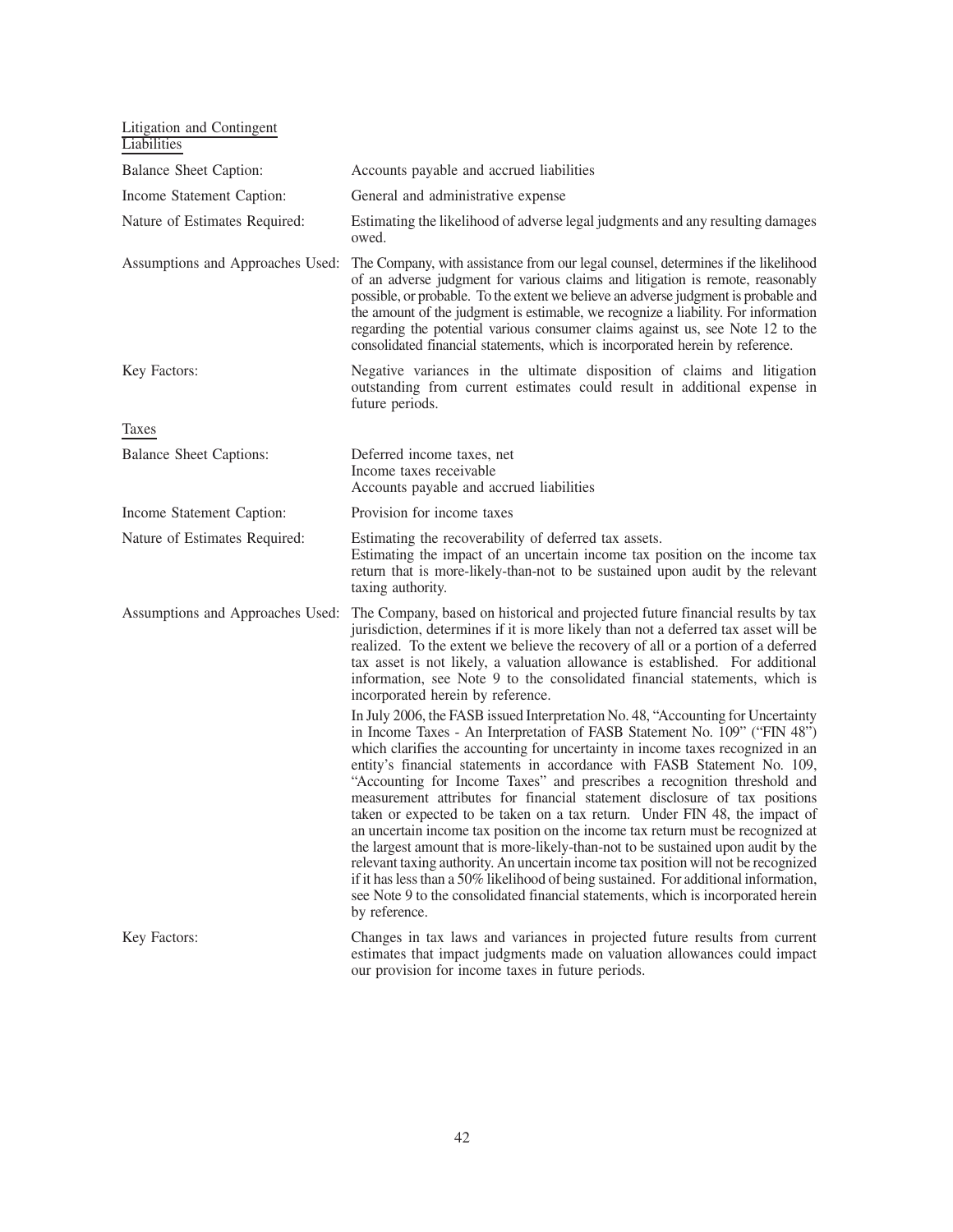### **Liquidity and Capital Resources**

We need capital to fund new Loans and pay dealer holdback. Our primary sources of capital are cash flows from operating activities, collections of Consumer Loans and borrowings through four primary sources of financing: (i) a revolving secured line of credit with a commercial bank syndicate; (ii) a revolving secured warehouse facility with institutional investors; (iii) SEC Rule 144A asset-backed secured borrowings ("Term ABS 144A") with qualified institutional investors; and (iv) a residual credit facility with an institutional investor. There are various restrictive debt covenants for each source of financing and we are in compliance with those covenants as of December 31, 2007. For information regarding these financings and the covenants included in the related documents, see Note 7 and Note 13 to the consolidated financial statements, which are incorporated herein by reference.

Cash and cash equivalents decreased to \$0.7 million as of December 31, 2007 from \$8.5 million at December 31, 2006. Our total balance sheet indebtedness increased to \$532.1 million at December 31, 2007 from \$392.2 million at December 31, 2006. This increase was primarily a result of borrowings used to fund new Loans in 2007.

Restricted cash and cash equivalents increased to \$74.1 million as of December 31, 2007 from \$45.6 million at December 31, 2006. The balance consists of: i) \$42.5 million of cash collections related to secured financings, ii) \$18.3 million of cash held in trusts for future vehicle service contract claims, and iii) \$13.3 million held in escrow related to the settlement of the class action lawsuit in the state of Missouri. The claims reserve associated with the trusts and the \$13.3 million related to the settlement are included in accounts payable and accrued liabilities in the consolidated balance sheets. For additional information related to the settlement of the class action lawsuit in the state of Missouri, see Note 12 to the consolidated financial statements.

Restricted securities available for sale decreased to \$3.3 million as of December 31, 2007 from \$3.6 million at December 31, 2006. Restricted securities consist of amounts held in accordance with vehicle service contract trust agreements.

A summary of the total future contractual obligations requiring repayments as of December 31, 2007 is as follows (in thousands):

|                                                                         | <b>Payments Due by Period</b> |            |           |         |  |  |
|-------------------------------------------------------------------------|-------------------------------|------------|-----------|---------|--|--|
|                                                                         | <b>Total</b>                  | $<$ 1 Year | 1-3 Years | Other   |  |  |
| Long-term debt, including current maturities and                        |                               |            |           |         |  |  |
|                                                                         |                               | \$369.439  | \$162,691 |         |  |  |
|                                                                         | 1,127                         | 661        | 466       |         |  |  |
|                                                                         | 1,738                         | 1.738      |           |         |  |  |
| Other long-term obligations $(3)$                                       | 9,451                         |            |           | 9,451   |  |  |
| Total contractual obligations $\dots \dots \dots \dots \dots$ \$544,446 |                               | \$371,838  | \$163,157 | \$9,451 |  |  |

- (1) Long-term debt obligations included in the above table consist solely of principal repayments. We are also obligated to make interest payments at the applicable interest rates, as discussed in Note 7 to the consolidated financial statements. Based on the actual amounts outstanding under our revolving line of credit and warehouse facilities at December 31, 2007, the forecasted amounts outstanding on all other debt and the actual interest rates in effect as of December 31, 2007, interest is expected to be approximately \$20.3 million during 2008 and \$5.1 million during 2009.
- (2) Purchase obligations consist solely of contractual obligations related to the information system needs of the Company.
- (3) Other long-term obligations included in the above table consist solely of reserves for uncertain tax positions recognized under FIN 48. Additionally, we have contractual obligations to pay dealer holdback to our dealerpartners; however, as payments of dealer holdback are contingent upon the receipt of customer payments and the repayment of advances, these obligations are excluded from the table above.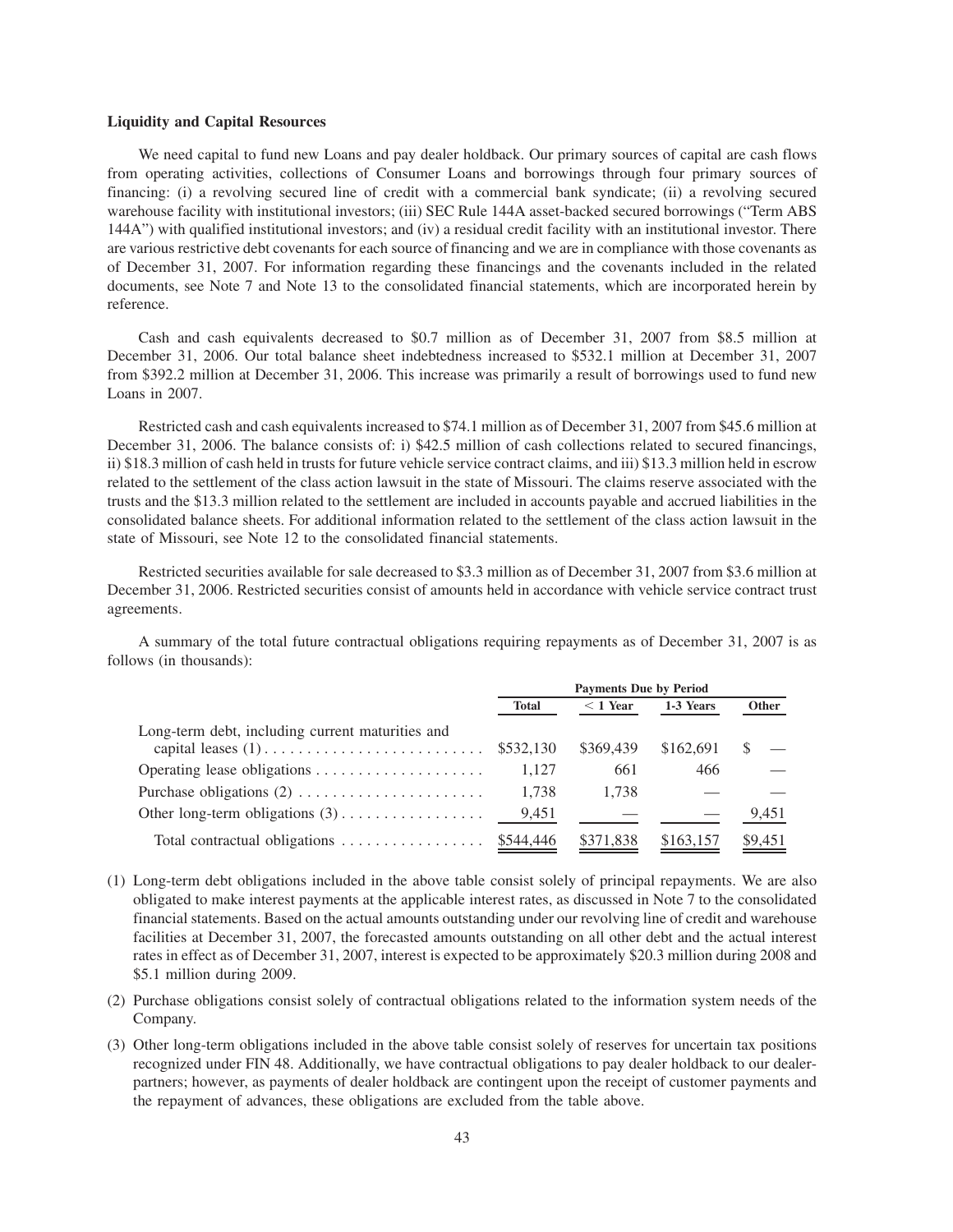Based upon anticipated cash flows, management believes that cash flows from operations and its various financing alternatives will provide sufficient financing for debt maturities and for future operations. Our ability to borrow funds may be impacted by many economic and financial market conditions. If the various financing alternatives were to become limited or unavailable to us, our operations could be materially and adversely affected.

#### **Off-Balance Sheet Arrangements**

We do not have any off-balance sheet arrangements that have or are reasonably likely to have a material current or future effect on our financial condition, revenues or expenses, results of operations, liquidity, capital expenditures or capital resources.

### **Market Risk**

We are exposed primarily to market risks associated with movements in interest rates. Our policies and procedures prohibit the use of financial instruments for trading purposes. A discussion of our accounting policies for derivative instruments is included in Note 2 to the consolidated financial statements.

*Interest Rate Risk.* We rely on various sources of financing, some of which are at floating rates of interest and expose us to risks associated with increases in interest rates. We manage such risk primarily by entering into interest rate cap and interest rate swap agreements.

As of December 31, 2007, we had \$36.3 million of floating rate debt outstanding on our revolving secured line of credit, with no interest rate protection. For every 1.0% increase in rates on our revolving secured line of credit, annual after-tax earnings would decrease by approximately \$0.2 million, assuming we maintain a level amount of floating rate debt.

As of December 31, 2007, we had \$198.1 million in floating rate debt outstanding under our revolving secured warehouse facility, with an interest rate cap of 6.75% on the underlying commercial paper rate. Based on the difference between the rates on our revolving secured warehouse facility at December 31, 2007 and the interest rate cap, our maximum interest rate risk on the secured warehouse financing is 1.64%. This maximum interest rate risk would reduce annual after-tax earnings by approximately \$2.1 million, assuming we maintain a level amount of floating rate debt.

As of December 31, 2007 we had \$240.0 million in fixed rate debt, and \$50.0 million in floating rate debt outstanding under Term ABS 144A asset-backed secured borrowings. We entered into an interest rate swap to convert the \$50.0 million in floating rate debt into fixed rate debt bearing a rate of 6.28%. As we have not designated the interest rate swap as a hedge as defined under SFAS No. 133, "Accounting for Derivative Instruments and Hedging Activities", changes in the fair value of this swap will increase or decrease interest expense. The fair value of the interest rate swap is based on quoted market values, which are influenced by a number of factors, including interest rates, amount of debt outstanding, and number of months until maturity. Since we intend to hold the interest rate swap until maturity, any increases or decreases in interest expense resulting from changes in fair value will reverse by maturity date.

#### **New Accounting Pronouncements**

*Accounting for Uncertainty in Income Taxes.* In July 2006, the FASB issued Interpretation No. 48, "Accounting for Uncertainty in Income Taxes — An Interpretation of FASB Statement No. 109" ("FIN 48"). We adopted the provisions of FIN 48 on January 1, 2007. For additional information related to FIN 48 see the "Income Tax" portion of Note 2 to the consolidated financial statements, which is incorporated herein by reference.

*Fair Value Option for Financial Assets and Liabilities.* In February 2007, the FASB issued SFAS No. 159, "The Fair Value Option for Financial Assets and Financial Liabilities" ("SFAS 159"). SFAS 159 permits entities to choose to measure financial assets and liabilities (except for those that are specifically exempted from SFAS 159) at fair value. The election to measure a financial asset or liability at fair value can be made on an instrument-by-instrument basis and is irrevocable. The difference between carrying value and fair value at the election date is recorded as a transition adjustment to opening retained earnings. Subsequent changes in fair value are recognized in earnings. SFAS 159 is effective for fiscal years beginning after November 15, 2007. At this time, we do not intend to adopt SFAS 159.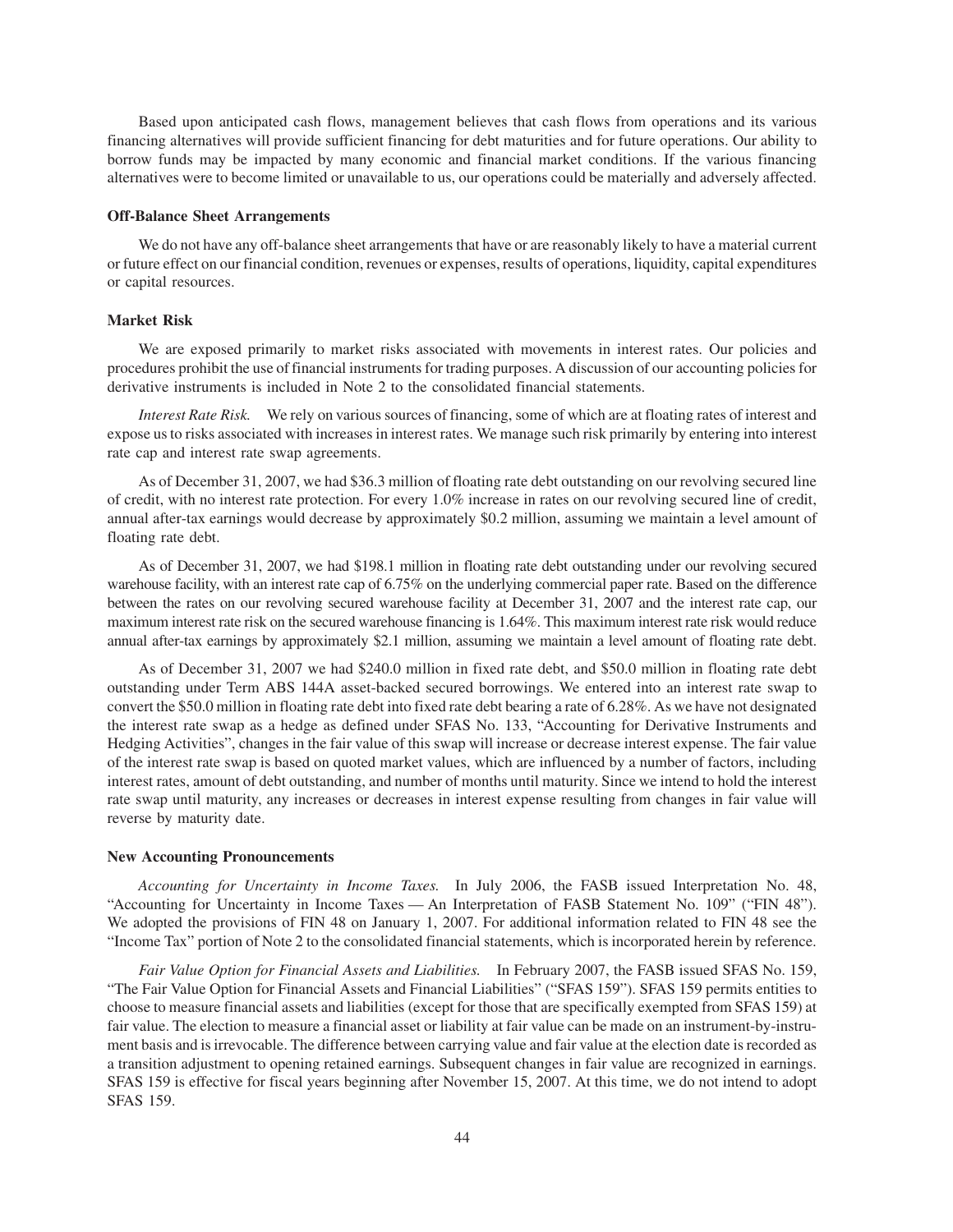#### **Forward-Looking Statements**

We make forward-looking statements in this report and may make such statements in future filings with the Securities and Exchange Commission ("SEC"). We may also make forward-looking statements in our press releases or other public or shareholder communications. Our forward-looking statements are subject to risks and uncertainties and include information about our expectations and possible or assumed future results of operations. When we use any of the words "may," "will," "should," "believes," "expects," "anticipates," "assumes," "forecasts," "estimates," "intends," "plans" or similar expressions, we are making forward-looking statements.

We claim the protection of the safe harbor for forward-looking statements contained in the Private Securities Litigation Reform Act of 1995 for all of our forward-looking statements. These forward-looking statements represent our outlook only as of the date of this report. Actual results could differ materially since the statements are based on our current expectations, which are subject to risks and uncertainties. Factors that might cause such a difference include, but are not limited to, the factors set forth under "Item 1A. Risk Factors" elsewhere in this report and the risks and uncertainties discussed in our other reports filed or furnished from time to time with the SEC.

# **ITEM 7A.** *QUANTITATIVE AND QUALITATIVE DISCLOSURES ABOUT MARKET RISK*

The information called for by Item 7A is incorporated by reference from the information in Item 7 under the caption "Market Risk" in this Form 10-K.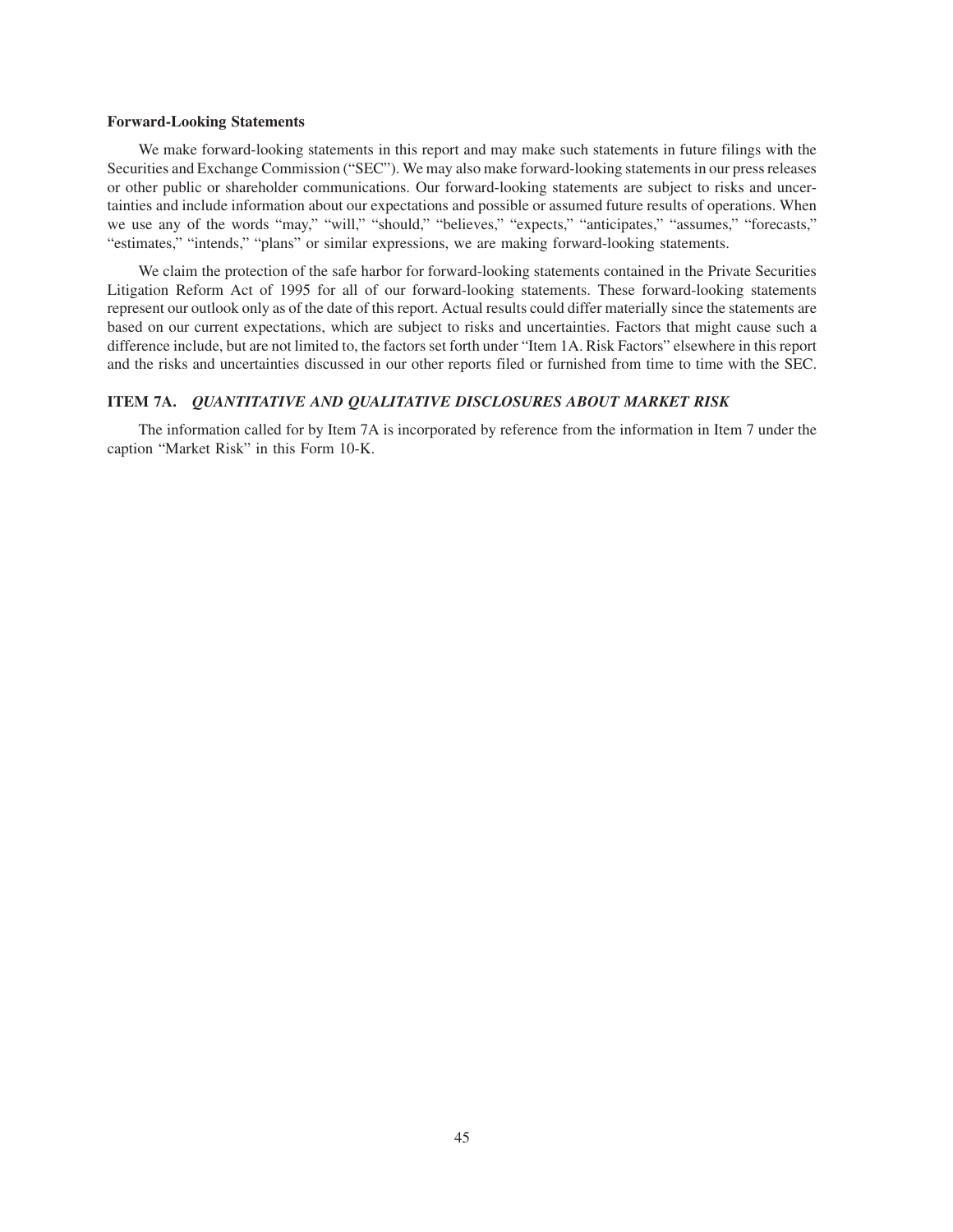# **ITEM 8.** *FINANCIAL STATEMENTS AND SUPPLEMENTARY DATA*

### INDEX TO CONSOLIDATED FINANCIAL STATEMENTS

**Page**

# Report of Independent Registered Public Accounting Firm. . . . . . . . . . . . . . . . . . . . . . . . . . . . . . . . . . . 47 Consolidated Balance Sheets as of December 31, 2007 and 2006 . . . . . . . . . . . . . . . . . . . . . . . . . . . . . . 48 Consolidated Statements of Income for the years ended December 31, 2007, 2006, and 2005 . . . . . . . . . 49 Consolidated Statements of Shareholders' Equity for the years ended December 31, 2007, 2006, and 2005 . . 50 Consolidated Statements of Cash Flows for the years ended December 31, 2007, 2006, and 2005 . . . . . . 51 Notes to the Consolidated Financial Statements . . . . . . . . . . . . . . . . . . . . . . . . . . . . . . . . . . . . . . . . . . . 52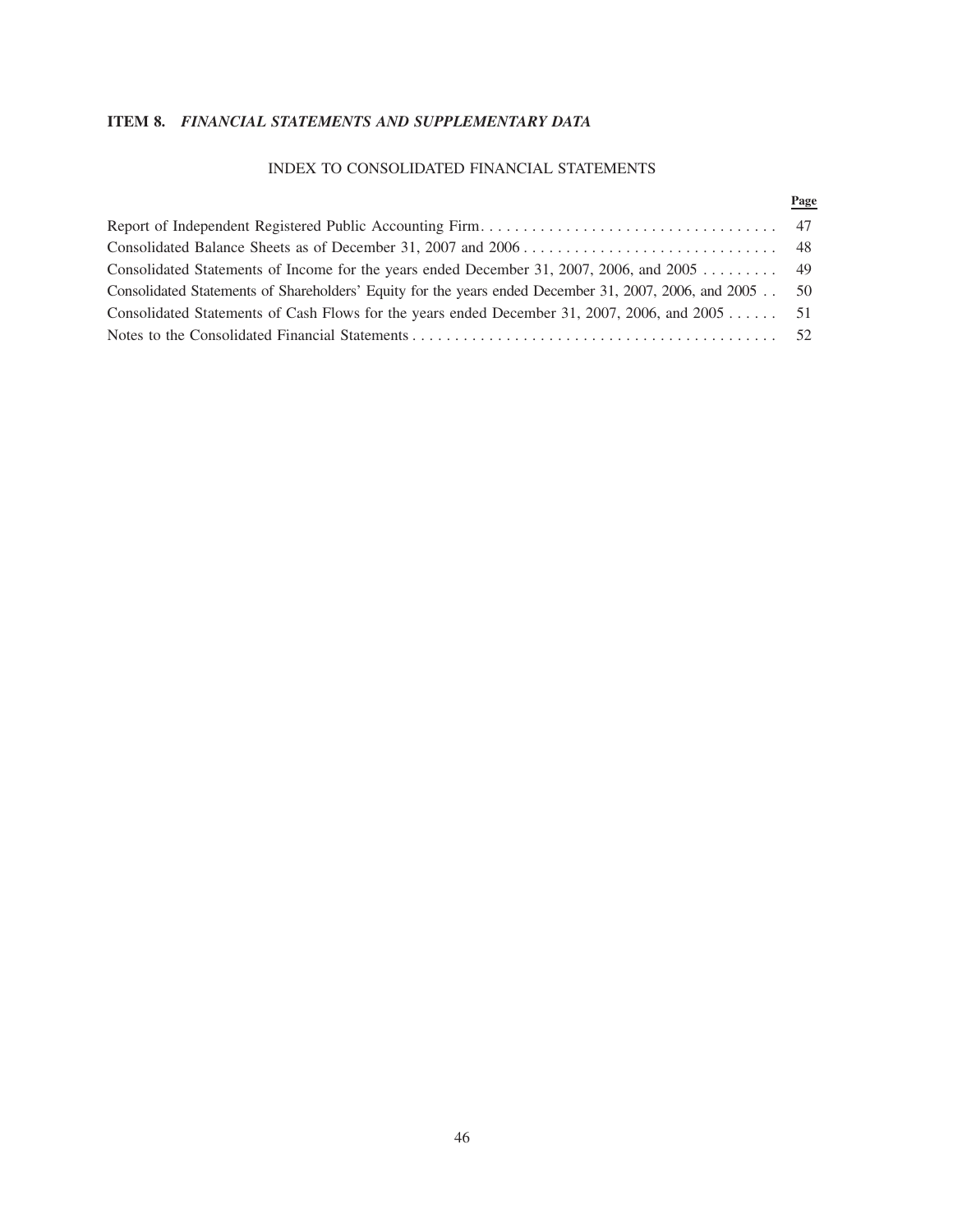# **REPORT OF INDEPENDENT REGISTERED PUBLIC ACCOUNTING FIRM**

### Board of Directors and Shareholders of Credit Acceptance Corporation

We have audited the accompanying consolidated balance sheets of Credit Acceptance Corporation (a Michigan Corporation) and subsidiaries as of December 31, 2007 and 2006, and the related consolidated statements of income and comprehensive income, shareholders' equity, and cash flows for each of the three years in the period ended December 31, 2007. These financial statements are the responsibility of the Company's management. Our responsibility is to express an opinion on these financial statements based on our audits.

We conducted our audits in accordance with the standards of the Public Company Accounting Oversight Board (United States). Those standards require that we plan and perform the audit to obtain reasonable assurance about whether the financial statements are free of material misstatement. An audit includes examining, on a test basis, evidence supporting the amounts and disclosures in the financial statements. An audit also includes assessing the accounting principles used and significant estimates made by management, as well as evaluating the overall financial statement presentation. We believe that our audits provide a reasonable basis for our opinion.

In our opinion, the consolidated financial statements referred to above present fairly, in all material respects, the financial position of Credit Acceptance Corporation and subsidiaries as of December 31, 2007 and 2006, and the results of their operations and their cash flows for each of the three years in the period ended December 31, 2007 in conformity with accounting principles generally accepted in the United States of America.

We also have audited, in accordance with the standards of the Public Company Accounting Oversight Board (United States), Credit Acceptance Corporation and subsidiaries' internal control over financial reporting as of December 31, 2007, based on criteria established in Internal Control — Integrated Framework issued by the Committee of Sponsoring Organizations of the Treadway Commission (COSO) and our report dated March 14, 2008 expressed an unqualified opinion on the effectiveness of the Company's internal control over financial reporting.

#### /s/GRANT THORNTON LLP

Southfield, Michigan March 14, 2008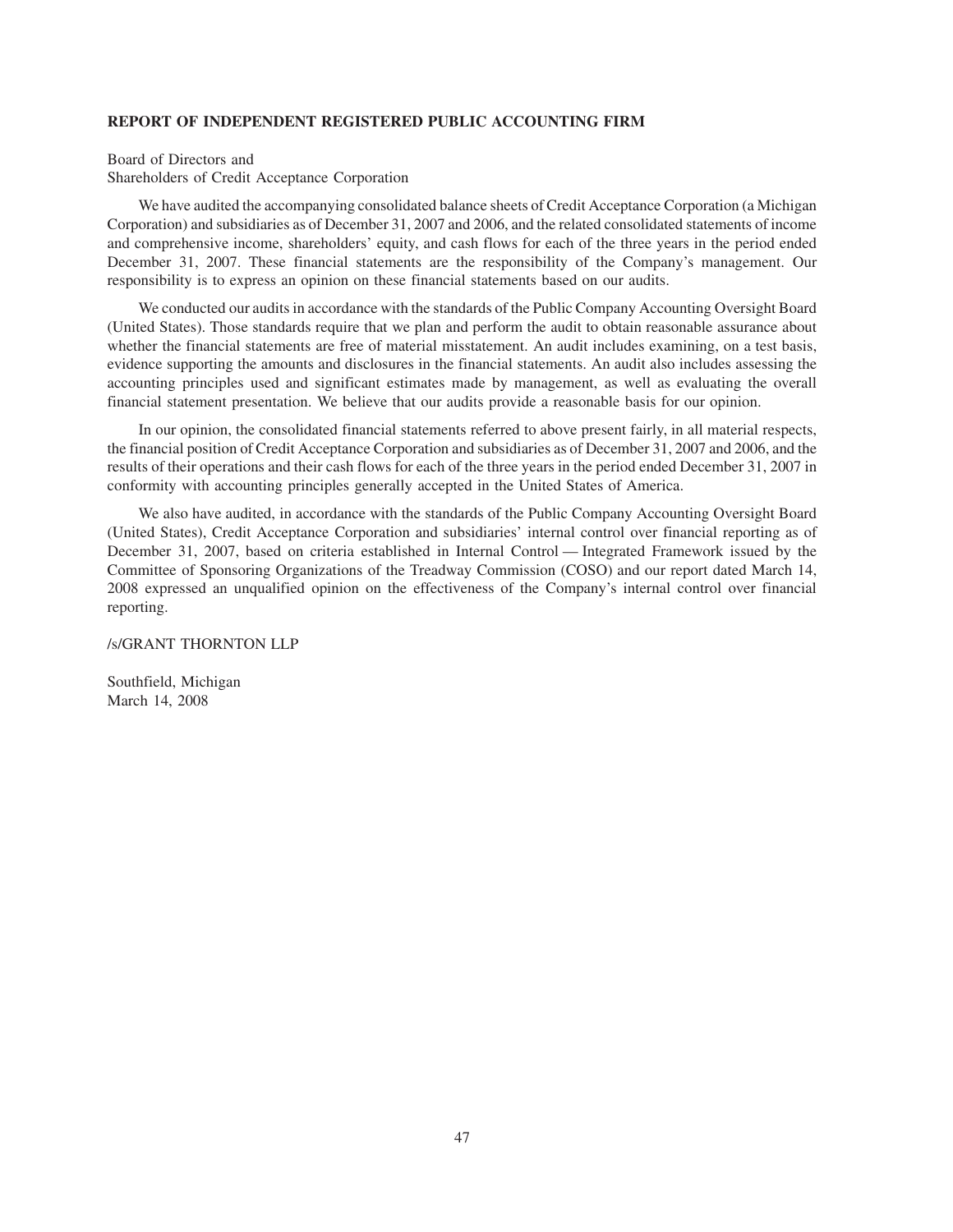# **CONSOLIDATED BALANCE SHEETS**

|                                                                                                                                                                              | (Dollars in Thousands,<br><b>Except Per Share Data)</b><br>December 31, |              |  |
|------------------------------------------------------------------------------------------------------------------------------------------------------------------------------|-------------------------------------------------------------------------|--------------|--|
|                                                                                                                                                                              | 2007                                                                    | 2006         |  |
| <b>ASSETS:</b>                                                                                                                                                               |                                                                         |              |  |
|                                                                                                                                                                              | 712<br>\$.                                                              | \$<br>8,528  |  |
|                                                                                                                                                                              | 74.102                                                                  | 45,609       |  |
|                                                                                                                                                                              | 3,290                                                                   | 3,564        |  |
| Loans receivable (including \$16,125 and \$23,038 from affiliates as of<br>December 31, 2007 and 2006, respectively) $\dots \dots \dots \dots \dots \dots \dots \dots \dots$ | 944,698                                                                 | 754,571      |  |
|                                                                                                                                                                              | (134, 145)                                                              | (128,791)    |  |
|                                                                                                                                                                              | 810,553                                                                 | 625,780      |  |
|                                                                                                                                                                              | 20,124                                                                  | 16,203       |  |
|                                                                                                                                                                              | 20,712                                                                  | 11,734       |  |
|                                                                                                                                                                              | 12,689                                                                  | 13,795       |  |
|                                                                                                                                                                              | \$942,182                                                               | \$725,213    |  |
| <b>LIABILITIES AND SHAREHOLDERS' EQUITY:</b>                                                                                                                                 |                                                                         |              |  |
| <b>Liabilities:</b>                                                                                                                                                          |                                                                         |              |  |
|                                                                                                                                                                              | 79,834<br>S.                                                            | 78,294<br>S. |  |
|                                                                                                                                                                              | 36,300                                                                  | 38,400       |  |
|                                                                                                                                                                              | 488,065                                                                 | 345,144      |  |
|                                                                                                                                                                              | 7,765                                                                   | 8,631        |  |
|                                                                                                                                                                              | 64,768                                                                  | 44,397       |  |
|                                                                                                                                                                              | 676,732                                                                 | 514,866      |  |
| <b>Commitments and Contingencies — See Note 12</b>                                                                                                                           |                                                                         |              |  |
| <b>Shareholders' Equity:</b>                                                                                                                                                 |                                                                         |              |  |
| Preferred stock, \$.01 par value, 1,000,000 shares authorized, none issued                                                                                                   |                                                                         |              |  |
| Common stock, \$.01 par value, 80,000,000 shares authorized, 30,240,859 and<br>30,179,959 shares issued and outstanding at December 31, 2007 and 2006,                       |                                                                         |              |  |
|                                                                                                                                                                              | 302                                                                     | 302          |  |
|                                                                                                                                                                              | 4,134                                                                   | 828          |  |
|                                                                                                                                                                              | 261,001                                                                 | 209,253      |  |
| Accumulated other comprehensive income (loss), net of tax of \$(7) and \$19 at                                                                                               | 13                                                                      | (36)         |  |
|                                                                                                                                                                              | 265,450                                                                 | 210,347      |  |
|                                                                                                                                                                              | \$942,182                                                               | \$ 725,213   |  |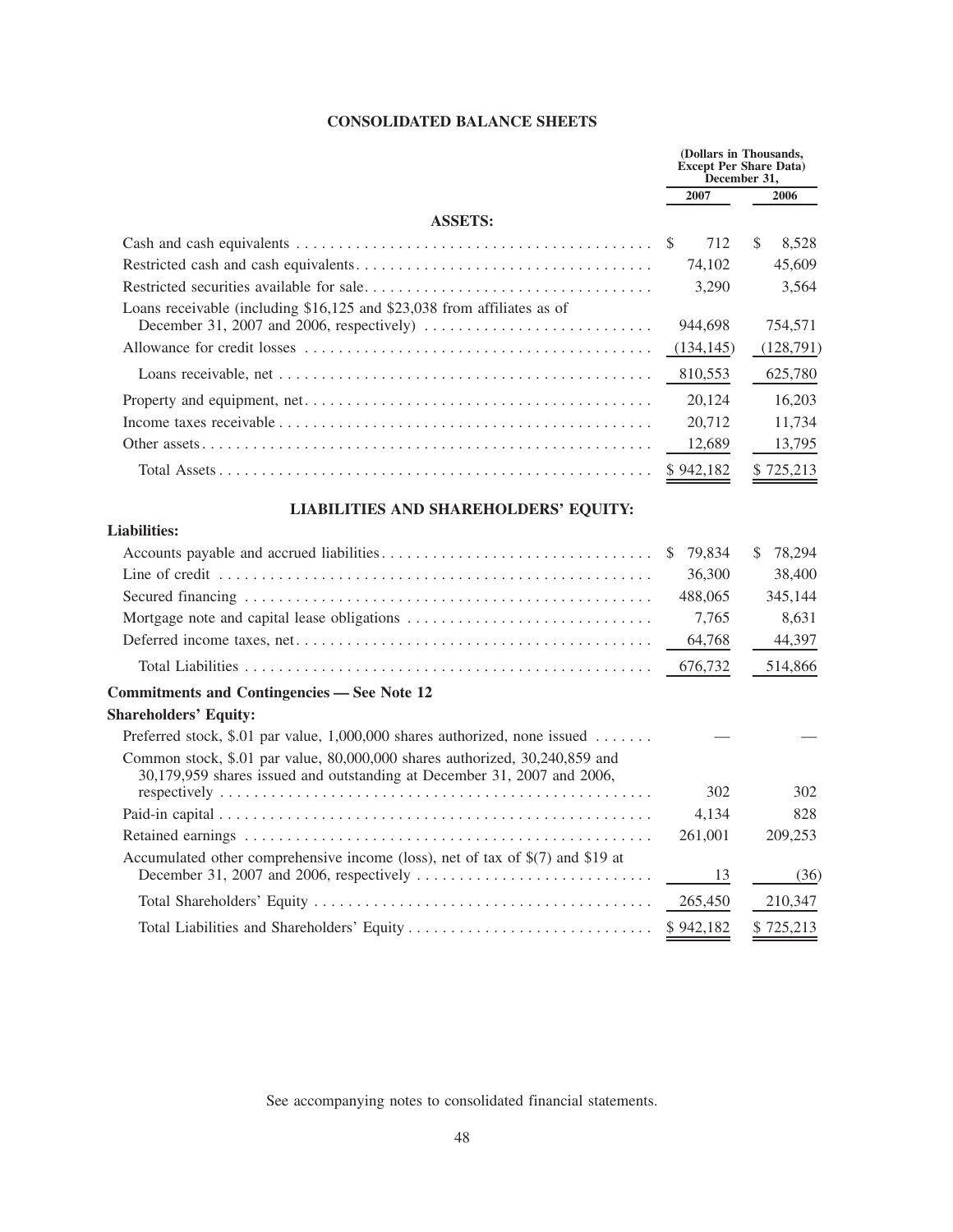# **CONSOLIDATED STATEMENTS OF INCOME**

| 2007<br>2006<br>2005<br>Revenue:<br>\$<br>188,605<br>220,473<br>S<br>176,369<br>S<br>283<br>13,589<br>9,775<br>19,171<br>17,138<br>15,124<br>239,927<br>219,332<br>201,268<br>Costs and expenses:<br>55,396<br>39,093<br>Salaries and wages<br>41,015<br>General and administrative<br>27,271<br>36,485<br>20,834<br>17,441<br>16,624<br>14,275<br>Sales and marketing<br>11,006<br>Provision for credit losses<br>19,947<br>5,705<br>36,669<br>23,330<br>13,886<br>91<br>226<br>931<br>Other expense $\dots \dots \dots \dots \dots \dots \dots \dots \dots \dots \dots \dots \dots$<br>156,815<br>128,686<br>94,724<br>Total costs and expenses<br>90,646<br>106,544<br>83,112<br>69<br>1,812<br>(6)<br>Income from continuing operations before provision for income<br>90,640<br>83,181<br>108,356<br>29,567<br>31,793<br>40,159<br>68,197<br>53,614<br>58,847<br>Discontinued operations<br>(Loss) gain from discontinued United Kingdom operations<br>(562)<br>(297)<br>6,194<br>(Benefit) provision for income taxes<br>(1,864)<br>(90)<br>1,790<br>Gain (loss) from discontinued operations<br>1,302<br>4,404<br>(207)<br>54,916<br>\$<br>58,640<br>72,601<br>S<br>S,<br>Net income per common share:<br>1.83<br>\$<br>1.78<br>1.96<br>S<br>S<br>1.85<br>1.76<br>1.66<br>Income from continuing operations per common share:<br>1.78<br>1.78<br>1.84<br>S.<br>D.<br>P<br>\$<br>\$<br>$Diluted \dots \dots \dots \dots \dots \dots \dots \dots \dots \dots \dots \dots \dots \dots$<br>\$<br>1.72<br>1.67<br>1.74<br>Gain (loss) from discontinued operations per common share:<br>\$<br>\$<br>0.04<br>(0.01)<br>\$<br>0.12<br>\$<br>\$<br>$Diluted \dots \dots \dots \dots \dots \dots \dots \dots \dots \dots \dots \dots \dots \dots$<br>\$<br>0.11<br>0.04<br>(0.01)<br>Weighted average shares outstanding: | (Dollars in Thousands, Except Per Share Data)<br>For the Years Ended December 31, |  |  |  |  |
|-------------------------------------------------------------------------------------------------------------------------------------------------------------------------------------------------------------------------------------------------------------------------------------------------------------------------------------------------------------------------------------------------------------------------------------------------------------------------------------------------------------------------------------------------------------------------------------------------------------------------------------------------------------------------------------------------------------------------------------------------------------------------------------------------------------------------------------------------------------------------------------------------------------------------------------------------------------------------------------------------------------------------------------------------------------------------------------------------------------------------------------------------------------------------------------------------------------------------------------------------------------------------------------------------------------------------------------------------------------------------------------------------------------------------------------------------------------------------------------------------------------------------------------------------------------------------------------------------------------------------------------------------------------------------------------------------------------------------------------------------------------------------------------------------------------------------|-----------------------------------------------------------------------------------|--|--|--|--|
|                                                                                                                                                                                                                                                                                                                                                                                                                                                                                                                                                                                                                                                                                                                                                                                                                                                                                                                                                                                                                                                                                                                                                                                                                                                                                                                                                                                                                                                                                                                                                                                                                                                                                                                                                                                                                         |                                                                                   |  |  |  |  |
|                                                                                                                                                                                                                                                                                                                                                                                                                                                                                                                                                                                                                                                                                                                                                                                                                                                                                                                                                                                                                                                                                                                                                                                                                                                                                                                                                                                                                                                                                                                                                                                                                                                                                                                                                                                                                         |                                                                                   |  |  |  |  |
|                                                                                                                                                                                                                                                                                                                                                                                                                                                                                                                                                                                                                                                                                                                                                                                                                                                                                                                                                                                                                                                                                                                                                                                                                                                                                                                                                                                                                                                                                                                                                                                                                                                                                                                                                                                                                         |                                                                                   |  |  |  |  |
|                                                                                                                                                                                                                                                                                                                                                                                                                                                                                                                                                                                                                                                                                                                                                                                                                                                                                                                                                                                                                                                                                                                                                                                                                                                                                                                                                                                                                                                                                                                                                                                                                                                                                                                                                                                                                         |                                                                                   |  |  |  |  |
|                                                                                                                                                                                                                                                                                                                                                                                                                                                                                                                                                                                                                                                                                                                                                                                                                                                                                                                                                                                                                                                                                                                                                                                                                                                                                                                                                                                                                                                                                                                                                                                                                                                                                                                                                                                                                         |                                                                                   |  |  |  |  |
|                                                                                                                                                                                                                                                                                                                                                                                                                                                                                                                                                                                                                                                                                                                                                                                                                                                                                                                                                                                                                                                                                                                                                                                                                                                                                                                                                                                                                                                                                                                                                                                                                                                                                                                                                                                                                         |                                                                                   |  |  |  |  |
|                                                                                                                                                                                                                                                                                                                                                                                                                                                                                                                                                                                                                                                                                                                                                                                                                                                                                                                                                                                                                                                                                                                                                                                                                                                                                                                                                                                                                                                                                                                                                                                                                                                                                                                                                                                                                         |                                                                                   |  |  |  |  |
|                                                                                                                                                                                                                                                                                                                                                                                                                                                                                                                                                                                                                                                                                                                                                                                                                                                                                                                                                                                                                                                                                                                                                                                                                                                                                                                                                                                                                                                                                                                                                                                                                                                                                                                                                                                                                         |                                                                                   |  |  |  |  |
|                                                                                                                                                                                                                                                                                                                                                                                                                                                                                                                                                                                                                                                                                                                                                                                                                                                                                                                                                                                                                                                                                                                                                                                                                                                                                                                                                                                                                                                                                                                                                                                                                                                                                                                                                                                                                         |                                                                                   |  |  |  |  |
|                                                                                                                                                                                                                                                                                                                                                                                                                                                                                                                                                                                                                                                                                                                                                                                                                                                                                                                                                                                                                                                                                                                                                                                                                                                                                                                                                                                                                                                                                                                                                                                                                                                                                                                                                                                                                         |                                                                                   |  |  |  |  |
|                                                                                                                                                                                                                                                                                                                                                                                                                                                                                                                                                                                                                                                                                                                                                                                                                                                                                                                                                                                                                                                                                                                                                                                                                                                                                                                                                                                                                                                                                                                                                                                                                                                                                                                                                                                                                         |                                                                                   |  |  |  |  |
|                                                                                                                                                                                                                                                                                                                                                                                                                                                                                                                                                                                                                                                                                                                                                                                                                                                                                                                                                                                                                                                                                                                                                                                                                                                                                                                                                                                                                                                                                                                                                                                                                                                                                                                                                                                                                         |                                                                                   |  |  |  |  |
|                                                                                                                                                                                                                                                                                                                                                                                                                                                                                                                                                                                                                                                                                                                                                                                                                                                                                                                                                                                                                                                                                                                                                                                                                                                                                                                                                                                                                                                                                                                                                                                                                                                                                                                                                                                                                         |                                                                                   |  |  |  |  |
|                                                                                                                                                                                                                                                                                                                                                                                                                                                                                                                                                                                                                                                                                                                                                                                                                                                                                                                                                                                                                                                                                                                                                                                                                                                                                                                                                                                                                                                                                                                                                                                                                                                                                                                                                                                                                         |                                                                                   |  |  |  |  |
|                                                                                                                                                                                                                                                                                                                                                                                                                                                                                                                                                                                                                                                                                                                                                                                                                                                                                                                                                                                                                                                                                                                                                                                                                                                                                                                                                                                                                                                                                                                                                                                                                                                                                                                                                                                                                         |                                                                                   |  |  |  |  |
|                                                                                                                                                                                                                                                                                                                                                                                                                                                                                                                                                                                                                                                                                                                                                                                                                                                                                                                                                                                                                                                                                                                                                                                                                                                                                                                                                                                                                                                                                                                                                                                                                                                                                                                                                                                                                         |                                                                                   |  |  |  |  |
|                                                                                                                                                                                                                                                                                                                                                                                                                                                                                                                                                                                                                                                                                                                                                                                                                                                                                                                                                                                                                                                                                                                                                                                                                                                                                                                                                                                                                                                                                                                                                                                                                                                                                                                                                                                                                         |                                                                                   |  |  |  |  |
|                                                                                                                                                                                                                                                                                                                                                                                                                                                                                                                                                                                                                                                                                                                                                                                                                                                                                                                                                                                                                                                                                                                                                                                                                                                                                                                                                                                                                                                                                                                                                                                                                                                                                                                                                                                                                         |                                                                                   |  |  |  |  |
|                                                                                                                                                                                                                                                                                                                                                                                                                                                                                                                                                                                                                                                                                                                                                                                                                                                                                                                                                                                                                                                                                                                                                                                                                                                                                                                                                                                                                                                                                                                                                                                                                                                                                                                                                                                                                         |                                                                                   |  |  |  |  |
|                                                                                                                                                                                                                                                                                                                                                                                                                                                                                                                                                                                                                                                                                                                                                                                                                                                                                                                                                                                                                                                                                                                                                                                                                                                                                                                                                                                                                                                                                                                                                                                                                                                                                                                                                                                                                         |                                                                                   |  |  |  |  |
|                                                                                                                                                                                                                                                                                                                                                                                                                                                                                                                                                                                                                                                                                                                                                                                                                                                                                                                                                                                                                                                                                                                                                                                                                                                                                                                                                                                                                                                                                                                                                                                                                                                                                                                                                                                                                         |                                                                                   |  |  |  |  |
|                                                                                                                                                                                                                                                                                                                                                                                                                                                                                                                                                                                                                                                                                                                                                                                                                                                                                                                                                                                                                                                                                                                                                                                                                                                                                                                                                                                                                                                                                                                                                                                                                                                                                                                                                                                                                         |                                                                                   |  |  |  |  |
|                                                                                                                                                                                                                                                                                                                                                                                                                                                                                                                                                                                                                                                                                                                                                                                                                                                                                                                                                                                                                                                                                                                                                                                                                                                                                                                                                                                                                                                                                                                                                                                                                                                                                                                                                                                                                         |                                                                                   |  |  |  |  |
|                                                                                                                                                                                                                                                                                                                                                                                                                                                                                                                                                                                                                                                                                                                                                                                                                                                                                                                                                                                                                                                                                                                                                                                                                                                                                                                                                                                                                                                                                                                                                                                                                                                                                                                                                                                                                         |                                                                                   |  |  |  |  |
|                                                                                                                                                                                                                                                                                                                                                                                                                                                                                                                                                                                                                                                                                                                                                                                                                                                                                                                                                                                                                                                                                                                                                                                                                                                                                                                                                                                                                                                                                                                                                                                                                                                                                                                                                                                                                         |                                                                                   |  |  |  |  |
|                                                                                                                                                                                                                                                                                                                                                                                                                                                                                                                                                                                                                                                                                                                                                                                                                                                                                                                                                                                                                                                                                                                                                                                                                                                                                                                                                                                                                                                                                                                                                                                                                                                                                                                                                                                                                         |                                                                                   |  |  |  |  |
|                                                                                                                                                                                                                                                                                                                                                                                                                                                                                                                                                                                                                                                                                                                                                                                                                                                                                                                                                                                                                                                                                                                                                                                                                                                                                                                                                                                                                                                                                                                                                                                                                                                                                                                                                                                                                         |                                                                                   |  |  |  |  |
|                                                                                                                                                                                                                                                                                                                                                                                                                                                                                                                                                                                                                                                                                                                                                                                                                                                                                                                                                                                                                                                                                                                                                                                                                                                                                                                                                                                                                                                                                                                                                                                                                                                                                                                                                                                                                         |                                                                                   |  |  |  |  |
|                                                                                                                                                                                                                                                                                                                                                                                                                                                                                                                                                                                                                                                                                                                                                                                                                                                                                                                                                                                                                                                                                                                                                                                                                                                                                                                                                                                                                                                                                                                                                                                                                                                                                                                                                                                                                         |                                                                                   |  |  |  |  |
|                                                                                                                                                                                                                                                                                                                                                                                                                                                                                                                                                                                                                                                                                                                                                                                                                                                                                                                                                                                                                                                                                                                                                                                                                                                                                                                                                                                                                                                                                                                                                                                                                                                                                                                                                                                                                         |                                                                                   |  |  |  |  |
|                                                                                                                                                                                                                                                                                                                                                                                                                                                                                                                                                                                                                                                                                                                                                                                                                                                                                                                                                                                                                                                                                                                                                                                                                                                                                                                                                                                                                                                                                                                                                                                                                                                                                                                                                                                                                         |                                                                                   |  |  |  |  |
|                                                                                                                                                                                                                                                                                                                                                                                                                                                                                                                                                                                                                                                                                                                                                                                                                                                                                                                                                                                                                                                                                                                                                                                                                                                                                                                                                                                                                                                                                                                                                                                                                                                                                                                                                                                                                         |                                                                                   |  |  |  |  |
|                                                                                                                                                                                                                                                                                                                                                                                                                                                                                                                                                                                                                                                                                                                                                                                                                                                                                                                                                                                                                                                                                                                                                                                                                                                                                                                                                                                                                                                                                                                                                                                                                                                                                                                                                                                                                         |                                                                                   |  |  |  |  |
|                                                                                                                                                                                                                                                                                                                                                                                                                                                                                                                                                                                                                                                                                                                                                                                                                                                                                                                                                                                                                                                                                                                                                                                                                                                                                                                                                                                                                                                                                                                                                                                                                                                                                                                                                                                                                         |                                                                                   |  |  |  |  |
|                                                                                                                                                                                                                                                                                                                                                                                                                                                                                                                                                                                                                                                                                                                                                                                                                                                                                                                                                                                                                                                                                                                                                                                                                                                                                                                                                                                                                                                                                                                                                                                                                                                                                                                                                                                                                         |                                                                                   |  |  |  |  |
| 30,053,129<br>33,035,693<br>36,991,136                                                                                                                                                                                                                                                                                                                                                                                                                                                                                                                                                                                                                                                                                                                                                                                                                                                                                                                                                                                                                                                                                                                                                                                                                                                                                                                                                                                                                                                                                                                                                                                                                                                                                                                                                                                  |                                                                                   |  |  |  |  |
| 31,153,688<br>35,283,478<br>39,207,680<br>$Diluted \dots \dots \dots \dots \dots \dots \dots \dots \dots \dots \dots \dots \dots \dots$                                                                                                                                                                                                                                                                                                                                                                                                                                                                                                                                                                                                                                                                                                                                                                                                                                                                                                                                                                                                                                                                                                                                                                                                                                                                                                                                                                                                                                                                                                                                                                                                                                                                                 |                                                                                   |  |  |  |  |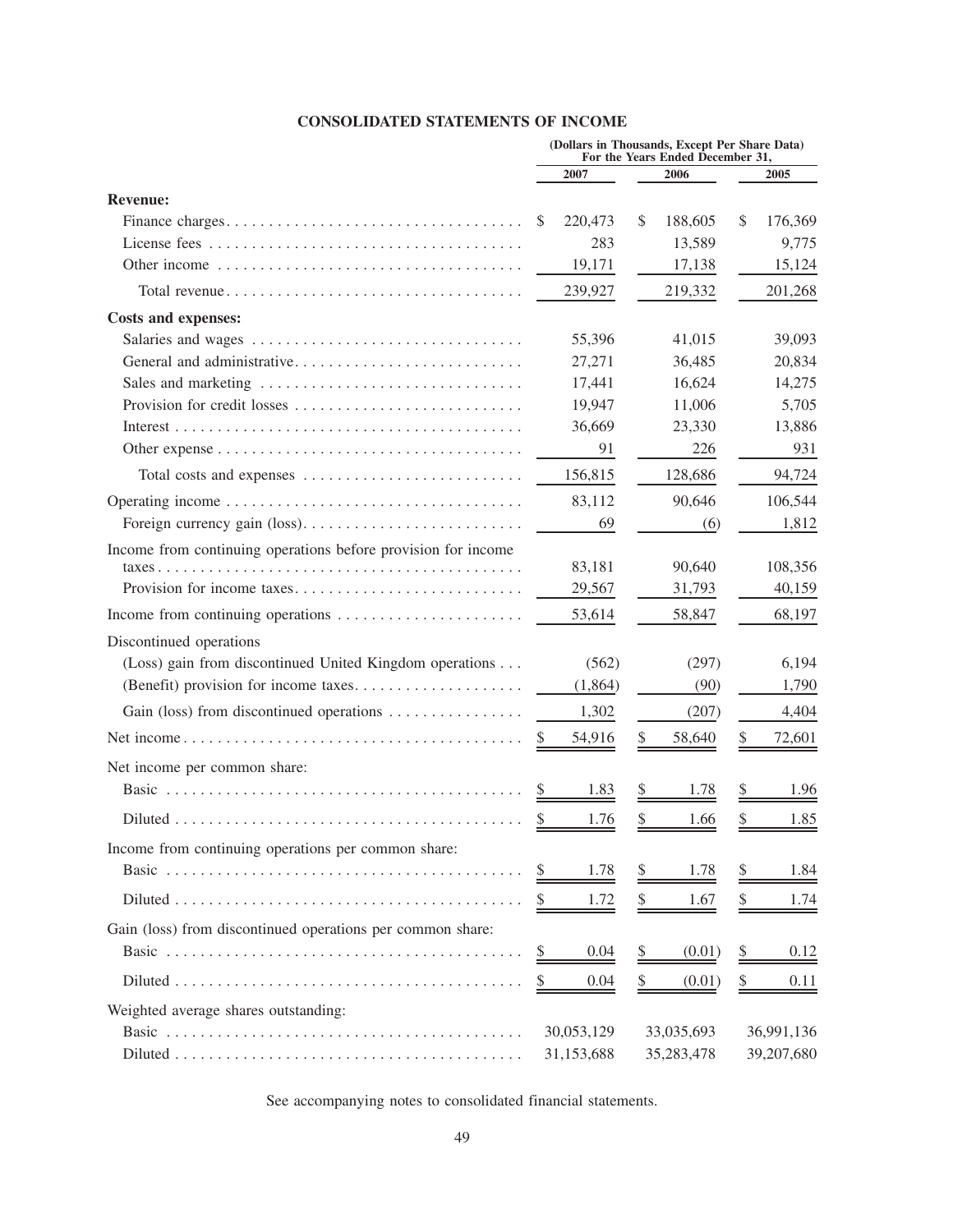|                                                                                                                                                                             |                                         |                                |                  |                                      | (Dollars in Thousands) |                                          |                                    |                                                        |
|-----------------------------------------------------------------------------------------------------------------------------------------------------------------------------|-----------------------------------------|--------------------------------|------------------|--------------------------------------|------------------------|------------------------------------------|------------------------------------|--------------------------------------------------------|
|                                                                                                                                                                             | <b>Total</b><br>Shareholders'<br>Equity | Comprehensive<br><b>Income</b> | Number           | <b>Common Stock</b><br><b>Amount</b> | Paid-In<br>Capital     | <b>Unearned</b><br>Stock<br>Compensation | <b>Retained</b><br><b>Earnings</b> | Accumulated<br>Other<br>Comprehensive<br>Income (Loss) |
| Balance, January $1, 2005$                                                                                                                                                  | \$300,890                               |                                | 36,897           | \$369                                | \$25,640               | \$                                       | \$271,912                          | \$2,969                                                |
| Comprehensive income:<br>Net income $\ldots \ldots \ldots \ldots \ldots$<br>Other comprehensive loss:<br>Unrealized loss on securities<br>available for sale, net of tax of | 72,601                                  | \$72,601                       |                  |                                      |                        |                                          | 72,601                             |                                                        |
| Foreign currency translation                                                                                                                                                | (33)                                    | (33)                           |                  |                                      |                        |                                          |                                    | (33)                                                   |
| adjustment, net of tax of $\$0 \ldots$ .                                                                                                                                    | (2,973)                                 | (2,973)                        |                  |                                      |                        |                                          |                                    | (2,973)                                                |
| Total comprehensive income                                                                                                                                                  |                                         | \$69,595                       |                  |                                      |                        |                                          |                                    |                                                        |
| Stock-based compensation<br>Issuance of restricted stock, net of                                                                                                            | 2,331                                   |                                |                  |                                      | 1,936                  | 395                                      |                                    |                                                        |
| forfeitures<br>Stock options exercised                                                                                                                                      | 210                                     |                                | 99<br>31         | 1                                    | 1,960<br>210           | (1,961)                                  |                                    |                                                        |
| Balance, December 31, 2005                                                                                                                                                  | 373,026                                 |                                | 37,027           | 370                                  | 29,746                 | (1,566)                                  | 344,513                            | (37)                                                   |
| Cumulative affect due to adoption of<br>SFAS 123R modified prospective                                                                                                      |                                         |                                |                  |                                      |                        |                                          |                                    |                                                        |
| application $\ldots \ldots \ldots \ldots \ldots$<br>Comprehensive income:                                                                                                   |                                         |                                |                  |                                      | (1,566)                | 1,566                                    |                                    |                                                        |
| Net income<br>Other comprehensive income:<br>Unrealized gain on securities<br>available for sale, net of tax of                                                             | 58,640                                  | \$58,640                       |                  |                                      |                        |                                          | 58,640                             |                                                        |
| \$3                                                                                                                                                                         | 1                                       |                                |                  |                                      |                        |                                          |                                    | 1                                                      |
| Total comprehensive income                                                                                                                                                  |                                         | \$58,641                       |                  |                                      |                        |                                          |                                    |                                                        |
| Stock-based compensation<br>Issuance of restricted stock, net of<br>forfeitures                                                                                             | 87                                      |                                | 47               |                                      | 87                     |                                          |                                    |                                                        |
| Repurchase of common stock<br>Stock options exercised<br>Tax benefit for exercised stock                                                                                    | (247, 168)<br>12,091                    |                                | (8,796)<br>1,902 | (87)<br>19                           | (53, 181)<br>12,072    |                                          | (193,900)                          |                                                        |
| options $\ldots \ldots \ldots \ldots \ldots$                                                                                                                                | 13,670                                  |                                |                  |                                      | 13,670                 |                                          |                                    |                                                        |
| Balance, December 31, 2006                                                                                                                                                  | 210,347                                 |                                | 30,180           | 302                                  | 828                    |                                          | 209,253                            | (36)                                                   |
| Cumulative affect due to adoption of<br>Comprehensive income:                                                                                                               | (87)                                    |                                |                  |                                      |                        |                                          | (87)                               |                                                        |
| Net income $\ldots$ , $\ldots$ , $\ldots$ , $\ldots$<br>Other comprehensive income:<br>Unrealized gain on securities                                                        | 54,916                                  | \$54,916                       |                  |                                      |                        |                                          | 54,916                             |                                                        |
| available for sale, net of tax of<br>$\S(26)$                                                                                                                               | 49                                      | 49                             |                  |                                      |                        |                                          |                                    | 49                                                     |
| Total comprehensive income                                                                                                                                                  |                                         | \$54,965                       |                  |                                      |                        |                                          |                                    |                                                        |
| Stock-based compensation<br>Issuance of restricted stock, net of                                                                                                            | 4,659                                   |                                |                  |                                      | 4,659                  |                                          |                                    |                                                        |
| forfeitures                                                                                                                                                                 |                                         |                                | 57               |                                      |                        |                                          |                                    |                                                        |
| Repurchase of common stock<br>Stock options exercised $\ldots \ldots \ldots$<br>Tax benefit for exercised stock                                                             | (9,530)<br>2,584                        |                                | (371)<br>375     |                                      | (6, 449)<br>2,584      |                                          | (3,081)                            |                                                        |
| $options \ldots \ldots \ldots \ldots \ldots$                                                                                                                                | 2,512                                   |                                |                  |                                      | 2,512                  |                                          |                                    |                                                        |
| Balance, December 31, 2007                                                                                                                                                  | \$265,450                               |                                | 30,241           | \$302                                | 4,134<br>\$            | \$                                       | \$261,001                          | \$<br>13                                               |

# **CONSOLIDATED STATEMENTS OF SHAREHOLDERS' EQUITY**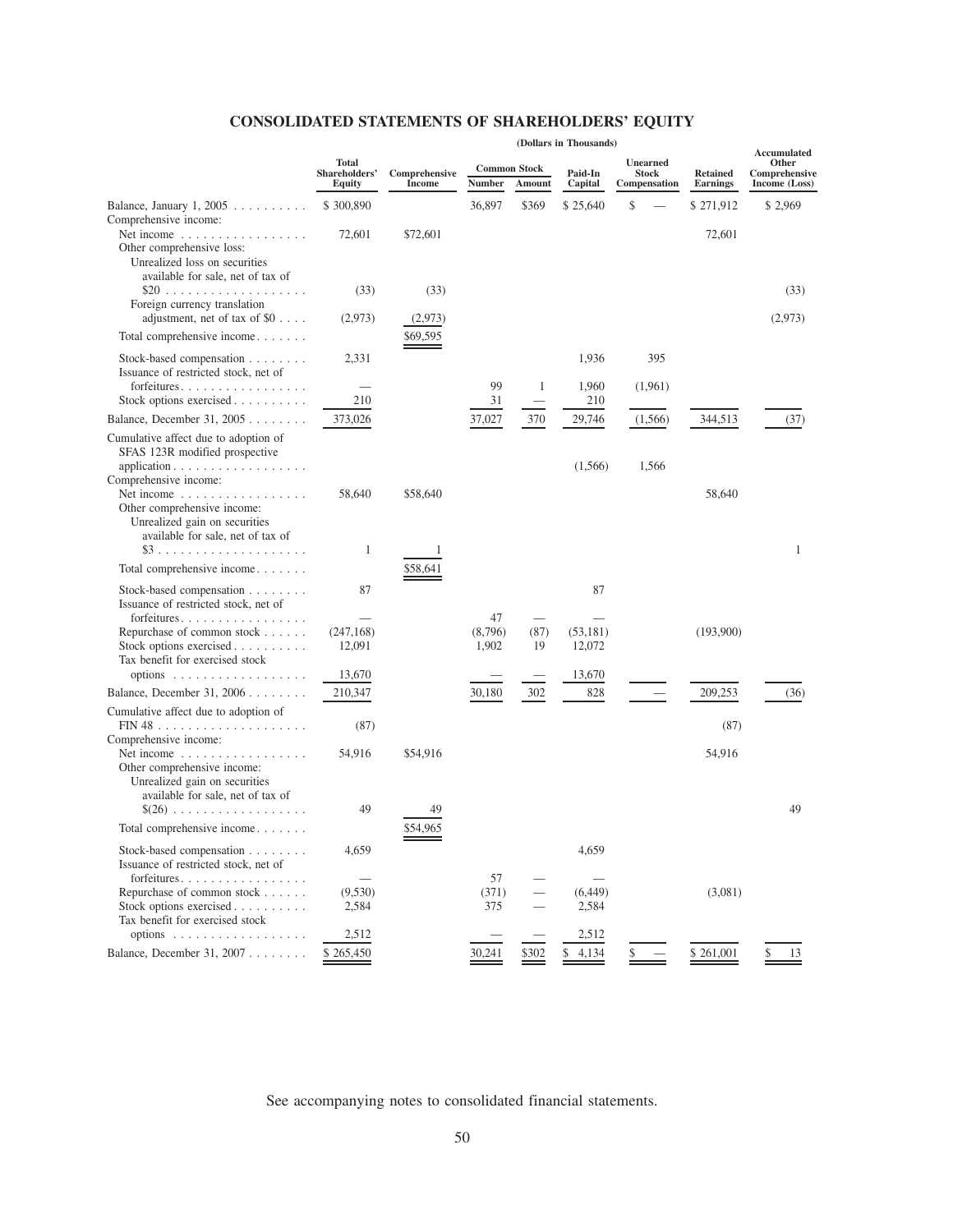# **CONSOLIDATED STATEMENTS OF CASH FLOWS**

|                                                                                                             | (Dollars In Thousands)<br>For the Years Ended December 31, |              |              |
|-------------------------------------------------------------------------------------------------------------|------------------------------------------------------------|--------------|--------------|
|                                                                                                             | 2007                                                       | 2006         | 2005         |
| <b>Cash Flows From Operating Activities:</b>                                                                |                                                            |              |              |
|                                                                                                             | \$54,916                                                   | \$<br>58,640 | \$<br>72,601 |
| Adjustments to reconcile cash provided by operating activities:                                             |                                                            |              |              |
|                                                                                                             | 19,947                                                     | 11,006       | 3,979        |
|                                                                                                             | 4,105                                                      | 4,624        | 5,209        |
| Loss (gain) on retirement of property and equipment $\dots \dots \dots \dots \dots \dots \dots \dots \dots$ | 196                                                        | (271)        | 76           |
|                                                                                                             |                                                            |              | (1,033)      |
|                                                                                                             | 20,346                                                     | 636          | 11,961       |
|                                                                                                             | 4,659                                                      | 87           | 2,331        |
| Gain on sale of United Kingdom loan portfolio                                                               |                                                            |              | (3,033)      |
| Change in operating assets and liabilities:                                                                 |                                                            |              |              |
| Increase in accounts payable and accrued liabilities                                                        | 1,453                                                      | 22,589       | 7,354        |
| (Increase) decrease in income taxes receivable                                                              | (8,978)                                                    | (7, 712)     | 5,422        |
|                                                                                                             | 1,248                                                      | (3, 425)     | (490)        |
|                                                                                                             |                                                            |              |              |
|                                                                                                             | 97,892                                                     | 86,174       | 104,377      |
| <b>Cash Flows From Investing Activities:</b>                                                                |                                                            |              |              |
|                                                                                                             | (28, 493)                                                  | (32, 136)    | 10,454       |
| Purchases of restricted securities available for sale                                                       | (550)                                                      | (795)        | (3,239)      |
| Proceeds from sale of restricted securities available for sale                                              |                                                            | 302          | 742          |
|                                                                                                             | 898                                                        | 278          | 27           |
|                                                                                                             | 576,543                                                    | 551,792      | 468,273      |
| Advances to dealers and accelerated payments of dealer holdback                                             | (571, 197)                                                 | (532, 869)   | (461, 877)   |
|                                                                                                             | (139, 340)                                                 | (25, 562)    | (13, 354)    |
|                                                                                                             | (70,950)                                                   | (70, 110)    | (52, 887)    |
|                                                                                                             |                                                            |              | 4,297        |
|                                                                                                             | (7,659)                                                    | (1,536)      | (2,863)      |
|                                                                                                             | 349                                                        | 3,050        | 600          |
|                                                                                                             |                                                            |              | (49, 827)    |
|                                                                                                             | (240,399)                                                  | (107, 586)   |              |
| <b>Cash Flows From Financing Activities:</b>                                                                |                                                            |              |              |
|                                                                                                             | 633,500                                                    | 414,630      | 250,700      |
|                                                                                                             | (635,600)                                                  | (412, 530)   | (222,100)    |
|                                                                                                             | 619,500                                                    | 678,500      | 120,500      |
|                                                                                                             | (476, 579)                                                 | (434, 856)   | (195,000)    |
|                                                                                                             | (1,429)                                                    | (1,502)      | (1,296)      |
|                                                                                                             | (9,530)                                                    | (247, 168)   |              |
|                                                                                                             | 2,584                                                      | 12,091       | 210          |
| Tax benefits from stock based compensation plans                                                            | 2,512                                                      | 13,670       |              |
|                                                                                                             | 134,958                                                    | 22,835       | (46,986)     |
|                                                                                                             | (267)                                                      | 15           | (1,088)      |
|                                                                                                             | (7,816)                                                    | 1,438        | 6,476        |
| Cash and cash equivalents, beginning of period                                                              | 8,528                                                      | 7,090        | 614          |
|                                                                                                             | 712<br>S,                                                  | 8,528<br>\$  | \$<br>7,090  |
| Supplemental Disclosure of Cash Flow Information:                                                           |                                                            |              |              |
|                                                                                                             | 36,131<br>\$                                               | 23,056<br>\$ | \$<br>13,244 |
|                                                                                                             | \$<br>14,506                                               | 25,427<br>\$ | \$<br>23,454 |
| Supplemental Disclosure of Non-Cash Transactions:                                                           |                                                            |              |              |
| Property and equipment acquired through capital lease obligations                                           | 563<br>-S                                                  | \$<br>1,785  | \$<br>531    |
|                                                                                                             |                                                            | \$           | \$<br>1,961  |
|                                                                                                             |                                                            |              |              |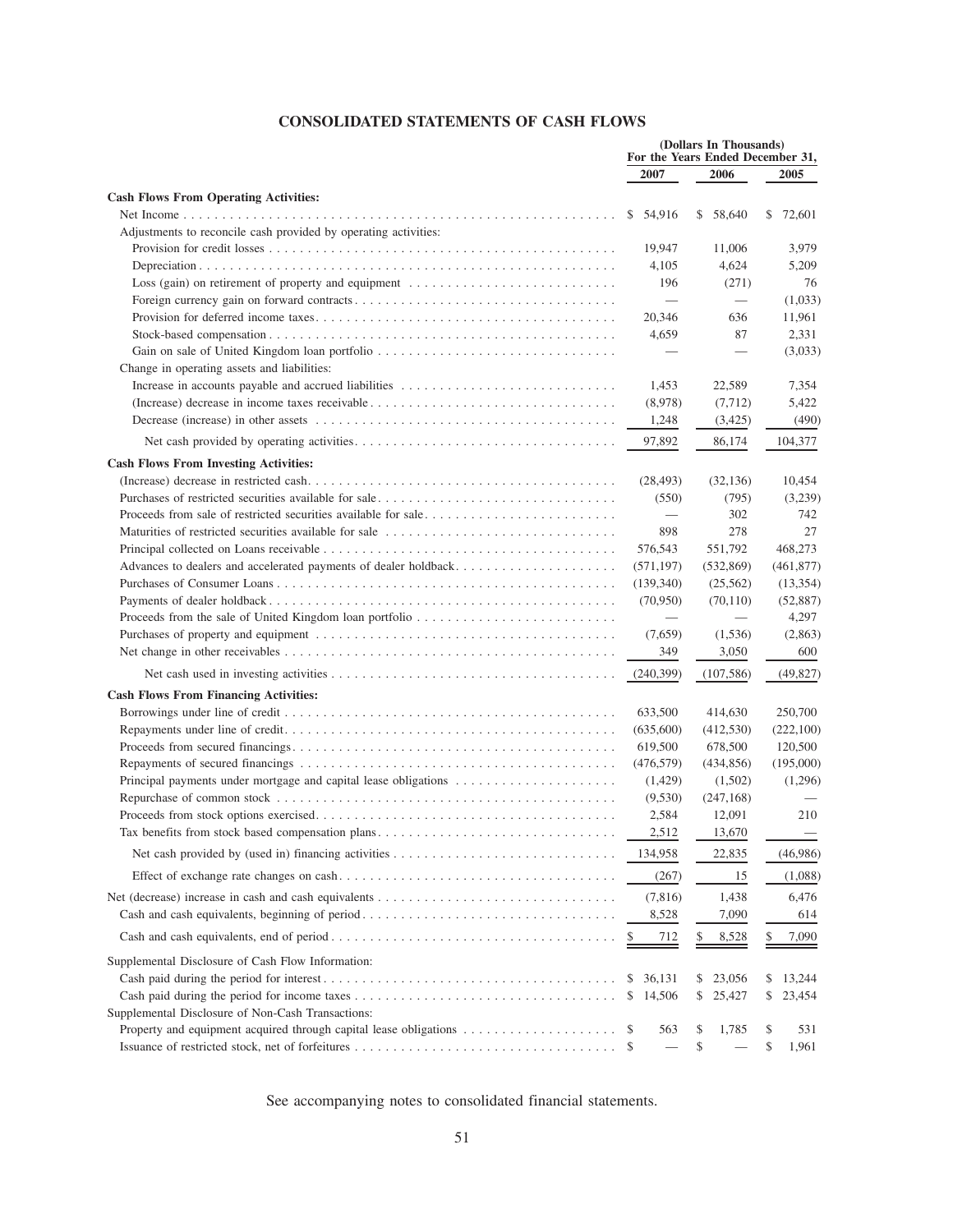### **NOTES TO CONSOLIDATED FINANCIAL STATEMENTS**

### **1. DESCRIPTION OF BUSINESS**

*Principal Business.* Since 1972, Credit Acceptance (referred to as the "Company", "Credit Acceptance", "we", "our" or "us") has provided auto loans to consumers, regardless of their credit history. Our product is offered through a nationwide network of automobile dealers who benefit from sales of vehicles to consumers who otherwise could not obtain financing; from repeat and referral sales generated by these same customers; and from sales to customers responding to advertisements for our product, but who actually end up qualifying for traditional financing.

We refer to dealers who participate in our program and who share our commitment to changing consumers' lives as "dealer-partners". Upon enrollment in our financing program, the dealer-partner enters into a dealer servicing agreement with Credit Acceptance that defines the legal relationship between Credit Acceptance and the dealer-partner. The dealer servicing agreement assigns the responsibilities for administering, servicing, and collecting the amounts due on retail installment contracts (referred to as "Consumer Loans") from the dealerpartners to us.

We are an indirect lender from a legal perspective, meaning the Consumer Loan is originated by the dealerpartner and immediately assigned to us. If we discover a misrepresentation by the dealer-partner relating to a Consumer Loan assigned to us, we can demand that the Consumer Loan be repurchased for the current balance of the Consumer Loan less the amount of any unearned finance charge plus the applicable termination fee, which is generally \$500. Upon receipt of such amount in full, we will reassign the Consumer Loan and our security interest in the financed vehicle to the dealer-partner.

We have two primary programs: the Portfolio Program and the Purchase Program. During the year ended December 31, 2007, 83% of loans were assigned to us under the Portfolio Program and 17% were assigned to us under the Purchase Program. Dealer-Partners have the option to assign Consumer Loans under either program and sign a separate agreement for each program type. Under the Portfolio Program, we advance money to dealerpartners (referred to as a "Dealer Loan") in exchange for the right to service the underlying Consumer Loan. Our servicing fee is equal to a fixed percentage (typically 20%) of each payment collected. The Dealer Loan is repaid by collections from the Consumer Loans. Each dealer-partner has an opportunity to receive additional money over time based on the performance of all Consumer Loans that they assign to us under the Portfolio Program. Under the Purchase Program, we buy the Consumer Loan from the dealer-partner (referred to as a "Purchased Loan") and keep all amounts collected from the consumer. Dealer Loans and Purchased Loans are collectively referred to as "Loans".

### Portfolio Program

As payment for the vehicle, the dealer-partner generally receives the following:

- (i) a down payment from the consumer;
- (ii) a cash advance from us; and
- (iii) after the advance has been recovered by us, the cash from payments made on the Consumer Loan, net of certain collection costs and our servicing fee ("dealer holdback").

We record the amount advanced to the dealer-partner as a Dealer Loan, which is classified within Loans receivable in our consolidated balance sheets. Cash advanced to dealer-partners is automatically assigned to the originating dealer-partner's open pool of advances. At the dealer-partner's option, a pool containing at least 100 Consumer Loans can be closed and subsequent advances assigned to a new pool. All advances due from a dealerpartner are secured by the future collections on the dealer-partner's portfolio of Consumer Loans assigned to us. For dealer-partners with more than one pool, the pools are cross-collateralized so the performance of other pools is considered in determining eligibility for dealer holdback. We perfect our security interest in the Dealer Loans by taking possession of the Consumer Loans.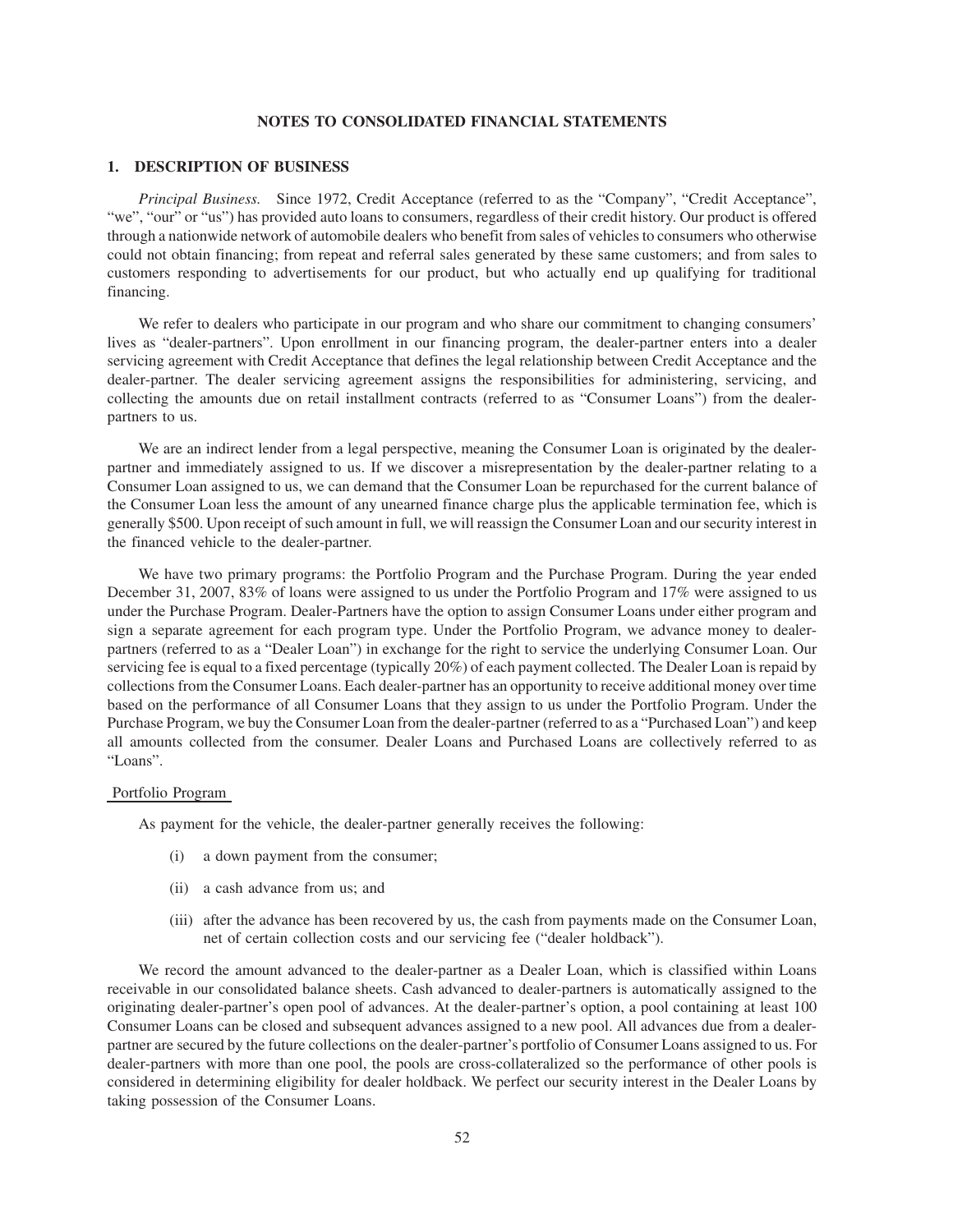### **1. DESCRIPTION OF BUSINESS — (Concluded)**

The dealer servicing agreement provides that collections received by us during a calendar month on Consumer Loans assigned by a dealer-partner are applied on a pool-by-pool basis as follows:

- First, to reimburse us for certain collection costs;
- Second, to pay us our servicing fee;
- Third, to reduce the aggregate advance balance and to pay any other amounts due from the dealer-partner to us; and
- Fourth, to the dealer-partner as payment of dealer holdback.

Dealer-partners have an opportunity to receive a portion of the dealer holdback on an accelerated basis at the time a pool of 100 or more Consumer Loans is closed. The eligibility to receive accelerated dealer holdback and the amount paid to the dealer-partner is calculated using a formula that considers the forecasted collections and the advance balance on the closed pool. If the collections on Consumer Loans from a dealer-partner's pool are not sufficient to repay the advance balance, the dealer-partner will not receive dealer holdback or accelerated dealer holdback.

Since typically the combination of the advance and the consumer's down payment provides the dealer-partner with a cash profit at the time of sale, the dealer-partner's risk in the Consumer Loan is limited. We cannot demand repayment from the dealer-partner of the advance except in the event the dealer-partner is in default of the dealer servicing agreement. Advances are made only after the Consumer Loan is approved, accepted by and assigned to us and all other stipulations required for funding have been satisfied. The dealer-partner can also opt to repurchase Consumer Loans assigned under the Portfolio Program at their own discretion.

For accounting purposes, the transactions described under the Portfolio Program are not considered to be loans to consumers. Instead, our accounting reflects that of a lender to the dealer-partner. The classification as a Dealer Loan for accounting purposes is primarily a result of (i) the dealer-partner's financial interest in the Consumer Loan and (ii) certain elements of our legal relationship with the dealer-partner. The cash amount advanced to the dealerpartner is recorded as an asset on our balance sheet. The aggregate amount of all advances to an individual dealerpartner, plus accrued income, less repayments comprises the amount of the Dealer Loan recorded in Loans receivable.

### Purchase Program

We began offering a Purchase Program on a limited basis in March of 2005. The Purchase Program differs from our traditional Portfolio Program in that the dealer-partner receives a single upfront payment from us at the time of origination instead of a cash advance and dealer holdback. Purchase Program volume increased in 2007 as the program was offered to additional dealer-partners.

For accounting purposes, the transactions described under the Purchase Program are considered to be originated by the dealer-partner and then purchased by us. The cash amount paid to the dealer-partner is recorded as an asset on our balance sheet. The aggregate amount of all amounts paid to purchase Consumer Loans from dealer-partners, plus accrued income, less repayments, comprises the amount of Purchased Loans recorded in Loans receivable.

*Businesses in Liquidation.* We sold our United Kingdom Consumer Loan portfolio on December 30, 2005. The selling price was approximately \$4.3 million resulting in a pre-tax gain of approximately \$3.0 million.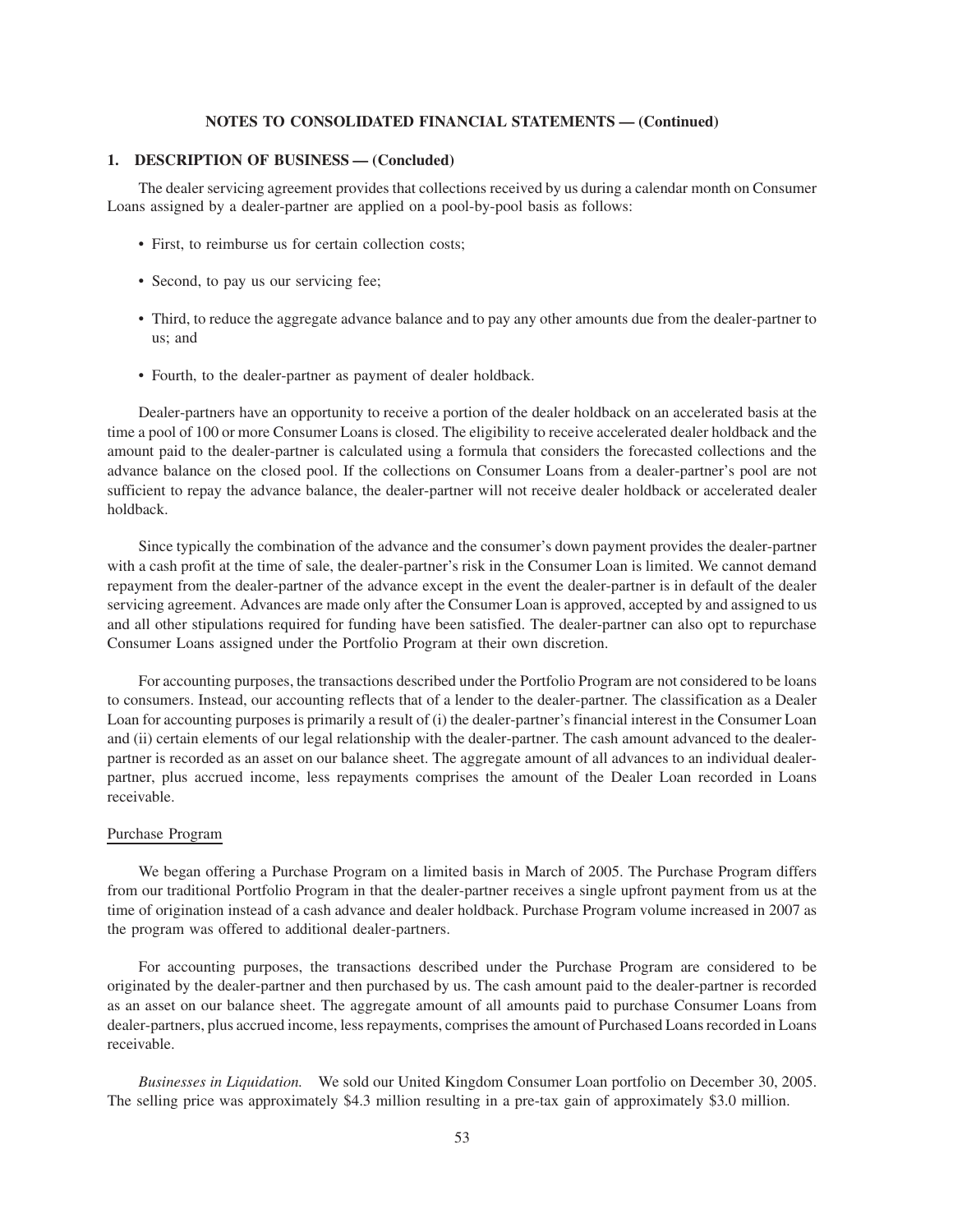### **2. SUMMARY OF SIGNIFICANT ACCOUNTING POLICIES**

#### **Principles of Consolidation**

The consolidated financial statements include the accounts of the Company and our wholly owned subsidiaries. All significant intercompany transactions have been eliminated. Our primary subsidiaries are: Buyer's Vehicle Protection Plan, Inc., Vehicle Remarketing Services, Inc., CAC Warehouse Funding Corp. II, Credit Acceptance Funding LLC 2006-2, Credit Acceptance Funding LLC 2007-1, and Credit Acceptance Funding LLC 2007-2.

#### **Reportable Business Segments**

We are organized into two primary business segments: United States and Other. For more information regarding our reportable segments, see Note 11 to the consolidated financial statements.

### **Use of Estimates**

The preparation of financial statements in conformity with accounting principles generally accepted in the United States of America ("GAAP") requires us to make estimates and assumptions that affect the reported amounts of assets and liabilities and disclosure of contingent assets and liabilities at the date of the financial statements and the reported amounts of revenues and expenses during the reporting period. The accounts which are subject to significant estimation include the allowance for credit losses, finance charge revenue, stock-based compensation expense, contingencies, and taxes. Actual results could materially differ from those estimates.

### **Cash and Cash Equivalents**

Cash equivalents consist of readily marketable securities with original maturities at the date of acquisition of three months or less.

### **Restricted Cash and Cash Equivalents**

The carrying amount of restricted cash and cash equivalents approximate their fair value due to the short maturity of these instruments. Restricted cash and cash equivalents increased to \$74.1 million as of December 31, 2007 from \$45.6 million at December 31, 2006. The balance consists of: i) \$42.5 million of cash collections related to secured financings, ii) \$18.3 million of cash held in trusts for future vehicle service contract claims, and iii) \$13.3 million held in escrow related to the settlement of the class action lawsuit in the state of Missouri. The claims reserve associated with the trusts and the \$13.3 million related to the settlement are included in accounts payable and accrued liabilities in the consolidated balance sheets. For additional information related to the settlement of the class action lawsuit in the state of Missouri, see Note 12 to the consolidated financial statements.

#### **Restricted Securities Available for Sale**

Restricted securities consist of amounts held in accordance with vehicle service contract trust agreements. We determine the appropriate classification of our investments in debt securities at the time of purchase and reevaluate such determinations at each balance sheet date. Debt securities for which we do not have the intent or ability to hold to maturity are classified as available for sale, and stated at fair value with unrealized gains and losses, net of income taxes included in the determination of comprehensive income and reported as a component of shareholders' equity.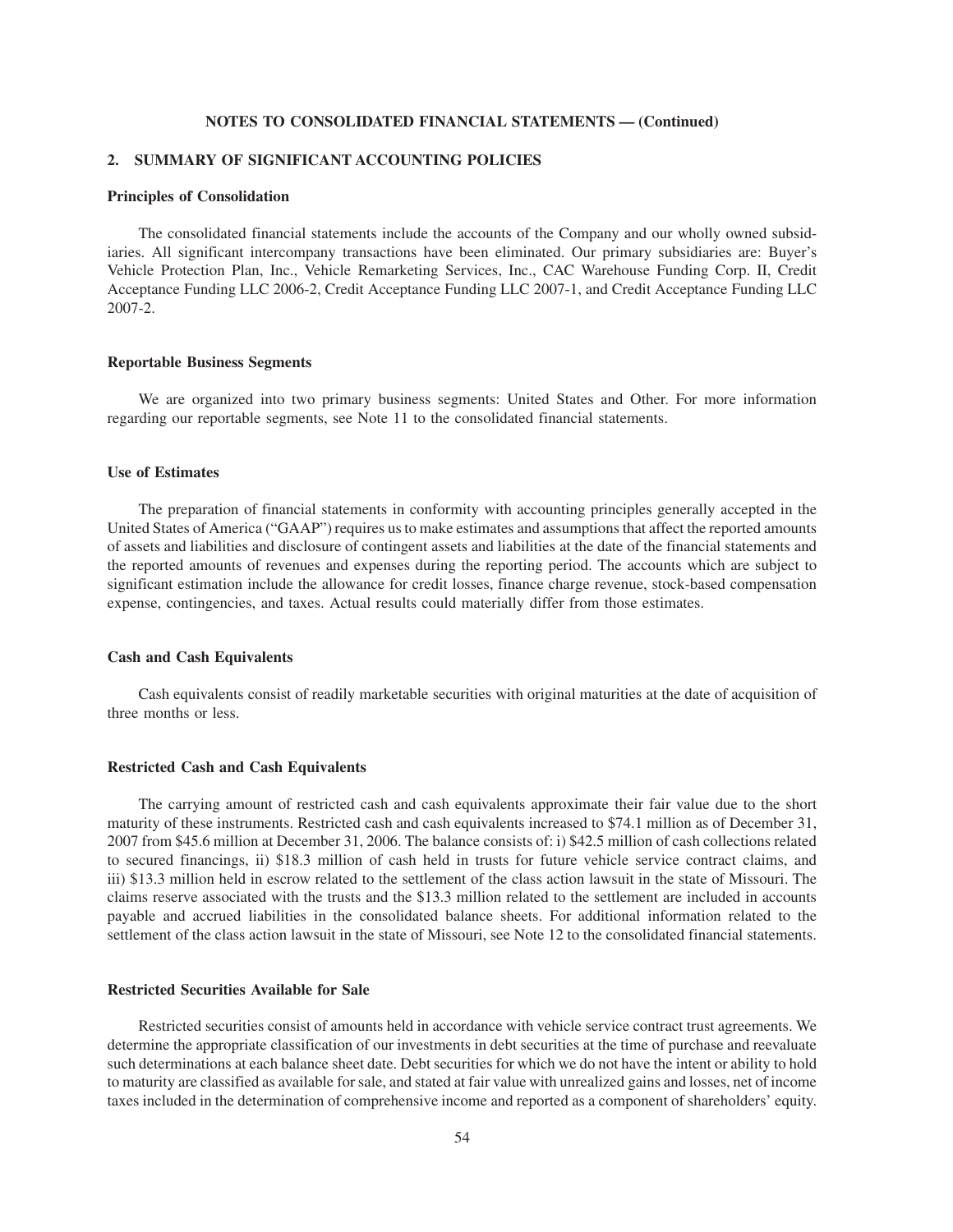### **2. SUMMARY OF SIGNIFICANT ACCOUNTING POLICIES — (Continued)**

Restricted securities available for sale consist of the following:

|                                                              | As of December 31, 2007 |                                     |                                             |                                       |
|--------------------------------------------------------------|-------------------------|-------------------------------------|---------------------------------------------|---------------------------------------|
|                                                              | <b>Cost</b>             | Gross<br><b>Unrealized</b><br>Gains | Gross<br><b>Unrealized</b><br><b>Losses</b> | <b>Estimated</b><br><b>Fair Value</b> |
| (Dollars in thousands)                                       |                         |                                     |                                             |                                       |
| US Government and agency securities                          | \$1,584                 | \$40                                | $\mathbb{S}$ —                              | \$1,624                               |
| Corporate bonds                                              | 1,686                   | 10                                  | (30)                                        | 1,666                                 |
| Total restricted securities available for sale $\dots \dots$ | \$3,270                 | \$50                                | \$(30)                                      | \$3,290                               |
|                                                              |                         |                                     | As of December 31, 2006                     |                                       |
|                                                              | Cost                    | Gross<br><b>Unrealized</b><br>Gains | Gross<br><b>Unrealized</b><br><b>Losses</b> | <b>Estimated</b><br><b>Fair Value</b> |
| (Dollars in thousands)                                       |                         |                                     |                                             |                                       |
| US Government and agency securities $\dots \dots$            | \$1,578                 | \$5                                 | \$(13)                                      | \$1,570                               |
| Corporate bonds                                              | 2,041                   | 2                                   | (49)                                        | 1,994                                 |
| Total restricted securities available for sale               | \$3,619                 | \$7                                 | \$(62)                                      | \$3,564                               |

The cost and estimated fair values of debt securities by contractual maturity were as follows (securities with multiple maturity dates are classified in the period of final maturity). Expected maturities will differ from contractual maturities because borrowers may have the right to call or prepay obligations with or without call or prepayment penalties.

|                                                          | As of December 31, |                                       |         |                                       |
|----------------------------------------------------------|--------------------|---------------------------------------|---------|---------------------------------------|
|                                                          |                    | 2007                                  |         | 2006                                  |
|                                                          | Cost               | <b>Estimated</b><br><b>Fair Value</b> | Cost    | <b>Estimated</b><br><b>Fair Value</b> |
| (Dollars in thousands)                                   |                    |                                       |         |                                       |
| Contractual Maturity:                                    |                    |                                       |         |                                       |
| Within one year                                          | \$1,096            | \$1,100                               | \$ 898  | 893                                   |
|                                                          | 2,174              | 2,190                                 | 2,721   | 2,671                                 |
| Total restricted securities available for sale $\dots$ . | \$3,270            | \$3,290                               | \$3,619 | \$3,564                               |

# **Finance Charges**

*Finance Charges — Loans.* We recognize finance charge income on Loans in a manner consistent with the provisions of the American Institute of Certified Public Accountant's Statement of Position ("SOP") 03-3 "Accounting for Certain Loans or Debt Securities Acquired in a Transfer." SOP 03-3 requires us to recognize finance charges under the interest method such that revenue is recognized on a level-yield basis based upon forecasted cash flows.

For Dealer Loans only, certain direct origination costs such as salaries and credit reports are deferred and the net costs are recognized as an adjustment to finance charges over the life of the related Dealer Loan on a level-yield basis. This treatment is in accordance with Statement of Financial Accounting Standards ("SFAS") No. 91, "Accounting for Nonrefundable Fees and Costs Associated with Originating or Acquiring Loans and Initial Direct Costs of Leases".

*Finance Charges — Other.* Buyers Vehicle Protection Plan, Inc. ("BVPP"), a wholly owned subsidiary of the Company, has relationships with third party administrators ("TPAs") whereby the TPAs process claims on vehicle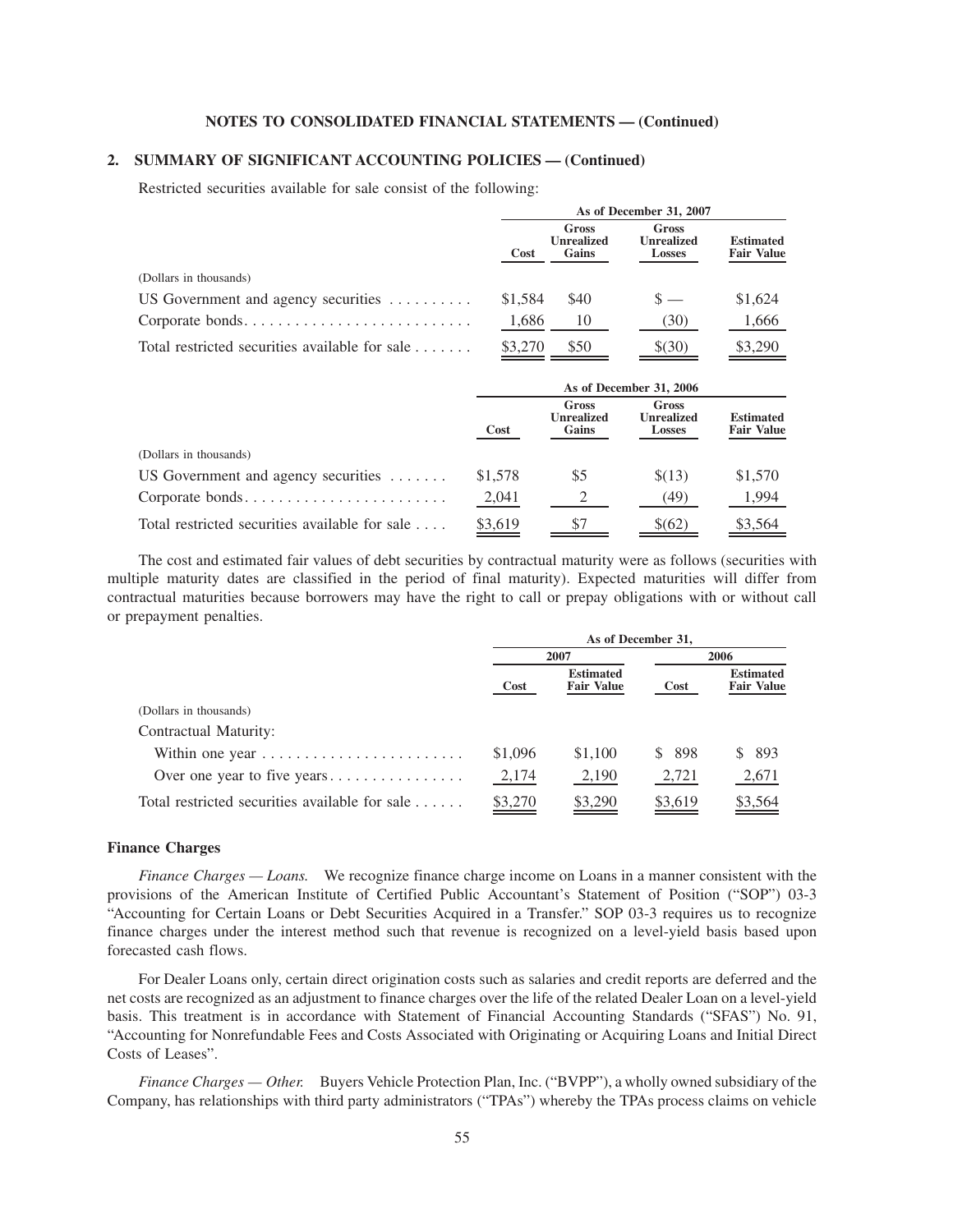### **2. SUMMARY OF SIGNIFICANT ACCOUNTING POLICIES — (Continued)**

service contracts that are underwritten by third party insurers. BVPP receives a commission for all vehicle service contracts sold by our dealer-partners when the vehicle is financed by us, and does not bear any risk of loss for claims. The commission is included in the retail price of the vehicle service contract which is added to the Consumer Loan. We provide dealer-partners with an additional advance based on the retail price of the vehicle service contract. We recognize our commission from the vehicle service contracts as part of finance charges on a level-yield basis based upon forecasted cash flows. Our agreements with two of our TPAs allow us to receive profit sharing payments depending upon the performance of the vehicle service contract programs. Profit sharing payments are received once a year, if eligible. Profit sharing payments are currently not estimable due to a lack of historical information and therefore revenue related to these payments is recognized in the period the payments are received.

Agreements with two of the TPAs also require that vehicle service contract premiums be placed in trust accounts. Funds in the trust accounts are utilized by the TPA to pay claims on the vehicle service contracts. Profit sharing payments, if any, on the vehicle service contracts are distributed to us after the term of the vehicle service contracts have substantially expired provided certain loss rates are met. Under Financial Accounting Standards Board ("FASB") Interpretation No. 46, "Consolidation of Variable Interest Entities" ("FIN 46"), we are considered the primary beneficiary of the trusts. As a result, the assets and liabilities of the trusts have been consolidated on our balance sheet. As of December 31, 2007, the trusts had \$21.6 million in assets available to pay claims and a related claims reserve of \$20.2 million. The trust assets are included in restricted cash and cash equivalents, and restricted securities available for sale. The claims reserve is included in accounts payable and accrued liabilities in the consolidated balance sheets. A third party insures claims in excess of funds in the trust accounts.

BVPP also has a relationship with a TPA that allows dealer-partners to offer a Guaranteed Asset Protection ("GAP") product to consumers whereby the TPA processes claims that are underwritten by a third party insurer. GAP provides the consumer protection by paying the difference between the loan balance and the amount covered by the consumer's insurance policy in the event the vehicle is totaled or stolen. We receive a commission for all GAP contracts sold by our dealer-partners when the vehicle is financed by us, and do not bear any risk of loss for claims. The commission is included in the retail price of the GAP contract which is added to the Consumer Loan. We provide dealer-partners with an additional advance based on the retail price of the GAP contract. We recognize our commission from the GAP contracts as part of finance charges on a level-yield basis based upon forecasted cash flows. We are eligible to receive profit sharing payments depending on the performance of the GAP program. Profit sharing payments from the third party are received once a year, if eligible. Profit sharing payments are currently not estimable due to a lack of historical information and therefore revenue related to these payments is recognized in the period the payments are received.

### **License Fees**

License fees represent monthly fees charged to dealer-partners for access to our patented Internet-based Credit Approval Processing System ("CAPS"). Historically we have charged dealer-partners a per month license fee for access to CAPS. This fee had historically been recorded as revenue in the month the fee is charged. Based on feedback received from field sales personnel and dealer-partners, we concluded that the way this fee was structured was a significant factor driving higher than desired dealer-partner attrition. Effective January 1, 2007, we implemented a change designed to positively impact dealer-partner attrition. We continue to charge a monthly fee of \$599, but instead of collecting and recognizing the revenue from the fee in the current period, we collect it from future dealer holdback payments. As a result of this change, we now record license fees as a yield adjustment, recognizing these fees as finance charge revenue over the term of the Dealer Loan. We recognized a limited amount of license fee revenue related to certain dealer-partners that only participate in our Purchase Program.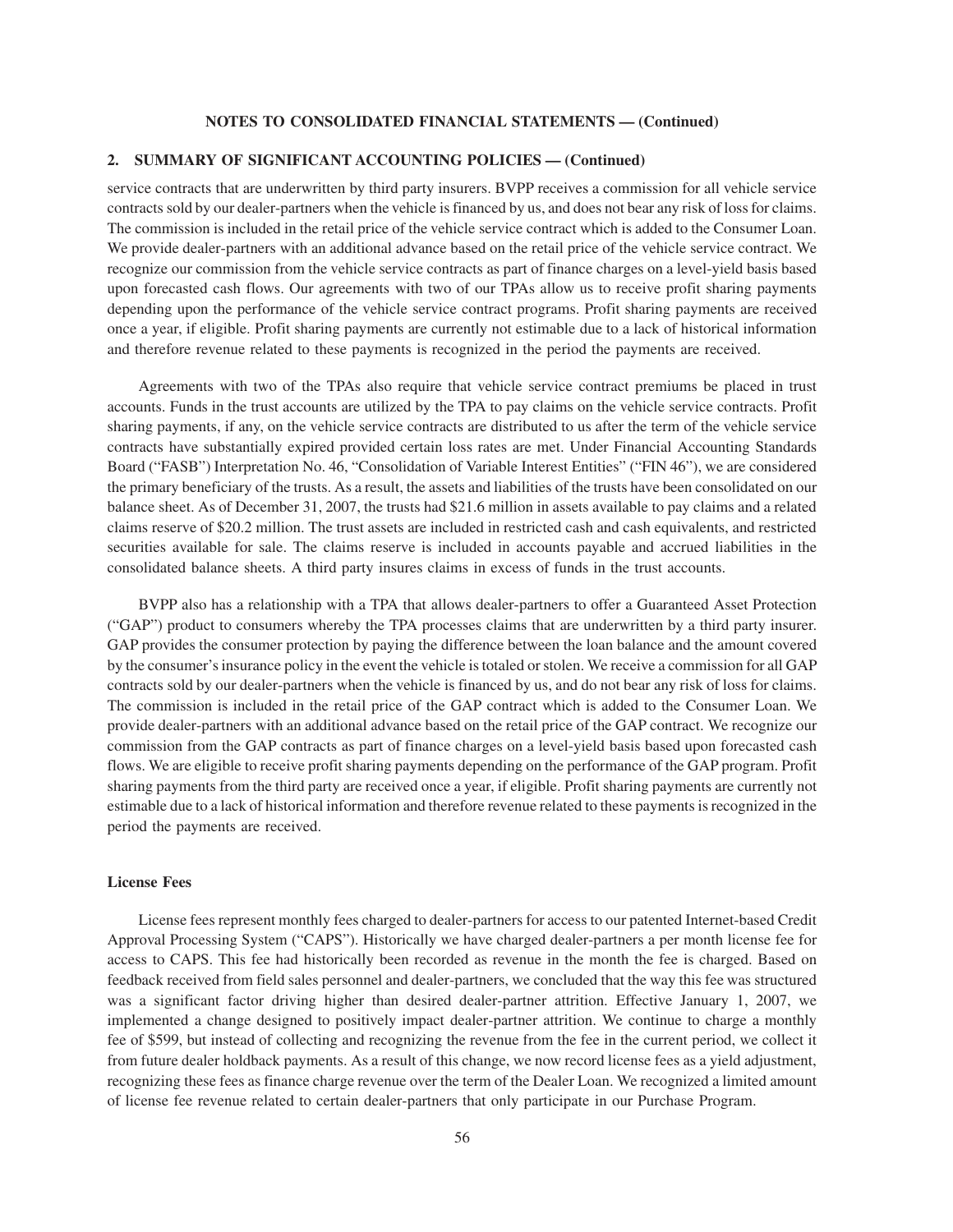### **2. SUMMARY OF SIGNIFICANT ACCOUNTING POLICIES — (Continued)**

### **Other Income**

Other income consists of the following (in thousands):

|                           | <b>Years Ended December 31.</b> |          |                      |
|---------------------------|---------------------------------|----------|----------------------|
|                           | 2007                            | 2006     | 2005                 |
|                           | \$ 3,020                        | \$1.799  | <sup>\$</sup><br>763 |
|                           | 2.954                           | 3,029    | 2,296                |
|                           | 2.779                           | 3.598    | 2.950                |
|                           | 2.691                           | 1.515    | 1.137                |
|                           | 1.859                           | 1,725    | 1,897                |
|                           | 1.201                           | 51       | 170                  |
| Non-Sufficient Funds Fees | 1.160                           | 1.029    | 977                  |
|                           | 1.034                           | 1,244    | 890                  |
|                           | 404                             | 458      | 670                  |
|                           | 362                             | 1.043    | 2.004                |
|                           | 1,707                           | 1,647    | 1,370                |
|                           | \$19.171                        | \$17,138 | \$15,124             |

Interest income includes income on restricted cash relating to collections on securitized Loans and income related to amounts in the vehicle service contract trust accounts.

Vehicle Remarketing Services, Inc. ("VRS"), a wholly-owned subsidiary, is responsible for remarketing vehicles for Credit Acceptance. VRS coordinates vehicle repossessions with a nationwide network of repossession agents, the redemption of the vehicle by the consumer or the sale of the vehicle through a nationwide network of vehicle auctions. VRS retains a remarketing fee from the sale of each vehicle and recognizes income at the time of the sale. VRS does not retain a fee if a repossessed vehicle is redeemed by the consumer prior to the sale. In addition, any skip tracing fees incurred by VRS are passed on to us and are included in remarketing charges.

Dealer Support Products and Services primarily relates to products and services provided to dealer-partners to assist with their vehicle inventory.

Marketing income primarily consists of payments received on a monthly basis from vendors that charge a fee to consumers to process or expedite their payments. The amount of income we earn is based on the amount of payments processed by the vendors and is paid to us according to a tiered structure.

Dealer-partners that enroll in our program have the option to pay a one-time enrollment fee of \$9,850 or to defer the fee. Dealer-partners choosing to defer payment of the enrollment fee agree to allow us to keep 50% of their first accelerated dealer holdback payment. In return for the enrollment fee, we provide the dealer-partner with training and the first month's access to CAPS.

## **Loans Receivable and Allowance for Credit Losses**

*Dealer Loans.* At the time of acceptance, Consumer Loans that meet certain criteria are eligible for an advance, which is computed on a formula basis. The Dealer Loan is increased as revenue is recognized and decreased as collections are received. We follow an approach consistent with the provisions of SOP 03-3 in determining our allowance for credit losses. Consistent with SOP 03-3, an allowance for credit losses is maintained at an amount that reduces the net asset value (Dealer Loan balance less the allowance) to the value of forecasted future cash flows discounted at the yield established at the inception of the Dealer Loan. This allowance is calculated on a dealer-partner by dealer-partner basis. The discounted value of future cash flows is comprised of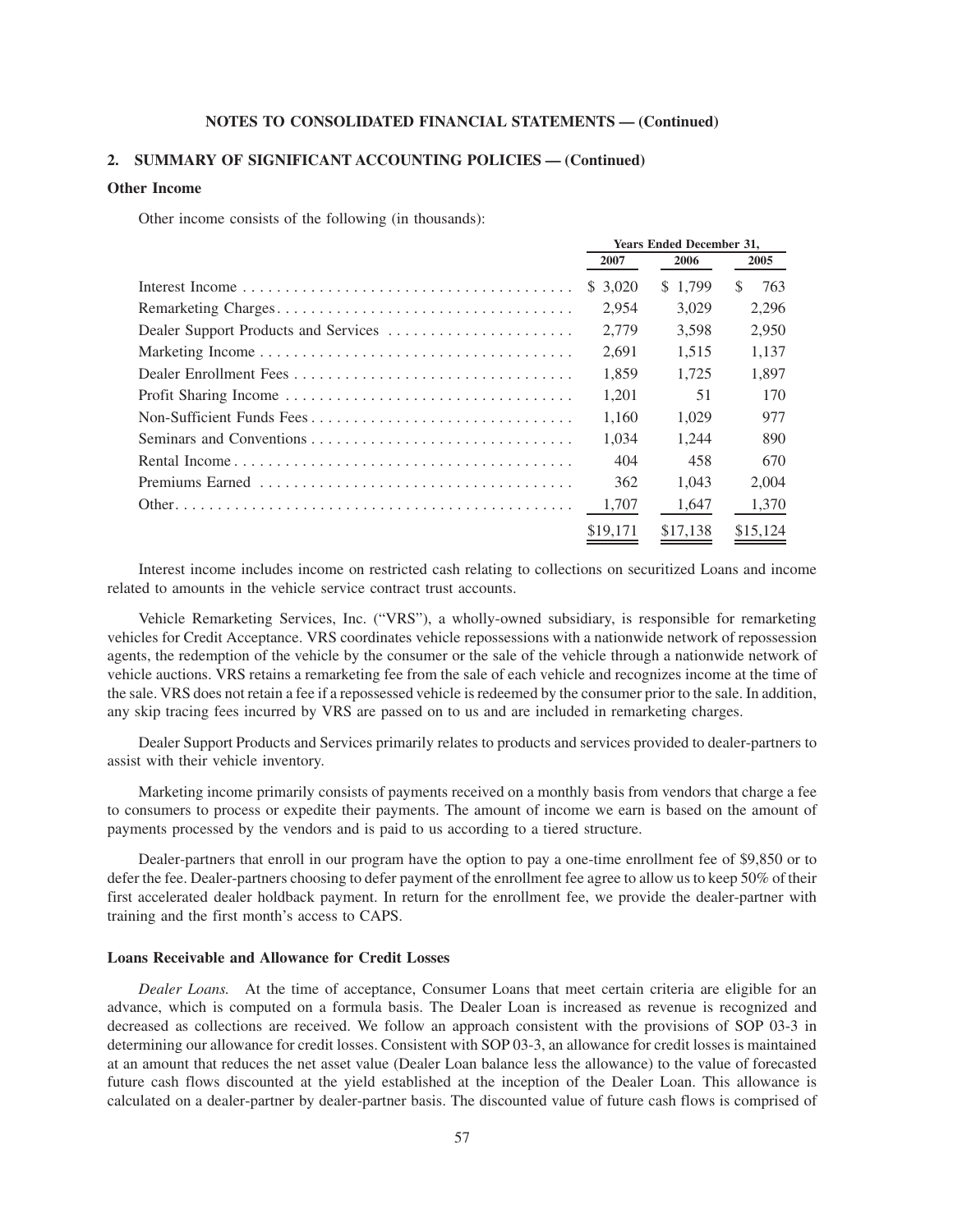### **2. SUMMARY OF SIGNIFICANT ACCOUNTING POLICIES — (Continued)**

estimated future collections on the Consumer Loans, less any estimated dealer holdback payments. We write off Dealer Loans once there are no forecasted future collections on any of the associated Consumer Loans.

Future collections on Dealer Loans are forecasted based on the historical performance of loans with similar characteristics. Dealer holdback is forecasted based on the expected future collections and current advance balance of each Dealer Loan. Cash flows from any individual Dealer Loan are often different than estimated cash flows at Dealer Loan inception. If such difference is favorable, the difference is recognized into income over the remaining life of the Dealer Loan through a yield adjustment. If such difference is unfavorable, a provision for credit losses is recorded as a current period expense and a corresponding allowance for credit losses is established. Because differences between estimated cash flows at inception and actual cash flows occur often, an allowance is required for a significant portion of our Dealer Loan portfolio. An allowance for credit losses does not necessarily indicate that a Dealer Loan is unprofitable, and in recent years, very seldom are cash flows from a Dealer Loan insufficient to repay the initial amounts advanced to the dealer-partner.

Cash advanced to dealer-partners is automatically assigned to the originating dealer-partner's open pool of business. At the dealer-partner's option, a pool containing at least 100 Consumer Loans can be closed and subsequent advances assigned to a new pool. All advances due from a dealer-partner are secured by the future collections on the dealer-partner's portfolio of Consumer Loans that have been assigned to us. Net collections on all related Consumer Loans within the pool, after payment of our servicing fee and reimbursement of certain collection costs, are applied to reduce the aggregate advance balance owing against those Consumer Loans. Once the advance balance has been repaid, the dealer-partner is entitled to receive future collections from Consumer Loans within that pool, after payment of our servicing fee and reimbursement of certain collection costs. If the collections on Consumer Loans from a dealer-partner's pool are not sufficient to repay the advance balance, the dealer-partner will not receive the dealer holdback. Additionally, for dealer-partners with more than one pool, the pools are crosscollateralized so the performance of other pools is considered in determining eligibility for dealer holdback payments.

*Purchased Loans.* The Purchased Loan amount reflected on our balance sheet is increased as revenue is recognized and decreased as collections are received. We aggregate Purchased Loans into pools based on the month of purchase for revenue recognition and impairment purposes. We follow SOP 03-3 in determining our allowance for credit losses. Under SOP 03-3, an allowance for credit losses is maintained at an amount that reduces the net asset value (Purchased Loan pool balance less the allowance) to the value of forecasted future cash flows discounted at the yield established at the date of purchase. The discounted value of future cash flows is comprised of estimated future collections on the pool of Purchased Loans. We write off pools of Purchased Loans once there are no forecasted future collections on any of the Purchased Loans included in the pool.

Future collections on Purchased Loans are forecasted based on the historical performance of loans with similar characteristics. Cash flows from any individual pool of Purchased Loans are often different than estimated cash flows at the date of purchase. If such difference is favorable, the difference is recognized into income over the remaining life of the pool of Purchased Loans through a yield adjustment. If such difference is unfavorable, a provision for credit losses is recorded as a current period expense and a corresponding allowance for credit losses is established.

### **Property and Equipment**

Purchases of property and equipment are recorded at cost. Depreciation is provided on a straight-line basis over the estimated useful life of the asset. Estimated useful lives are generally as follows: buildings — 40 years, building improvements — 10 years, data processing equipment — 3 years, software — 5 years, office furniture and equipment — 7 years, and leasehold improvements — the lesser of the lease term or 10 years. The cost of assets sold or retired and the related accumulated depreciation are removed from the balance sheet at the time of disposition and any resulting gain or loss is included in operations. Maintenance, repairs and minor replacements are charged to operations as incurred; major replacements and improvements are capitalized. Software developed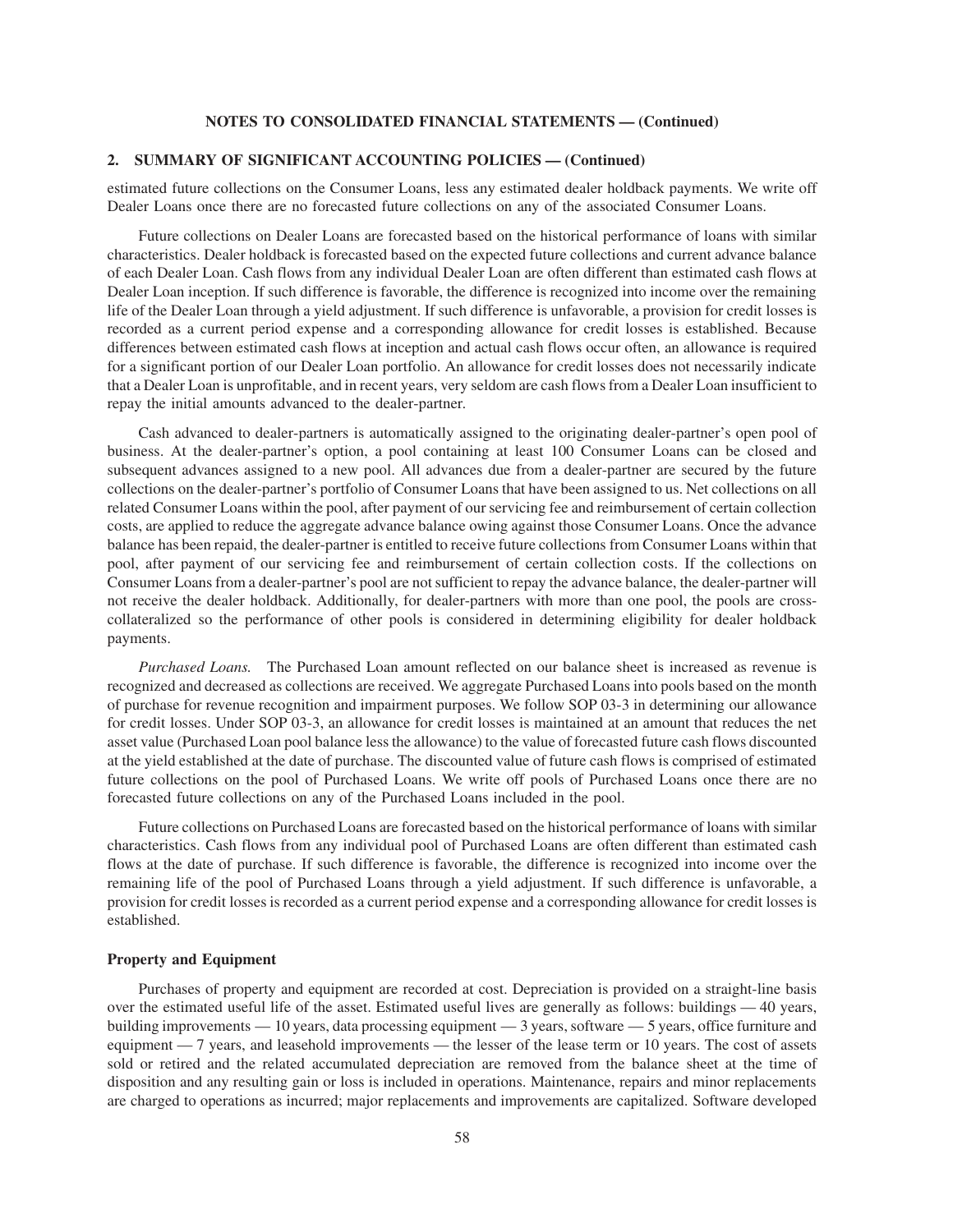#### **2. SUMMARY OF SIGNIFICANT ACCOUNTING POLICIES — (Continued)**

for internal use is capitalized and generally amortized on a straight-line basis. We evaluate long-lived assets for impairment whenever events or changes in circumstances indicate that the carrying amount of an asset may not be recoverable.

# **Deferred Debt Issuance Costs**

As of December 31, 2007 and 2006, deferred debt issuance costs were \$3.3 million (net of accumulated amortization of \$2.0 million) and \$3.0 million (net of accumulated amortization of \$4.1 million), respectively. Expenses associated with the issuance of debt instruments are capitalized and amortized as interest expense over the term of the debt instrument on a level-yield basis for term secured financings and on a straight-line basis for lines of credit and revolving secured financings.

### **Income Taxes**

Provisions for federal, state and foreign income taxes are calculated on reported pre-tax earnings based on current tax law and also include, in the current period, the cumulative effect of any changes in tax rates from those used previously in determining deferred tax assets and liabilities. Such provisions differ from the amounts currently receivable or payable because certain items of income and expense are recognized in different time periods for financial reporting purposes than for income tax purposes.

Deferred income tax balances reflect the effects of temporary differences between the carrying amounts of assets and liabilities and their tax bases and are stated at enacted tax rates expected to be in effect when taxes are actually paid or recovered.

Effective January 1, 2007, we adopted the provisions of FASB Interpretation No. 48, "Accounting for Uncertainty in Income Taxes — An Interpretation of FASB Statement No. 109" ("FIN 48"). FIN 48 contains a twostep approach to recognizing and measuring uncertain tax positions accounted for in accordance with SFAS No. 109. The first step is to evaluate the tax position for recognition by determining if the weight of available evidence indicates it is more likely than not that the position will be sustained on audit, including resolution of related appeals or litigation processes, if any. The second step is to measure the tax benefit as the largest amount which is more than 50% likely of being realized upon ultimate settlement. We consider many factors when evaluating and estimating our tax positions and tax benefits, which may require periodic adjustments and which may not accurately anticipate actual outcomes. The cumulative effect of implementation of FIN 48 was approximately a \$0.1 million increase in the liability for unrecognized tax benefits, which was accounted for as a decrease in the January 1, 2007 balance of retained earnings.

Effective January 1, 2007, we began to recognize interest and penalties related to income tax matters in provision for income taxes.

### **Derivative Instruments**

*Interest Rate Caps.* We purchase interest rate cap agreements to manage the interest rate risk on our secured financings. As we have not designated these agreements as hedges as defined under SFAS No. 133, "Accounting for Derivative Instruments and Hedging Activities", as amended by SFAS No. 138 and SFAS No. 149, changes in the fair value of these agreements will increase or decrease net income.

As of December 31, 2007, four interest rate cap agreements were outstanding with a cap rate of 6.75% and totaled (in thousands):

| <b>Notional</b> | <b>Commercial Paper</b> | Term                                                    | Fair  |
|-----------------|-------------------------|---------------------------------------------------------|-------|
| Amount          | Cap Rate                |                                                         | Value |
| \$525,000       | $6.75\%$                | Various maturities between September 2005 and June 2010 | \$6   |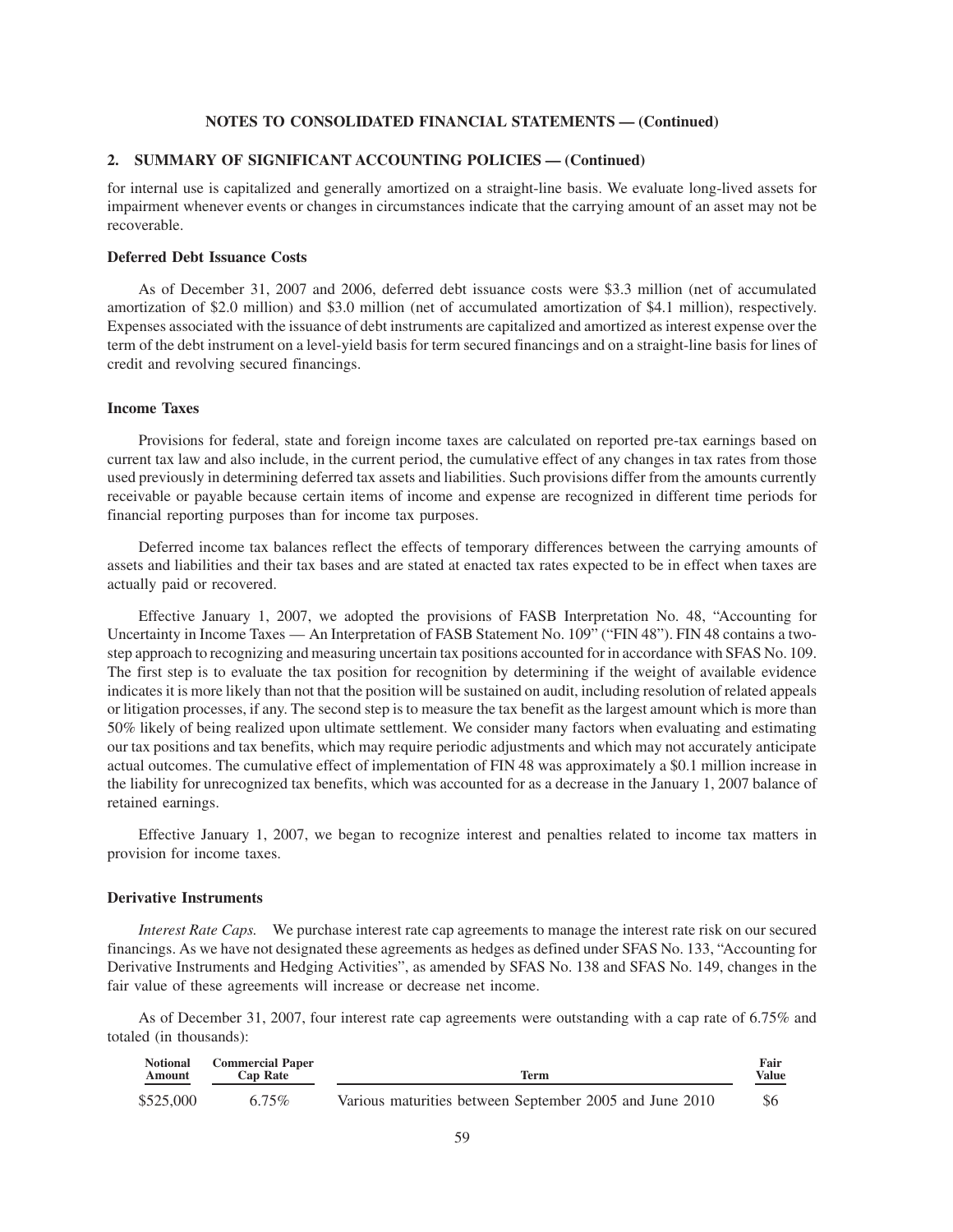#### **2. SUMMARY OF SIGNIFICANT ACCOUNTING POLICIES — (Continued)**

As of December 31, 2006, three interest rate cap agreements were outstanding with a cap rate of 6.75% and totaled (in thousands):

| <b>Notional</b> | <b>Commercial Paper</b> | Term                                                   | Fair  |
|-----------------|-------------------------|--------------------------------------------------------|-------|
| Amount          | <b>Cap Rate</b>         |                                                        | Value |
| \$325,000       | $6.75\%$                | Various maturities between September 2005 and May 2008 |       |

*Interest Rate Swap.* As of December 31, 2007 we had \$240.0 million in fixed rate debt, and \$50.0 million in floating rate debt outstanding under Term ABS 144A asset-backed secured borrowings. We entered into an interest rate swap to convert the \$50.0 million in floating rate debt into fixed rate debt bearing a rate of 6.28%. As we have not designated the interest rate swap as a hedge as defined under SFAS No. 133, "Accounting for Derivative Instruments and Hedging Activities", changes in the fair value of this swap will increase or decrease interest expense. The fair value of the interest rate swap is based on quoted market values, which are influenced by a number of factors, including interest rates, amount of debt outstanding, and number of months until maturity. Since we intend to hold the interest rate swap until maturity, any increases or decreases in interest expense resulting from changes in fair value will reverse by maturity date. The agreement matures in April 2013. As of December 31, 2007, the interest rate swap had a fair value of (\$0.5) million.

We recognize our derivative financial instruments as either assets or liabilities on our consolidated balance sheets.

# **Stock Compensation Plans**

At December 31, 2007, we have three stock-based compensation plans for employees and directors, which are described more fully in Note 10 to the consolidated financial statements. On January 1, 2006, we adopted revised SFAS No. 123R, "Share-Based Payment" under the modified prospective application method. We had previously adopted the fair value recognition provisions of SFAS No. 123, "Accounting for Stock-Based Compensation", under the retroactive restatement transition method in 2003. Adoption of SFAS No. 123R primarily resulted in a change in our estimated forfeitures for unvested stock-based compensation awards, which resulted in a cumulative reversal of stock-based compensation expense of \$0.4 million for the quarter ended March 31, 2006.

### **Employee Benefit Plan**

We sponsor a 401(k) plan that covers substantially all of our employees. Employees may elect to contribute to the plan from 1% to 20% of their salary subject to statutory limitations. During 2007, we made matching contributions equal to 50% of the employee contributions, up to a maximum of \$1,250 per employee. We recognized compensation expense of \$0.5 million in 2007, \$0.4 million in 2006 and \$0.3 million in 2005 for our matching contributions to the plan.

#### **Advertising Costs**

Advertising costs are expensed as incurred. Advertising expenses were \$0.4 million, \$0.6 million, and \$0.5 million for the years ended December 31, 2007, 2006, and 2005, respectively.

### **New Accounting Pronouncements**

*Accounting for Uncertainty in Income Taxes.* In July 2006, the FASB issued Interpretation No. 48, "Accounting for Uncertainty in Income Taxes — An Interpretation of FASB Statement No. 109" ("FIN 48"). We adopted the provisions of FIN 48 on January 1, 2007. Refer to the "Income Taxes" portion of this note to the consolidated financial statements for additional information.

*Fair Value Option for Financial Assets and Liabilities.* In February 2007, the FASB issued SFAS No. 159, "The Fair Value Option for Financial Assets and Financial Liabilities" ("SFAS 159"). SFAS 159 permits entities to choose to measure financial assets and liabilities (except for those that are specifically exempted from SFAS 159) at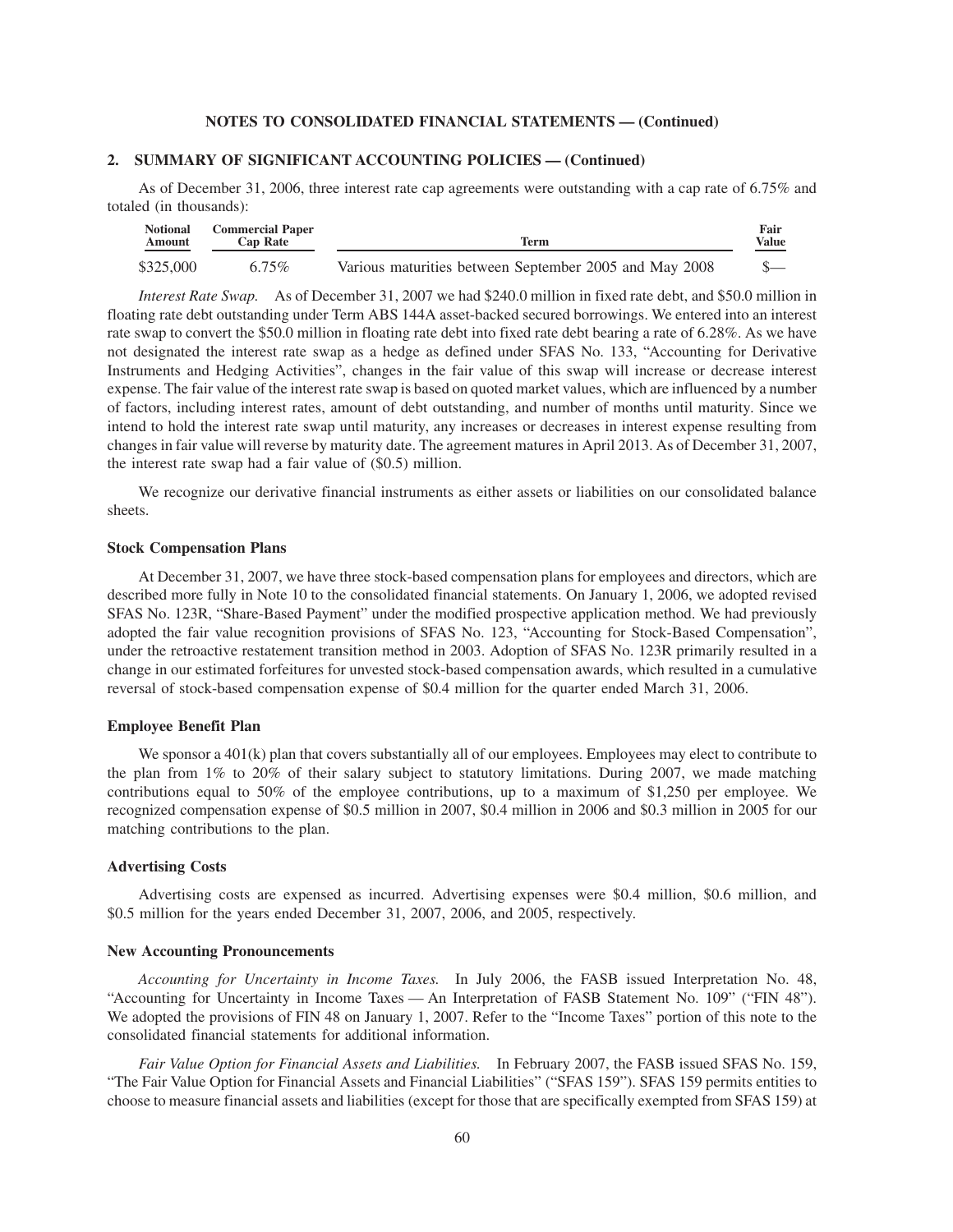### **2. SUMMARY OF SIGNIFICANT ACCOUNTING POLICIES — (Concluded)**

fair value. The election to measure a financial asset or liability at fair value can be made on an instrument-by-instrument basis and is irrevocable. The difference between carrying value and fair value at the election date is recorded as a transition adjustment to opening retained earnings. Subsequent changes in fair value are recognized in earnings. SFAS 159 is effective for fiscal years beginning after November 15, 2007. At this time, we do not intend to adopt SFAS 159.

### **Reclassification**

Certain amounts for prior periods have been reclassified to conform to the current presentation.

### **3. FAIR VALUE OF FINANCIAL INSTRUMENTS**

The following methods and assumptions were used to estimate the fair value of each class of financial instruments for which it is practicable to estimate their value.

*Cash and Cash Equivalents and Restricted Cash and Cash Equivalents.* The carrying amount of cash and cash equivalents and restricted cash and cash equivalents approximate their fair value due to the short maturity of these instruments.

*Restricted Securities Available for Sale.* Restricted securities consist of amounts held in trusts by TPAs to pay claims on vehicle service contracts. Securities for which we do not have the intent or ability to hold to maturity are classified as available for sale and stated at fair value. The fair value of restricted securities are based on quoted market values.

*Net Investment in Loans Receivable.* Loans receivable, net represents our net investment in Consumer Loans. The fair value is determined by calculating the present value of future loan payment inflows and dealer holdback outflows estimated by the Company utilizing a discount rate comparable with the rate used to calculate our allowance for credit losses.

*Derivative Instruments.* The fair value of interest rate caps and interest rate swaps are based on quoted market values.

*Liabilities.* The fair value of debt is determined using quoted market prices, if available, or calculated using the estimated value of each debt instrument based on current rates offered to us for debt with similar maturities.

A comparison of the carrying value and estimated fair value of these financial instruments is as follows (in thousands):

|                                                                             | As of December 31, |                                       |                    |                                       |
|-----------------------------------------------------------------------------|--------------------|---------------------------------------|--------------------|---------------------------------------|
|                                                                             |                    | 2007                                  |                    | 2006                                  |
|                                                                             | Carrying<br>Amount | <b>Estimated</b><br><b>Fair Value</b> | Carrying<br>Amount | <b>Estimated</b><br><b>Fair Value</b> |
| <b>Assets</b>                                                               |                    |                                       |                    |                                       |
| Cash and cash equivalents and restricted cash                               | \$74.814           | \$74,814                              | \$54,137           | \$54,137                              |
| Restricted securities available for sale                                    | 3,290              | 3,290                                 | 3,564              | 3,564                                 |
| Net investment in Loans receivable                                          | 810,553            | 826,828                               | 625,780            | 636,412                               |
| Derivative instruments                                                      | 6                  | 6                                     |                    |                                       |
| <b>Liabilities</b>                                                          |                    |                                       |                    |                                       |
|                                                                             | \$ 36,300          | \$ 36,300                             | \$ 38,400          | \$ 38,400                             |
| Secured financing $\ldots \ldots \ldots \ldots \ldots \ldots \ldots \ldots$ | 438,065            | 434.655                               | 345,144            | 345,213                               |
|                                                                             | 6.070              | 5,867                                 | 6.824              | 6.642                                 |
| Derivative instruments                                                      | 478                | 478                                   |                    |                                       |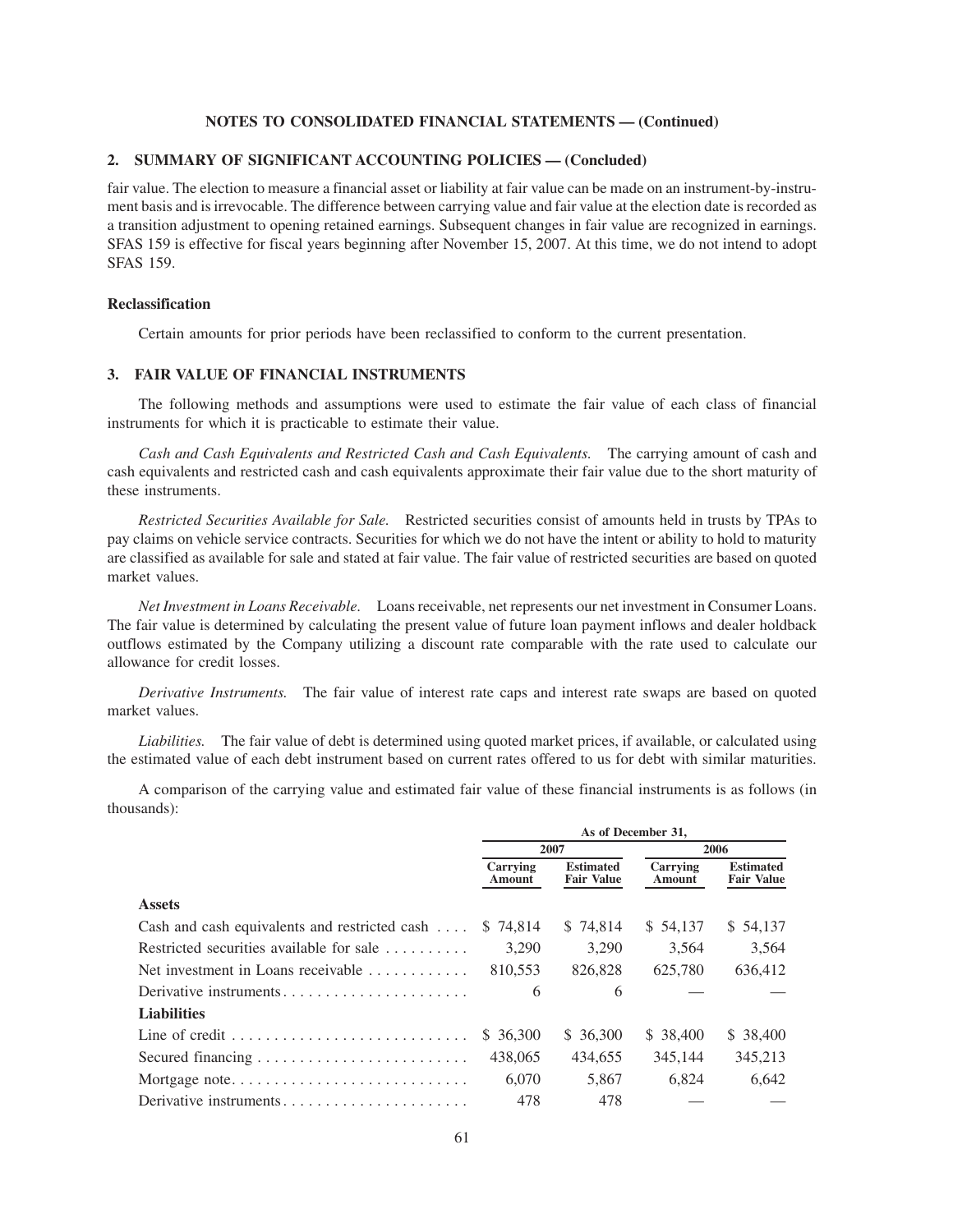# **4. LOANS RECEIVABLE**

Loans receivable consists of the following (in thousands):

| As of December 31, |           |
|--------------------|-----------|
|                    | 2007 2006 |
|                    |           |
|                    |           |
|                    |           |
|                    |           |

A summary of changes in Loans receivable is as follows (in thousands):

|                                               | For the Year Ended December 31, 2007 |                        |                    |           |  |
|-----------------------------------------------|--------------------------------------|------------------------|--------------------|-----------|--|
|                                               | <b>Dealer Loans</b>                  | <b>Purchased Loans</b> | <b>Other Loans</b> | Total     |  |
| Balance, beginning of period                  | \$724,093                            | \$29,926               | \$552              | \$754,571 |  |
| New loans $(1)$                               | 571,197                              | 139,340                |                    | 710,537   |  |
|                                               | (4,748)                              | 4.748                  |                    |           |  |
| Dealer holdback payments                      | 70,950                               |                        |                    | 70,950    |  |
| Net cash collections on loans $\dots \dots$   | (543.846)                            | (33,398)               |                    | (577,244) |  |
|                                               | (14,376)                             | (192)                  |                    | (14, 568) |  |
|                                               |                                      | 29                     |                    | 29        |  |
| Net change in other loans $\dots \dots \dots$ |                                      |                        | 154                | 154       |  |
| Currency translation                          | 269                                  |                        |                    | 269       |  |
| Balance, end of period                        | \$803,539                            | \$140.453              | \$706              | \$944,698 |  |

|                                            | For the Year Ended December 31, 2006 |                        |                    |            |  |
|--------------------------------------------|--------------------------------------|------------------------|--------------------|------------|--|
|                                            | <b>Dealer Loans</b>                  | <b>Purchased Loans</b> | <b>Other Loans</b> | Total      |  |
| Balance, beginning of period               | \$675,692                            | \$16.486               | \$ 2.761           | \$694,939  |  |
| New loans $(1)$                            | 532,869                              | 25,562                 |                    | 558,431    |  |
| Dealer holdback payments                   | 70,110                               |                        |                    | 70,110     |  |
| Net cash collections on loans              | (540, 614)                           | (11,940)               |                    | (552, 554) |  |
|                                            | (13,950)                             | (228)                  |                    | (14, 178)  |  |
|                                            |                                      | 46                     |                    | 46         |  |
| Net change in other loans                  |                                      |                        | (2,209)            | (2,209)    |  |
| Currency translation                       | (14)                                 |                        |                    | (14)       |  |
| Balance, end of period $\dots \dots \dots$ | \$724,093                            | \$29,926               | 552                | \$754,571  |  |

(1) New Dealer Loans includes advances to dealer-partners and accelerated payments of dealer holdback.

(2) Transfers relate to Dealer Loans that are now considered to be Purchased Loans when we exercise our right to the dealer holdback of certain dealer-partners' Consumer Loans once they are inactive and have originated less than 100 Consumer Loans.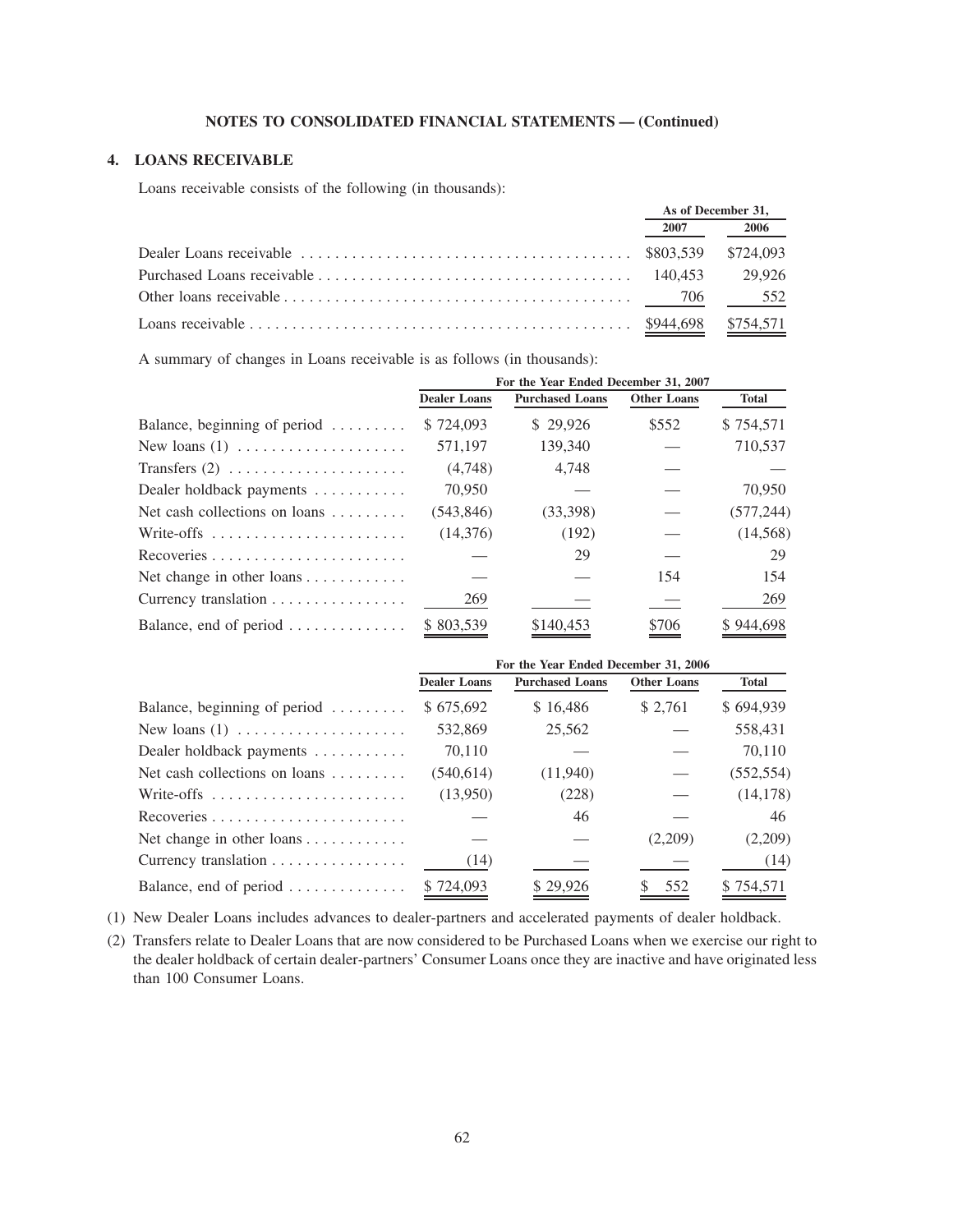### **4. LOANS RECEIVABLE — (Concluded)**

A summary of changes in the Allowance for credit losses is as follows (in thousands):

| For the Year Ended December 31, 2007 |                        |           |  |
|--------------------------------------|------------------------|-----------|--|
| <b>Dealer Loans</b>                  | <b>Purchased Loans</b> | Total     |  |
| \$127,881                            | \$910                  | \$128,791 |  |
| 19.468                               | 197                    | 19,665    |  |
| (14.376)                             | (192)                  | (14,568)  |  |
|                                      | 29                     | 29        |  |
|                                      |                        | 228       |  |
| \$133,201                            | \$944                  | \$134,145 |  |

|                                                                     | For the Year Ended December 31, 2006 |                        |           |  |
|---------------------------------------------------------------------|--------------------------------------|------------------------|-----------|--|
|                                                                     | <b>Dealer Loans</b>                  | <b>Purchased Loans</b> | Total     |  |
| Balance, beginning of period                                        | \$130,722                            | \$689                  | \$131,411 |  |
| Provision for credit $losses(2) \ldots \ldots \ldots \ldots \ldots$ | 11,094                               | 403                    | 11.497    |  |
|                                                                     | (13,950)                             | (228)                  | (14, 178) |  |
|                                                                     |                                      | 46                     | 46        |  |
|                                                                     |                                      |                        | 15        |  |
|                                                                     | \$127,881                            | \$910                  | \$128,791 |  |

(1) Does not include a provision for credit losses of \$282 related to other items.

(2) Does not include a negative provision for credit losses of \$491 related to other items

# **5. LEASED PROPERTIES**

We lease office space and office equipment. We expect that in the normal course of business, leases will be renewed or replaced by other leases. Total rental expense from continuing operations on all operating leases was \$0.8 million, \$0.5 million and \$0.3 million for 2007, 2006, and 2005, respectively. Contingent rentals under the operating leases were insignificant. Our total minimum future lease commitments under operating leases as of December 31, 2007 are as follows (in thousands):

### **Minimum Future Lease Commitments**

| \$1 127 |
|---------|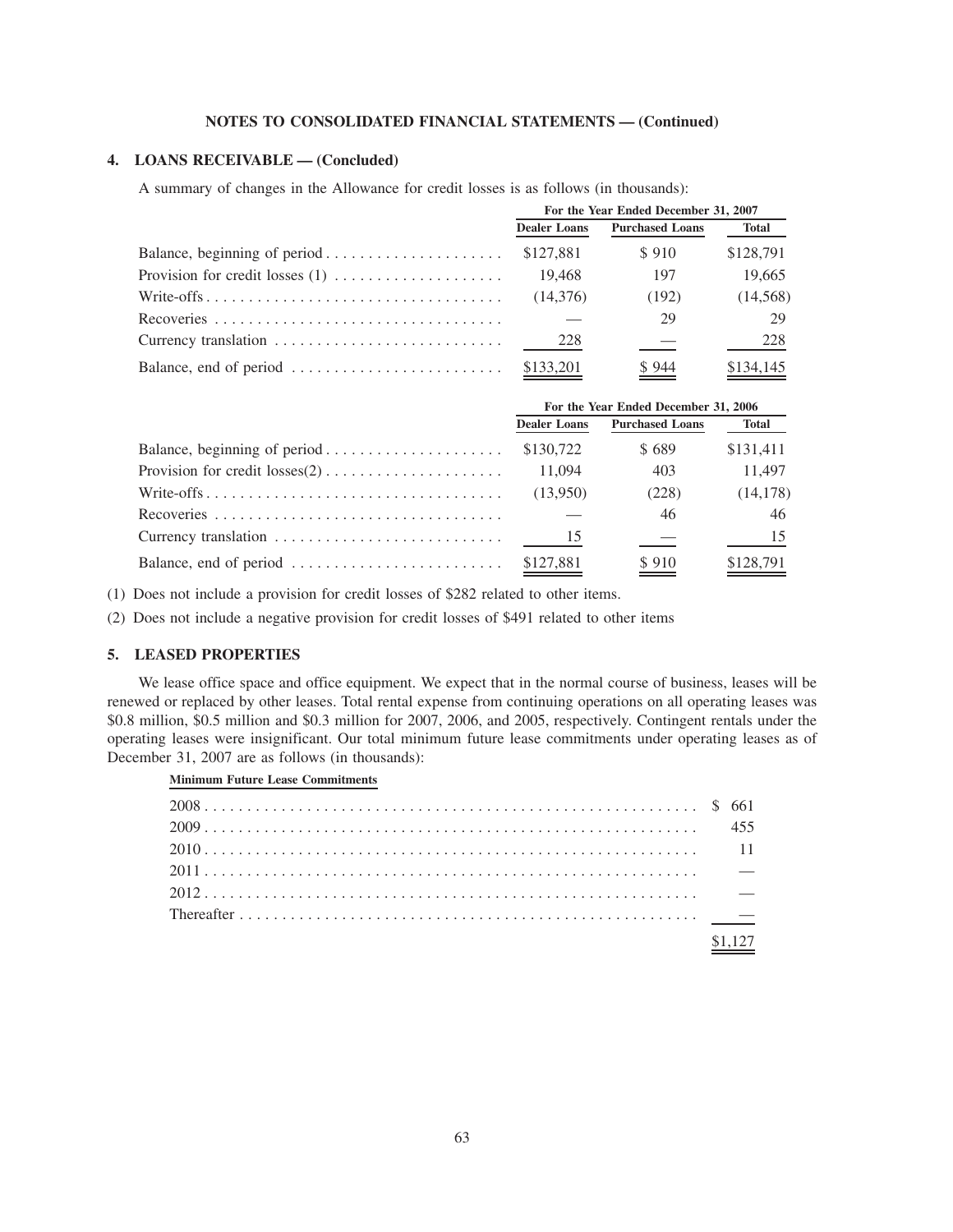# **6. PROPERTY AND EQUIPMENT**

Property and equipment consists of the following (in thousands):

|                                                    | As of December 31, |           |
|----------------------------------------------------|--------------------|-----------|
|                                                    | 2007               | 2006      |
|                                                    | \$2,582            | \$2,582   |
|                                                    | 11,175             | 9,761     |
|                                                    | 35,073             | 30,943    |
|                                                    | 2,525              | 1,782     |
|                                                    | 344                | 398       |
|                                                    | 51.699             | 45,466    |
| Less:                                              |                    |           |
| Accumulated depreciation on property and equipment | (30,302)           | (28, 102) |
|                                                    | (1,273)            | (1,161)   |
|                                                    | (31,575)           | (29,263)  |
|                                                    | \$20,124           | \$16,203  |

Property and equipment included capital leased assets of \$2.4 million and \$2.9 million as of December 31, 2007 and 2006, respectively. Depreciation expense on property and equipment, including capital leased assets, was \$4.1 million, \$4.6 million and \$5.2 million in 2007, 2006, and 2005, respectively.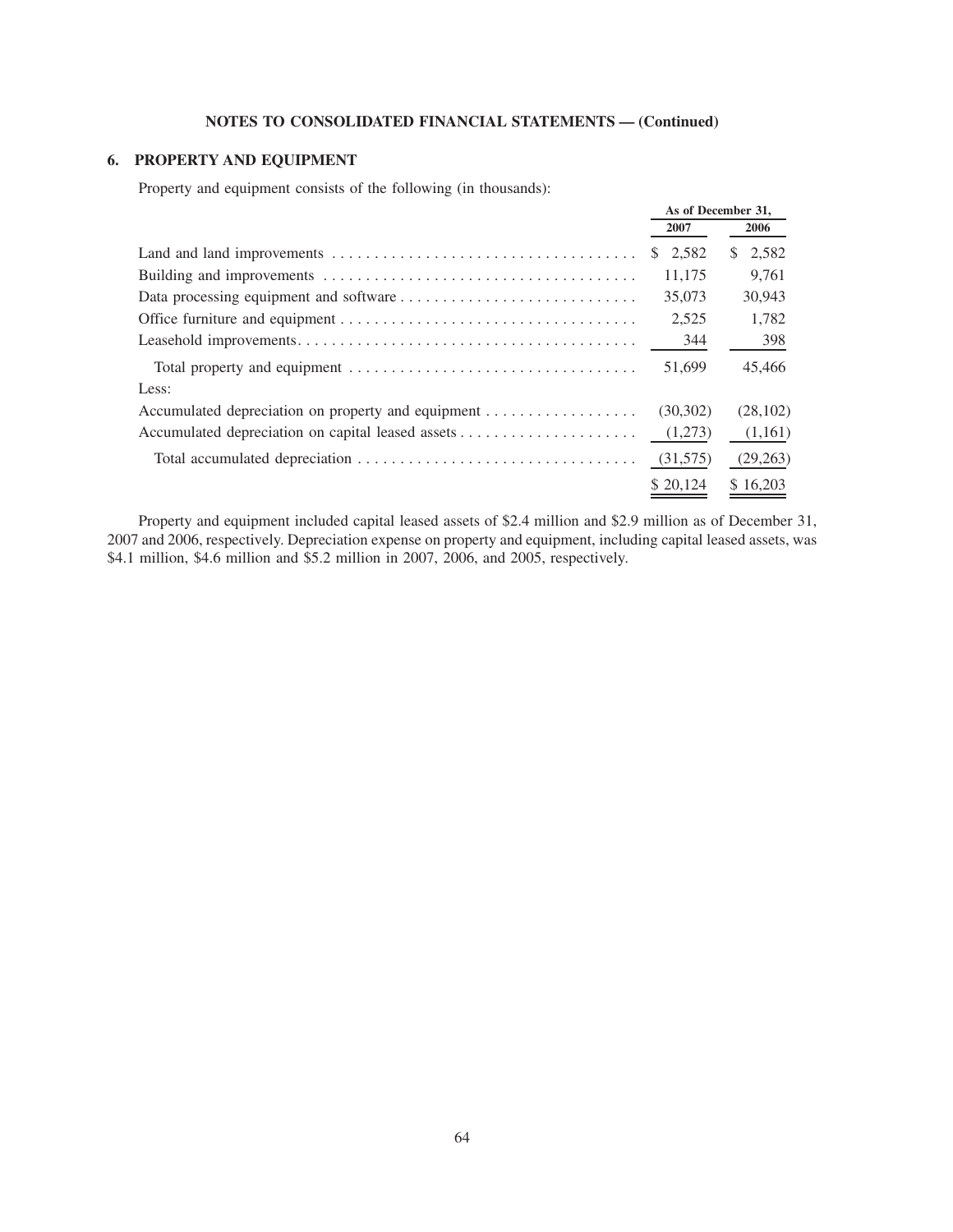#### **7. DEBT**

We currently use four primary sources of debt financing: (i) a revolving secured line of credit with a commercial bank syndicate; (ii) a revolving secured warehouse facility with institutional investors; (iii) SEC Rule 144A asset-backed secured financings ("Term ABS 144A") with qualified institutional investors; and (iv) a residual credit facility with an institutional investor. General information for each of the Company's financing transactions in place as of December 31, 2007 is as follows (in thousands):

| <b>Financings</b>                              | <b>Wholly owned</b><br>Subsidiary *               | <b>Issue</b><br><b>Number</b> | <b>Close Date</b>     | <b>Maturity Date</b> | <b>Financing</b><br><b>Amount</b> | <b>Interest Rate at</b><br>December 31, 2007                                                                                      |
|------------------------------------------------|---------------------------------------------------|-------------------------------|-----------------------|----------------------|-----------------------------------|-----------------------------------------------------------------------------------------------------------------------------------|
| Revolving Line<br>of Credit                    | n/a                                               | n/a                           | June 14, 2007         | June 20, 2009        | \$75,000                          | Either<br>Eurocurrency<br>rate plus<br>125 basis points<br>$(5.85%)$ or the<br>prime rate minus<br>165 basis points<br>$(5.60)\%$ |
| Revolving<br>Secured<br>Warehouse<br>Facility* | CAC Warehouse<br>Funding Corp. II                 | 2003-2                        | February 14,<br>2007  | February 13, 2008    | \$425,000                         | Commercial<br>paper rate plus<br>65 basis points<br>(5.76)%                                                                       |
| Term ABS 144A<br>$2006 - 2*$                   | Credit<br>Acceptance<br>Funding LLC<br>2006-2     | 2006-2                        | November 21,<br>2006  | n/a(1)               | \$100,000                         | Fixed rate<br>$(5.38)\%$                                                                                                          |
| Term ABS 144A<br>$2007 - 1*$                   | Credit<br>Acceptance<br>Funding LLC<br>$2007 - 1$ | $2007 - 1$                    | April 12, 2007        | n/a(2)               | \$100,000                         | Fixed rate<br>$(5.32)\%$                                                                                                          |
| Term ABS 144A<br>$2007 - 2*$                   | Credit<br>Acceptance<br>Funding LLC<br>2007-2     | 2007-2                        | October 29,<br>2007   | n/a(3)               | \$100,000                         | Fixed rate<br>$(6.22)\%$                                                                                                          |
| <b>Residual Credit</b><br>Facility*            | Credit<br>Acceptance<br>Residual<br>Funding LLC   | 2006-3                        | September 11,<br>2007 | September 9, 2008    | \$50,000                          | LIBOR $(4.60\%)$<br>or the<br>commercial<br>paper rate plus<br>145 basis points<br>$(6.56\%)$                                     |

*\* Financing made available only to a specified subsidiary of the Company.*

*(1) The total expected term of this facility is 22 months.*

- *(2) The total expected term of this facility is 24 months.*
- *(3) The total expected term of this facility is 26 months.*

Additional information related to the amounts outstanding on each facility is as follows (in thousands):

|                                             | For the Years Ended<br>December 31, |           |
|---------------------------------------------|-------------------------------------|-----------|
|                                             | 2007                                | 2006      |
| <b>Revolving Line of Credit</b>             |                                     |           |
|                                             |                                     | \$103,900 |
|                                             |                                     | \$58,749  |
| <b>Revolving Secured Warehouse Facility</b> |                                     |           |
|                                             |                                     | \$218,500 |
|                                             |                                     | \$138,780 |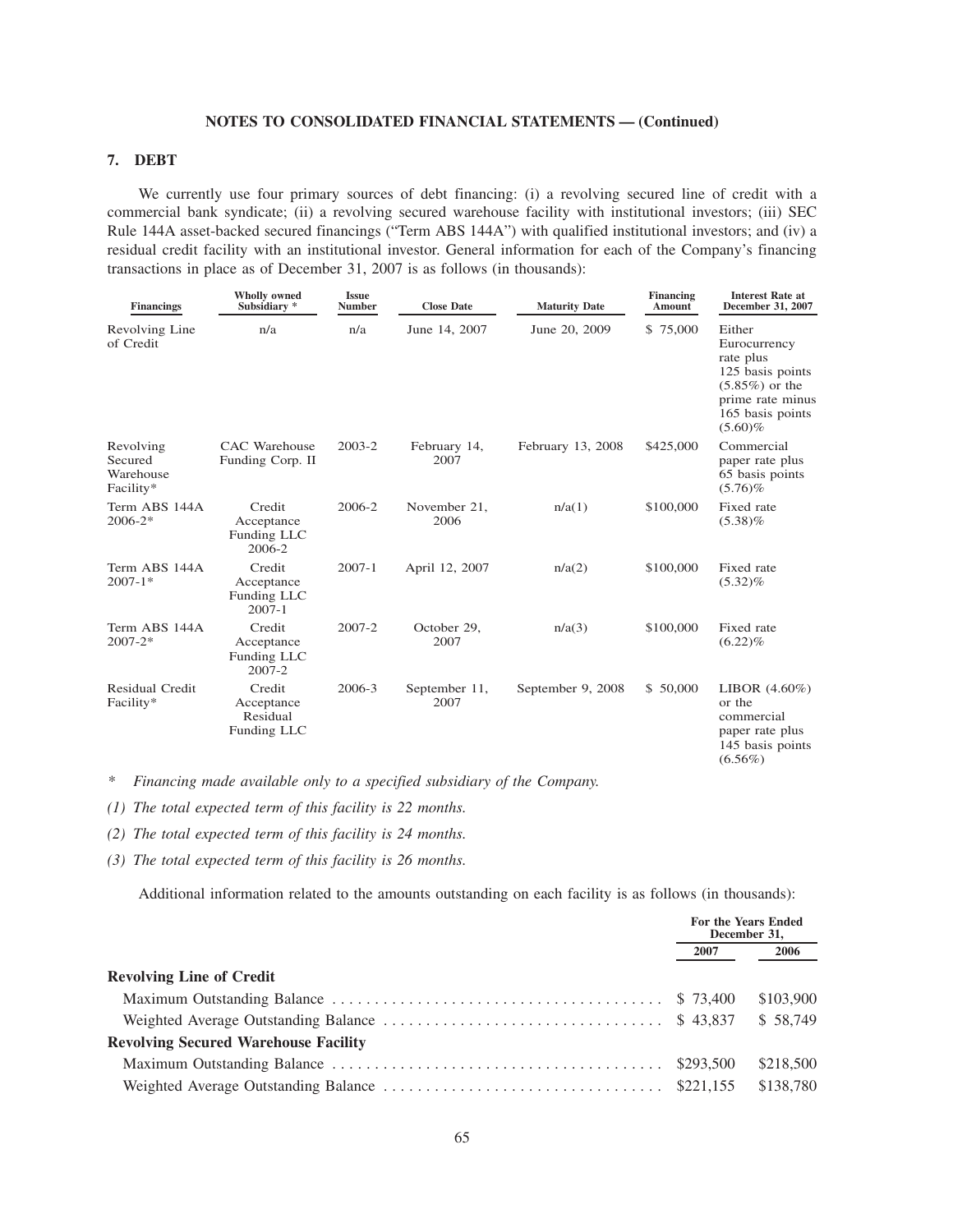### **7. DEBT — (Continued)**

|                                             | As of December 31,       |               |
|---------------------------------------------|--------------------------|---------------|
|                                             | 2007                     | 2006          |
| <b>Revolving Line of Credit</b>             |                          |               |
|                                             | \$36,300                 | \$ 38,400     |
|                                             | 173                      | 860           |
|                                             | 38,527                   | 95,740        |
|                                             | 5.60%                    | 7.06%         |
| <b>Revolving Secured Warehouse Facility</b> |                          |               |
|                                             | \$198,100                | \$171,000     |
|                                             | 226,900                  | 154,000       |
|                                             | 225,674                  | 249,247       |
|                                             | 5.76%                    | 6.00%         |
| <b>Term ABS 144A 2006-1</b>                 |                          |               |
|                                             | $\overline{\phantom{m}}$ | \$74,144      |
|                                             |                          | 115,664       |
|                                             |                          | 5.36%         |
| <b>Term ABS 144A 2006-2</b>                 |                          |               |
|                                             | \$89,965                 | \$100,000     |
|                                             | 129,950                  | 125,178       |
|                                             | 5.38%                    | 5.38%         |
| Term ABS 144A 2007-1                        |                          |               |
|                                             | \$100,000                | $\mathbb{S}$  |
|                                             | 130,841                  |               |
|                                             | 5.32%                    |               |
| <b>Term ABS 144A 2007-2</b>                 |                          |               |
|                                             | \$100,000                | \$            |
|                                             | 132,695                  |               |
|                                             | 6.22%                    |               |
| <b>Residual Credit Facility</b>             |                          |               |
|                                             |                          | $\mathcal{S}$ |
|                                             |                          |               |
|                                             | 4.60%                    | 5.32%         |

#### **Line of Credit Facility**

During the second quarter of 2007, we extended the maturity of our line of credit facility from June 20, 2008 to June 20, 2009. We also reduced the amount of the facility from \$135.0 million to \$75.0 million because the funding available under this facility and our warehouse facility exceeded our current revolving credit borrowing needs. In addition, the interest rate on borrowings under the facility was reduced from the prime rate or 1.30% over the Eurocurrency rate, at our option to the prime rate minus 1.65% or 1.25% over the Eurocurrency rate, at our option. For additional information regarding the current amount and maturity of the facility, see Note 13 to the consolidated financial statements.

Borrowings under the credit facility are subject to a borrowing-base limitation. This limitation equals 80% of the net book value of Dealer Loans plus 80% of the net book value of Purchased Loans, less a hedging reserve (not exceeding \$1.0 million), the amount of letters of credit issued under the line of credit, and the amount of other debt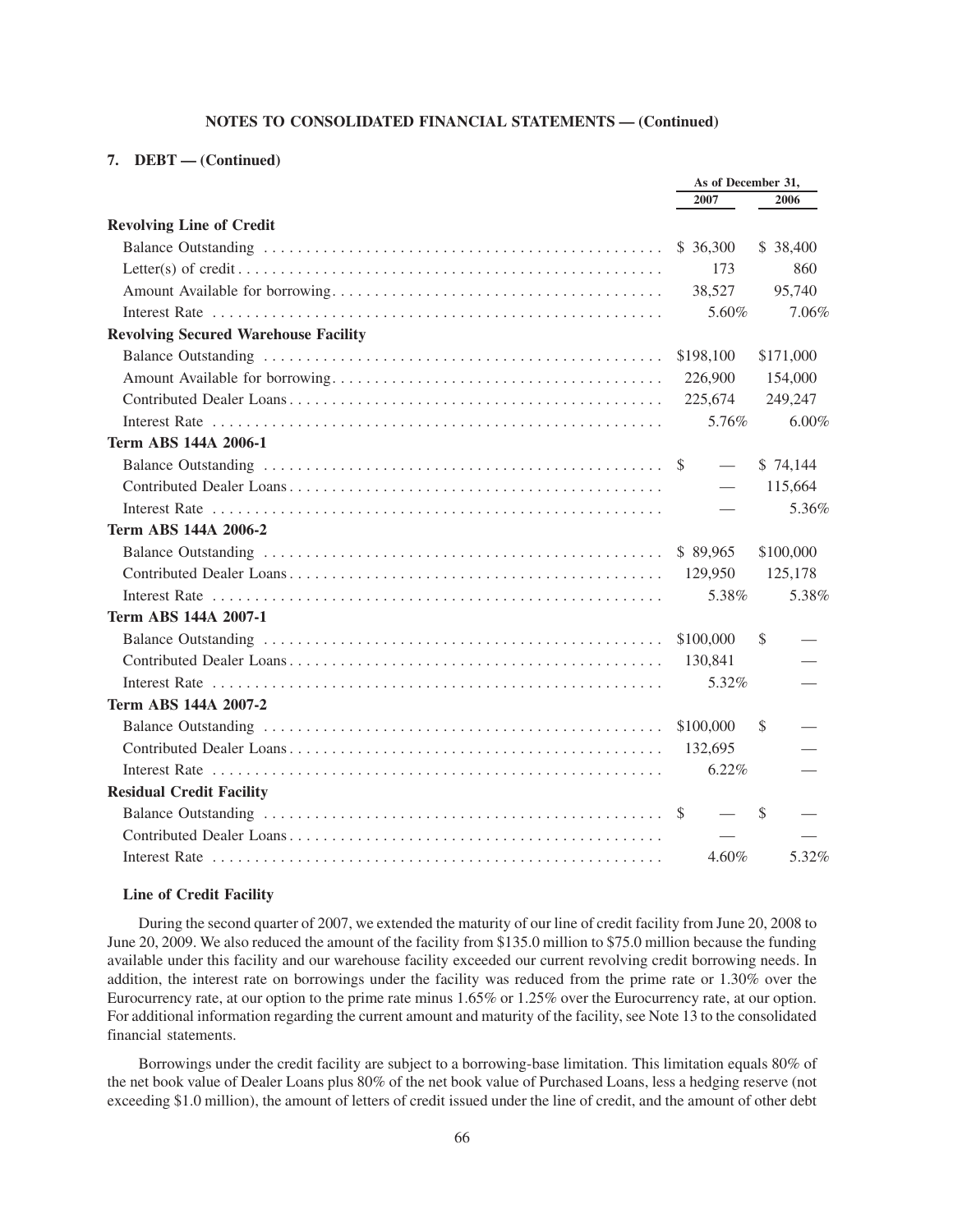### **7. DEBT — (Continued)**

secured by the collateral which secures the line of credit. Borrowings under the credit agreement are secured by a lien on most of our assets. We must pay annual and quarterly fees on the amount of the facility.

#### **Revolving Secured Warehouse Facility**

This facility is used to provide financing to our subsidiary CAC Warehouse Funding Corp. II ("Warehouse Funding"). During the first quarter of 2007, we extended the maturity of this facility from February 14, 2007 to February 13, 2008. During the fourth quarter of 2007 we increased the amount of the facility from \$325.0 million to \$425.0 million. For additional information regarding the current amount and maturity of the facility, see Note 13 to the consolidated financial statements.

During the third quarter of 2007, we executed an amendment to the facility. Under the revised facility, we can now contribute Purchased Loans in addition to Dealer Loans, to Warehouse Funding. Under the facility, we convey Dealer and Purchased Loans to this subsidiary in return for cash and equity in the subsidiary. In turn, Warehouse Funding pledges the Dealer and Purchased Loans as collateral to institutional investors to secure loans that will fund the cash portion of the purchase price of the Dealer and Purchased Loans. The financing provided to Warehouse Funding under the facility is limited to the lesser of 80% of the net book value of the contributed Dealer and Purchased Loans or the facility limit.

The agreement requires that certain amounts outstanding under the facility be refinanced within 360 days of the most recent renewal. The most recent renewal occurred on February 14, 2007, and the most recent refinancing occurred on October 29, 2007. If such financing had not occurred, the transaction would cease to revolve, would amortize as collections were received and, at the option of the institutional investors, may be subject to acceleration and foreclosure.

Warehouse Funding is liable for any amounts due under the facility. Even though Warehouse Funding and the Company are consolidated for financial reporting purposes, the financing is non-recourse to us. As Warehouse Funding is organized as a separate legal entity from the Company, assets of Warehouse Funding (including the conveyed Dealer and Purchased Loans) will not be available to satisfy the general obligations of the Company. All of Warehouse Funding's assets have been encumbered to secure its obligations to its creditors.

Interest on borrowings under the facility has been limited to a maximum rate of 6.75% through interest-ratecap agreements executed in the first and fourth quarters of 2007. Warehouse Funding pays us a monthly servicing fee equal to 6% of the collections received with respect to the conveyed Dealer and Purchased Loans. The fee is paid out of the collections. Except for the servicing fee and holdback payments due to dealer-partners, we do not have any rights in any portion of such collections until all outstanding principal, accrued and unpaid interest, fees and other related costs are paid in full.

#### **Term ABS 144A Financings**

In 2006 and 2007, four of our wholly owned subsidiaries, Credit Acceptance Funding LLC 2006-1, Credit Acceptance Funding LLC 2006-2, Credit Acceptance Funding LLC 2007-1 and Credit Acceptance Funding LLC 2007-2 (the "Funding LLCs"), each completed a secured financing transaction in which they received \$100.0 million. In connection with these transactions, we conveyed Dealer Loans to each Funding LLC for cash and the sole membership interest in that Funding LLC. In turn, each Funding LLC conveyed the Dealer Loans to a respective trust that issued \$100.0 million in notes to qualified institutional investors. In each transaction, the notes were rated "Aaa" by Moody's Investor Service and "AAA" by Standard & Poor's Rating Services. Financial insurance policies were issued in connection with the transactions. The policies guarantee the timely payment of interest and ultimate repayment of principal on the final scheduled distribution date.

Each financing has a specified revolving period during which we may be required, and are likely, to convey additional Dealer Loans to each Funding LLC. Each Funding LLC will then convey them to their respective trust, to maintain the financing at the \$100.0 million level. (The proceeds of the initial Dealer Loan conveyances to the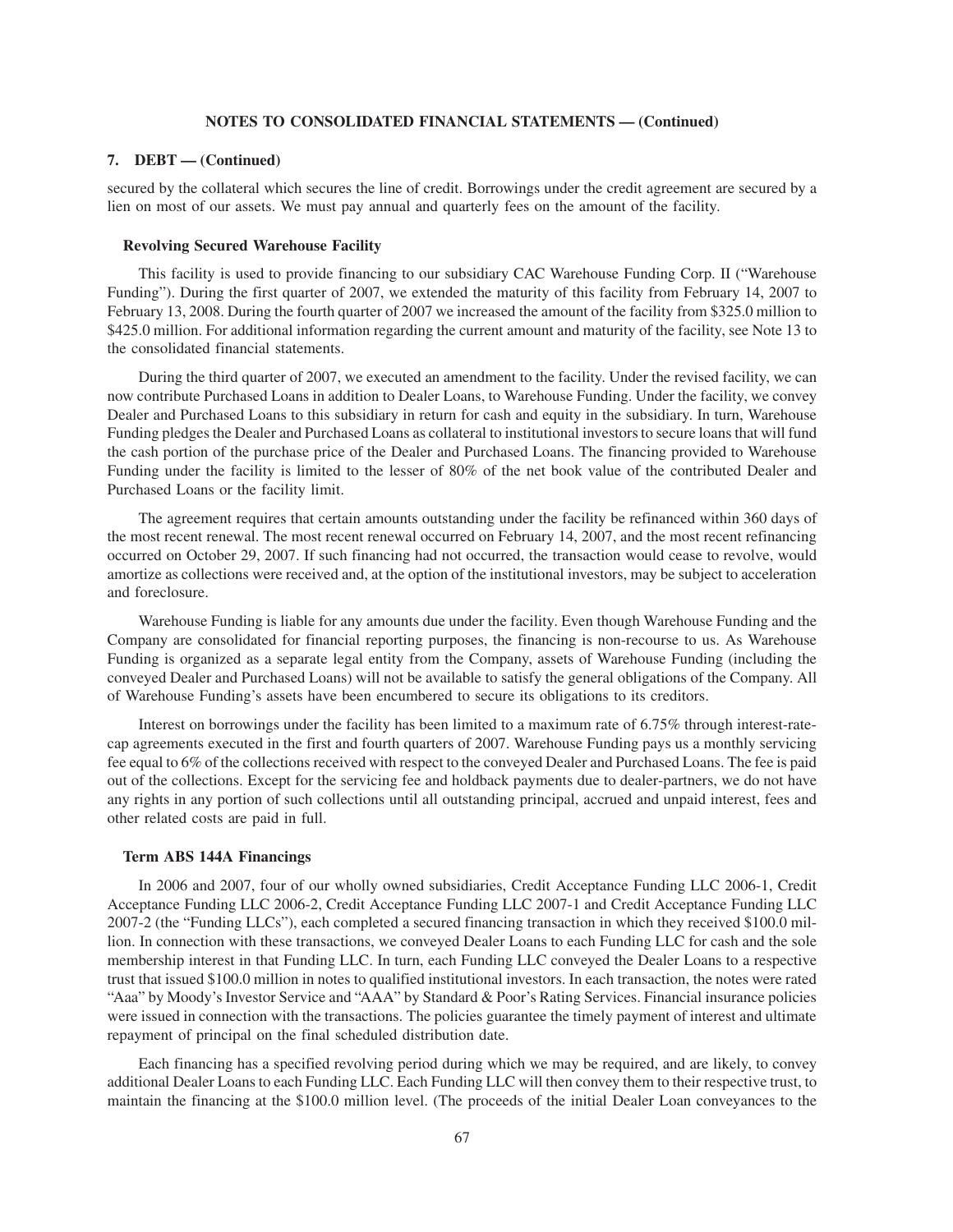### **7. DEBT — (Continued)**

Funding LLCs were used to purchase Dealer Loans, on an arm's-length basis, from Warehouse Funding.) At the end of the revolving period, the debt outstanding under each financing will begin to amortize.

The financings create loans for which the trusts are liable and which are secured by all the assets of each trust. Such loans are non-recourse to us, even though the trusts, the Funding LLCs and the Company are consolidated for financial reporting purposes. Because the Funding LLCs are organized as separate legal entities from the Company, their assets (including the conveyed Dealer Loans) are not available to satisfy our general obligations. We receive a monthly servicing fee on each financing equal to 6% of the collections received with respect to the conveyed Dealer Loans. The fee is paid out of the collections. Aside from the servicing fee and payments due to dealer-partners, we do not receive, or have any rights in the collections. However, in our capacity as Servicer of the Dealer Loans, we do have a limited right to exercise a "clean-up call" option to purchase Dealer Loans from the Funding LLCs under certain specified circumstances. Alternatively, when a trust's underlying indebtedness is paid in full, either through collections or through a prepayment of the indebtedness, the trust is to pay any remaining collections over to its Funding LLC as the sole beneficiary of the trust. The collections will then be available to be distributed to us as the sole member of the respective Funding LLC.

The table below sets forth certain additional details regarding the outstanding Term ABS 144A Financings (in thousands):

| Term ABS 144A<br><b>Financing</b> | <b>Issue</b><br><b>Number</b> | <b>Close Date</b>        | <b>Net Book Value of</b><br><b>Dealer Loans</b><br><b>Conveyed at Closing</b> | <b>Revolving Period</b>                   | <b>Expected</b><br><b>Annualized</b><br>Rates * |
|-----------------------------------|-------------------------------|--------------------------|-------------------------------------------------------------------------------|-------------------------------------------|-------------------------------------------------|
| Term ABS 144A<br>2006-2           |                               | 2006-2 November 21, 2006 | \$125,600                                                                     | 12 months (Through)<br>November 15, 2007) | $7.4\%$                                         |
| Term ABS 144A<br>$2007 - 1$       |                               | 2007-1 April 12, 2007    | \$125,700                                                                     | 12 months (Through)<br>April 15, 2008)    | $7.2\%$                                         |
| Term ABS 144A<br>2007-2           |                               | 2007-2 October 29, 2007  | \$125,000                                                                     | 12 months (Through)<br>October 15, 2008)  | 8.0%                                            |

*\* Includes underwriter's fees, insurance premiums and other costs.*

#### **Residual Credit Facility**

Another wholly owned subsidiary, Credit Acceptance Residual Funding LLC ("Residual Funding"), has a \$50.0 million secured credit facility with an institutional investor. This facility allows Residual Funding to finance its purchase of trust certificates from special-purpose entities (the "Term SPEs") that have purchased Dealer Loans under our term securitization transactions. Historically, the Term SPEs' residual interests in Dealer Loans, represented by their trust certificates, have proven to have value that increases as their term securitization obligations amortize. During the third quarter of 2007, we executed an amendment to the residual funding credit facility extending the maturity date from September 19, 2007 to September 9, 2008. Additionally, we increased the maximum facility advance rate from 65% to 70% enabling the Term SPEs to realize and distribute to us up to 70% of that increase in value prior to the time the related term securitization senior notes are paid in full.

Residual Funding's interests in Dealer Loans, represented by its purchased trust certificates, are subordinated to the interests of term securitization senior noteholders. However, the entire arrangement is non-recourse to us. Residual Funding is organized as a separate legal entity from the Company. Therefore its assets, including purchased trust certificates, are not available to satisfy our general obligations, even though Residual Funding and the Company are consolidated for financial reporting purposes.

#### **Mortgage Loan**

We have a mortgage loan from a commercial bank that is secured by a first mortgage lien on our headquarters building and an assignment of all leases, rents, revenues and profits under all present and future leases of the building. There was \$6.1 million and \$6.8 million outstanding on this loan as of December 31, 2007 and 2006,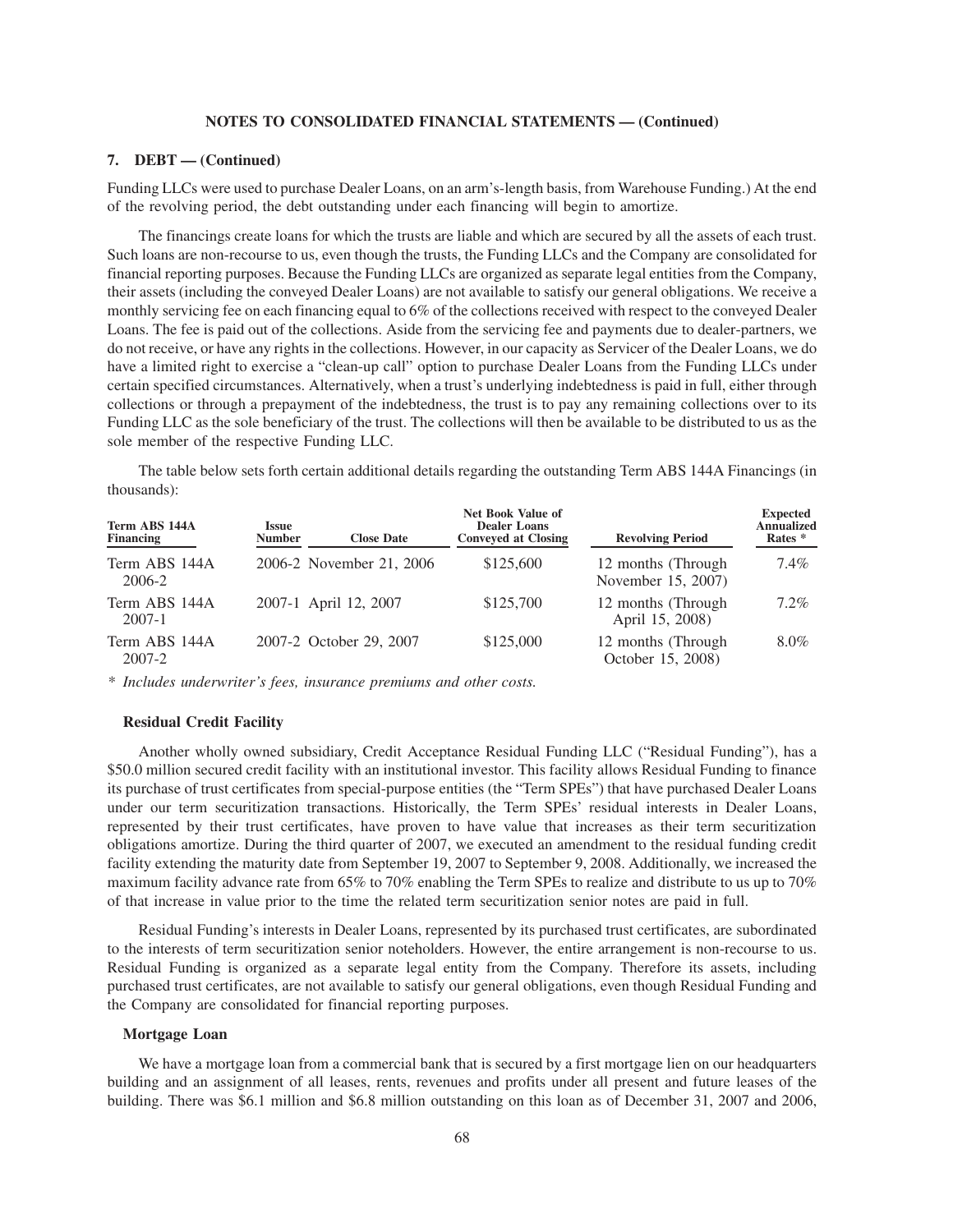### **7. DEBT — (Concluded)**

respectively. The loan matures on June 9, 2009, bears interest at a fixed rate of 5.35%, and requires monthly payments of \$92,156 and a balloon payment at maturity for the balance of the loan.

#### **Capital Lease Obligations**

As of December 31, 2007, we had various capital lease obligations outstanding for computer equipment, with monthly payments totaling \$73,000. The total amount of capital lease obligations outstanding as of December 31, 2007 and 2006 were \$1.7 million and \$1.8 million, respectively. These capital lease obligations bear interest at rates ranging from 6.99% to 8.71% and have maturity dates between February 2008 and November 2010.

### **Letters of Credit**

Letters of credit are issued by a commercial bank syndicate and reduce amounts available under our revolving line of credit. As of December 31, 2007 and December 31, 2006, we had letters of credit outstanding of \$0.2 million and \$0.9 million, respectively. The letters of credit relate to reinsurance agreements. The letters of credit expire on May 26, 2008, at which time they will be automatically extended for a period of one year unless we are notified otherwise by the commercial bank syndicate.

#### **Principal Debt Maturities**

The scheduled principal maturities of our debt at December 31, 2007 are as follows (in thousands):

| Year                                   | <b>Line of Credit</b><br><b>Facility</b> | <b>Secured Financing</b> | Mortgage<br>Loan | <b>Capital Lease</b><br><b>Obligations</b> | <b>Total</b> |  |
|----------------------------------------|------------------------------------------|--------------------------|------------------|--------------------------------------------|--------------|--|
| $2008(1)$                              |                                          | \$367,942                | \$796            | 701<br>S.                                  | \$369,439    |  |
| $2009(2)(3) \ldots \ldots \ldots$      | 36,300                                   | 120,123                  | 5.273            | 641                                        | 162,337      |  |
| 2010                                   |                                          |                          |                  | 354                                        | 354          |  |
| 2011                                   |                                          |                          |                  |                                            |              |  |
| 2012                                   |                                          |                          |                  |                                            |              |  |
| Thereafter $\dots\dots\dots\dots\dots$ |                                          |                          |                  |                                            |              |  |
|                                        | $\frac{$36,300}{$2}$                     | \$488,065                | \$6,069          | \$1,696                                    | \$532,130    |  |

(1) The total expected term of Term ABS 144A 2006-2 is 22 months.

(2) The total expected term of Term ABS 144A 2007-1 is 24 months.

(3) The total expected term of Term ABS 144A 2007-2 is 26 months.

### **Debt Covenants**

As of December 31, 2007, we are in compliance with various restrictive debt covenants that require the maintenance of certain financial ratios and other financial conditions. The most restrictive covenants require a minimum ratio of our assets to debt and a minimum ratio of our earnings before interest, taxes and non-cash expenses to fixed charges. The covenants also limit the maximum ratio of our funded debt to tangible net worth. Additionally, we must maintain, as of the end of the year, consolidated net income of not less than \$1.00 for the two consecutive quarters then ending. Some of the debt covenants may indirectly limit the payment of dividends on common stock. For additional information regarding our debt covenants, see Note 13 to the consolidated financial statements.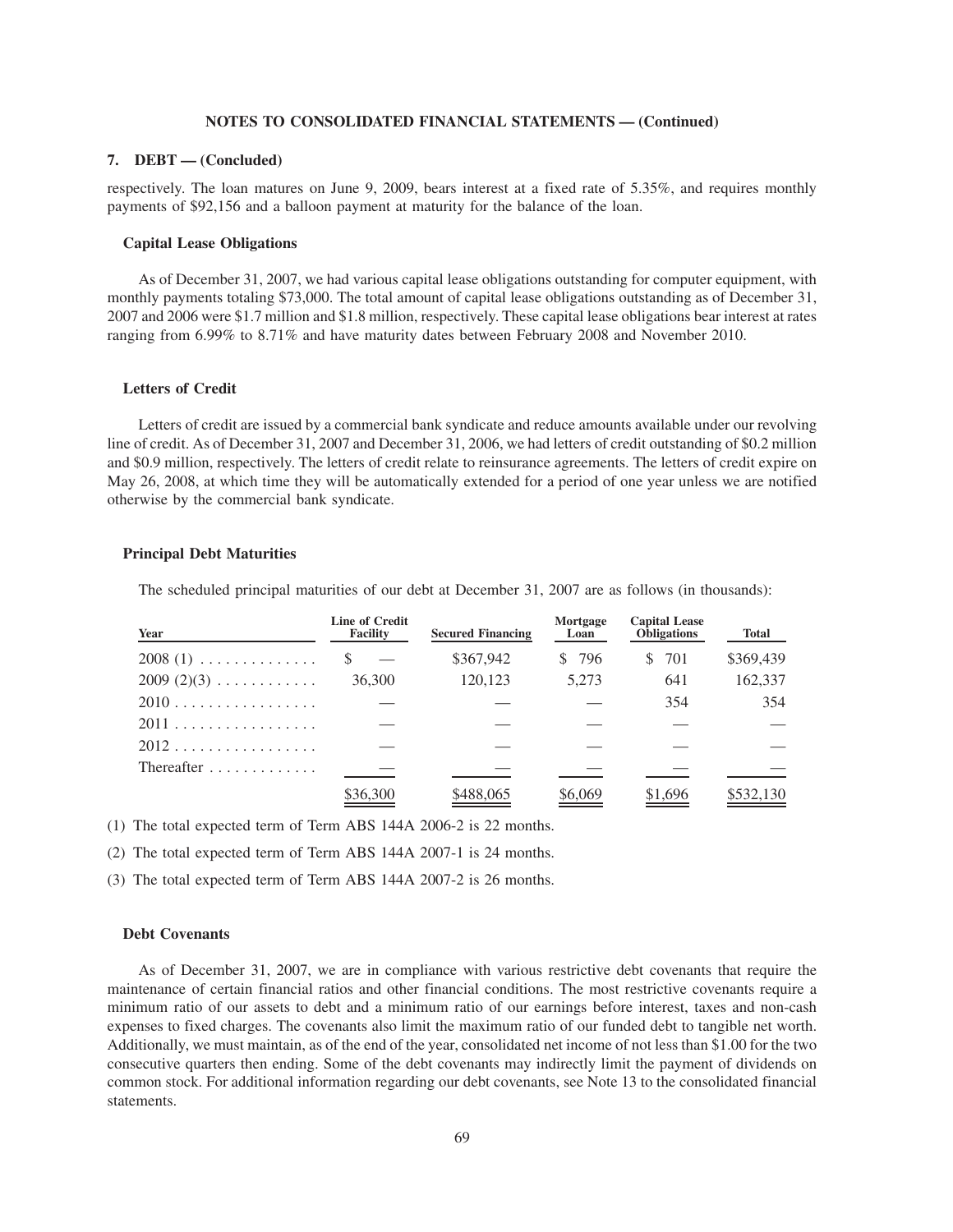### **8. RELATED PARTY TRANSACTIONS**

In the normal course of our business, we have Dealer Loans with affiliated dealer-partners owned or controlled by: (i) our majority shareholder and Chairman; (ii) a member of the Chairman's immediate family; and (iii) our former President, Keith McCluskey. Mr. McCluskey resigned from his position with the Company effective September 1, 2006. Transactions with Mr. McCluskey are reported below through December 31, 2006. Our Dealer Loans to affiliated dealer-partners and non-affiliated dealer-partners are on the same terms.

Affiliated Dealer Loan balances were \$16.1 million, and \$22.4 million as of December 31, 2007 and 2006, respectively. Affiliated Dealer Loans balances were 2.0% and 3.1% of total consolidated Dealer Loan balances as of December 31, 2007 and 2006, respectively. A summary of related party Dealer Loan activity is as follows (in thousands):

|                                      | For the Year Ended<br>December 31, 2007                       |                               | For the Year Ended<br>December 31, 2006                       |                               | For the Year Ended<br>December 31, 2005                |                               |
|--------------------------------------|---------------------------------------------------------------|-------------------------------|---------------------------------------------------------------|-------------------------------|--------------------------------------------------------|-------------------------------|
|                                      | <b>Affiliated</b><br><b>Dealer-Partner</b><br><b>Activity</b> | $%$ of<br><b>Consolidated</b> | <b>Affiliated</b><br><b>Dealer-Partner</b><br><b>Activity</b> | $%$ of<br><b>Consolidated</b> | <b>Affiliated</b><br>Dealer-Partner<br><b>Activity</b> | $%$ of<br><b>Consolidated</b> |
| New Loans $\dots \dots \dots$        | \$10,111                                                      | $1.8\%$                       | \$17,851                                                      | $3.3\%$                       | \$19,534                                               | $4.2\%$                       |
| Affiliated dealer-partner<br>revenue | \$4.529                                                       | $2.4\%$                       | \$ 6.347                                                      | $3.6\%$                       | \$6,206                                                | $3.7\%$                       |
| Dealer holdback payments             | \$1,801                                                       | $2.5\%$                       | \$2.355                                                       | $3.4\%$                       | \$2,184                                                | $4.2\%$                       |

Beginning in 2002, entities owned by our majority shareholder and Chairman began offering secured lines of credit to third parties in a manner similar to a program previously offered by us. In December of 2004, our majority shareholder and Chairman sold his ownership interest in these entities; however, he continues to have indirect control over these entities and has the right or obligation to reacquire the entities under certain circumstances until December 31, 2014 or the repayment of the related purchase money note.

Pursuant to an employment agreement with the Company's former President, Mr. McCluskey, dated April 19, 2001, we loaned Mr. McCluskey's dealerships \$0.9 million. Obligations under this note, including all principal and interest, were paid in full on August 16, 2006. In addition, pursuant to the employment agreement, we loaned Mr. McCluskey approximately \$0.5 million. The note, including all principal and interest, is due on April 19, 2011, bears interest at 5.22% and is unsecured. The balance of the note including accrued but unpaid interest was approximately \$0.5 million and \$0.6 million as of December 31, 2007 and 2006, respectively.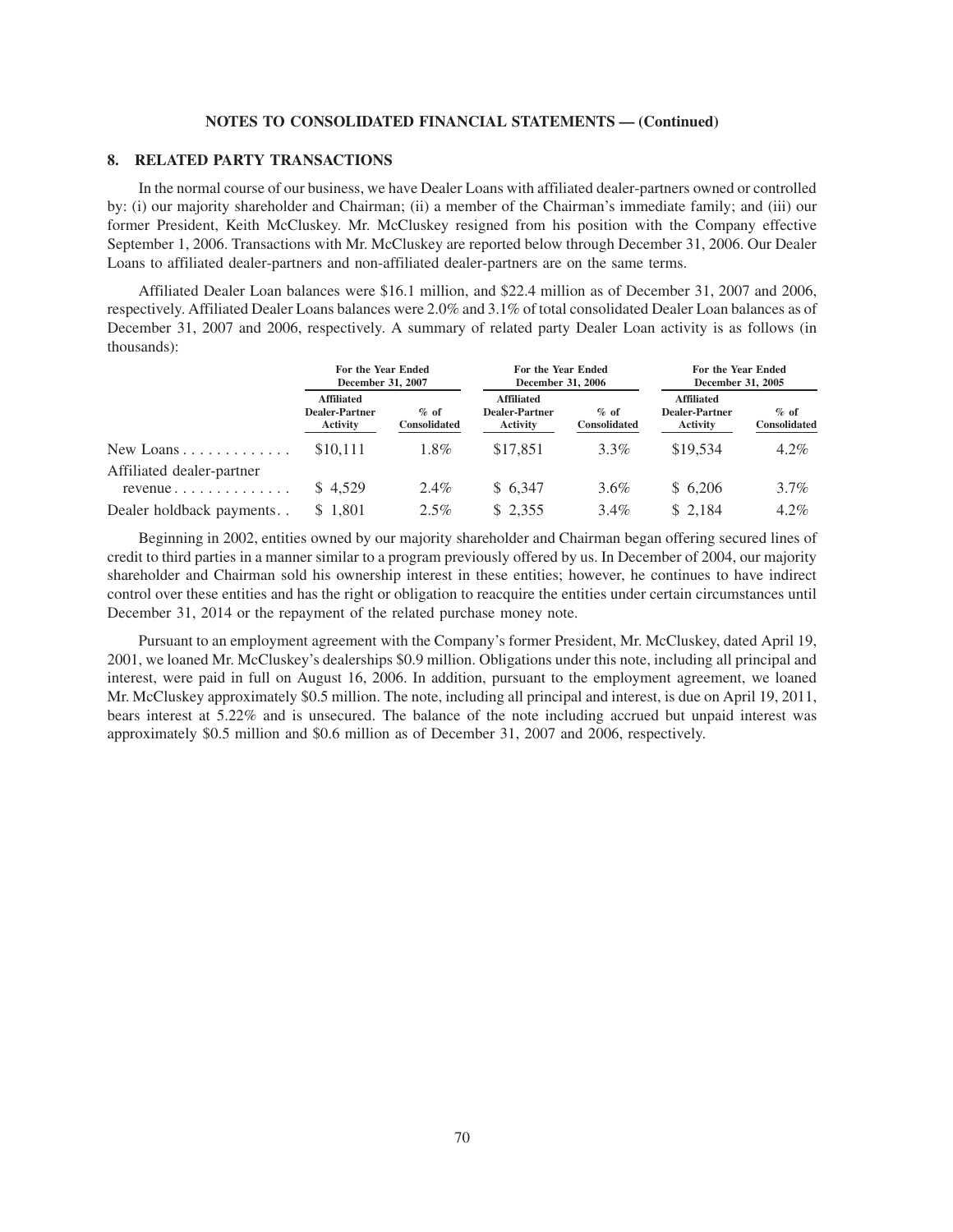## **9. INCOME TAXES**

The income tax provision, excluding the results of the discontinued United Kingdom operations, consists of the following (in thousands):

|                                                                      | <b>Years Ended December 31,</b> |          |           |
|----------------------------------------------------------------------|---------------------------------|----------|-----------|
|                                                                      | 2007                            | 2006     | 2005      |
| Income from continuing operations before provision for income taxes: |                                 |          |           |
|                                                                      | \$82,966                        | \$90,506 | \$107,420 |
|                                                                      | 215                             | 134      | 936       |
|                                                                      | \$83,181                        | \$90,640 | \$108,356 |
| Current provision (credit) for income taxes:                         |                                 |          |           |
|                                                                      | \$ 8.446                        | \$30,902 | \$26,465  |
|                                                                      | 93                              | 687      | 1,979     |
|                                                                      | (41)                            | (435)    | 120       |
|                                                                      | 8,498                           | 31,154   | 28,564    |
| Deferred provision (credit) for income taxes:                        |                                 |          |           |
|                                                                      | 19,201                          | 166      | 10,182    |
|                                                                      | 1,159                           | 232      | 1,455     |
|                                                                      | 11                              | 241      | (42)      |
|                                                                      | 20,371                          | 639      | 11,595    |
| Interest and penalties expense (benefit):                            |                                 |          |           |
|                                                                      | 749                             |          |           |
|                                                                      | (51)                            |          |           |
|                                                                      | 698                             |          |           |
|                                                                      | \$29,567                        | \$31,793 | \$40,159  |

Effective January 1, 2007, we began to recognize interest and penalties related to income tax matters in provision for income taxes expense.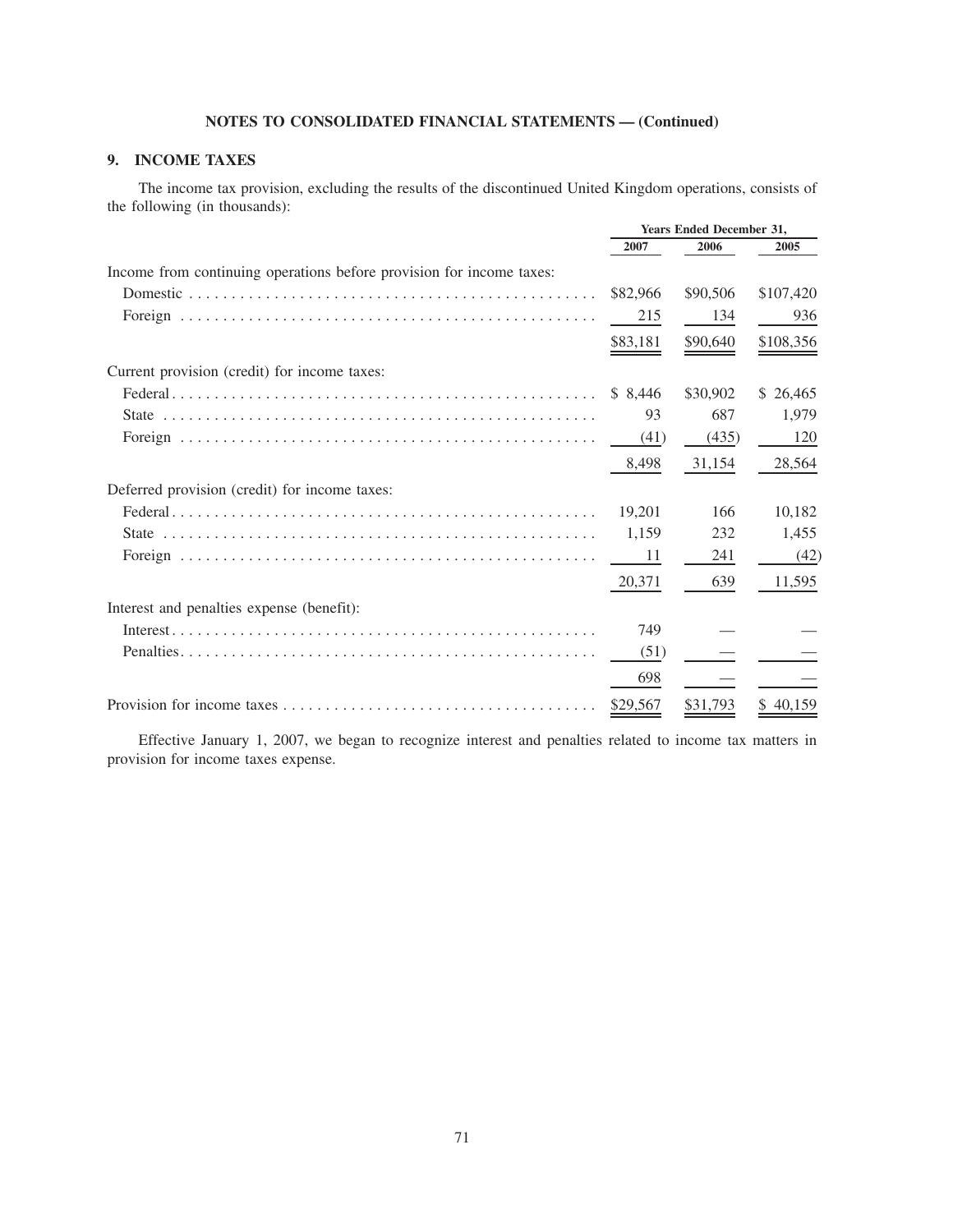#### **9. INCOME TAXES — (Continued)**

The tax effects of temporary differences that give rise to significant portions of the deferred tax assets and deferred tax liabilities consist of the following (in thousands):

|                           | As of December 31, |          |
|---------------------------|--------------------|----------|
|                           | 2007               | 2006     |
| Deferred tax assets:      |                    |          |
|                           | \$49,148           | \$46,833 |
|                           | 17                 | 5,346    |
|                           | 321                | 453      |
|                           | 2,058              | 367      |
|                           | 1,003              | 330      |
|                           | 52,547             | 53,329   |
| Deferred tax liabilities: |                    |          |
|                           | 113,407            | 93,863   |
|                           | 873                | 820      |
|                           | 1,756              | 1,700    |
|                           |                    | 549      |
|                           | 1,279              | 794      |
|                           | 117,315            | 97,726   |
|                           | \$64,768           | \$44,397 |

A reconciliation of the U.S. Federal statutory rate to the Company's effective tax rate, excluding the results of the discontinued United Kingdom operations, is as follows:

| <b>Years Ended</b> | December 31,   |       |
|--------------------|----------------|-------|
|                    | 2007 2006 2005 |       |
|                    |                |       |
|                    |                |       |
|                    |                |       |
|                    |                |       |
|                    |                |       |
|                    |                | (0.7) |
|                    |                |       |

The effective tax rates for 2007, 2006, and 2005 differed from the federal statutory tax rate of 35% primarily due to state income taxes and reserves for uncertain tax positions and related interest and penalties that are included in the provision for income taxes.

We adopted FIN 48 on January 1, 2007. As a result of the implementation, we recognized a \$0.1 million increase to reserves for uncertain tax positions. This increase was accounted for as an adjustment to the beginning balance of retained earnings on the balance sheet. As of December 31, 2007, changes to our tax contingencies that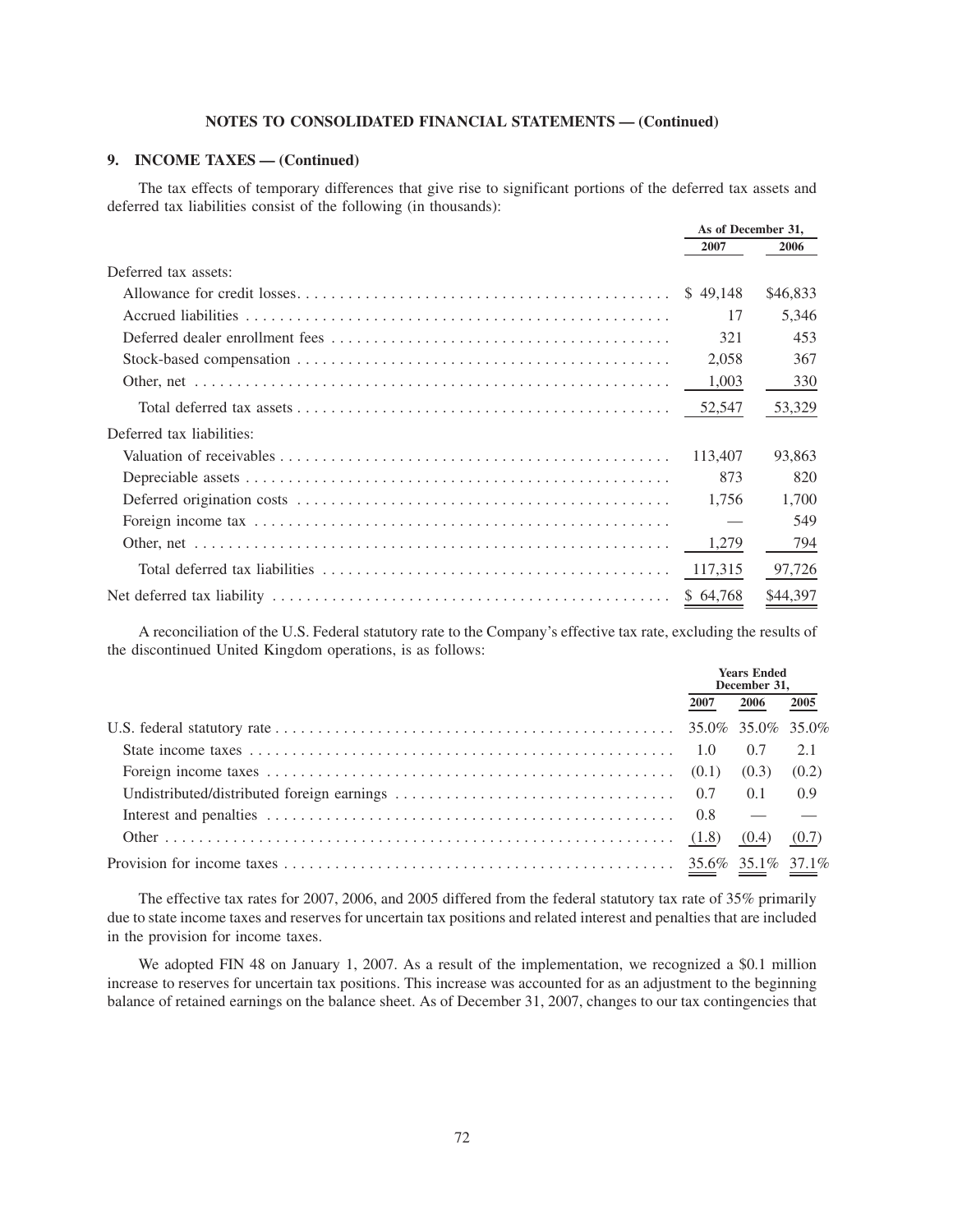#### **9. INCOME TAXES — (Concluded)**

are reasonably possible in the next twelve months are not material. The following table is a summary of changes of the reserve for unrecognized gross tax benefits:

|                                                                                                             | 2007 |
|-------------------------------------------------------------------------------------------------------------|------|
|                                                                                                             |      |
|                                                                                                             |      |
|                                                                                                             |      |
|                                                                                                             |      |
| Reductions as a result of a lapse of the statute of limitations $\dots \dots \dots \dots \dots \dots$ (226) |      |
|                                                                                                             |      |

As of January 1, 2007, upon the FIN 48 implementation, we had approximately \$3.0 million of accrued interest and penalties related to uncertain tax positions.

We are subject to U.S. federal income tax as well as income tax in multiple state jurisdictions. We have substantially concluded all U.S. federal income tax matters for years through 2003. Substantially all material state and local tax matters have been concluded for years through 2003 and foreign tax matters have been concluded through 2003. The federal income tax returns for 2004, 2005 and 2006 are currently under examination.

During 2007, 2006 and 2005, we remitted substantially all of our accumulated earnings from foreign subsidiaries as profits to the U.S. and accrued or paid U.S. income taxes accordingly.

#### **10. CAPITAL TRANSACTIONS**

#### **Net Income Per Share**

Basic net income per share has been computed by dividing net income by the weighted average number of common shares outstanding. Diluted net income per share has been computed by dividing net income by the total of the weighted average number of common shares and dilutive common stock equivalents outstanding. Dilutive common stock equivalents included in the computation represent shares issuable upon assumed exercise of stock options and outstanding time based restricted stock that would have a dilutive effect using the treasury stock method. The share effect is as follows:

|                                                                                       |            | <b>Years Ended December 31,</b> |            |
|---------------------------------------------------------------------------------------|------------|---------------------------------|------------|
|                                                                                       | 2007       | 2006                            | 2005       |
| Weighted average common shares outstanding                                            | 30,053,129 | 33,035,693                      | 36,991,136 |
| Dilutive effect of common stock equivalents $\dots \dots \dots \dots \dots$ 1,100,559 |            | 2,247,785                       | 2,216,544  |
| Weighted average common shares and dilutive common<br>shares                          | 31,153,688 | 35,283,478                      | 39,207,680 |

There were no stock options that would be anti-dilutive for the years presented.

#### **Stock Repurchase Program**

In 1999, our board of directors approved a stock repurchase program which authorizes us to purchase common shares in the open market or in privately negotiated transactions at price levels we deem attractive. As of December 31, 2007, we have repurchased approximately 20.4 million shares under the stock repurchase program at a cost of \$399.2 million. Included in the stock repurchases to date are 12.5 million shares of common stock purchased through four modified Dutch auction tender offers at a cost of \$304.4 million. As of December 31, 2007, we have authorization to repurchase up to \$29.1 million of our common stock.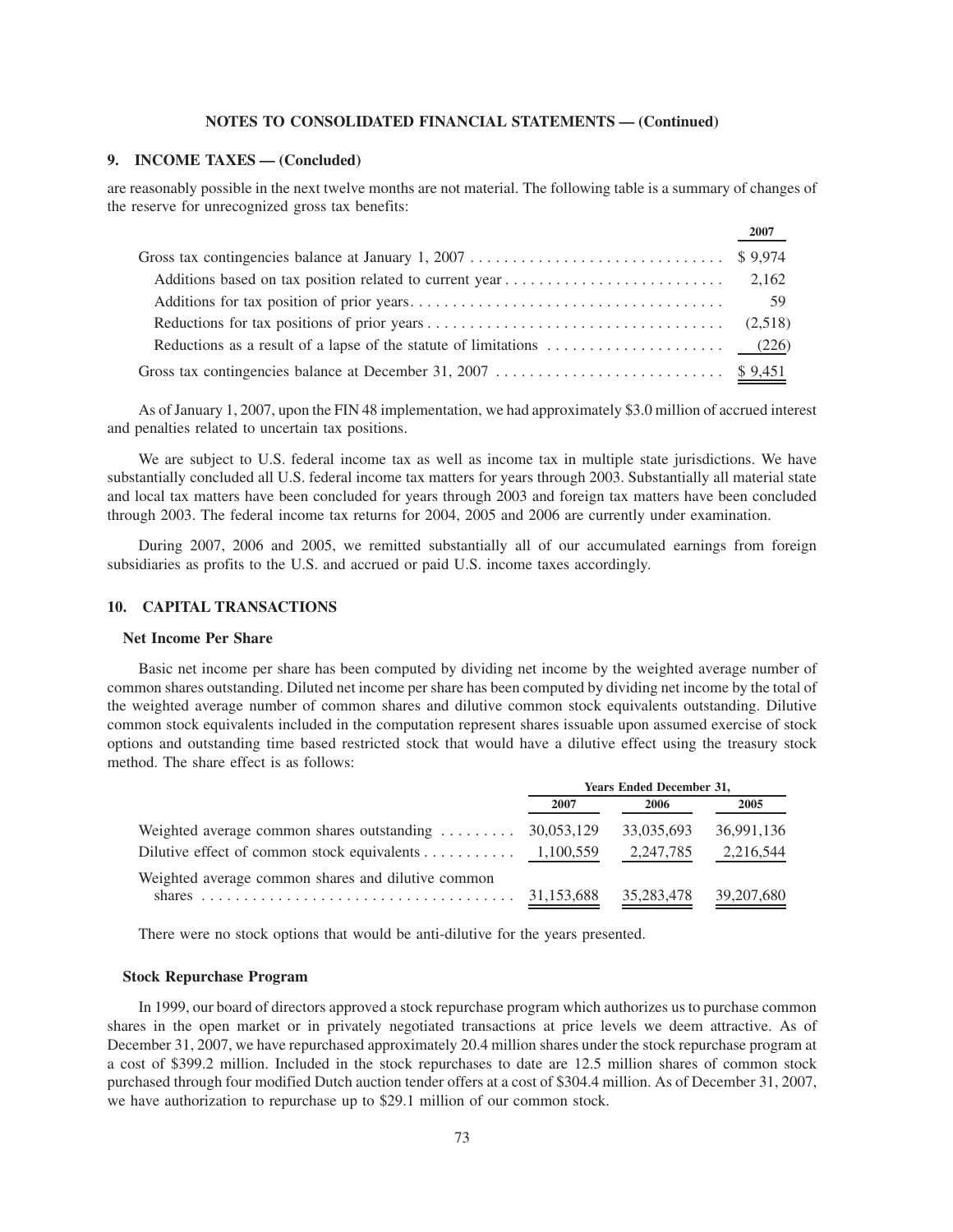#### **10. CAPITAL TRANSACTIONS — (Continued)**

#### **Stock Compensation Plans**

Pursuant to our Incentive Compensation Plan (the "Incentive Plan"), which was approved by shareholders on May 13, 2004, we reserved 1.0 million shares of our common stock for the future granting of restricted stock, restricted stock units, stock options, and performance awards to employees, officers, and directors at any time prior to April 1, 2014. All of the terms relating to vesting or other restrictions of restricted stock awards or restricted stock unit grants will be determined by our compensation committee. Options granted under the Incentive Plan may be either incentive stock options or nonqualified stock options. The terms of options granted under the Incentive Plan will be set forth in agreements between us and the recipients and will be determined by our compensation committee. The exercise price will not be less than the fair market value of the shares on the date of grant and, for incentive stock options, the exercise price must be at least 110% of fair market value if the recipient is the holder of more than 10% of our common stock. All of the terms relating to the satisfaction of performance goals, the length of any performance period, the amount of any performance award granted, the amount of any payment or transfer to be made pursuant to any performance award, and any other terms and conditions of any performance award will be determined by our compensation committee and included in an agreement between the recipient and us.

A summary of the activity under the Incentive Plan for the years ended December 31, 2007 and 2006 is presented below:

| <b>Restricted Stock</b> | Number of<br><b>Shares</b> | Weighted-<br>Average<br><b>Grant-Date</b><br><b>Fair Value</b> |
|-------------------------|----------------------------|----------------------------------------------------------------|
|                         | 98.879                     | \$19.83                                                        |
|                         | 117.264                    | 24.10                                                          |
|                         | (70, 115)                  | 22.19                                                          |
|                         | 146,028                    | \$22.34                                                        |
|                         | 56.669                     | \$26.29                                                        |
|                         | (808)                      | 20.28                                                          |
|                         | (17)                       | 23.14                                                          |
|                         |                            | \$23.25                                                        |

The shares of restricted stock are part of the annual incentive compensation program and are granted annually based on attaining certain individual and company performance criteria. SFAS 123R requires the awards to be expensed so that more expense is recorded during the early years of the vesting period. Shares available for future grants under the Incentive Plan totaled 498,043 at December 31, 2007. We recognized \$1.2 million and \$0.6 million of expense related to restricted stock grants during the years ended December 31, 2007 and 2006, respectively.

On February 22, 2007, the compensation committee approved an award of 300,000 restricted stock units to our Chief Executive Officer. Each restricted stock unit represents and has a value equal to one share of our common stock. The restricted stock units will be earned over a five year period based upon the annual increase in our adjusted economic profit. Any earned shares will be distributed on February 22, 2014. During the year ended December 31, 2007, 60,000 restricted stock units were earned. We recognized \$3.4 million of expense related to the award of restricted stock units during the year ended December 31, 2007.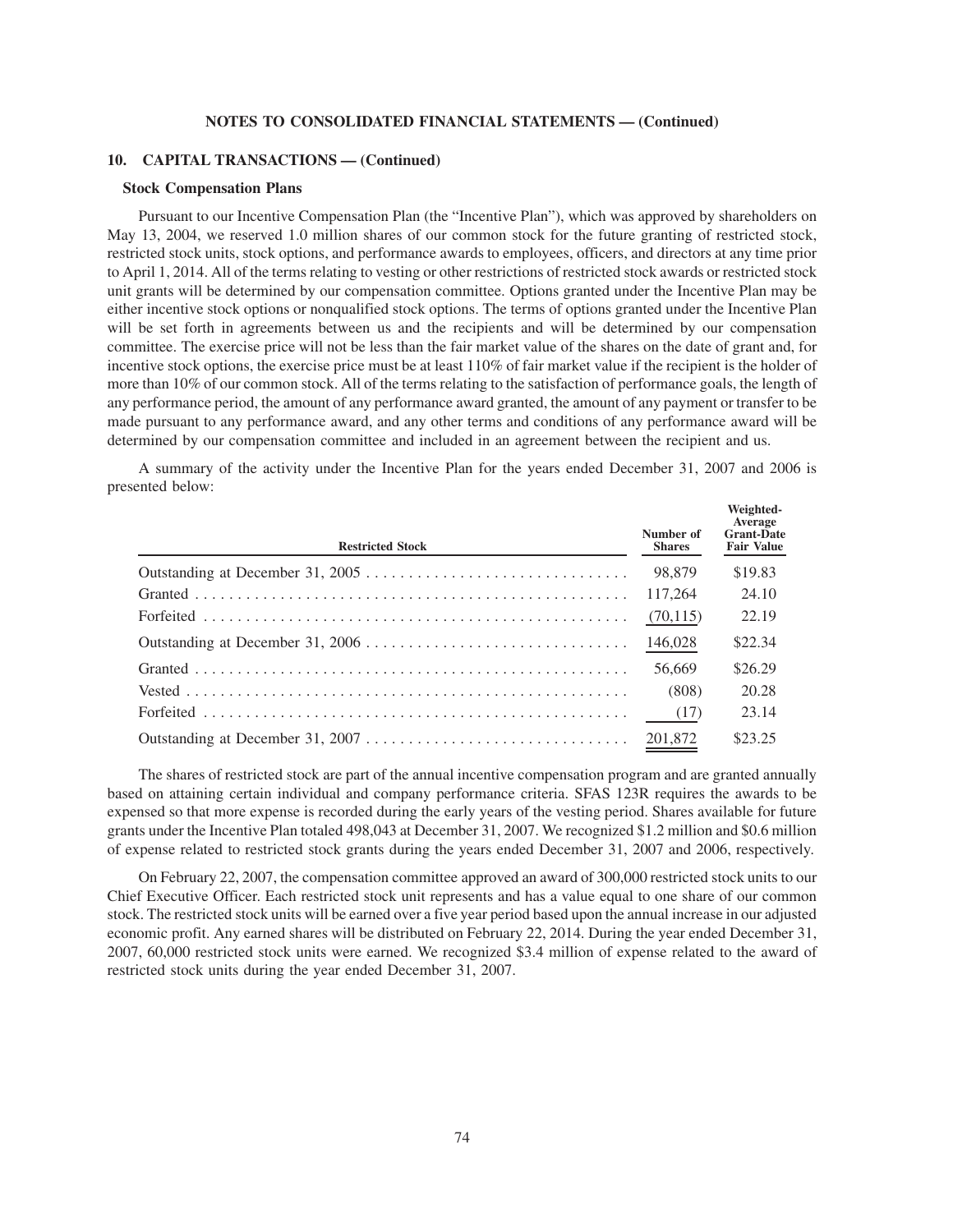#### **10. CAPITAL TRANSACTIONS — (Continued)**

The following table details how the expenses associated with restricted stock and restricted stock units, which are expected to be recognized over a weighted average period of 1.3 years, will be recorded assuming performance targets are achieved (in thousands):

| For the Years Ended<br>December 31, | <b>Restricted Stock</b><br><b>Unit Award</b> | <b>Restricted Stock</b><br>Awards | <b>Total Projected</b><br>Expense (pre-tax) |
|-------------------------------------|----------------------------------------------|-----------------------------------|---------------------------------------------|
| 2008.                               | \$2,172                                      | \$1,127                           | \$3,299                                     |
| $2009. \ldots \ldots \ldots \ldots$ | 1,285                                        | 842                               | 2,127                                       |
| $2010$                              | 733                                          | 398                               | 1,131                                       |
| 2011.                               | 325                                          |                                   | 330                                         |
|                                     | $\frac{$4,515}{2}$                           | \$2,372                           | \$6,887                                     |

Pursuant to our 1992 Stock Option Plan (the "1992 Plan"), we had reserved 8.0 million shares of our common stock for the future granting of options to officers and other employees. The exercise price of the options is no less than the fair market value on the date of the grant. Options expire ten years from the date of grant. The 1992 Plan was terminated as to future grants on May 13, 2004, with shareholder approval of the Incentive Plan. All options outstanding at December 31, 2007 are vested.

Pursuant to our Director Stock Option Plan (the "Director Plan"), we had reserved 200,000 shares of our common stock for future granting of options to members of our Board of Directors. The exercise price of the options is equal to the fair market value on the date of grant. As of December 31, 2007, 100,000 of these options were vested. Nonvested options are forfeited if the participant should cease to be a director and otherwise expire ten years from the date of grant. The Director Plan was terminated as to future grants on May 13, 2004, with shareholder approval of the Incentive Plan. All options outstanding at December 31, 2007 are vested.

During the year ended December 31, 2007, we accounted for the compensation costs related to our grants under the stock option plans in accordance with SFAS No. 123R which was adopted on January 1, 2006 under the modified prospective application method. We had previously accounted for our stock options under the fair value recognition provisions of SFAS 123. We recognized stock-based compensation expense of \$0.1 million, \$(0.5) million and \$1.9 million for 2007, 2006 and 2005, respectively, for the 1992 Plan and Director Plan. The total fair value of shares vested during the years ended December 31, 2007, 2006, and 2005, was \$0.6 million, \$0.5 million and \$10.5 million respectively. The fair value of each option granted used in determining the stockbased compensation expense is estimated on the date of grant using the Black-Scholes option-pricing model. We have not granted stock options since the first quarter of 2004.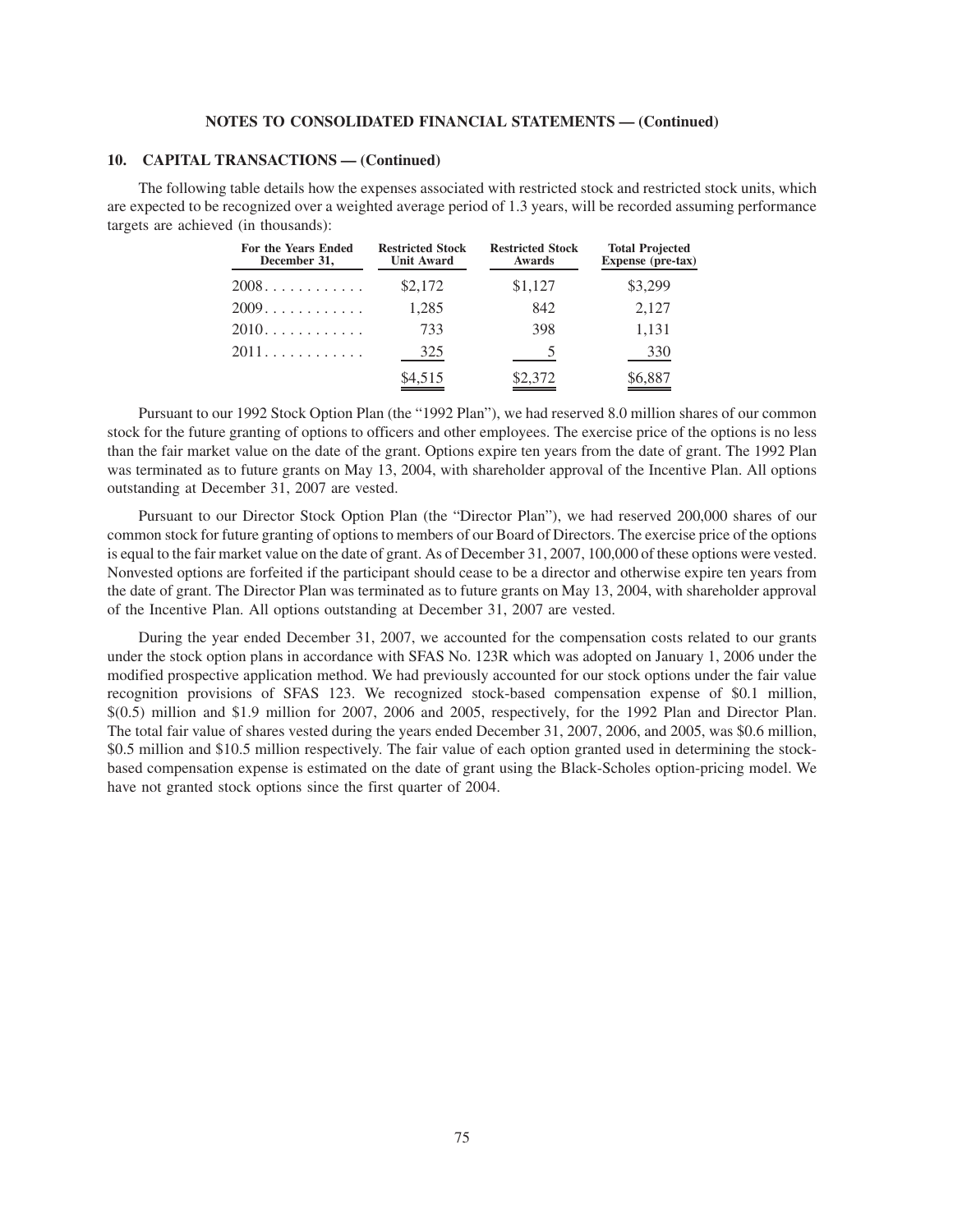#### **10. CAPITAL TRANSACTIONS — (Concluded)**

**Number of Options Weighted Average Exercise Price per Share Aggregate Intrinsic Value (in thousands) Number of Options Weighted Average Exercise Price per Share Aggregate Intrinsic Value (in thousands) 1992 Plan Director Plan** Outstanding at January 1, 2005 . . . . . . . . . . . . . . . 3,506,519 \$6.98 200,000 \$12.13 Options granted. . . . . . . .  $\qquad \qquad \qquad \qquad -$ Options exercised . . . . . . (31,165) 6.77 \$ 351 — — \$ Options forfeited  $\ldots$  . . . . . . (17,660) 9.17 Outstanding at December 31, 2005 . . . . . . . . . . . . . . . 3,457,694 \$6.97 200,000 \$12.13 Options granted. . . . . . . . Options exercised . . . . . (1,801,943) 6.32 \$39,611 (100,000) 7.00 \$2,174 Options forfeited . . . . . . . (2,710) 8.04 — — Outstanding at December 31, 2006 . . . . . . . . . . . . . . 1,653,041 \$7.68 100,000 \$17.25 Options granted. . . . . . . . Options exercised . . . . . (374,985) 6.90 \$ 6.933 - - \$ -Options forfeited . . . . . . . . (1,000) 6.46 — — — — Outstanding at December 31, 2007 . . . . . . . . . . . . . 1,277,056 \$7.91 100,000 \$17.25 Exercisable at December 31: 2005 . . . . . . . . . . . . . . . . . 3,383,573 \$6.95 \$23,501 140,000 \$ 9.93 \$1,390  $2006$  . . . . . . . . . . . . . . 1,641,672 \$7.67 \$12,587 40,000 \$17.25 \$ 690 2007 . . . . . . . . . . . . . . . 1,277,056 \$7.91 \$17,115 100,000 \$17.25 \$407

Additional information relating to the stock option plans is as follows:

The following tables summarize information about options outstanding at December 31, 2007:

|                                      |                                        | <b>Options Outstanding</b>                                      |                                                                      | <b>Options Exercisable</b>             |                                                                      |  |  |  |
|--------------------------------------|----------------------------------------|-----------------------------------------------------------------|----------------------------------------------------------------------|----------------------------------------|----------------------------------------------------------------------|--|--|--|
| <b>Range of Exercisable Prices</b>   | <b>Outstanding as</b><br>of 12/31/2007 | <b>Weighted-Average</b><br>Remaining<br><b>Contractual Life</b> | <b>Weighted-Average</b><br><b>Exercise Price per</b><br><b>Share</b> | <b>Exercisable as</b><br>of 12/31/2007 | <b>Weighted-Average</b><br><b>Exercise Price per</b><br><b>Share</b> |  |  |  |
| 1992 Plan                            |                                        |                                                                 |                                                                      |                                        |                                                                      |  |  |  |
| $$3.63 - $6.64$                      | 329,460                                | 2.0 Years                                                       | \$4.18                                                               | 329,460                                | \$4.18                                                               |  |  |  |
| $$6.64-S9.95$                        | 831.616                                | 3.0                                                             | \$8.96                                                               | 831.616                                | \$8.96                                                               |  |  |  |
| $$9.95 - $13.27  $                   | 105.980                                | 5.0                                                             | \$10.48                                                              | 105.980                                | \$10.48                                                              |  |  |  |
| $$16.59 - $17.05  $                  | 10,000                                 | 6.2                                                             | \$17.05                                                              | 10,000                                 | \$17.05                                                              |  |  |  |
| Totals $\ldots \ldots \ldots \ldots$ | 1,277,056                              | 3.0                                                             | \$ 7.91                                                              | 1,277,056                              | \$ 7.91                                                              |  |  |  |
| <b>Director Plan</b>                 |                                        |                                                                 |                                                                      |                                        |                                                                      |  |  |  |
| \$17.25                              | 100,000                                | 6.2 Years                                                       | \$17.25                                                              | 100,000                                | \$17.25                                                              |  |  |  |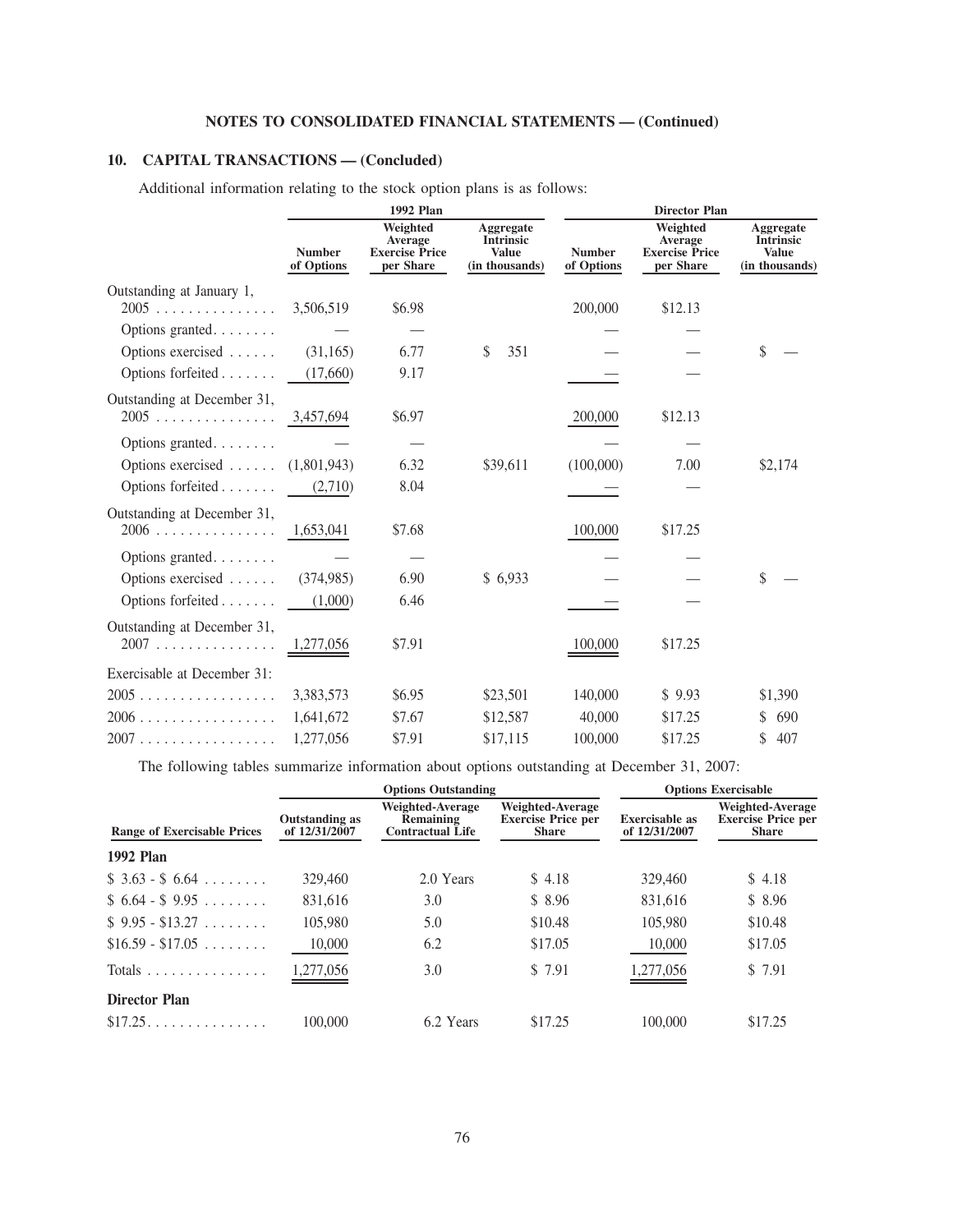## **11. BUSINESS SEGMENT INFORMATION**

## **Reportable Segment Overview**

We have two reportable business segments: United States and Other. The United States segment primarily consists of the United States automobile financing business. The Other segment primarily consists of the discontinued United Kingdom automobile financing business. We are currently liquidating all businesses classified in the Other segment.

## **Measurement**

The table below presents information for each reportable segment (in thousands):

|                              | <b>United</b><br><b>States</b> | Other              | <b>Total</b><br>Company |
|------------------------------|--------------------------------|--------------------|-------------------------|
| Year Ended December 31, 2007 |                                |                    |                         |
|                              | \$220,386                      | $\mathbb{S}$<br>87 | \$220,473               |
|                              | 283                            |                    | 283                     |
|                              | 19,133                         | 38                 | 19,171                  |
| Provision for credit losses  | 19,807                         | 140                | 19,947                  |
|                              | 36,716                         | (47)               | 36,669                  |
|                              | 4,105                          |                    | 4,105                   |
|                              | 29,596                         | (29)               | 29,567                  |
|                              | 53,370                         | 244                | 53,614                  |
|                              | 940,307                        | 1,875              | 942,182                 |
| Year Ended December 31, 2006 |                                |                    |                         |
|                              | \$188,508                      | \$<br>97           | \$188,605               |
|                              | 13,589                         |                    | 13,589                  |
|                              | 16,980                         | 158                | 17,138                  |
|                              | 11,171                         | (165)              | 11,006                  |
|                              | 23,157                         | 173                | 23,330                  |
|                              | 4,620                          | 3                  | 4,623                   |
|                              | 31,977                         | (184)              | 31,793                  |
|                              | 58,508                         | 339                | 58,847                  |
|                              | 724,008                        | 1,205              | 725,213                 |
| Year Ended December 31, 2005 |                                |                    |                         |
|                              | \$176,173                      | 196<br>S.          | \$176,369               |
|                              | 9,775                          |                    | 9,775                   |
|                              | 13,964                         | 1,160              | 15,124                  |
|                              | 5,709                          | (4)                | 5,705                   |
|                              | 13,304                         | 582                | 13,886                  |
|                              | 4,832                          | 179                | 5,011                   |
|                              | 40,276                         | (117)              | 40,159                  |
|                              | 67,699                         | 498                | 68,197                  |
|                              | 614,149                        | 5,245              | 619,394                 |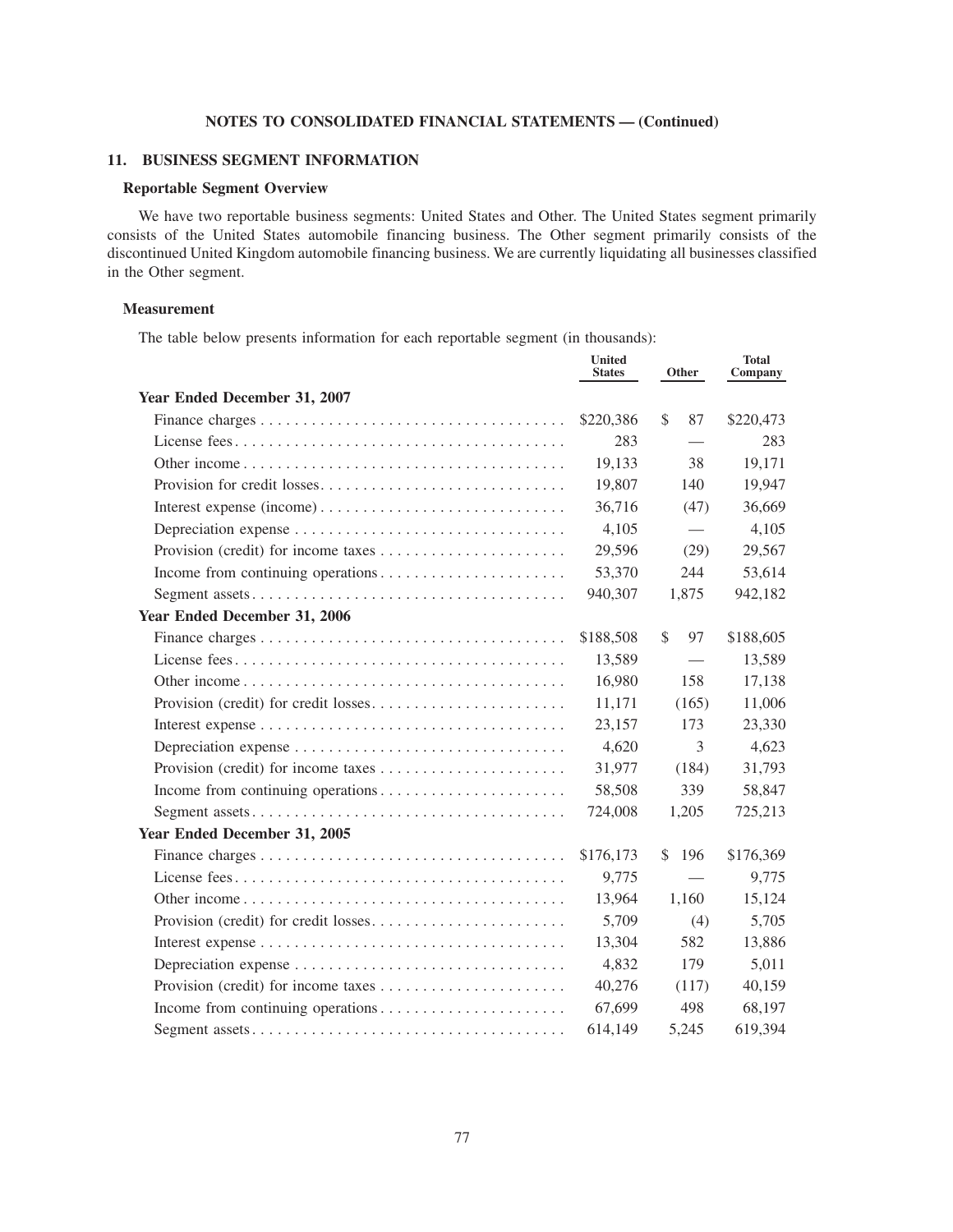## **11. BUSINESS SEGMENT INFORMATION — (Concluded)**

#### **Information About Geographic Locations**

We operate primarily in the United States. As such, our revenues from continuing operations and long-lived assets are evaluated primarily through the above reportable segments. Therefore, in accordance with the provisions of SFAS No. 131, "Disclosures about Segments of an Enterprise and Related Information", no enterprise-wide disclosures of information about geographic locations are necessary.

#### **Information About Products and Services**

We manage our product and service offerings primarily through the above reportable segments. Therefore, in accordance with the provisions of SFAS No. 131, no enterprise-wide disclosures of information about products and services are necessary.

#### **Major Customers**

We did not have any dealer-partners that provided  $10\%$  or more of our revenue during 2007, 2006, or 2005. Additionally, no single dealer-partner's Loan receivable balance accounted for more than 10% of total Loans as of December 31, 2007 or 2006.

## **12. LITIGATION AND CONTINGENT LIABILITIES**

In the normal course of business and as a result of the customer-oriented nature of the industry in which the Company operates, industry participants are frequently subject to various customer claims and litigation seeking damages and statutory penalties. The claims allege, among other theories of liability, violations of state, federal and foreign truth-in-lending, credit availability, credit reporting, customer protection, warranty, debt collection, insurance and other customer-oriented laws and regulations, including claims seeking damages for physical and mental damages relating to the Company's repossession and sale of the customer's vehicle and other debt collection activities. The Company, as the assignee of Consumer Loans originated by dealer-partners, may also be named as a co-defendant in lawsuits filed by customers principally against dealer-partners. Many of these cases are filed as purported class actions and seek damages in large dollar amounts. An adverse ultimate disposition in any such action could have a material adverse impact on the Company's financial position, liquidity and results of operations.

The Company is currently a defendant in a class action proceeding commenced on October 15, 1996 in the Circuit Court of Jackson County, Missouri and removed to the United States District Court for the Western District of Missouri. The complaint seeks unspecified money damages for alleged violations of a number of state and federal consumer protection laws. On October 9, 1997, the District Court certified two classes on the claims brought against the Company, one relating to alleged overcharges of official fees, the other relating to alleged overcharges of postmaturity interest and a subclass relating to allegedly inadequate repossession notices. On August 4, 1998, the District Court granted partial summary judgment on liability in favor of the plaintiffs on the interest overcharge claims based upon the District Court's finding of certain violations but denied summary judgment on certain other claims. The District Court also entered a number of permanent injunctions, which among other things, restrained the Company from collecting on certain class accounts. The Court also ruled in favor of the Company on certain claims raised by class plaintiffs. Because the entry of an injunction is immediately appealable, the Company appealed the summary judgment order to the United States Court of Appeals for the Eighth Circuit. Oral argument on the appeals was heard on April 19, 1999. On September 1, 1999, the United States Court of Appeals for the Eighth Circuit overturned the August 4, 1998 partial summary judgment order and injunctions against the Company. The Court of Appeals held that the District Court lacked jurisdiction over the interest overcharge claims and directed the District Court to sever those claims and remand them to state court. On February 18, 2000, the District Court entered an order remanding the post-maturity interest class to the Circuit Court of Jackson County, Missouri while retaining jurisdiction on the official fee class. The Company then filed a motion requesting that the District Court reconsider that portion of its order of August 4, 1998, in which the District Court had denied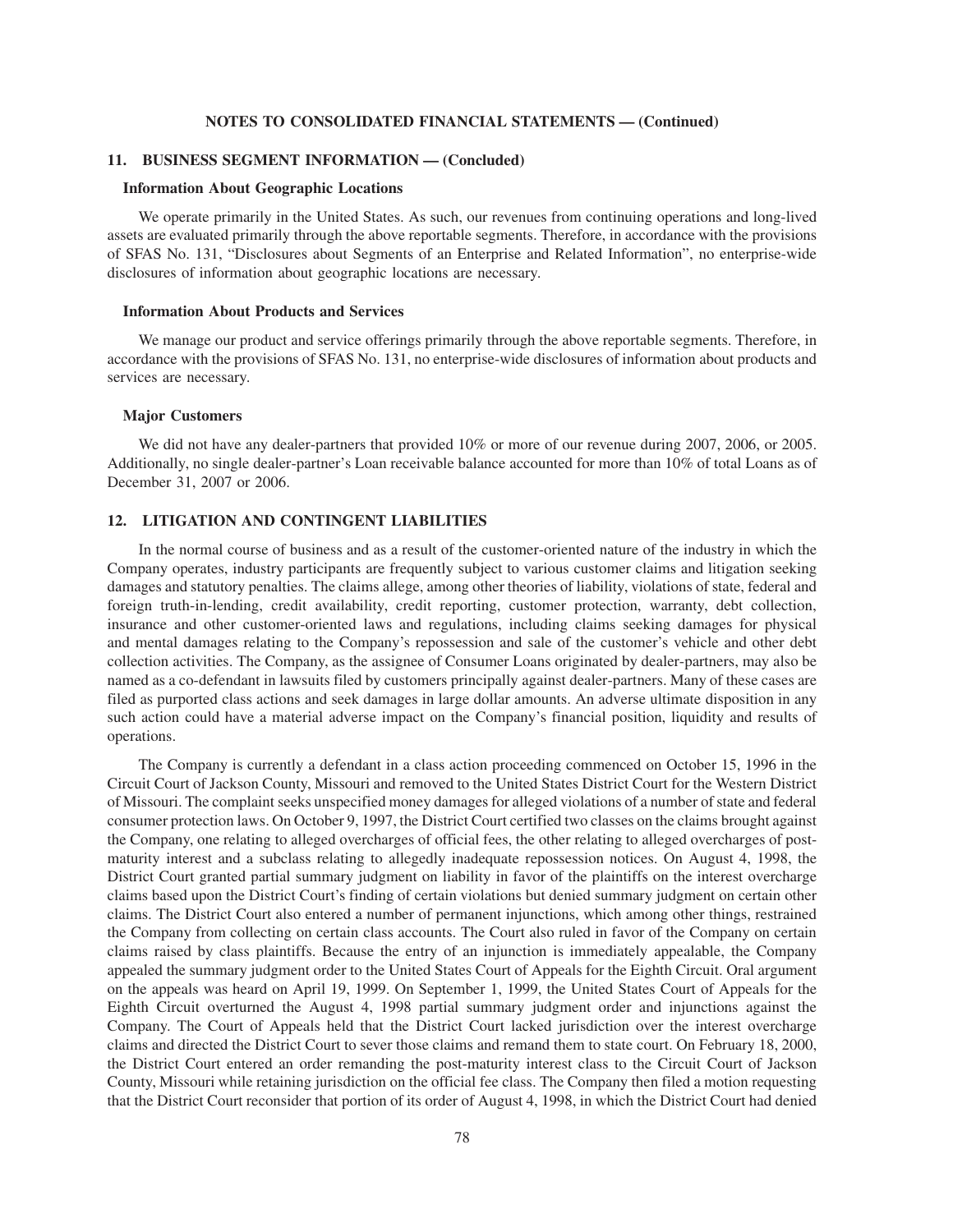## **12. LITIGATION AND CONTINGENT LIABILITIES — (Concluded)**

the Company's motion for summary judgment on the federal Truth-In-Lending Act ("TILA") claim. On May 26, 2000, the District Court entered summary judgment in favor of the Company on the TILA claim and directed the Clerk of the Court to remand the remaining state law official fee claims to the appropriate state court.

On July 18, 2002, the Circuit Court of Jackson County, Missouri granted plaintiffs leave to file a fourth amended petition which was filed on October 28, 2002. Instead of a subclass of Class 2, that petition alleges a new, expanded Class 3 relating to allegedly inadequate repossession notices. The Company filed a motion to dismiss the plaintiff's fourth amended complaint on November 4, 2002. On November 18, 2002, the Company filed a memorandum urging the decertification of the classes. On February 21, 2003, the plaintiffs filed a brief opposing the Company's November 4, 2002 motion to dismiss the case. On May 19, 2004, the Circuit Court released an order, dated January 9, 2004, that denied the Company's motion to dismiss. On November 16, 2005 the Circuit Court issued an order that, among other things, adopted the District Court's order certifying classes. By adopting the District Court's order, the Circuit Court's order certified only the two original classes and did not certify the new, expanded Class 3. On January 13, 2006, plaintiffs filed a motion entitled Plaintiffs' Motion to Adjust Class 2 Definition to Correspond with Allegations of Their Fourth Amended Complaint which requested that the "repossession subclass" be deleted from Class 2 and a new Class 3 be adopted. The Company filed a response arguing that the new, expanded Class 3 is inappropriate for a number of reasons including the expiration of the statute of limitations. On May 23, 2006, the Circuit Court issued several orders, including an order granting plaintiffs' motion and adding the new Class 3. On June 2, 2006 the Company filed for leave to appeal the Circuit Court's decision to allow the expanded repossession class as well as its November 16, 2005 certification order. The Court of Appeals denied the Company's request for leave to appeal the Circuit Court's decision on August 31, 2006.

On December 5, 2007, the Circuit Court of Jackson County, Missouri entered an Order and Final Judgment approving a Memorandum of Understanding executed on February 9, 2007 whereby the parties agreed to settle the lawsuit that commenced on October 15, 1996. The Company, without any admission of liability, agreed to pay \$12.5 million in full and final settlement of all claims against the Company. Pursuant to an adjustment mechanism in the Memorandum of Understanding, the Company has agreed to pay an additional \$0.6 million. The Order and Final Judgment became final thirty days after the entry date of December 5, 2007, and the appeal period lapsed on January 19, 2008. The entire settlement amount to be paid has been accrued and is included in accounts payable and accrued liabilities as of December 31, 2007.

#### **13. SUBSEQUENT EVENTS**

On January 25, 2008, we increased the amount of our line of credit facility with a commercial bank syndicate from \$75.0 million to \$133.5 million. In addition, the maturity of the line of credit facility will extend from June 20, 2009 to June 22, 2010, provided that the Company reports net income of at least \$5.0 million for the first quarter of 2008. There were no other material changes to the terms of the line of credit facility. The agreement continues to be secured by a lien on most of the Company's assets.

On February 12, 2008, we extended the maturity of our revolving warehouse facility from February 13, 2008 to February 11, 2009 and reduced the amount of the facility from \$425.0 million to \$325.0 million. The reduction in the amount of the facility is due to one of the two institutional investors (the "Nonextending Investor") not renewing their participation in the facility. The outstanding principal balance of \$75.3 million owing to the Nonextending Investor will be repaid in monthly installments of \$10.8 million until their debt is reduced to zero. The amount owing to the Nonextending Investor does not reduce the amount available to be borrowed under the \$325.0 million facility. As of February 12, 2008, the Company had \$182.8 million outstanding on the \$325.0 million facility. Under this facility, the Company may contribute Loans to a wholly owned special purpose entity and receive 80% of the net aggregate eligible loan balance in non-recourse financing. Borrowings under the facility generally bear interest at a floating rate equal to the commercial paper rate plus 65 basis points. The average rate for January 2008 was 5.0%.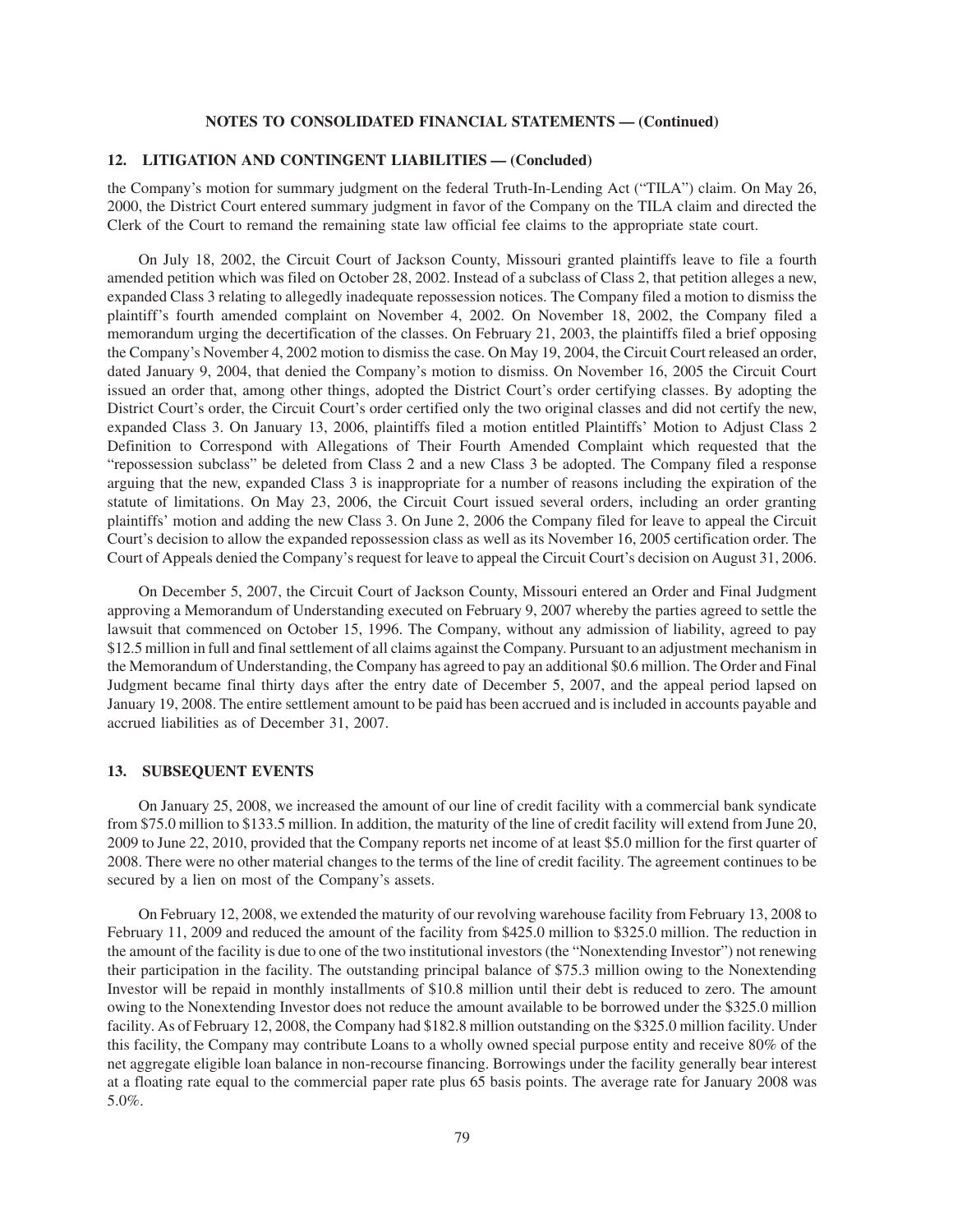## **13. SUBSEQUENT EVENTS — (Concluded)**

On February 26, 2008, we increased the amount of our line of credit facility with a commercial bank syndicate from \$133.5 million to \$153.5 million. There were no other material changes to the terms of the line of credit facility. The agreement continues to be secured by a lien on most of the Company's assets.

## **14. QUARTERLY FINANCIAL DATA (unaudited)**

The following is a summary of the quarterly financial position and results of operations as of and for the years ended December 31, 2007 and 2006, which have been prepared in accordance with accounting principles generally accepted in the United States of America. Certain amounts for prior periods have been reclassified to conform to the current presentation.

|                                                                                                                                      | (Dollars in Thousands, Except Per Share Data)<br>2007 |                          |    |                            |       |                          |    |                          |
|--------------------------------------------------------------------------------------------------------------------------------------|-------------------------------------------------------|--------------------------|----|----------------------------|-------|--------------------------|----|--------------------------|
|                                                                                                                                      |                                                       | 1st Q                    |    | 2nd Q                      | 3rd Q |                          |    | 4th Q                    |
| <b>Balance Sheets</b><br>Loans receivable, net $\dots\dots\dots\dots\dots\dots\dots\dots\dots\dots\dots$                             | S                                                     | 707,601<br>105,270       | \$ | 744,159<br>112,438         | \$    | 755,996<br>115,198       | \$ | 810,553<br>131,629       |
|                                                                                                                                      | \$                                                    | 812,871                  | \$ | 856,597                    | \$    | 871,194                  | \$ | 942,182                  |
|                                                                                                                                      | \$.                                                   | 446.998<br>139,016       | \$ | 485,148<br>131,592         | \$    | 490.510<br>130,858       | \$ | 532,130<br>144,602       |
|                                                                                                                                      |                                                       | 586,014<br>226,857       |    | 616,740<br>239,857         |       | 621,368<br>249,826       |    | 676,732<br>265,450       |
| Total liabilities and shareholders' equity                                                                                           | \$                                                    | 812,871                  | \$ | 856,597                    | \$    | 871,194                  | S  | 942,182                  |
| <b>Income Statements</b>                                                                                                             | \$                                                    | 57,351<br>34,436         | \$ | 58,286<br>37,889           | \$    | 61,058<br>39,698         | \$ | 63,232<br>44,792         |
| Operating income<br>Foreign exchange gain                                                                                            |                                                       | 22,915<br>4              |    | 20,397<br>34               |       | 21,360<br>26             |    | 18,440<br>5              |
| Income from continuing operations before provision for<br>Provision for income $\text{taxes}(B) \dots \dots \dots \dots \dots \dots$ |                                                       | 22,919<br>7,532          |    | 20,431<br>7,938            |       | 21,386<br>7,917          |    | 18,445<br>6,180          |
| Income from continuing operations<br>(Loss) gain from discontinued operations, net of tax                                            |                                                       | 15,387<br>(27)           |    | 12,493<br>(163)            |       | 13,469<br>1,273          |    | 12,265<br>219            |
|                                                                                                                                      | \$                                                    | 15,360                   | \$ | 12,330                     | \$    | 14,742                   | \$ | 12,484                   |
| Net income per common share:                                                                                                         | \$                                                    | 0.51                     | \$ | 0.41                       | \$    | 0.49                     | \$ | 0.42                     |
|                                                                                                                                      | \$                                                    | 0.49                     | \$ | 0.39                       | \$    | 0.47                     | \$ | 0.40                     |
| Income from continuing operations per common share:                                                                                  | \$                                                    | 0.51                     | S  | 0.41                       | S     | 0.45                     | S  | 0.41                     |
|                                                                                                                                      | \$                                                    | 0.49                     | \$ | 0.40                       | \$    | 0.43                     | \$ | 0.40                     |
| (Loss) gain from discontinued operations per common share:                                                                           | \$                                                    | 0.00                     | \$ | (0.01)                     | \$    | 0.04                     | \$ | 0.01                     |
|                                                                                                                                      | S                                                     | 0.00                     | \$ | (0.01)                     | \$    | 0.04                     | \$ | 0.01                     |
| Weighted average shares outstanding:                                                                                                 |                                                       | 30,054,349<br>31,283,695 |    | 30,140,590<br>31, 312, 139 |       | 30,015,048<br>31,139,612 |    | 30,007,476<br>30,897,546 |

(A) No dividends were paid during the periods presented.

(B) The first quarter 2007 figures differ from those previously reported in our Quarterly Report on Form 10-Q for the quarter ended March 31, 2007. Interest and penalties related to tax for the quarter were reclassified to provision for income taxes.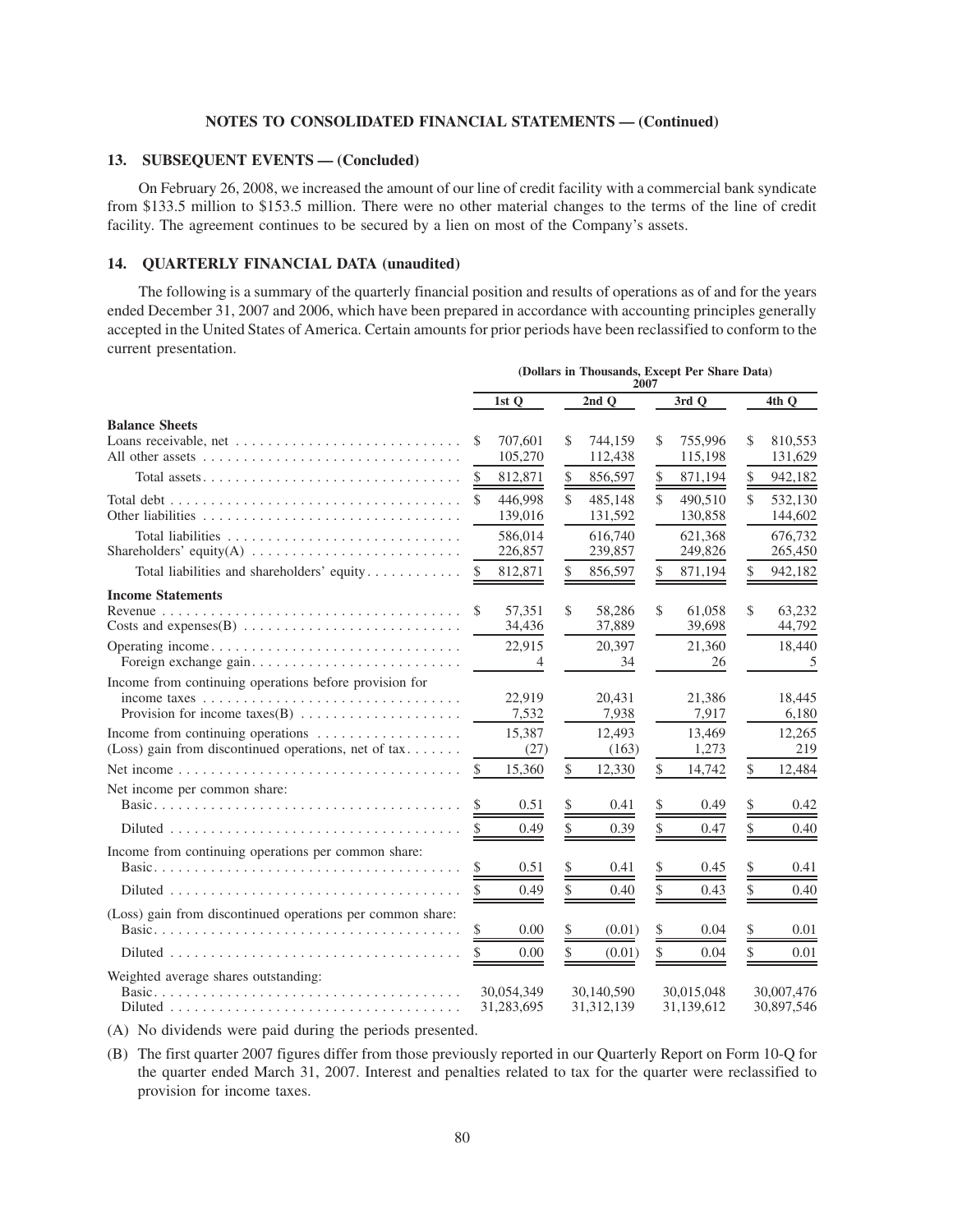| 14. |  |  |  | <b>QUARTERLY FINANCIAL DATA (unaudited) — (Concluded)</b> |  |
|-----|--|--|--|-----------------------------------------------------------|--|
|-----|--|--|--|-----------------------------------------------------------|--|

|                                                                | (Dollars in Thousands, Except Per Share Data)<br>2006 |            |    |            |               |            |    |            |
|----------------------------------------------------------------|-------------------------------------------------------|------------|----|------------|---------------|------------|----|------------|
|                                                                |                                                       | 1st Q      |    | 2nd Q      |               | 3rd Q      |    | 4th Q      |
| <b>Balance Sheets</b>                                          |                                                       |            |    |            |               |            |    |            |
| Loans receivable, net                                          | S                                                     | 590,767    | \$ | 586,908    | \$            | 600,162    | \$ | 625,780    |
|                                                                |                                                       | 50,093     |    | 63,685     |               | 151,998    |    | 99,433     |
| Total assets $\dots \dots \dots \dots \dots \dots \dots \dots$ | S                                                     | 640,860    | \$ | 650,593    | \$            | 752,160    | \$ | 725,213    |
|                                                                | \$                                                    | 243,167    | \$ | 244,985    | $\mathbb{S}$  | 323,470    | \$ | 392,175    |
|                                                                |                                                       | 111,437    |    | 103,779    |               | 221,821    |    | 122,691    |
|                                                                |                                                       | 354,604    |    | 348,764    |               | 545,291    |    | 514,866    |
|                                                                |                                                       | 286,256    |    | 301,829    |               | 206,869    |    | 210,347    |
| Total liabilities and shareholders' equity                     | S                                                     | 640,860    | \$ | 650,593    | \$            | 752,160    | \$ | 725,213    |
| <b>Income Statements</b>                                       |                                                       |            |    |            |               |            |    |            |
|                                                                | S                                                     | 53,026     | \$ | 55,081     | \$            | 55,402     | \$ | 55,823     |
|                                                                |                                                       | 25,898     |    | 28,024     |               | 31,194     |    | 43,570     |
| Operating income                                               |                                                       | 27,128     |    | 27,057     |               | 24,208     |    | 12,253     |
| Foreign exchange gain (loss)                                   |                                                       | 5          |    | 6          |               | 1          |    | (18)       |
| Income from continuing operations before                       |                                                       |            |    |            |               |            |    |            |
| provision for income taxes                                     |                                                       | 27,133     |    | 27,063     |               | 24,209     |    | 12,235     |
| Provision for income taxes                                     |                                                       | 9,928      |    | 9,364      |               | 8,775      |    | 3,726      |
| Income from continuing operations                              |                                                       | 17,205     |    | 17,699     |               | 15,434     |    | 8,509      |
| Loss from discontinued operations, net of tax                  |                                                       | (8)        |    | (93)       |               | (92)       |    | (14)       |
|                                                                | \$                                                    | 17,197     | \$ | 17,606     | \$            | 15,342     | \$ | 8,495      |
| Net income per common share:                                   |                                                       |            |    |            |               |            |    |            |
| Basic                                                          | \$                                                    | 0.48       | \$ | 0.53       | \$            | 0.46       | \$ | 0.28       |
|                                                                | \$                                                    | 0.45       | \$ | 0.50       | \$            | 0.44       | \$ | 0.27       |
| Income from continuing operations per common<br>share:         |                                                       |            |    |            |               |            |    |            |
| Basic                                                          | \$                                                    | 0.48       | \$ | 0.54       | \$            | 0.47       | \$ | 0.28       |
|                                                                | \$                                                    | 0.45       | \$ | 0.50       | \$            | 0.44       | \$ | 0.27       |
| Loss from discontinued operations per common<br>share:         |                                                       |            |    |            |               |            |    |            |
|                                                                | \$                                                    | 0.00       | \$ | 0.00       | \$            | 0.00       | \$ | 0.00       |
|                                                                | \$                                                    | 0.00       | \$ | 0.00       | $\frac{1}{2}$ | 0.00       | \$ | 0.00       |
| Weighted average shares outstanding:                           |                                                       |            |    |            |               |            |    |            |
| Basic                                                          |                                                       | 36,146,994 |    | 32,979,572 |               | 33,093,592 |    | 29,921,196 |
|                                                                |                                                       | 38,609,257 |    | 35,433,944 |               | 35,074,557 |    | 31,569,813 |

(A) No dividends were paid during the periods presented.

(B) Includes \$11.2 million of additional legal expenses recorded in the fourth quarter of 2006 related to an increase in the Company's estimated loss related to a pending class action in the state of Missouri.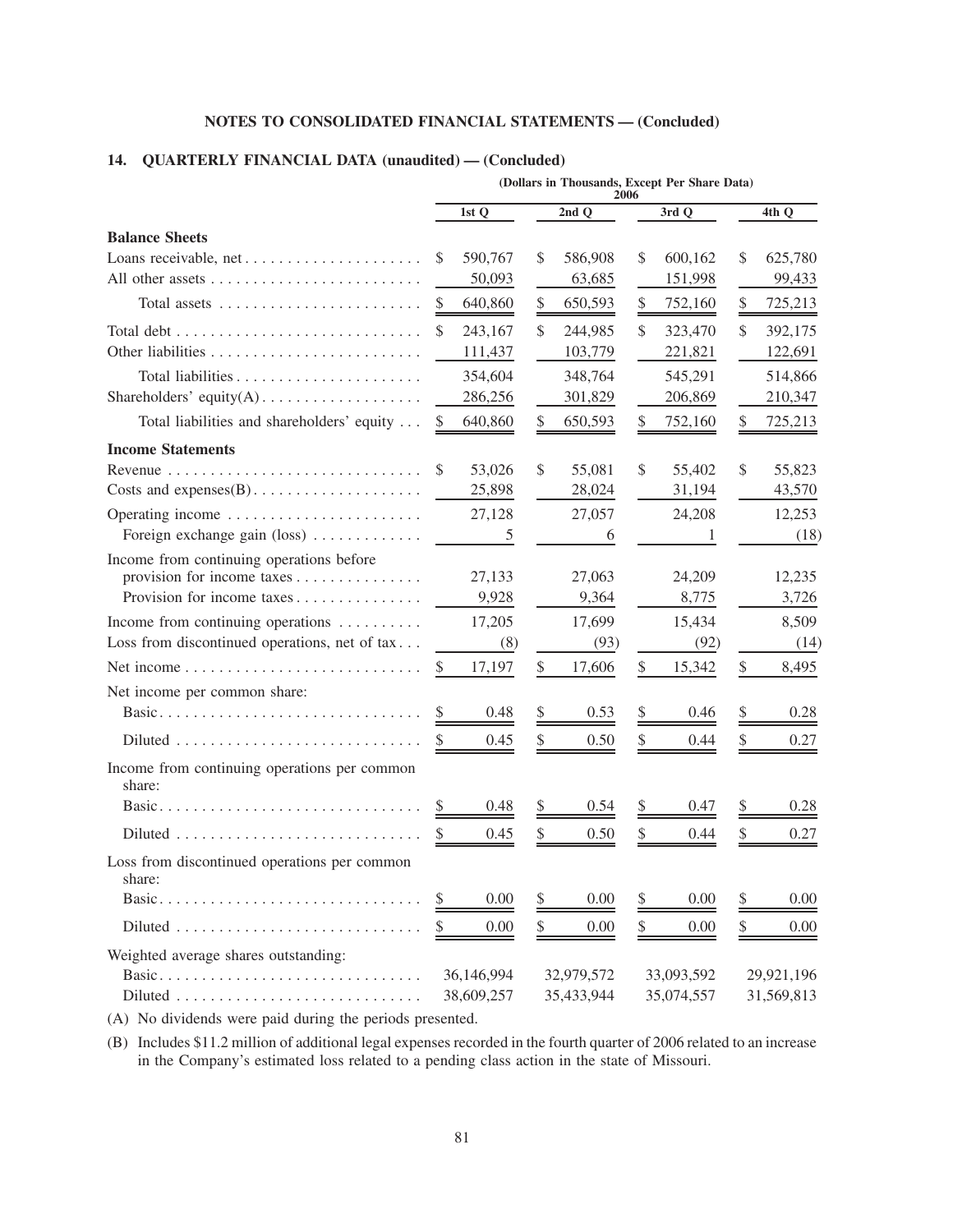## **ITEM 9. CHANGES IN AND DISAGREEMENTS WITH ACCOUNTANTS ON ACCOUNTING AND FINANCIAL DISCLOSURE**

Not applicable.

#### **ITEM 9A. CONTROLS AND PROCEDURES**

#### *Evaluation of disclosure controls and procedures.*

(a) *Disclosure Controls and Procedures.* Our management, with the participation of our Chief Executive Officer and Chief Financial Officer, has evaluated the effectiveness of our disclosure controls and procedures (as such term is defined in Rules 13a-15(e) and 15d-15(e) under the Securities Exchange Act of 1934, as amended (the "Exchange Act")) as of the end of the period covered by this report. Based on such evaluation, our Chief Executive Officer and Chief Financial Officer have concluded that, as of the end of such period, our disclosure controls and procedures are effective in recording, processing, summarizing and reporting, on a timely basis, information required to be disclosed by us in the reports that we file or submit under the Exchange Act and are effective in ensuring that information required to be disclosed by us in the reports that we file or submit under the Exchange Act is accumulated and communicated to our management, including our Chief Executive Officer and Chief Financial Officer, as appropriate to allow timely decisions regarding required disclosure.

(b) *Internal Control Over Financial Reporting.* There have not been any changes in our internal control over financial reporting (as such term is defined in Rules 13a-15(f) and 15d-15(f) under the Exchange Act) as of the end of the period covered by this report that have materially affected, or are reasonably likely to materially affect, our internal control over financial reporting.

#### *Management's Report on Internal Control over Financial Reporting.*

We are responsible for establishing and maintaining adequate internal control over financial reporting as defined in Rules 13a-15(f) and 15d-15(f) under the Securities Exchange Act of 1934. Our internal control over financial reporting is designed to provide reasonable assurance regarding the reliability of financial reporting and the preparation of financial statements for external purposes in accordance with generally accepted accounting principles. Internal control over financial reporting includes those policies and procedures that:

- pertain to the maintenance of records that, in reasonable detail, accurately and fairly reflect the transactions and dispositions of our assets;
- provide reasonable assurance that transactions are recorded as necessary to permit preparation of financial statements in accordance with generally accepted accounting principles, and that our receipts and expenditures are being made only in accordance with authorizations of our management and directors; and
- provide reasonable assurance regarding prevention or timely detection of unauthorized acquisition, use or disposition of our assets that could have a material effect on our consolidated financial statements.

Because of its inherent limitations, internal control over financial reporting may not prevent or detect misstatements. In addition, projections of any evaluation of effectiveness to future periods are subject to the risk that controls may become inadequate because of changes in conditions and that the degree of compliance with the policies or procedures may deteriorate.

We assessed the effectiveness of our internal control over financial reporting as of December 31, 2007. In making this assessment, we used the criteria set forth in Internal Control-Integrated Framework issued by the Committee of Sponsoring Organizations of the Treadway Commission (COSO). Based on our assessment, we believe that as of December 31, 2007, our internal control over financial reporting is effective based on those criteria.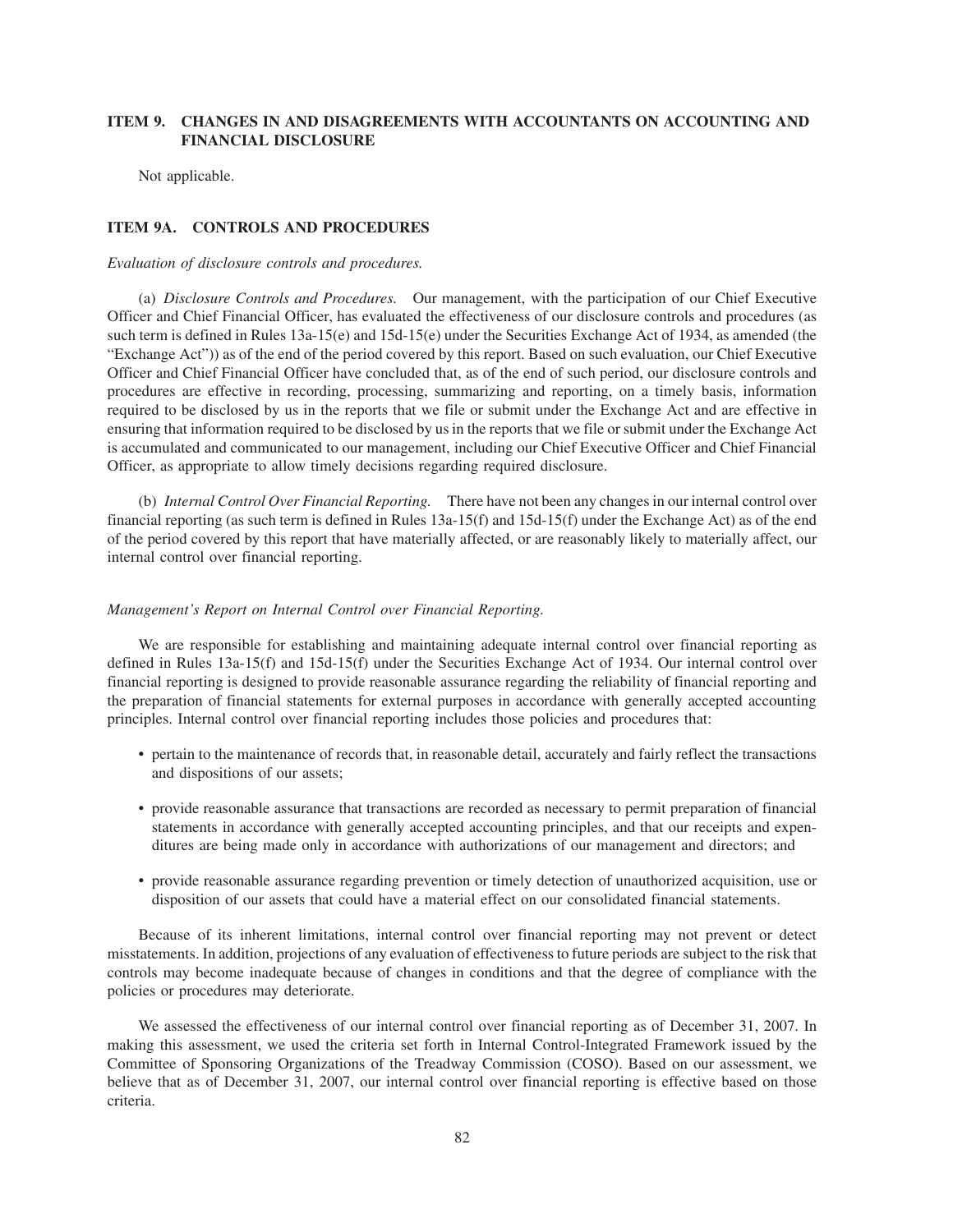#### **REPORT OF INDEPENDENT REGISTERED PUBLIC ACCOUNTING FIRM**

## Board of Directors and Shareholders of Credit Acceptance Corporation

We have audited Credit Acceptance Corporation and subsidiaries' internal control over financial reporting as of December 31, 2007, based on criteria established in Internal Control — Integrated Framework issued by the Committee of Sponsoring Organizations of the Treadway Commission (COSO). Credit Acceptance Corporation and subsidiaries' management is responsible for maintaining effective internal control over financial reporting and for its assessment of the effectiveness of internal control over financial reporting, included in the accompanying Management's Report on Internal Control Over Financial Reporting. Our responsibility is to express an opinion on Credit Acceptance Corporation and subsidiaries' internal control over financial reporting based on our audit.

We conducted our audit in accordance with the standards of the Public Company Accounting Oversight Board (United States). Those standards require that we plan and perform the audit to obtain reasonable assurance about whether effective internal control over financial reporting was maintained in all material respects. Our audit included obtaining an understanding of internal control over financial reporting, assessing the risk that a material weakness exists, testing and evaluating the design and operating effectiveness of internal control based on the assessed risk, and performing such other procedures as we considered necessary in the circumstances. We believe that our audit provides a reasonable basis for our opinion.

A company's internal control over financial reporting is a process designed to provide reasonable assurance regarding the reliability of financial reporting and the preparation of financial statements for external purposes in accordance with generally accepted accounting principles. A company's internal control over financial reporting includes those policies and procedures that (1) pertain to the maintenance of records that, in reasonable detail, accurately and fairly reflect the transactions and dispositions of the assets of the company; (2) provide reasonable assurance that transactions are recorded as necessary to permit preparation of financial statements in accordance with generally accepted accounting principles, and that receipts and expenditures of the company are being made only in accordance with authorizations of management and directors of the company; and (3) provide reasonable assurance regarding prevention or timely detection of unauthorized acquisition, use, or disposition of the company's assets that could have a material effect on the financial statements.

Because of its inherent limitations, internal control over financial reporting may not prevent or detect misstatements. Also, projections of any evaluation of effectiveness to future periods are subject to the risk that controls may become inadequate because of changes in conditions, or that the degree of compliance with the policies or procedures may deteriorate.

In our opinion, Credit Acceptance Corporation and subsidiaries' maintained, in all material respects, effective internal control over financial reporting as of December 31, 2007, based on criteria established in Internal Control — Integrated Framework issued by COSO.

We have also audited, in accordance with the standards of the Public Company Accounting Oversight Board (United States), the consolidated balance sheets of Credit Acceptance Corporation and subsidiaries as of December 31, 2007 and 2006, and the related consolidated statements of income and comprehensive income, shareholders' equity, and cash flows for each of the three years in the period ended December 31, 2007 and our report dated March 14, 2008 expressed an unqualified opinion on those financial statements.

## /s/ GRANT THORNTON LLP

Southfield, Michigan March 14, 2008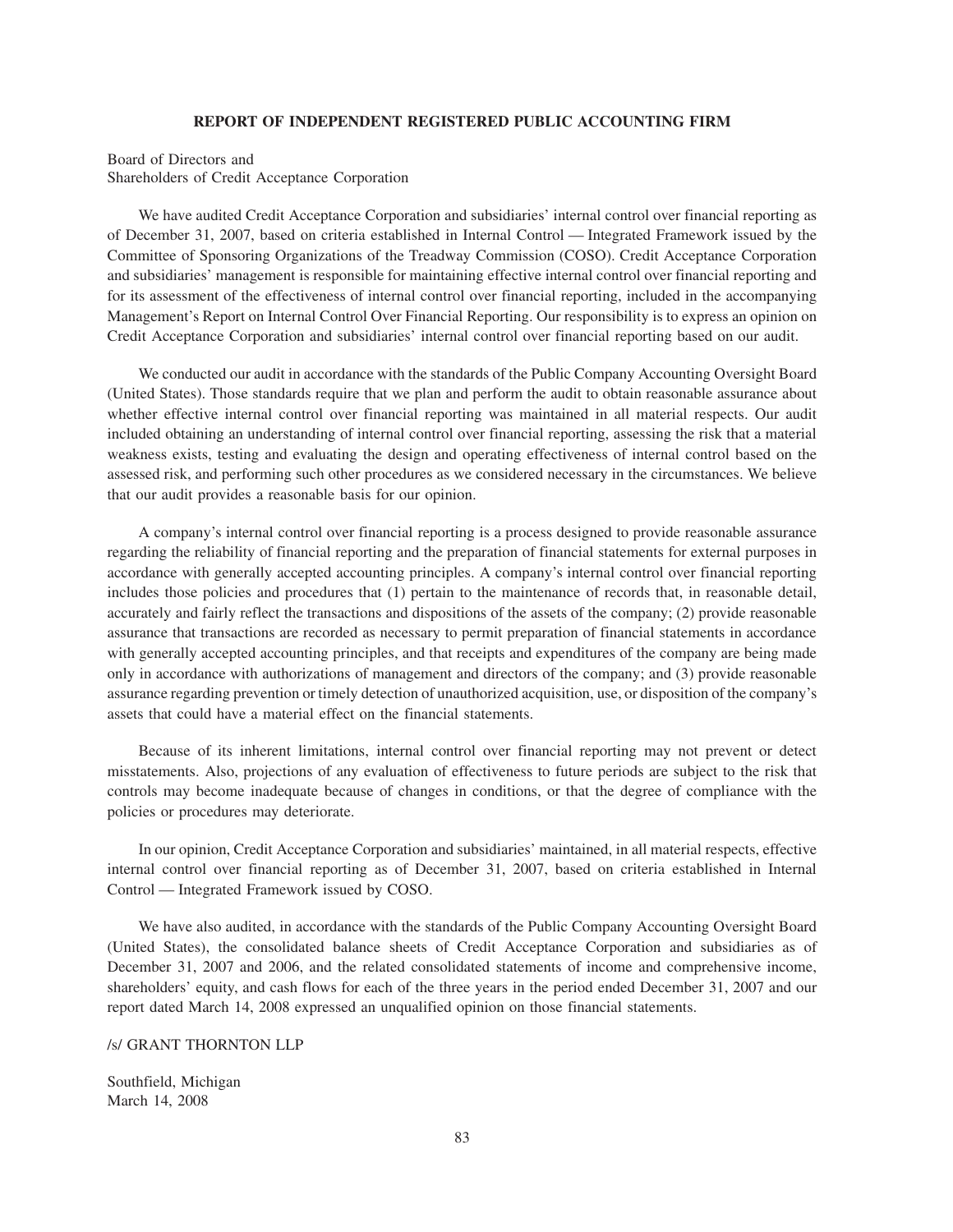## **PART III**

#### **ITEM 10. DIRECTORS, EXECUTIVE OFFICERS AND CORPORATE GOVERNANCE**

Information is contained under the captions "Matters to Come Before the Meeting — Election of Directors" (excluding the Report of the Audit Committee) and "Section 16 (a) Beneficial Ownership Reporting Compliance" in the Company's Proxy Statement and is incorporated herein by reference.

## **ITEM 11. EXECUTIVE COMPENSATION**

Information is contained under the caption "Compensation of Executive Officers" (excluding the Report of the Executive Compensation Committee) in the Company's Proxy Statement and is incorporated herein by reference.

## **ITEM 12. SECURITY OWNERSHIP OF CERTAIN BENEFICIAL OWNERS AND MANAGEMENT AND RELATED STOCKHOLDER MATTERS**

Information is contained under the caption "Common Stock Ownership of Certain Beneficial Owners and Management" in the Company's Proxy Statement and is incorporated herein by reference.

Our Incentive Compensation Plan (the "Incentive Plan"), which was approved by shareholders on May 13, 2004, provides for the granting of restricted stock, restricted stock units, stock options, and performance awards to employees, officers, and directors. We also have two stock option plans pursuant to which we have granted stock options with time or performance-based vesting requirements to employees, officers, and directors. Our 1992 Stock Option Plan (the "1992 Plan") was approved by shareholders in 1992 prior to our initial public offering and was terminated as to future grants on May 13, 2004, when shareholders approved the Incentive Plan. Our Director Stock Option Plan (the "Director Plan") was approved by shareholders in 2002 and was terminated as to future grants on May 13, 2004, with shareholder approval of the Incentive Plan.

The following table sets forth, with respect to each of the equity compensation plans, (i) the number of shares of common stock to be issued upon the exercise of outstanding options or restricted stock units, (ii) the weighted average exercise price of outstanding options, and (iii) the number of shares remaining available for future issuance, as of December 31, 2007:

| <b>Plan Category</b>                                    | Number of Shares to be<br><b>Issued Upon Exercise of</b><br><b>Outstanding Options,</b><br><b>Warrants and Rights</b> | <b>Weighted-Average</b><br><b>Exercise Price of</b><br><b>Outstanding Options</b> | <b>Number of Shares</b><br><b>Remaining Available for</b><br><b>Future Issuance Under</b><br><b>Equity Compensation</b><br>Plans(a) |
|---------------------------------------------------------|-----------------------------------------------------------------------------------------------------------------------|-----------------------------------------------------------------------------------|-------------------------------------------------------------------------------------------------------------------------------------|
| Equity compensation plans<br>approved by shareholders:  |                                                                                                                       |                                                                                   |                                                                                                                                     |
| 1992 Plan                                               | 1,277,056                                                                                                             | \$ 7.91                                                                           |                                                                                                                                     |
| Director Plan $\dots \dots \dots \dots$                 | 100,000                                                                                                               | 17.25                                                                             |                                                                                                                                     |
| Incentive Plan $\ldots$ , $\ldots$                      | 300,000                                                                                                               |                                                                                   | 498,043                                                                                                                             |
| $Total \dots \dots \dots \dots \dots \dots \dots \dots$ | 1,677,056                                                                                                             | \$ 8.59                                                                           | 498,043                                                                                                                             |

(a) For additional information regarding our equity compensation plans, see Note 10 to the consolidated financial statements.

## **ITEM 13. CERTAIN RELATIONSHIPS AND RELATED TRANSACTIONS, AND DIRECTOR INDEPENDENCE**

Information is contained under the caption "Certain Relationships and Transactions" and "Election of Directors — Meetings and Committees of the Board of Directors" in the Company's Proxy Statement and is incorporated herein by reference.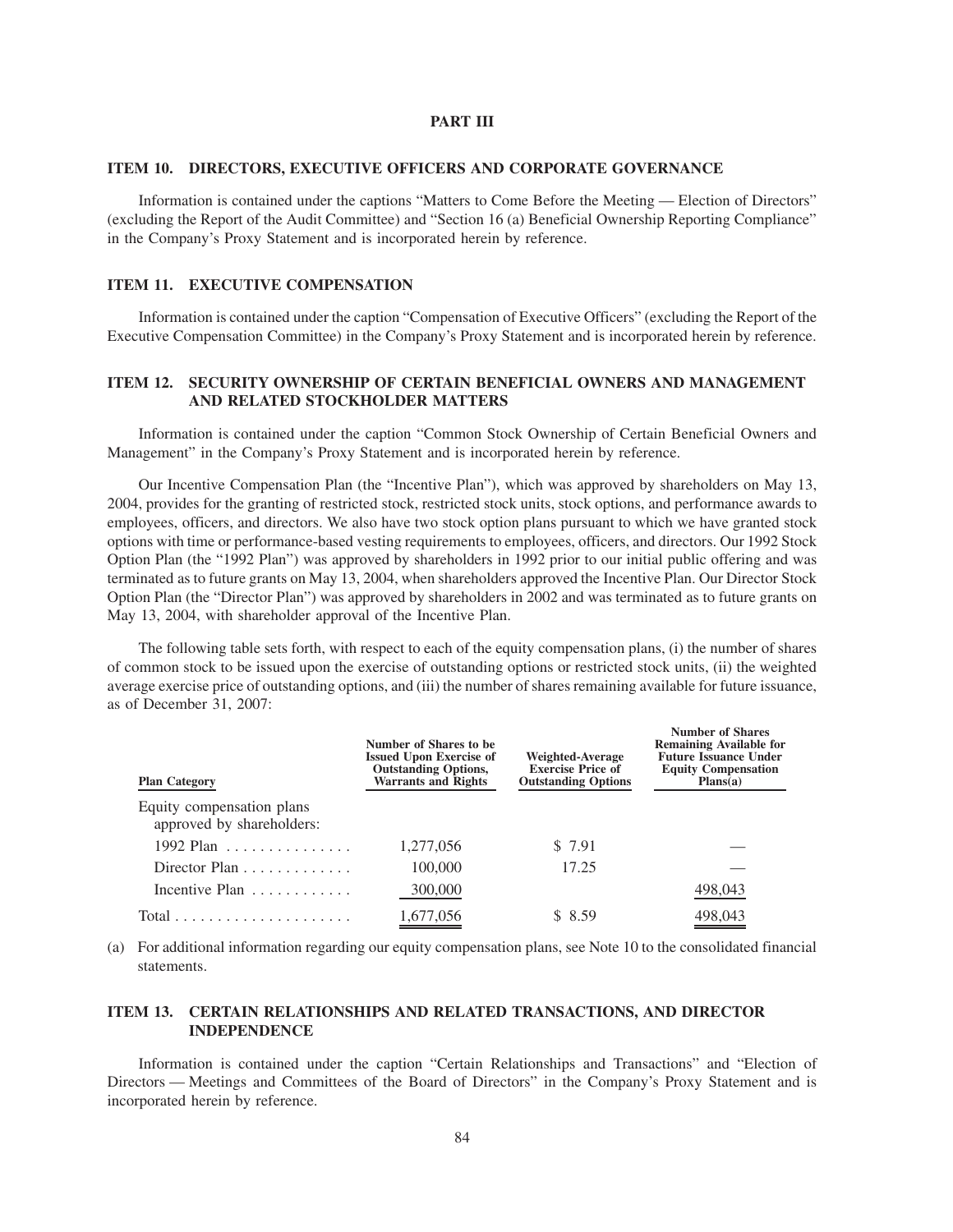## **ITEM 14. PRINCIPAL ACCOUNTANT FEES AND SERVICES**

Information is contained under the caption "Independent Accountants" in the Company's Proxy Statement and is incorporated herein by reference.

## **PART IV**

## **ITEM 15. EXHIBITS AND FINANCIAL STATEMENT SCHEDULES**

(a)(1) The following consolidated financial statements of the Company and Report of Independent Public Accountants are contained in "Item 8 — Financial Statements and Supplementary Data."

Report of Independent Public Accountants

Consolidated Financial Statements:

- Consolidated Balance Sheets as of December 31, 2007 and 2006
- Consolidated Income Statements for the years ended December 31, 2007, 2006 and 2005
- Consolidated Statements of Shareholders' Equity for the years ended December 31, 2007, 2006 and 2005
- Consolidated Statements of Cash Flows for the years ended December 31, 2007, 2006 and 2005

Notes to Consolidated Financial Statements

- (2) Financial Statement Schedules have been omitted because they are not applicable or are not required or the information required to be set forth therein is included in the Consolidated Financial Statements or Notes thereto.
- (3) The Exhibits filed in response to Item 601 of Regulation S-K are listed in the Exhibit Index, which is incorporated herein by reference.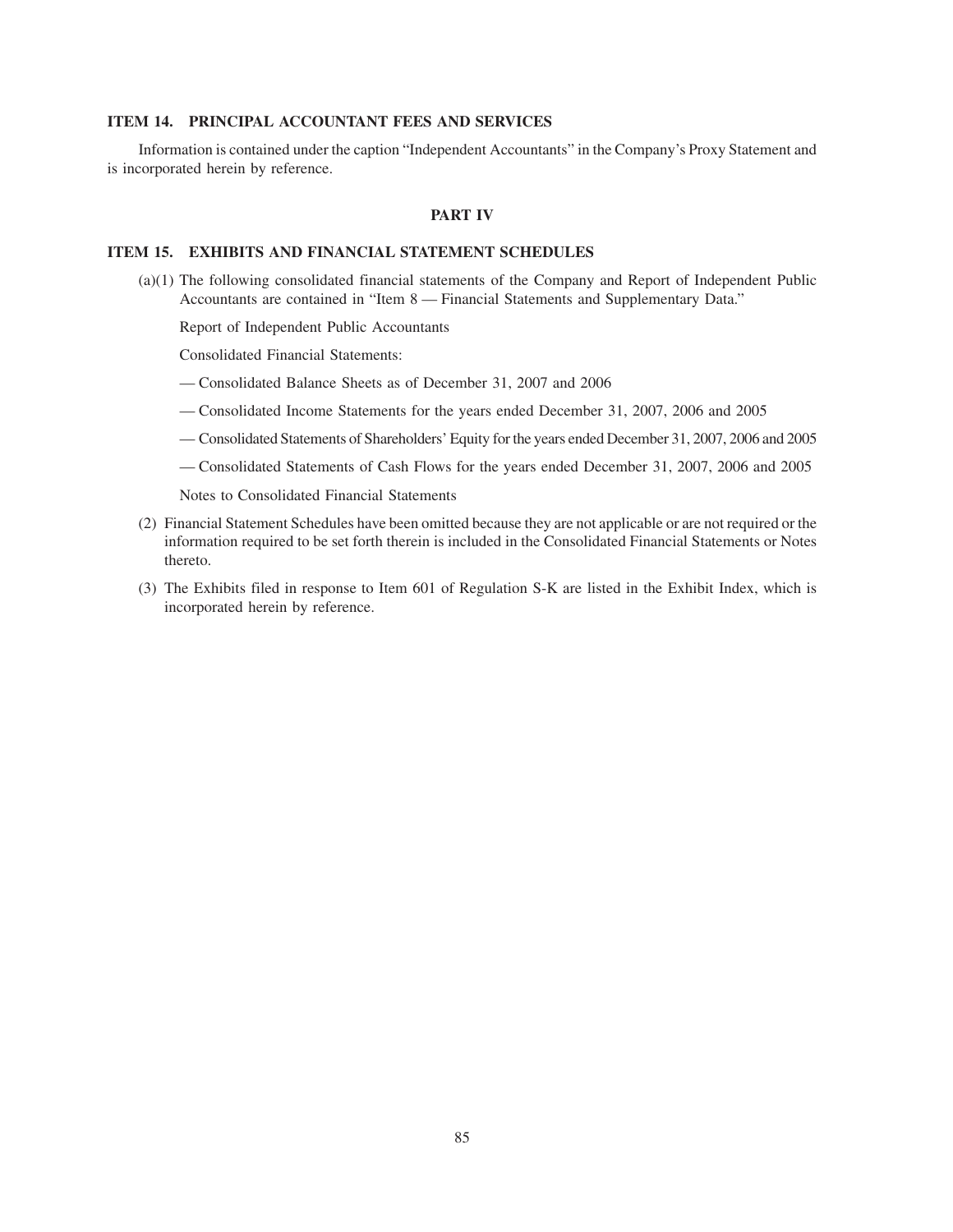## **SIGNATURES**

Pursuant to the requirements of Section 13 or 15(d) of the Securities Exchange Act of 1934, the registrant has duly caused this report to be signed on its behalf by the undersigned, thereunto duly authorized.

## CREDIT ACCEPTANCE CORPORATION

By: /s/ BRETT A. ROBERTS

Brett A. Roberts *Chief Executive Officer (Principal Executive Officer)* Date: March 14, 2008

Pursuant to the requirements of the Securities Exchange Act of 1934, this report has been signed below by the following persons on March 14, 2008 on behalf of the registrant and in the capacities indicated.

## **Signature Title**

| <b>BRETT A. ROBERTS</b><br>$\sqrt{s}$<br>Brett A. Roberts | Chief Executive Officer<br>(Principal Executive Officer)          |
|-----------------------------------------------------------|-------------------------------------------------------------------|
|                                                           |                                                                   |
| <b>KENNETH S. BOOTH</b><br>/s/                            | Chief Financial Officer                                           |
| Kenneth S. Booth                                          | (Principal Financial Officer and<br>Principal Accounting Officer) |
| <b>GLENDA J. CHAMBERLAIN</b><br>$\sqrt{s}$                | Director                                                          |
| Glenda J. Chamberlain                                     |                                                                   |
| DONALD A. FOSS<br>$\sqrt{s}$                              | Director and Chairman of the Board                                |
| Donald A. Foss                                            |                                                                   |
| THOMAS N. TRYFOROS<br>$\sqrt{s}$                          | Director                                                          |
| Thomas N. Tryforos                                        |                                                                   |
| SCOTT J. VASSALLUZZO<br>/s/                               | Director                                                          |
|                                                           |                                                                   |

Scott J. Vassalluzzo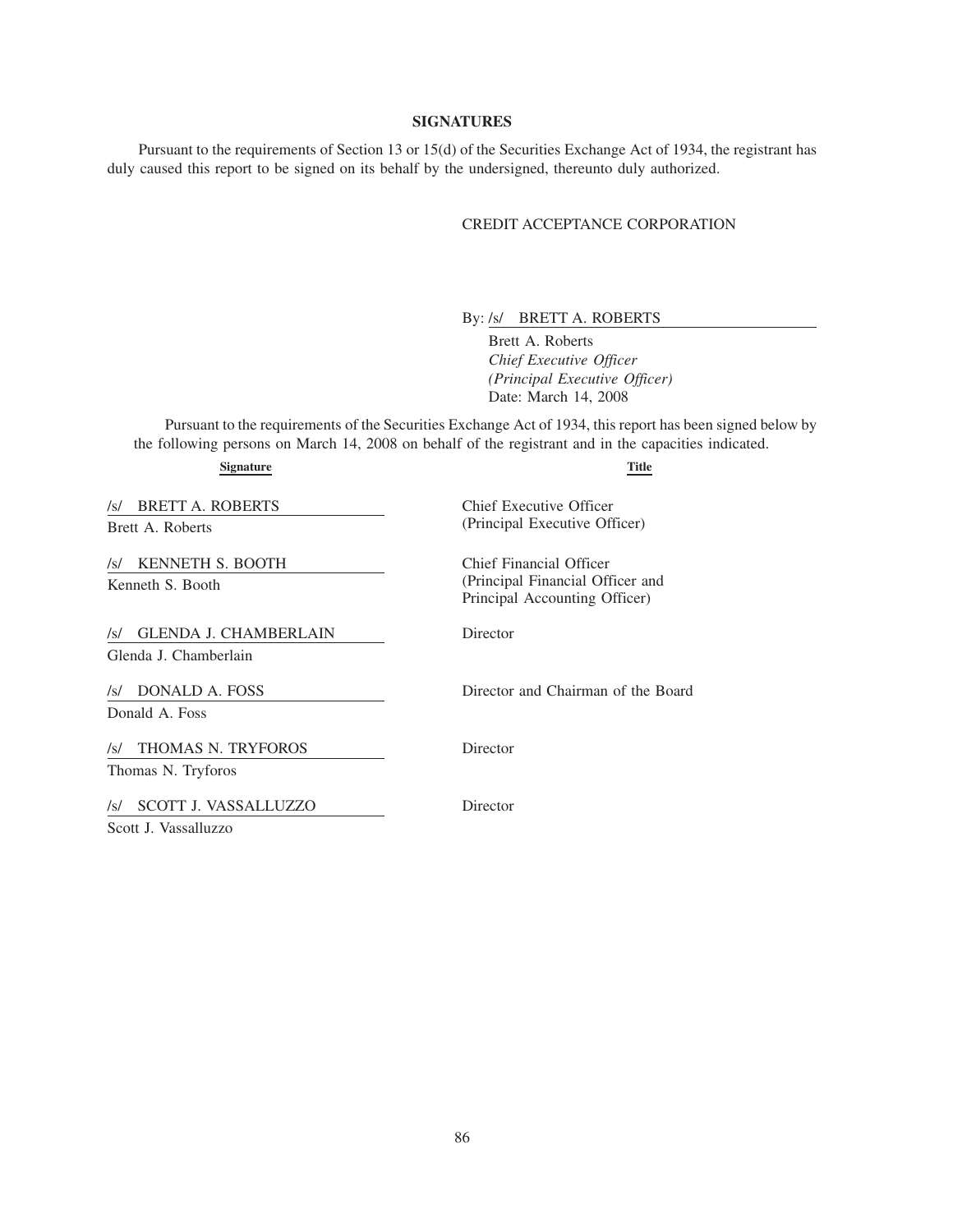## **EXHIBIT INDEX**

The following documents are filed as part of this report. Those exhibits previously filed and incorporated herein by reference are identified below. Exhibits not required for this report have been omitted. The Company's commission file number is 000-20202.

| <b>Exhibit</b><br>No. |    | <b>Description</b>                                                                                                                                                                                                                                                                                                                  |
|-----------------------|----|-------------------------------------------------------------------------------------------------------------------------------------------------------------------------------------------------------------------------------------------------------------------------------------------------------------------------------------|
| 3(a)(1)               | 1  | Articles of Incorporation, as amended July 1, 1997.                                                                                                                                                                                                                                                                                 |
| 3(b)                  | 12 | Amended and Restated Bylaws of the Company, as amended, February 24, 2005.                                                                                                                                                                                                                                                          |
| 4(c)(18)              | 13 | The Fourth Amended and Restated Credit Agreement, dated February 7, 2006, between the<br>Company, the Lenders which are parties thereto from time to time, Comerica Bank, as<br>administrative agent, and Banc of America Securities LLC as sole lead arranger and sole<br>book manager.                                            |
| 4(c)(19)              | 21 | Amendment No. 1, dated September 20, 2006, to the Fourth Amended and Restated Credit<br>Agreement as of February 7, 2006, among the Company, the Lenders which are parties thereto<br>from time to time and Comerica Bank as administrative agent.                                                                                  |
| 4(c)(20)              | 21 | Amendment No. 2, dated January 19, 2007, to the Fourth Amended and Restated Credit<br>Agreement as of February 7, 2006, among the Company, the Lenders which are parties<br>thereto from time to time and Comerica Bank as administrative agent.                                                                                    |
| 4(c)(21)              | 21 | Amendment No. 3, dated June 14, 2007, to the Fourth Amended and Restated Credit Agreement<br>as of February 7, 2006, among the Company, the Lenders which are parties thereto from time to<br>time and Comerica Bank as administrative agent.                                                                                       |
| 4(c)(22)              | 22 | Amendment No. 4, dated January 25, 2008, to the Fourth Amended and Restated Credit<br>Agreement as of February 7, 2006, among the Company, the Lenders which are parties<br>thereto from time to time and Comerica Bank as administrative agent.                                                                                    |
| 4(f)(40)              | 6  | Second Amendment, dated as of June 10, 2002, to the Intercreditor Agreement dated as of<br>December 15, 1998, among Comerica Bank, as collateral agent, and various lenders and note<br>holders.                                                                                                                                    |
| 4(f)(53)              | 8  | Contribution Agreement, dated September 30, 2003, between the Company and CAC<br>Warehouse Funding Corporation II.                                                                                                                                                                                                                  |
| 4(f)(55)              | 8  | Back-Up Servicing Agreement, dated September 30, 2003, among the Company, Systems &<br>Services Technologies, Inc., Wachovia Capital Markets, LLC, and CAC Warehouse Funding<br>Corporation II.                                                                                                                                     |
| 4(f)(68)              | 13 | Amendment No. 5, dated February 10, 2006, to Loan and Security Agreement dated as of<br>September 30, 2003, among the Company, CAC Warehouse Funding Corporation II, Wachovia<br>Bank, National Association, Variable Funding Capital Corporation, Wachovia Capital Markets,<br>LLC, and Systems & Services Technologies, Inc       |
| 4(f)(69)              | 13 | Third Amended and Restated Security Agreement, dated February 7, 2006, between the<br>Company, certain subsidiaries of the Company and Comerica Bank, as agent.                                                                                                                                                                     |
| 4(f)(70)              | 14 | First Amended and Restated Loan and Security Agreement, dated February 15, 2006, between<br>the Company, CAC Warehouse Funding Corporation II, Wachovia Bank, National Association,<br>JPMorgan Chase Bank, N.A., Variable Funding Capital Corporation, Wachovia Capital Markets,<br>LLC, and Systems & Services Technologies, Inc. |
| 4(f)(71)              | 15 | Indenture, dated April 18, 2006, between Credit Acceptance Auto Dealer Loan Trust 2006-1 and<br>JPMorgan Chase Bank, N.A.                                                                                                                                                                                                           |
| 4(f)(72)              | 15 | Sale and Servicing Agreement, dated April 18, 2006, among the Company, Credit Acceptance<br>Auto Dealer Loan Trust 2006-1, Credit Acceptance Funding LLC 2006-1, JPMorgan Chase<br>Bank, N.A., and Systems & Services Technologies, Inc                                                                                             |
| 4(f)(73)              | 15 | Backup Servicing Agreement, dated April 18, 2006, among the Company, Credit Acceptance<br>Funding LLC 2006-1, Credit Acceptance Auto Dealer Loan Trust 2006-1, Systems & Services<br>Technologies, Inc., Radian Asset Assurance Inc., XL Capital Assurance Inc. and JPMorgan<br>Bank, N.A.                                          |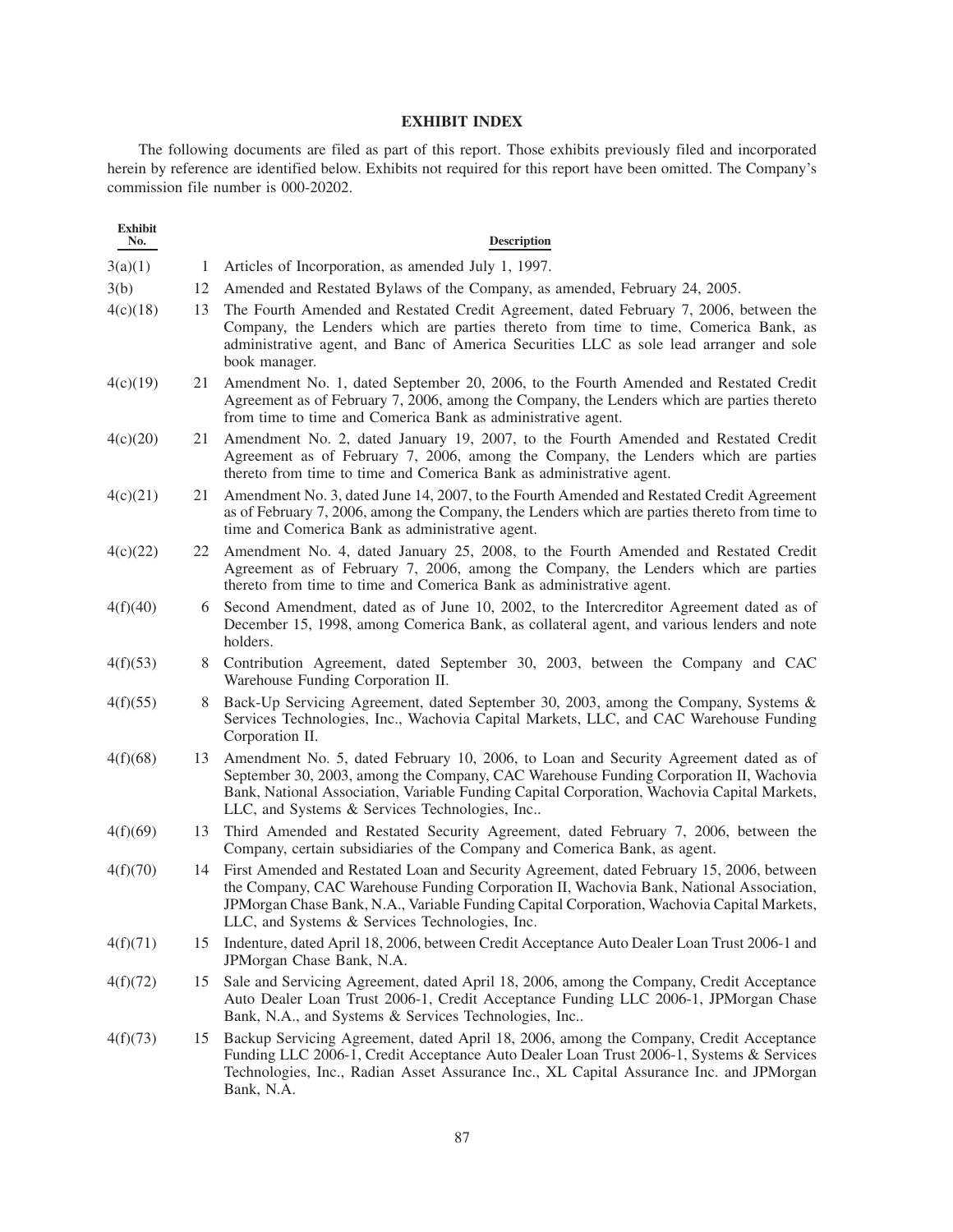| <b>Exhibit</b><br>No. |    | <b>Description</b>                                                                                                                                                                                                                                                                                                                                                                                                                                                                                                                                    |
|-----------------------|----|-------------------------------------------------------------------------------------------------------------------------------------------------------------------------------------------------------------------------------------------------------------------------------------------------------------------------------------------------------------------------------------------------------------------------------------------------------------------------------------------------------------------------------------------------------|
| 4(f)(74)              | 15 | Amended and Restated Trust Agreement, dated April 18, 2006, between Credit Acceptance<br>Funding LLC 2006-1 and U.S. Bank Trust National Association.                                                                                                                                                                                                                                                                                                                                                                                                 |
| 4(f)(75)              | 15 | Contribution Agreement, dated April 18, 2006, between the Company and Credit Acceptance<br>Funding LLC 2006-1.                                                                                                                                                                                                                                                                                                                                                                                                                                        |
| 4(f)(77)              | 16 | Certificate Funding Agreement, dated September 20, 2006, between the Company, Credit<br>Acceptance Residual Funding LLC, Wachovia Bank, National Association, Variable Funding<br>Capital Company LLC and Wachovia Capital Markets, LLC.                                                                                                                                                                                                                                                                                                              |
| 4(f)(78)              | 17 | Indenture, dated November 21, 2006, between Credit Acceptance Auto Dealer Loan<br>Trust 2006-2 and Deutsche Bank Trust Company Americas.                                                                                                                                                                                                                                                                                                                                                                                                              |
| 4(f)(79)              | 17 | Sale and Servicing Agreement, dated November 21, 2006, among the Company, Credit<br>Acceptance Auto Dealer Loan Trust 2006-2, Credit Acceptance Funding LLC 2006-2,<br>Deutsche Bank Trust Company Americas, N.A., and Systems & Services Technologies, Inc                                                                                                                                                                                                                                                                                           |
| 4(f)(80)              | 17 | Backup Servicing Agreement, dated November 21, 2006, among the Company, Credit<br>Acceptance Funding LLC 2006-2, Credit Acceptance Auto Dealer Loan Trust 2006-2,<br>Systems & Services Technologies, Inc., Radian Asset Assurance Inc., XL Capital Assurance<br>Inc. and Deutsche Bank Trust Company Americas.                                                                                                                                                                                                                                       |
| 4(f)(81)              | 17 | Amended and Restated Trust Agreement, dated November 21, 2006, between Credit Acceptance<br>Funding LLC 2006-2 and U.S. Bank Trust National Association.                                                                                                                                                                                                                                                                                                                                                                                              |
| 4(f)(82)              | 17 | Contribution Agreement, dated November 21, 2006, between the Company and Credit<br>Acceptance Funding LLC 2006-2.                                                                                                                                                                                                                                                                                                                                                                                                                                     |
| 4(f)(83)              | 17 | Intercreditor Agreement, dated November 21, 2006, among the Company, CAC Warehouse<br>Funding Corporation II, Credit Acceptance Auto Dealer Loan Trust 2006-2, Credit Acceptance<br>Funding LLC 2006-2, Credit Acceptance Auto Dealer Loan Trust 2006-1, Credit Acceptance<br>Funding LLC 2006-1, Wachovia Capital Markets, LLC, as agent, The Bank of New York (as<br>successor-in-interest to the corporate trust business of JPMorgan Chase Bank, N.A.), as agent,<br>Deutsche Bank Trust Company Americas, as agent, and Comerica Bank, as agent. |
| 4(f)(84)              | 20 | Amendment No. 1, dated July 24, 2006, to First Amended and Restated Loan and Security<br>Agreement dated as of February 15, 2006, among the Company, CAC Warehouse Funding<br>Corporation II, Wachovia Capital Markets, LLC, Wachovia Bank, National Association,<br>Variable Funding Capital Company LLC, Park Avenue Receivables Company LLC and<br>JPMorgan Chase Bank, N.A.                                                                                                                                                                       |
| 4(f)(85)              | 20 | Amendment No. 2 to First Amended and Restated Loan and Security Agreement dated as of<br>February 15, 2006, among the Company, Wachovia Capital Markets, LLC, Wachovia Bank,<br>National Association, Variable Funding Capital Company LLC, Park Avenue Receivables<br>Company LLC and JPMorgan Chase Bank, N.A.                                                                                                                                                                                                                                      |
| 4(f)(84)              | 18 | Amendment No. 3, dated February 14, 2007, to First Amended and Restated Loan and Security<br>Agreement dated as of February 15, 2006, among the Company, CAC Warehouse Funding<br>Corporation II, Wachovia Capital Markets, LLC, Wachovia Bank, National Association,<br>Variable Funding Capital Company LLC, Park Avenue Receivables Company LLC and<br>JPMorgan Chase Bank, N.A.                                                                                                                                                                   |
| 4(f)(87)              | 23 | Indenture, dated April 12, 2007, between Credit Acceptance Auto Dealer Loan Trust 2007-1                                                                                                                                                                                                                                                                                                                                                                                                                                                              |
|                       |    | and Wells Fargo Bank, National Association.                                                                                                                                                                                                                                                                                                                                                                                                                                                                                                           |
| 4(f)(88)              | 23 | Sale and Servicing Agreement, dated April 12, 2007, among the Company, Credit Acceptance<br>Auto Dealer Loan Trust 2007-1, Credit Acceptance Funding LLC 2007-1 and Wells Fargo Bank,<br>National Association.                                                                                                                                                                                                                                                                                                                                        |
| 4(f)(89)              | 23 | Backup Servicing Agreement, dated April 12, 2007, among the Company, Credit Acceptance<br>Funding LLC 2007-1, Credit Acceptance Auto Dealer Loan Trust 2007-1, Wells Fargo Bank,<br>National Association, and XL Capital Assurance Inc.                                                                                                                                                                                                                                                                                                               |
| 4(f)(90)              | 23 | Amended and Restated Trust Agreement, dated April 12, 2007, between Credit Acceptance<br>Funding LLC 2007-1 and U.S. Bank Trust National Association.                                                                                                                                                                                                                                                                                                                                                                                                 |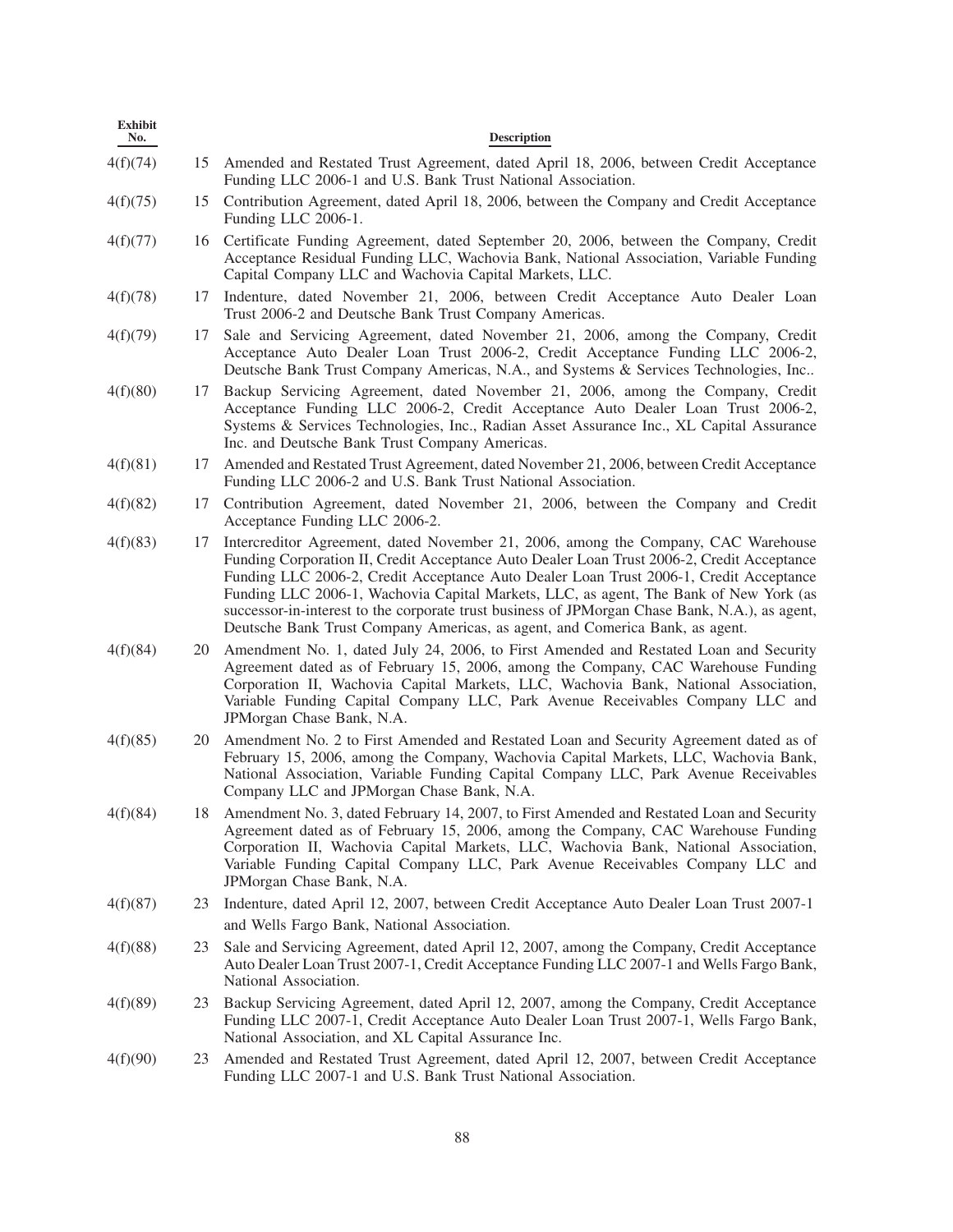| <b>Exhibit</b><br>No. |    | <b>Description</b>                                                                                                                                                                                                                                                                                                                                                                                                                                                                                                                                                                                                                                                                                |
|-----------------------|----|---------------------------------------------------------------------------------------------------------------------------------------------------------------------------------------------------------------------------------------------------------------------------------------------------------------------------------------------------------------------------------------------------------------------------------------------------------------------------------------------------------------------------------------------------------------------------------------------------------------------------------------------------------------------------------------------------|
| 4(f)(91)              | 23 | Contribution Agreement, dated April 12, 2007, between the Company and Credit Acceptance<br>Funding LLC 2007-1.                                                                                                                                                                                                                                                                                                                                                                                                                                                                                                                                                                                    |
| 4(f)(92)              | 23 | Intercreditor Agreement, dated April 12, 2007, among the Company, CAC Warehouse Funding<br>Corporation II, Credit Acceptance Funding LLC 2006-1, Credit Acceptance Auto Dealer Loan<br>Trust 2006-1, Credit Acceptance Funding LLC 2006-2, Credit Acceptance Auto Dealer Loan<br>Trust 2006-2, Credit Acceptance Funding LLC 2007-1, Credit Acceptance Auto Dealer Loan<br>Trust 2007-1, Wachovia Capital Markets, LLC, as agent, The Bank of New York (as<br>successor-in-interest to the corporate trust business of JPMorgan Chase Bank, N.A.), as<br>agent, Deutsche Bank Trust Company Americas, as agent, Wells Fargo Bank, National<br>Association, as agent, and Comerica Bank, as agent. |
| 4(f)(93)              | 24 | Second Amended and Restated Loan and Security Agreement, dated August 31, 2007, between<br>the Company, CAC Warehouse Funding Corporation II, Wachovia Bank, National Association,<br>JPMorgan Chase Bank, N.A., Variable Funding Capital Company, LLC, Park Avenue<br>Receivables Company, LLC, Wachovia Capital Markets, LLC and Systems & Services<br>Technologies, Inc.                                                                                                                                                                                                                                                                                                                       |
| 4(f)(94)              | 25 | Amendment No. 1, dated September 11, 2007, to the Certificate Funding Agreement dated as of<br>September 20, 2006, between the Company, Credit Acceptance Residual Funding LLC,<br>Wachovia Bank, National Association, Variable Funding Capital Company LLC and<br>Wachovia Capital Markets, LLC.                                                                                                                                                                                                                                                                                                                                                                                                |
| 4(f)(95)              | 26 | Indenture, dated October 29, 2007, between Credit Acceptance Auto Dealer Loan Trust 2007-2<br>and Wells Fargo Bank, National Association.                                                                                                                                                                                                                                                                                                                                                                                                                                                                                                                                                         |
| 4(f)(96)              | 26 | Sale and Servicing Agreement, dated October 29, 2007, among the Company, Credit Acceptance<br>Auto Dealer Loan Trust 2007-2, Credit Acceptance Funding LLC 2007-2 and Wells Fargo Bank,<br>National Association.                                                                                                                                                                                                                                                                                                                                                                                                                                                                                  |
| 4(f)(97)              | 26 | Backup Servicing Agreement, dated October 29, 2007, among the Company, Credit Acceptance<br>Funding LLC 2007-2, Credit Acceptance Auto Dealer Loan Trust 2007-2, Wells Fargo Bank,<br>National Association, and XL Capital Assurance Inc                                                                                                                                                                                                                                                                                                                                                                                                                                                          |
| 4(f)(98)              | 26 | Amended and Restated Trust Agreement, dated October 29, 2007, between Credit Acceptance<br>Funding LLC 2007-2 and U.S. Bank Trust National Association.                                                                                                                                                                                                                                                                                                                                                                                                                                                                                                                                           |
| 4(f)(99)              | 26 | Contribution Agreement, dated October 29, 2007, between the Company and Credit Acceptance<br>Funding LLC 2007-2.                                                                                                                                                                                                                                                                                                                                                                                                                                                                                                                                                                                  |
| 4(f)(100)             | 27 | Amendment No. 1, dated December 21, 2007, to the Second Amended and Restated Loan and<br>Security Agreement dated as of August 31, 2007, between the Company, CAC Warehouse<br>Funding Corporation II, Wachovia Bank, National Association, JPMorgan Chase Bank, N.A.,<br>Variable Funding Capital Company, LLC, Park Avenue Receivables Company, LLC, Wachovia<br>Capital Markets, LLC and Systems & Services Technologies, Inc                                                                                                                                                                                                                                                                  |
| 4(g)(1)               | 26 | Intercreditor Agreement, dated October 29, 2007, among the Company, CAC Warehouse<br>Funding Corporation II, Credit Acceptance Funding LLC 2006-2, Credit Acceptance Auto<br>Dealer Loan Trust 2006-2, Credit Acceptance Funding LLC 2007-1, Credit Acceptance Auto<br>Dealer Loan Trust 2007-1, Credit Acceptance Funding LLC 2007-2, Credit Acceptance Auto<br>Dealer Loan Trust 2007-2, Wachovia Capital Markets, LLC, as agent, Deutsche Bank<br>Trust Company Americas, as agent, Wells Fargo Bank, National Association, as agent, and<br>Comerica Bank, as agent.                                                                                                                          |
| 4(g)(2)               | 2  | Intercreditor Agreement, dated as of December 15, 1998, among Comerica Bank, as collateral<br>agent, and various lenders and note holders.                                                                                                                                                                                                                                                                                                                                                                                                                                                                                                                                                        |
| 4(g)(5)               | 4  | First Amendment, dated as of March 30, 2001, to the Intercreditor Agreement dated as of<br>December 14, 1998, among Comerica Bank, as collateral agent, and various lenders and note<br>holders.                                                                                                                                                                                                                                                                                                                                                                                                                                                                                                  |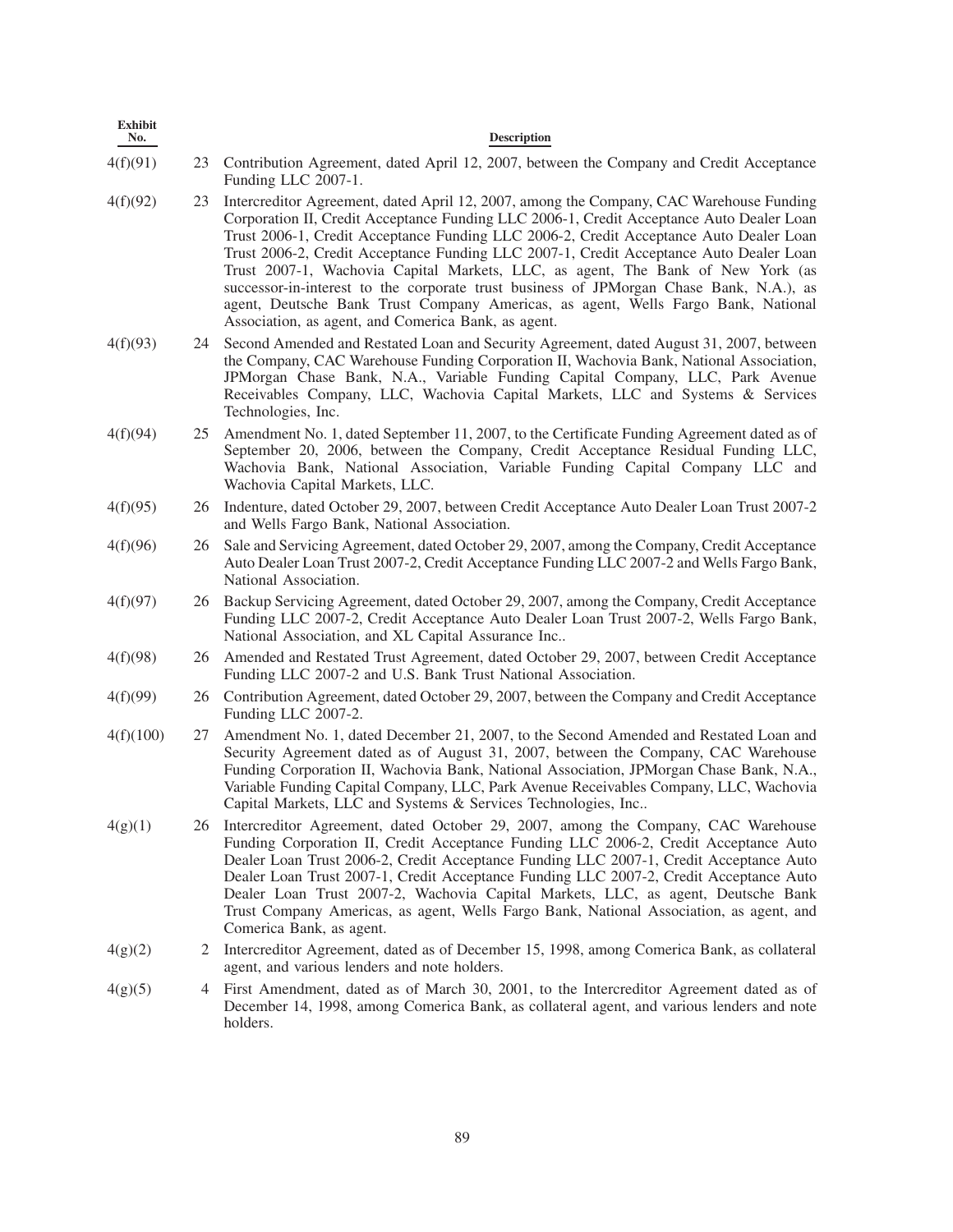| <b>Exhibit</b><br>No. |    | <b>Description</b>                                                                                                                                                                                                                                                                                                                                                                                                                                                          |
|-----------------------|----|-----------------------------------------------------------------------------------------------------------------------------------------------------------------------------------------------------------------------------------------------------------------------------------------------------------------------------------------------------------------------------------------------------------------------------------------------------------------------------|
| Note:                 |    | Other instruments, notes or extracts from agreements defining the rights of holders of long-term<br>debt of the Company or its subsidiaries have not been filed because(i) in each case the total<br>amount of long-term debt permitted there under does not exceed 10% of the Company's<br>consolidated assets and (ii) the Company hereby agrees that it will furnish such instruments,<br>notes and extracts to the Securities and Exchange Commission upon its request. |
| 10(d)(9)              | 7  | Form of Servicing Agreement, as of April 2003.                                                                                                                                                                                                                                                                                                                                                                                                                              |
| 10(d)(10)             | 28 | Purchase Program Agreement Recitals, as of April 2007.                                                                                                                                                                                                                                                                                                                                                                                                                      |
| $10(f)(4)*$           | 3  | Credit Acceptance Corporation 1992 Stock Option Plan, as amended and restated May 1999.                                                                                                                                                                                                                                                                                                                                                                                     |
| $10(g)(2)*$           | 4  | Employment agreement for Keith P. McCluskey, Chief Marketing Officer, dated April 19, 2001.                                                                                                                                                                                                                                                                                                                                                                                 |
| 10(p)                 | 5  | Credit Acceptance Corporation Director Stock Option Plan.                                                                                                                                                                                                                                                                                                                                                                                                                   |
| $10(q)^{*}$           | 9  | Credit Acceptance Corporation Incentive Compensation Plan, effective April 1, 2004.                                                                                                                                                                                                                                                                                                                                                                                         |
| $10(q)(2)^*$          | 10 | Form of Restricted Stock Grant Agreement.                                                                                                                                                                                                                                                                                                                                                                                                                                   |
| $10(q)(3)*$           | 11 | Incentive Compensation Bonus Formula for 2005.                                                                                                                                                                                                                                                                                                                                                                                                                              |
| $10(q)(4)*$           | 19 | Form of Restricted Stock Grant Agreement, dated February 22, 2007.                                                                                                                                                                                                                                                                                                                                                                                                          |
| $10(q)(5)^*$          | 19 | Credit Acceptance Corporation Restricted Stock Unit Award Agreement, dated February 22,<br>2007.                                                                                                                                                                                                                                                                                                                                                                            |
| 21(1)(a)              | 29 | Schedule of Credit Acceptance Corporation Subsidiaries.                                                                                                                                                                                                                                                                                                                                                                                                                     |
| 23(a)                 | 29 | Consent of Grant Thornton LLP.                                                                                                                                                                                                                                                                                                                                                                                                                                              |
| 31(a)                 | 29 | Certification of Chief Executive Officer pursuant to Rule $13a-14(a)$ of the Securities Exchange<br>Act.                                                                                                                                                                                                                                                                                                                                                                    |
| 31(b)                 | 29 | Certification of Chief Financial Officer pursuant to Rule $13a-14(a)$ of the Securities Exchange<br>Act.                                                                                                                                                                                                                                                                                                                                                                    |
| 32(a)                 | 29 | Certification of Chief Executive Officer, Pursuant to 18 U.S.C. Section 1350, as adopted<br>Pursuant to Section 906 of the Sarbanes-Oxley Act of 2002.                                                                                                                                                                                                                                                                                                                      |
| 32(b)                 | 29 | Certification of Chief Financial Officer, Pursuant to 18 U.S.C. Section 1350, as adopted Pursuant<br>to Section 906 of the Sarbanes-Oxley Act of 2002.                                                                                                                                                                                                                                                                                                                      |

1 Previously filed as an exhibit to the Company's Form 10-Q for the quarterly period ended June 30, 1997, and incorporated herein by reference.

2 Previously filed as an exhibit to the Company's Form 10-K Annual Report for the year ended December 31, 1998, and incorporated herein by reference.

3 Previously filed as an exhibit to the Company's Form 10-Q for the quarterly period ended June 30, 1999, and incorporated herein by reference.

4 Previously filed as an exhibit to the Company's Form 10-Q for the quarterly period ended March 31, 2001, and incorporated herein by reference.

5 Previously filed as an exhibit to the Company's Form 10-K Annual Report for the year ended December 31, 2001, and incorporated herein by reference.

6 Previously filed as an exhibit to the Company's Form 10-Q for the quarterly period ended June 30, 2002, and incorporated herein by reference.

7 Previously filed as an exhibit to the Company's Form 10-Q for the quarterly period ended June 30, 2003, and incorporated herein by reference.

8 Previously filed as an exhibit to the Company's Form 10-Q for the quarterly period ended September 30, 2003, and incorporated herein by reference.

9 Previously filed as an exhibit to the Company's Form 10-Q for the quarterly period ended June 30, 2004, and incorporated herein by reference.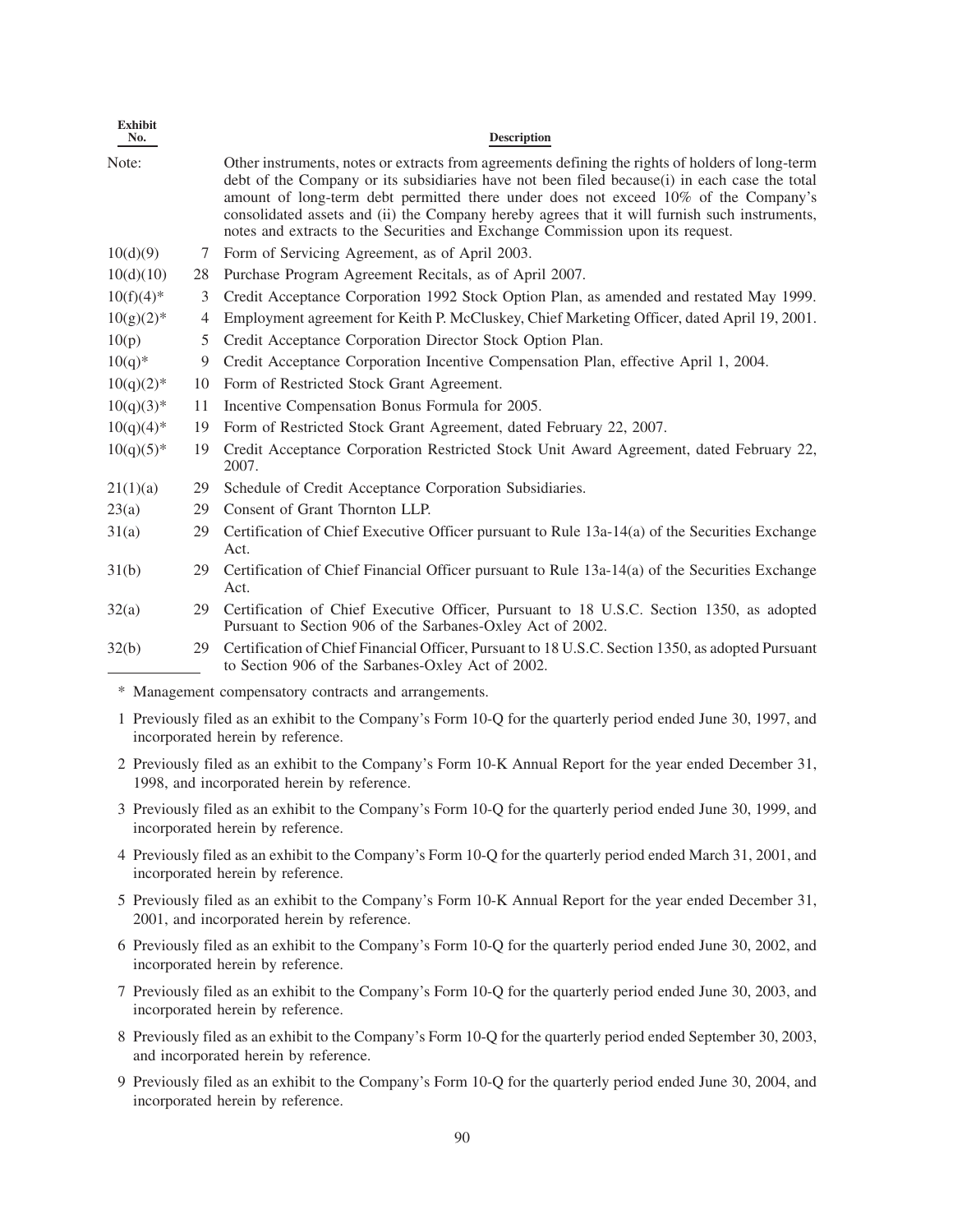- 10 Previously filed as an exhibit to the Company's Current Report on Form 8-K dated March 2, 2005, and incorporated herein by reference.
- 11 Previously filed as an exhibit to the Company's Current Report on Form 8-K dated April 4, 2005, and incorporated herein by reference.
- 12 Previously filed as an exhibit to the Company's Annual Report on Form 10-K for the year ended December 31, 2004, and incorporated herein by reference.
- 13 Previously filed as an exhibit to the Company's Current Report on Form 8-K dated February 10, 2006, and incorporated herein by reference.
- 14 Previously filed as an exhibit to the Company's Current Report on Form 8-K dated February 16, 2006, and incorporated herein by reference.
- 15 Previously filed as an exhibit to the Company's Current Report on Form 8-K, dated April 24, 2006, and incorporated herein by reference.
- 16 Previously filed as an exhibit to the Company's Current Report on Form 8-K, dated September 22, 2006, and incorporated herein by reference.
- 17 Previously filed as an exhibit to the Company's Current Report on Form 8-K, dated November 27, 2006, and incorporated herein by reference.
- 18 Previously filed as an exhibit to the Company's Current Report on Form 8-K, dated February 15, 2007, and incorporated herein by reference.
- 19 Previously filed as an exhibit to the Company's Current Report on Form 8-K, dated February 28, 2007, and incorporated herein by reference.
- 20 Previously filed as an exhibit to the Company's Form 10-K Annual Report for the year ended December 31, 2006, and incorporated herein by reference.
- 21 Previously filed as an exhibit to the Company's Current Report on Form 8-K, dated June 19, 2007, and incorporated herein by reference.
- 22 Previously filed as an exhibit to the Company's Current Report on Form 8-K, dated January 31, 2008, and incorporated herein by reference.
- 23 Previously filed as an exhibit to the Company's Current Report on Form 8-K, dated April 18, 2007, and incorporated herein by reference.
- 24 Previously filed as an exhibit to the Company's Current Report on Form 8-K, dated September 7, 2007, and incorporated herein by reference.
- 25 Previously filed as an exhibit to the Company's Current Report on Form 8-K, dated September 13, 2007, and incorporated herein by reference.
- 26 Previously filed as an exhibit to the Company's Current Report on Form 8-K, dated November 2, 2007, and incorporated herein by reference.
- 27 Previously filed as an exhibit to the Company's Current Report on Form 8-K, dated December 27, 2007, and incorporated herein by reference.
- 28 Previously filed as an exhibit to the Company's Form 10-Q for the quarterly period ended March 31, 2007, and incorporated herein by reference.
- 29 Filed herewith.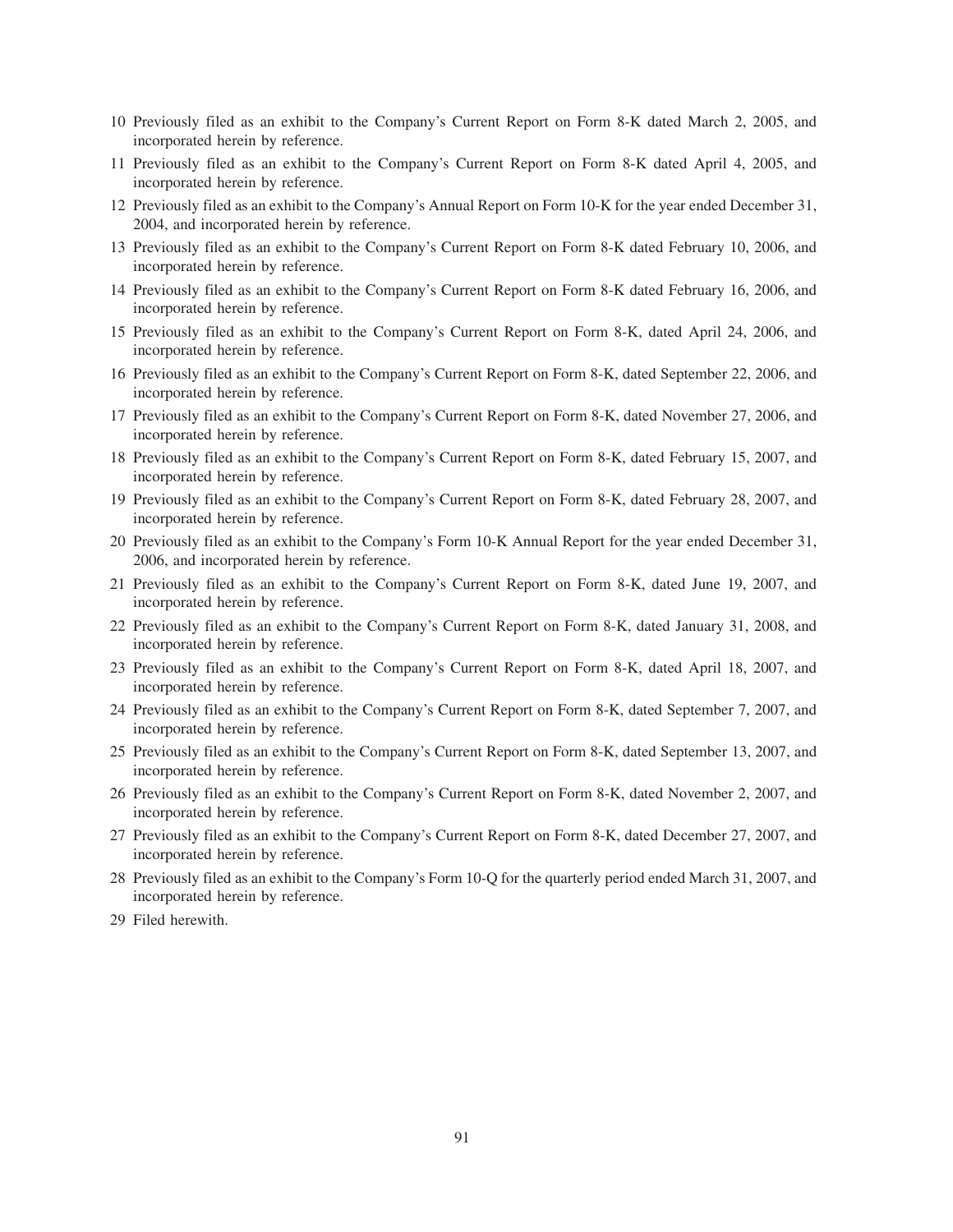#### **Credit Acceptance Corporation**

## **CERTIFICATION PURSUANT TO SECTION 302 OF THE SARBANES-OXLEY ACT OF 2002**

I, Brett A. Roberts, certify that:

1. I have reviewed this annual report on Form 10-K for the year ended December 31, 2007 of Credit Acceptance Corporation;

2. Based on my knowledge, this report does not contain any untrue statement of a material fact or omit to state a material fact necessary to make the statements made, in light of the circumstances under which such statements were made, not misleading with respect to the period covered by this report;

3. Based on my knowledge, the financial statements, and other financial information included in this report, fairly present in all material respects the financial condition, results of operations and cash flows of the registrant as of, and for, the periods presented in this report;

4. The registrant's other certifying officer(s) and I are responsible for establishing and maintaining disclosure controls and procedures (as defined in Exchange Act Rules 13a-15(e) and 15d-15(e)) and internal control over financial reporting (as defined in Exchange Act Rules 13a-15(f) and 15d-15(f)) for the registrant and have:

(a) Designed such disclosure controls and procedures, or caused such disclosure controls and procedures to be designed under our supervision, to ensure that material information relating to the registrant, including its consolidated subsidiaries, is made known to us by others within those entities, particularly during the period in which this report is being prepared;

(b) Designed such internal control over financial reporting, or caused such internal control over financial reporting to be designed under our supervision, to provide reasonable assurance regarding the reliability of financial reporting and the preparation of financial statements for external purposes in accordance with generally accepted accounting principles;

(c) Evaluated the effectiveness of the registrant's disclosure controls and procedures and presented in this report our conclusions about the effectiveness of the disclosure controls and procedures, as of the end of the period covered by this report based on such evaluation; and

(d) Disclosed in this report any change in the registrant's internal control over financial reporting that occurred during the registrant's most recent fiscal quarter (the registrant's fourth quarter in the case of an annual report) that has materially affected, or is reasonably likely to materially affect, the registrant's internal control over financial reporting; and

5. The registrant's other certifying officer(s) and I have disclosed, based on our most recent evaluation of internal control over financial reporting, to the registrant's auditors and the audit committee of the registrant's board of directors (or persons performing the equivalent functions):

(a) All significant deficiencies and material weaknesses in the design or operation of internal control over financial reporting which are reasonably likely to adversely affect the registrant's ability to record, process, summarize and report financial information; and

(b) Any fraud, whether or not material, that involves management or other employees who have a significant role in the registrant's internal control over financial reporting.

/s/ BRETT A. ROBERTS

Brett A. Roberts Chief Executive Officer (Principal Executive Officer)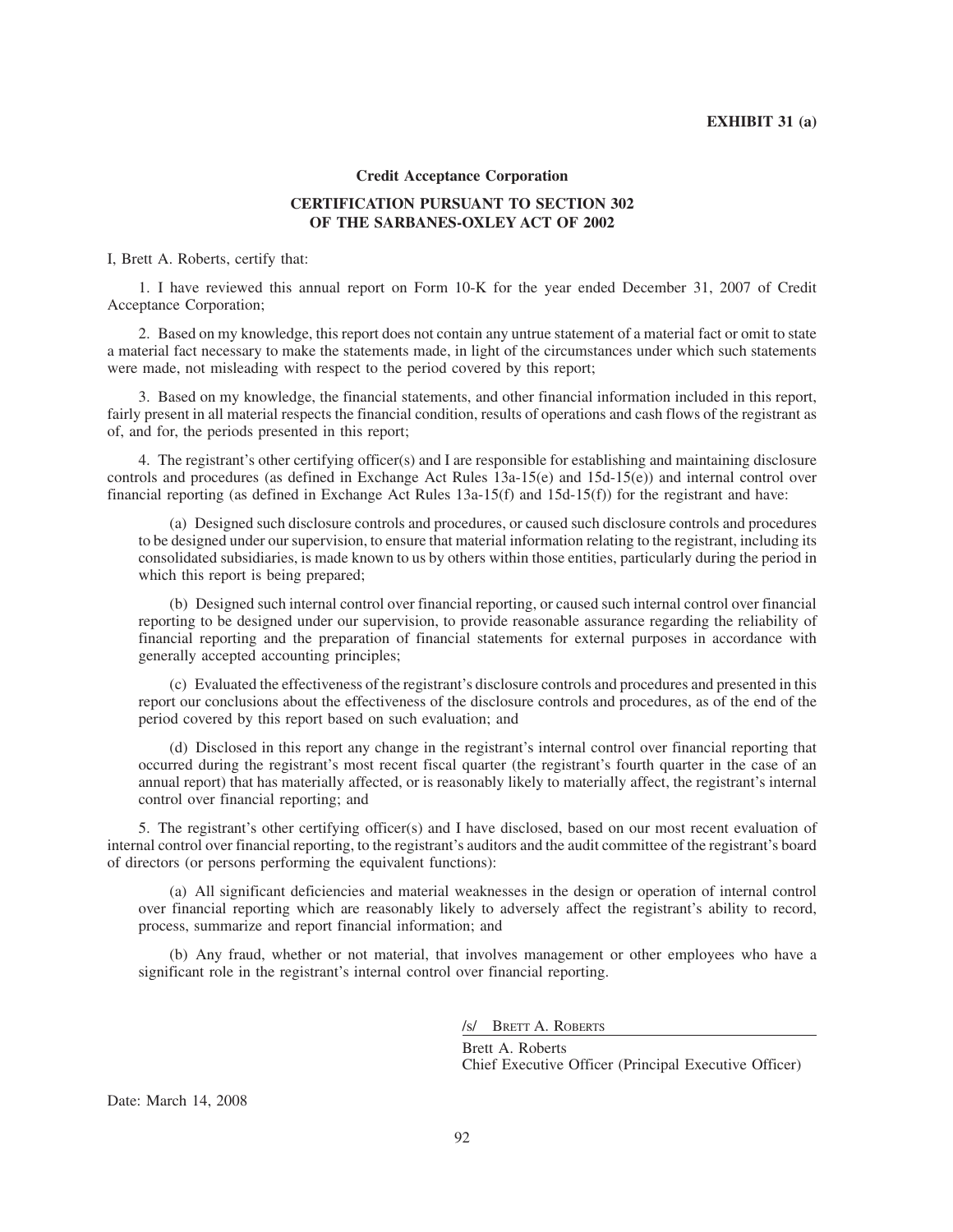#### **Credit Acceptance Corporation**

## **CERTIFICATION PURSUANT TO SECTION 302 OF THE SARBANES-OXLEY ACT OF 2002**

I, Kenneth S. Booth, certify that:

1. I have reviewed this annual report on Form 10-K for the year ended December 31, 2007 of Credit Acceptance Corporation;

2. Based on my knowledge, this report does not contain any untrue statement of a material fact or omit to state a material fact necessary to make the statements made, in light of the circumstances under which such statements were made, not misleading with respect to the period covered by this report;

3. Based on my knowledge, the financial statements, and other financial information included in this report, fairly present in all material respects the financial condition, results of operations and cash flows of the registrant as of, and for, the periods presented in this report;

4. The registrant's other certifying officer(s) and I are responsible for establishing and maintaining disclosure controls and procedures (as defined in Exchange Act Rules 13a-15(e) and 15d-15(e)) and internal control over financial reporting (as defined in Exchange Act Rules 13a-15(f) and 15d-15(f)) for the registrant and have:

(a) Designed such disclosure controls and procedures, or caused such disclosure controls and procedures to be designed under our supervision, to ensure that material information relating to the registrant, including its consolidated subsidiaries, is made known to us by others within those entities, particularly during the period in which this report is being prepared;

(b) Designed such internal control over financial reporting, or caused such internal control over financial reporting to be designed under our supervision, to provide reasonable assurance regarding the reliability of financial reporting and the preparation of financial statements for external purposes in accordance with generally accepted accounting principles;

(c) Evaluated the effectiveness of the registrant's disclosure controls and procedures and presented in this report our conclusions about the effectiveness of the disclosure controls and procedures, as of the end of the period covered by this report based on such evaluation; and

(d) Disclosed in this report any change in the registrant's internal control over financial reporting that occurred during the registrant's most recent fiscal quarter (the registrant's fourth quarter in the case of an annual report) that has materially affected, or is reasonably likely to materially affect, the registrant's internal control over financial reporting; and

5. The registrant's other certifying officer(s) and I have disclosed, based on our most recent evaluation of internal control over financial reporting, to the registrant's auditors and the audit committee of the registrant's board of directors (or persons performing the equivalent functions):

(a) All significant deficiencies and material weaknesses in the design or operation of internal control over financial reporting which are reasonably likely to adversely affect the registrant's ability to record, process, summarize and report financial information; and

(b) Any fraud, whether or not material, that involves management or other employees who have a significant role in the registrant's internal control over financial reporting.

/s/ KENNETH S. BOOTH

Kenneth S. Booth Chief Financial Officer (Principal Financial Officer)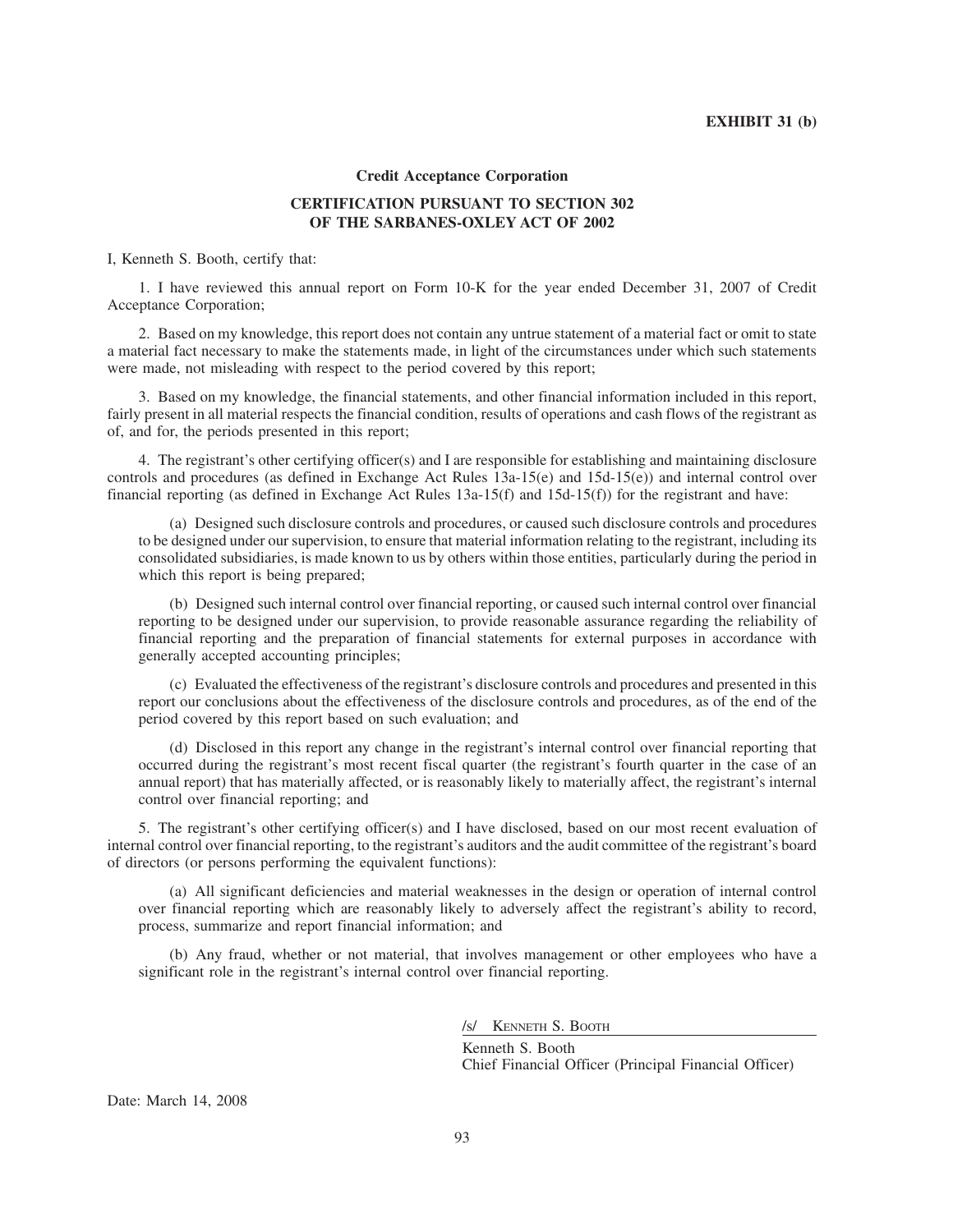**EXHIBIT 32 (a)**

## **Credit Acceptance Corporation**

## **CERTIFICATION PURSUANT TO 18 U.S.C. SECTION 1350 AS ADOPTED PURSUANT TO SECTION 906 OF THE SARBANES-OXLEY ACT OF 2002**

In connection with the Annual Report on form 10-K of Credit Acceptance Corporation (the "Company") for the period ending December 31, 2007 as filed with the Securities and Exchange Commission on the date hereof (the "Report"), I, Brett A. Roberts, as Chief Executive Officer of the Company, hereby certify, pursuant to 18 U.S.C. § 1350, as adopted pursuant to § 906 of the Sarbanes-Oxley Act of 2002, that, to the best of my knowledge:

(1) The Report fully complies with the requirements of Section 13(a) or 15(d) of the Securities Exchange Act of 1934; and

(2) The information contained in the Report fairly presents, in all material respects, the financial condition and results of operations of the Company.

/s/ BRETT A. ROBERTS

Brett A. Roberts Chief Executive Officer (Principal Executive Officer)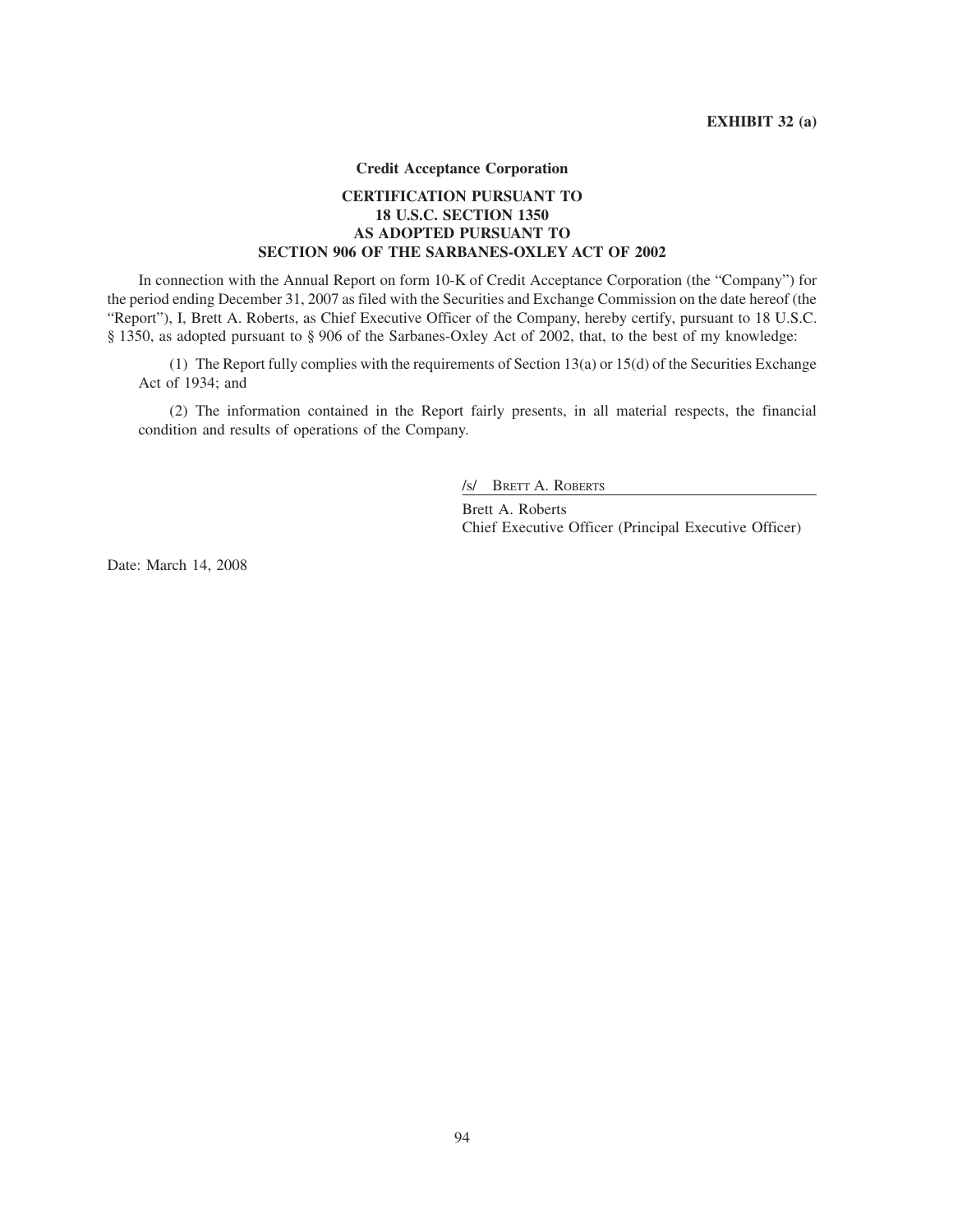**EXHIBIT 32 (b)**

## **Credit Acceptance Corporation**

## **CERTIFICATION PURSUANT TO 18 U.S.C. SECTION 1350 AS ADOPTED PURSUANT TO SECTION 906 OF THE SARBANES-OXLEY ACT OF 2002**

In connection with the Annual Report on form 10-K of Credit Acceptance Corporation (the "Company") for the period ending December 31, 2007 as filed with the Securities and Exchange Commission on the date hereof (the "Report"), I, Kenneth S. Booth, as Chief Financial Officer of the Company, hereby certify, pursuant to 18 U.S.C. § 1350, as adopted pursuant to § 906 of the Sarbanes-Oxley Act of 2002, that, to the best of my knowledge:

(1) The Report fully complies with the requirements of Section 13(a) or 15(d) of the Securities Exchange Act of 1934; and

(2) The information contained in the Report fairly presents, in all material respects, the financial condition and results of operations of the Company.

/s/ KENNETH S. BOOTH

Kenneth S. Booth Chief Financial Officer (Principal Financial Officer)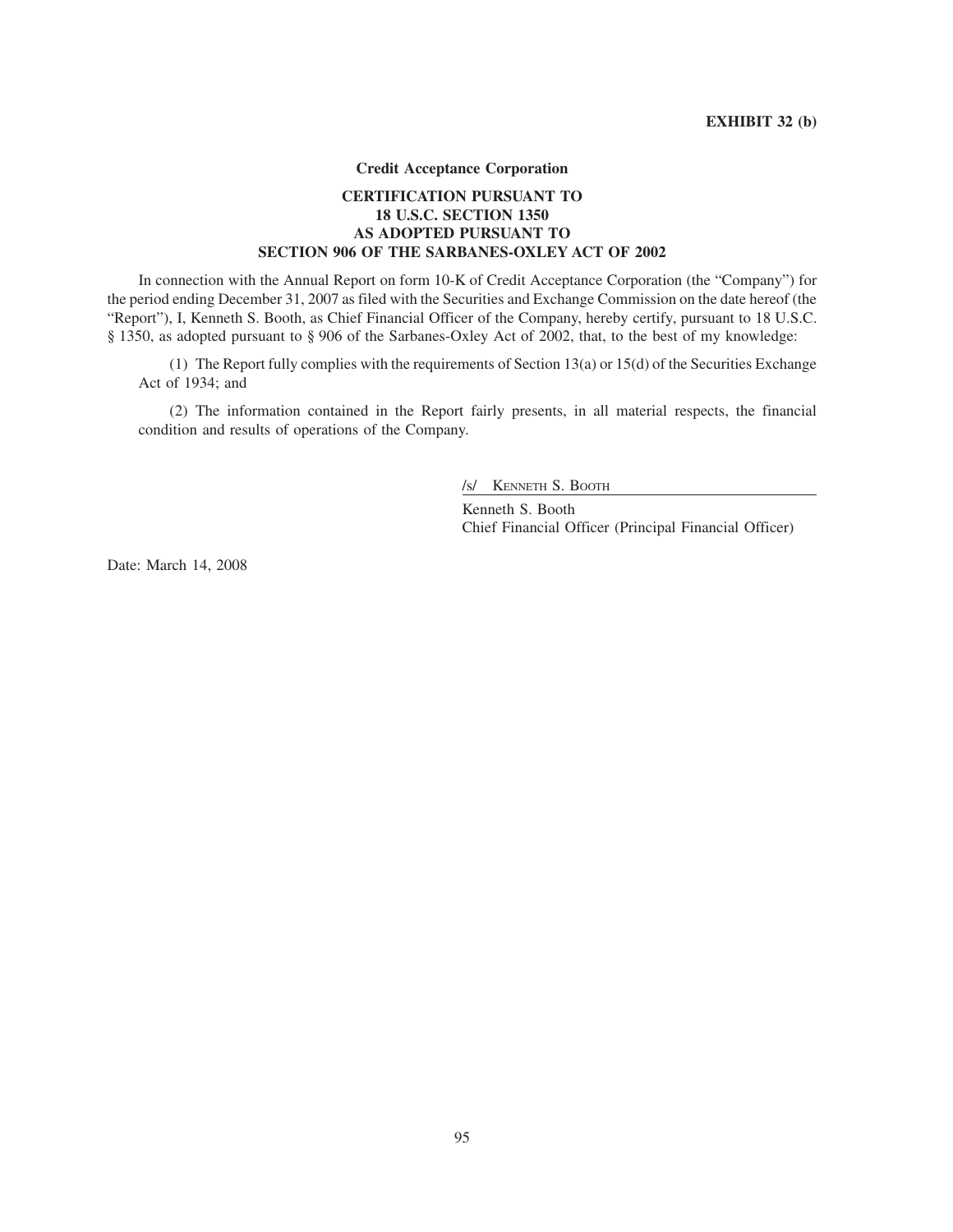## **EXHIBIT A RECONCILIATION OF GAAP FINANCIAL RESULTS TO NON-GAAP MEASURES\***

| (In thousands) | <b>GAAP</b> average<br>capital invested | <b>Floating yield</b><br>adjustment | <b>License fee</b><br>adjustment | <b>Adjusted average</b><br>capital invested |
|----------------|-----------------------------------------|-------------------------------------|----------------------------------|---------------------------------------------|
|                | \$466,802                               | \$3.451                             | \$(314)                          | \$469,939                                   |
|                | \$457.641                               | \$5,792                             | \$(1,423)                        | \$462,010                                   |
|                | \$431,973                               | \$7,933                             | \$(2,439)                        | \$437,467                                   |
|                | \$478,345                               | \$8,730                             | \$(3,341)                        | \$483,734                                   |
|                | \$520,376                               | \$7.574                             | \$(4,512)                        | \$523,438                                   |
|                | \$550,017                               | \$5,510                             | \$(7,045)                        | \$548,482                                   |
|                | \$707,754                               | \$8.198                             | \$(5,839)                        | \$710,113                                   |

Average capital invested is defined as average debt plus average shareholders' equity.

| GAAP<br>return on capital | <b>Floating yield</b><br>adjustment | <b>License fee</b><br>adjustment | <b>Adjusted return</b><br>on capital |
|---------------------------|-------------------------------------|----------------------------------|--------------------------------------|
| $7.4\%$                   | $0.2\%$                             | $-0.2\%$                         | 7.4%                                 |
| $7.7\%$                   | $0.5\%$                             | $-0.4\%$                         | $7.7\%$                              |
| 6.8%                      | $0.2\%$                             | $-0.4\%$                         | $6.6\%$                              |
| $13.5\%$                  | $-0.3\%$                            | $-0.1\%$                         | $13.1\%$                             |
| $15.6\%$                  | $-0.6\%$                            | $-0.3\%$                         | $14.7\%$                             |
| $13.3\%$                  | $-0.1\%$                            | $-0.3\%$                         | $12.9\%$                             |
| $11.0\%$                  | $0.4\%$                             | $0.8\%$                          | $12.1\%$                             |

Return on capital is defined as net income plus interest expense after-tax divided by average capital.

|      | <b>GAAP</b> weighted<br>average cost<br>of capital | <b>Floating yield</b><br>adjustment | <b>License fee</b><br>adjustment | <b>Adjusted weighted</b><br>average cost<br>of capital |
|------|----------------------------------------------------|-------------------------------------|----------------------------------|--------------------------------------------------------|
|      | 8.4%                                               | $0.0\%$                             | $0.0\%$                          | 8.4%                                                   |
| 2002 | 8.8%                                               | $0.0\%$                             | $0.0\%$                          | 8.9%                                                   |
|      | $9.0\%$                                            | $0.0\%$                             | $0.0\%$                          | $9.0\%$                                                |
|      | 8.6%                                               | $0.0\%$                             | $0.0\%$                          | 8.6%                                                   |
| 2005 | $8.2\%$                                            | $0.0\%$                             | $0.0\%$                          | $8.3\%$                                                |
| 2006 | 8.1%                                               | $0.0\%$                             | $0.0\%$                          | 8.1%                                                   |
|      | $7.0\%$                                            | $0.0\%$                             | $0.0\%$                          | $7.0\%$                                                |

The cost of capital includes both a cost of equity and a cost of debt. The cost of equity capital is determined based on a formula that considers the risk of the business and the risk associated with our use of debt. The formula utilized for determining the cost of equity capital is as follows: (the average 30 year treasury rate  $+5\%$ ) + [(1 - tax rate) x (the average 30 year treasury rate + 5% - pre-tax average cost of debt rate) x average debt/(average equity + average debt x tax rate)].

\* Amounts do not add due to rounding.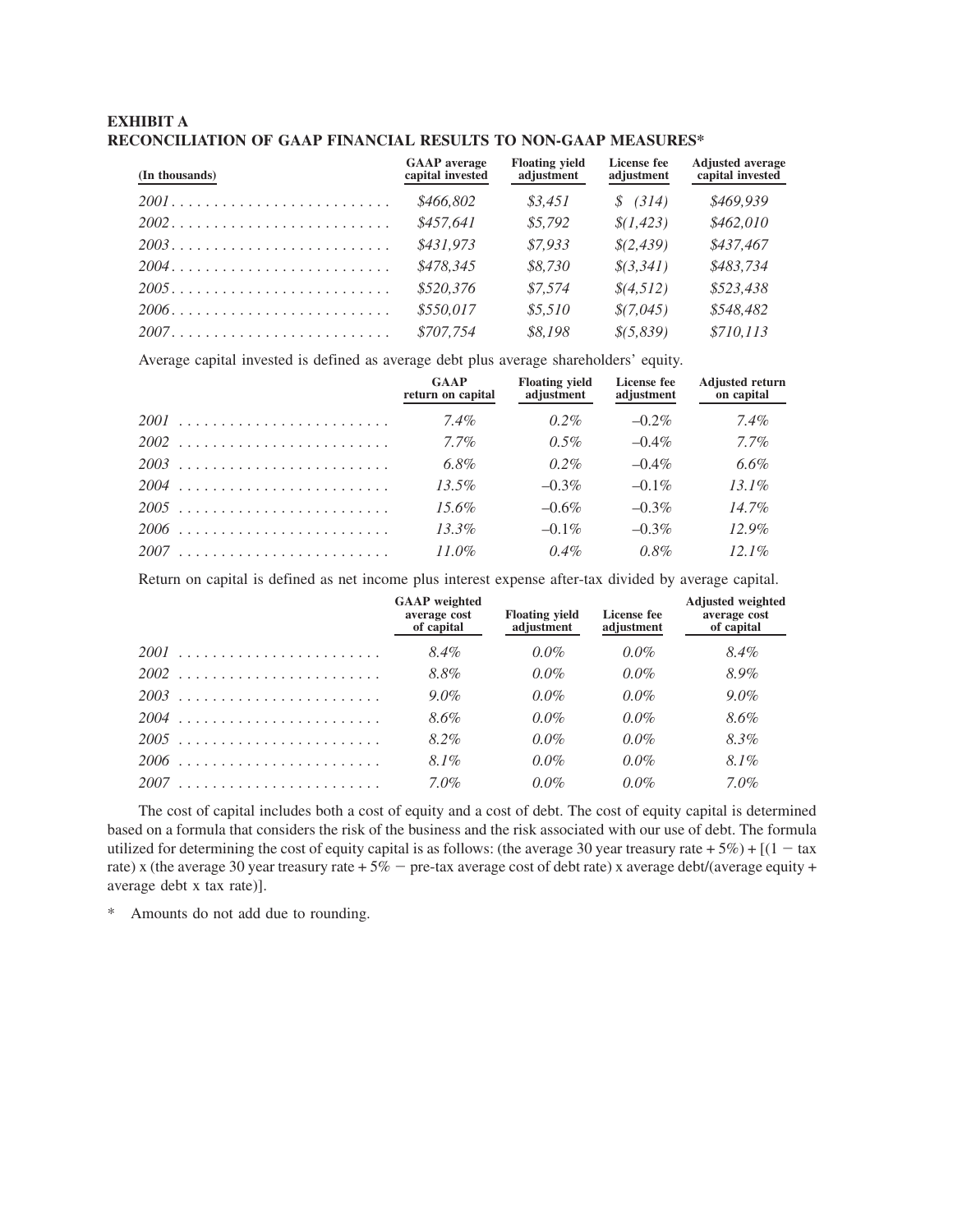# BOARD OF DIRECTORS OTHER INFORMATION

**Donald A. Foss Corporate Headquarters** Chairman of the Board Silver Triangle Building

Glenda J. Chamberlain (248) 353-2700 Executive Vice President and Chief Financial Officer Whole Foods Market, Inc. **Henderson Call Center** 

Brett A. Roberts **Exercise Exercise Exercise A. Roberts** Henderson, NV 89074 **Chief Executive Officer** Credit Acceptance Corporation

Scott J. Vassalluzzo (312) 588-4990 General Partner Prescott Investors, Inc. **Community Corporate Counsel** 

--------------------------------------------------------------------------------------------------------------------------------------------------------------------------------------------------- --------- HINGE- ---------- HINGE

Credit Acceptance Corporation 25505 West Twelve Mile Road Southfield, MI 48034-8339

2460 Paseo Verde Parkway Ste 110 (702) 990-2700

# Transfer Agent and Registrar

Thomas N. Tryforos Computershare Investor Services, LLC Private Investor 2 North LaSalle Street Chicago, IL 60602

 Skadden, Arps, Slate, Meagher & Flom LLP Chicago, IL

# **Certified Public Accountants**

 Grant Thornton LLP **Southfi**ng the contract of the contract of the contract of the contract of the contract of the contract of the contract of the contract of the contract of the contract of the contract of the contract of the contract of th Southfield, MI

# Stock Listing CACC

# Investor Relations

 Information requests should be forwarded to: Douglas W. Busk

# Annual Shareholders Meeting

 May 21, 2008 8.00am 25505 West Twelve Mile Road **Southfi**ng the contract of the contract of the contract of the contract of the contract of the contract of the contract of the contract of the contract of the contract of the contract of the contract of the contract of th Southfield, MI 48034-8339

 Shareholders may obtain without charge a copy of the Company's annual report on **Form 10-K, as filed with the Securities and**  Exchange Commission, by writing the Investor Relations Department at the corporate headquarters address or by accessing our investor information on the Company's website at creditacceptance.com.